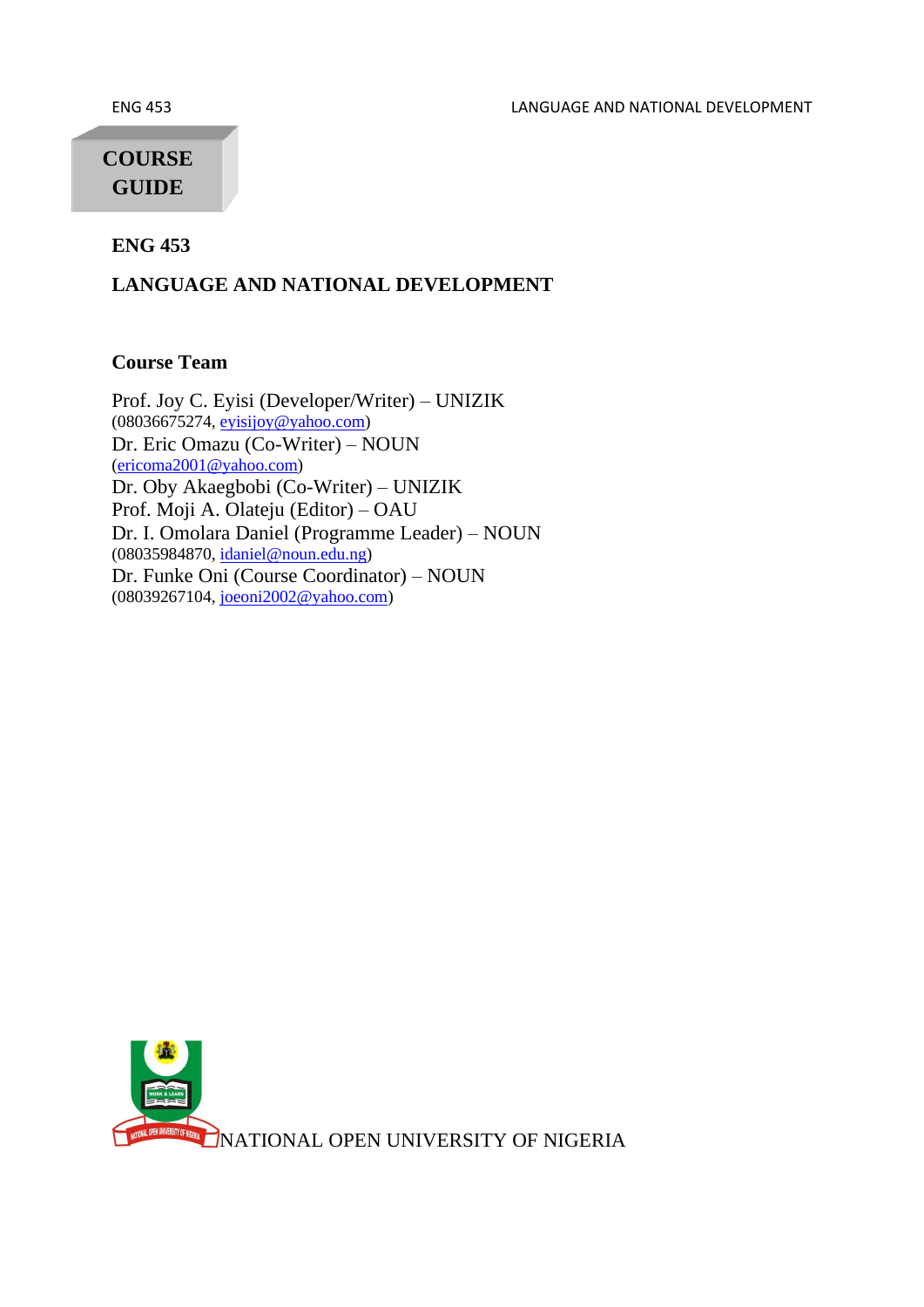ENG 453 LANGUAGE AND NATIONAL DEVELOPMENT **National Open University of Nigeria Headquarters 14/16 Ahmadu Bello Way Victoria Island Lagos. Abuja Annex 245 Samuel Adesujo Ademulegun Street Central Business District Opposite Arewa Suites Abuja. e-mail: centralinfo@nou.edu.nig URL: www.nou.edu.ng National Open University of Nigeria First Printed: ISBN All Rights Reserved Printed by …………………………………. For National Open University of Nigeria**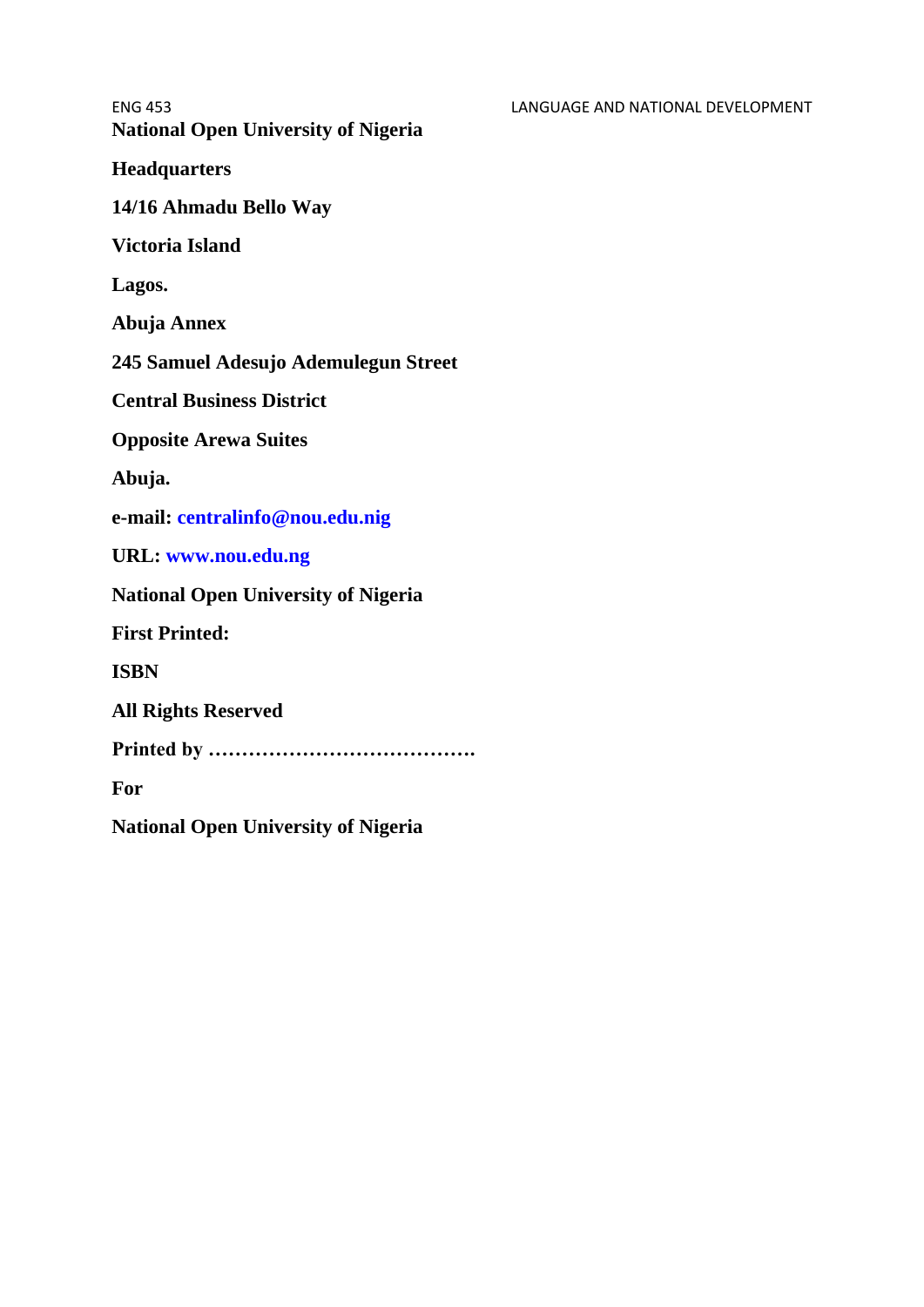# **Table of Contents**

# **Introduction**

**ENG 453: Language and National Development** is a three-credit unit course prepared for the B.A. English Language and Literature students of National Open University of Nigeria. The course is to guide students on the rudiments of Language and National Development. It exposes them to basic and necessary issues involved in language, development, and national development. It tells them the relationship between language and national development. The students are advised to attempt the self-assessment exercises at the end of every section as well as the tutor-marked assignments at the end of every unit, if they want to make the best out of this course.

#### **Course Aims**

Development has become the watchword of our time. The importance of this is shown in the fact that almost all disciplines are called upon to demonstrate the specific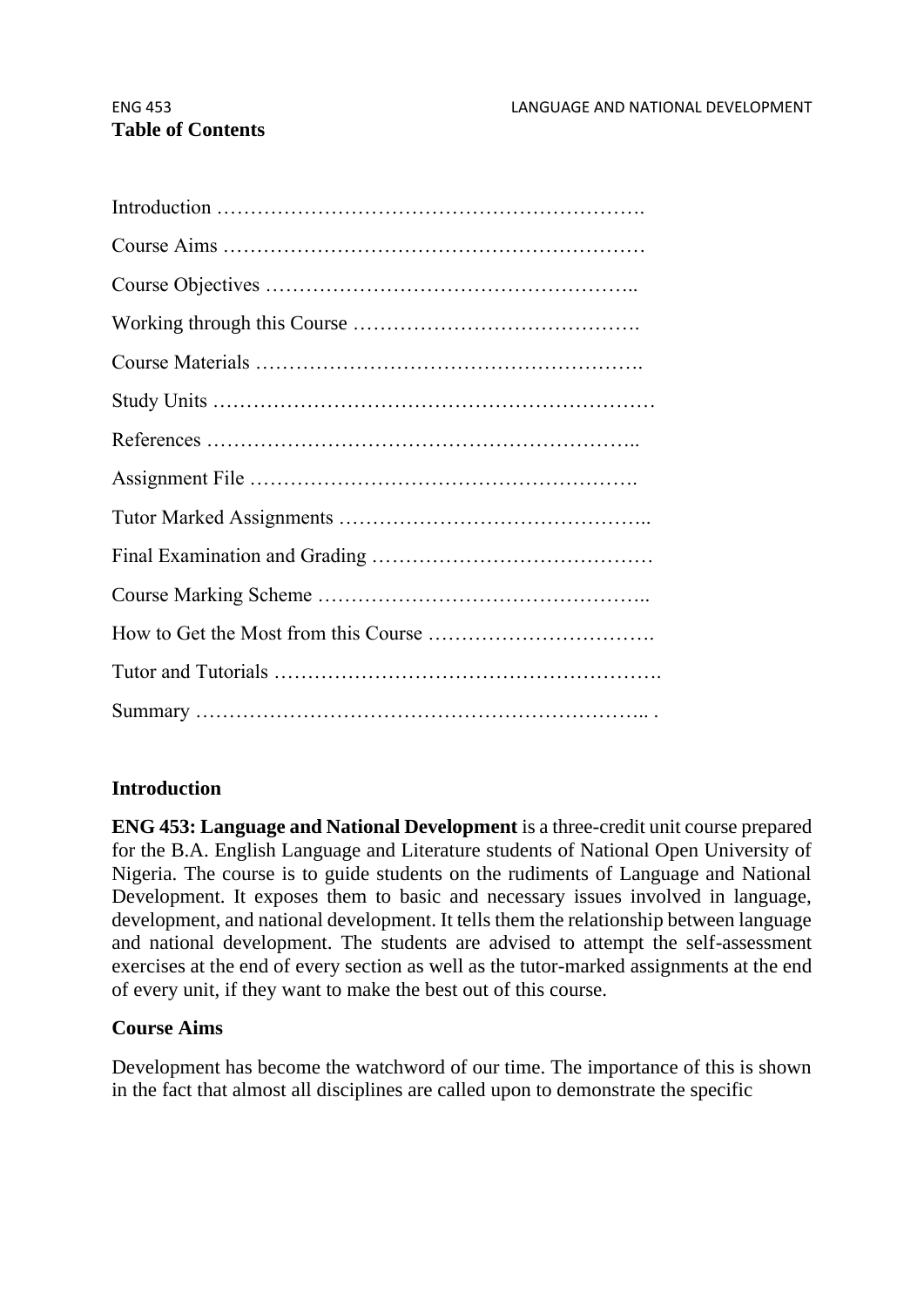ENG 453 LANGUAGE AND NATIONAL DEVELOPMENT contribution which they can make to development. The ability to show this is at the core of proving the relevance of the discipline involved. The student of Language is not immuned to this challenge. From time to time, in formal and informal discussions with his lecturers, schoolmates, and others he may be challenged to show the relevance of his discipline in national development. Bearing this in mind, this course aims to expose you to the role language can play in national development. Generally, it seeks:

- 1. To expose you to a general understanding of language.
- 2. To acquaint you with the meaning of development.
- 3. To help you understand the meaning of national development.
- 4. To expose you to the role language can play in fostering national development.

#### **Course Objectives**

Each unit in this course has stated objectives that it seeks to achieve. Pay close attention to those objectives for a successful understanding of the course. However, by the time you are through with the course contents, especially when you have studied it with some devotion, you will be able to:

- 1. Understand the meaning of development
- 2. Know some relevant theories of development
- 3. Understand the role of language in national development

#### **Working through this Course**

There are fourteen study units in this course. You are expected to follow these units step-by-step for effective understanding of the issues they treat. However, you must understand that what has been provided for you in this material is just a guide. You will do yourself some good if you consult the recommended texts and other materials that are relevant for the course. These will help, in no small measure, to broaden your knowledge of the course. The self-assessment exercises are to test your level of understanding. Do not hesitate to test yourself with them as they will help to sharpen your understanding. As occasions demand, you will from time to time, have assignments to write. You are advised to take the assignments seriously knowing that they may constitute a part of your final performance in the course.

#### **Course Materials**

Major components of the course are:

- 1. Study Units
- 2. Textbooks
- 3. Assignments' File
- 4. Presentation Schedule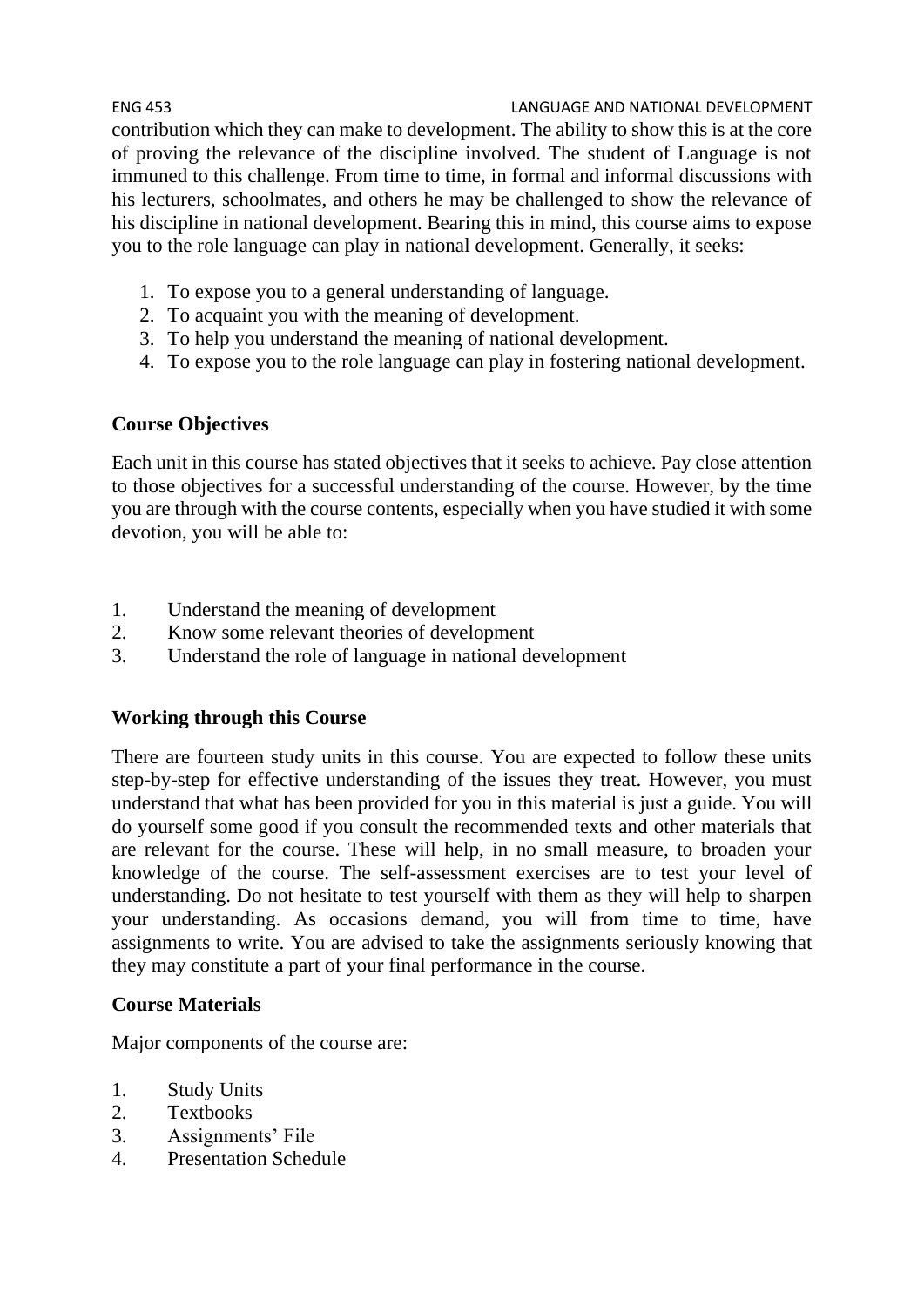# **1. Study Units**

There are fourteen study units in the course, Language and National Development. They are broken down as follows:

# **MODULE 1: UNDERSTANDING LANGUAGE**

- Unit 1: The Concept of Language
- Unit 2 The Functions of Language
- Unit 3: The Origin of Language
- Unit 4: The Language Situation in Nigeria
- Unit 5: A Survey of Nigerian Language Families
- Unit 6: Language and Society

### **MODULE 2: UNDERSTANDING NATIONAL DEVELOPMENT**

- Unit 1: Development
- Unit 2: Theories of Development
- Unit 3: Millennium Development Goals (MDGs)
- Unit 4: National Development
- Unit 5: Nigerian National Development Objectives

### **MODULE 3: LINKING LANGUAGE AND NATIONAL DEVELOPMENT**

- Unit 1: Tracing the Paradigms Shifts in National Development
- Unit 2: The Relationship between Language and National Development
- Unit 3: Language and Nigerian National Development Objectives
- Unit 4: Language in a Multicultural Community

# **MODULE 4: ENGLISH LANGUAGE AND NATIONAL DEVELOPMENT**

- Unit 1: The Status of English Language
- Unit 2: The Place of English Language in Nigeria
- Unit 3: The Problem of English Language in Nigeria
- Unit 4: English Language and National Development

# **REFERENCES**

We have included a list of books that are relevant for every unit. You will gain greatly if you read such books and similar ones on the topics treated. Reading the books will help to build your knowledge, thereby enhancing your understanding of the course.

# **ASSIGNMENT FILE**

Your assessment in this course will come in two forms: the tutor-marked assignments and a written examination. The tutor-marked assignment, which will be organised by your tutor carries 30% of the total marks for the course.

# **TUTOR-MARKED ASSIGNMENT**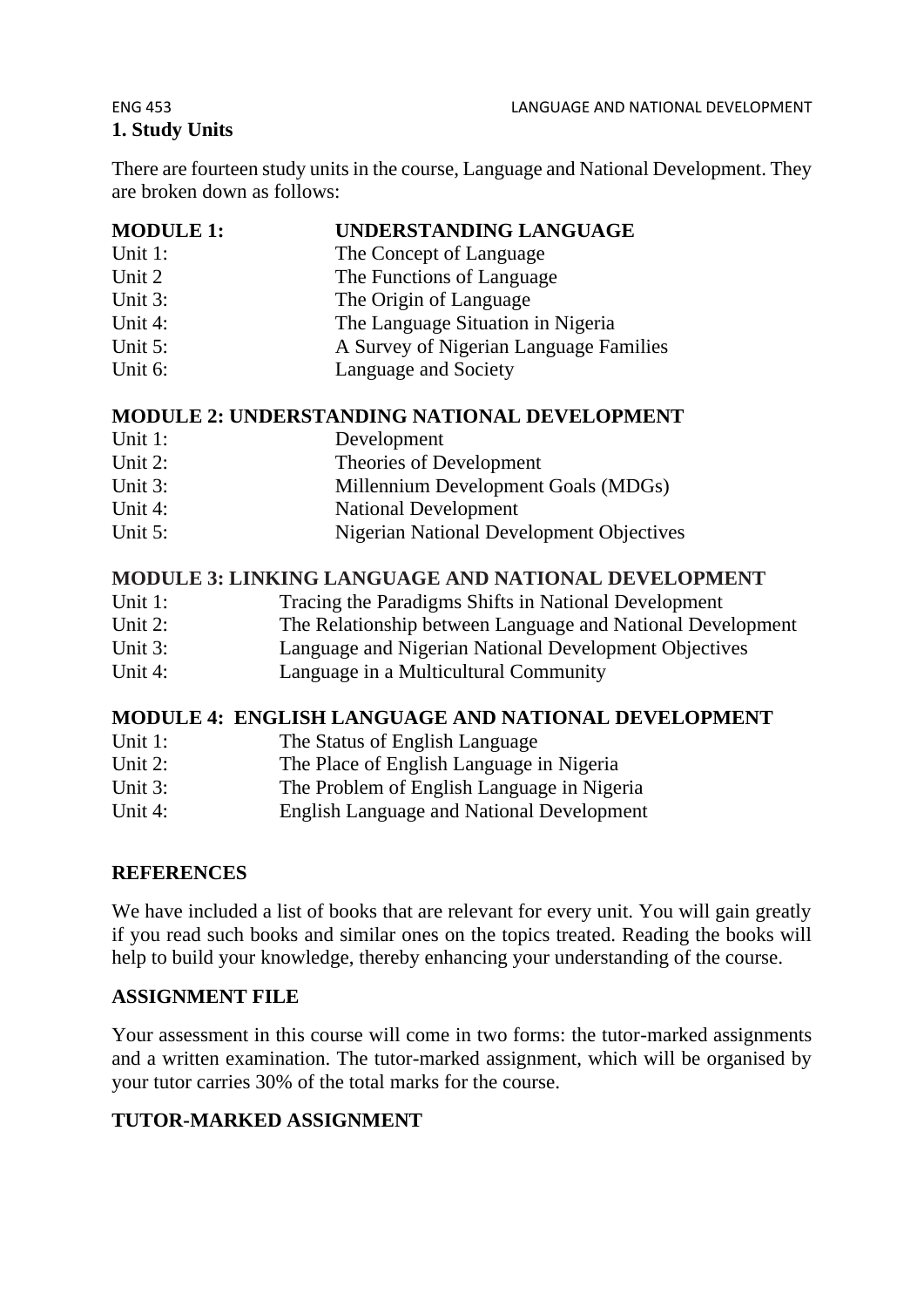ENG 453 LANGUAGE AND NATIONAL DEVELOPMENT There is a tutor-marked assignment at the end of every unit. You are advised to solve the assignments and submit your solution to your tutor. At the end of the course, the tutor-marked assignments will carry 30% of the total marks of the course.

# **FINAL EXAMINATION AND GRADING**

Your final examination, which carries 70% of the total marks, comes at the end of the course. This will constitute a two-hour examination, where you will be asked questions on the issues that you have already encountered in the course of your study.

### **Course Marking Scheme**

The total marks accruable to you from this course are broken down as follows:

| Assessment           | <b>Marks</b>                                                             |
|----------------------|--------------------------------------------------------------------------|
| Assignments          | Four assignments of 10% each, out of which the best three is<br>selected |
| Final<br>Examination | 70% of the total course marks                                            |
| Total                | 100% of course marks                                                     |

#### **How to Get the Most from this Course**

The best way to achieve greatly from this course is strict adherence to instructions of the individual study units of the course material. Also, remember that in distance learning, the study units replace the university lectures. You are therefore expected to read through the course on your own and at your own time. Another aspect of this is that you do not read at the prompting of your tutor. You read when you decide to do so. Since there is no lecturer for you in this course, the study unit tells you what to do at each point. It will benefit you immensely if you obey its instructions.

The units are arranged in a common format. The first item of every unit is an introduction to the subject matter of the unit, and how a particular unit is integrated with the other units and the course as a whole. What follows next is a set of learning objectives. These objectives, as already stated, let you know what you should be able to do by the time you have completed the unit. These learning objectives are meant to guide your study. You are advised to go back to the stated objectives at the end of every unit, to know whether you have achieved them in the course of your learning.

The self-assessment exercises at the end of the units are to help you to assess your understanding of the units. Do not neglect them as the way you answer them provides you with a mirror to gauge your performance in learning the course.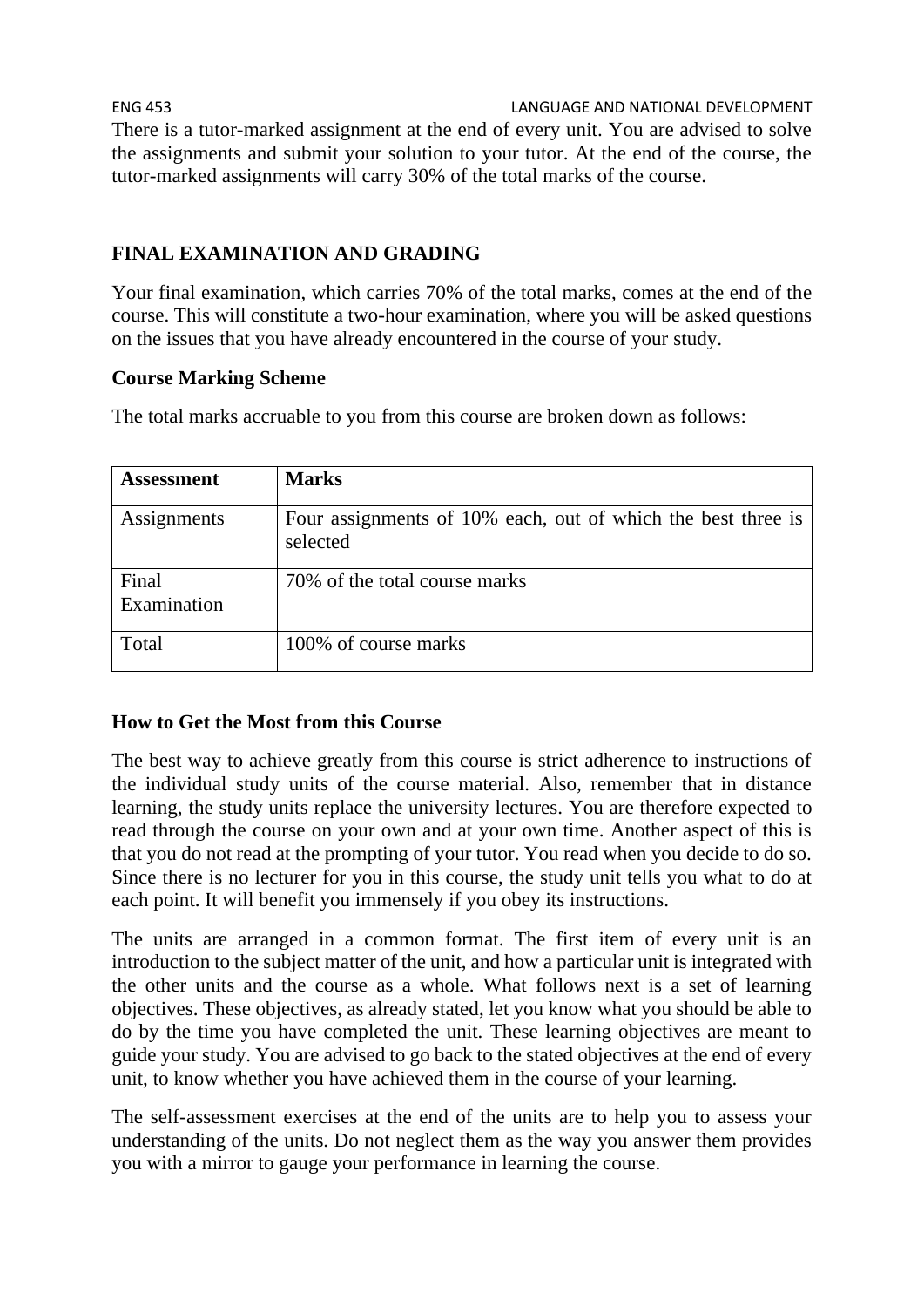#### **Tutors and Tutorials**

Your tutor may provide a human guide for you in the course of this work. However, you are to have only twenty hours of contact with him or her in the course of your study of this course. Pay close attention to your tutor. If you have any question to ask as regards the course, it is your tutor that will provide the answer. He or she will also mark your tutor-marked assignments. You should try as much as possible to attend all the tutorials. Doing so will be of benefit to you.

#### **Summary**

This course is meant to equip you with understanding the relationship between language and development. It gives you invaluable insights on the nature of language, and guides you toward understanding current development issues. Good luck!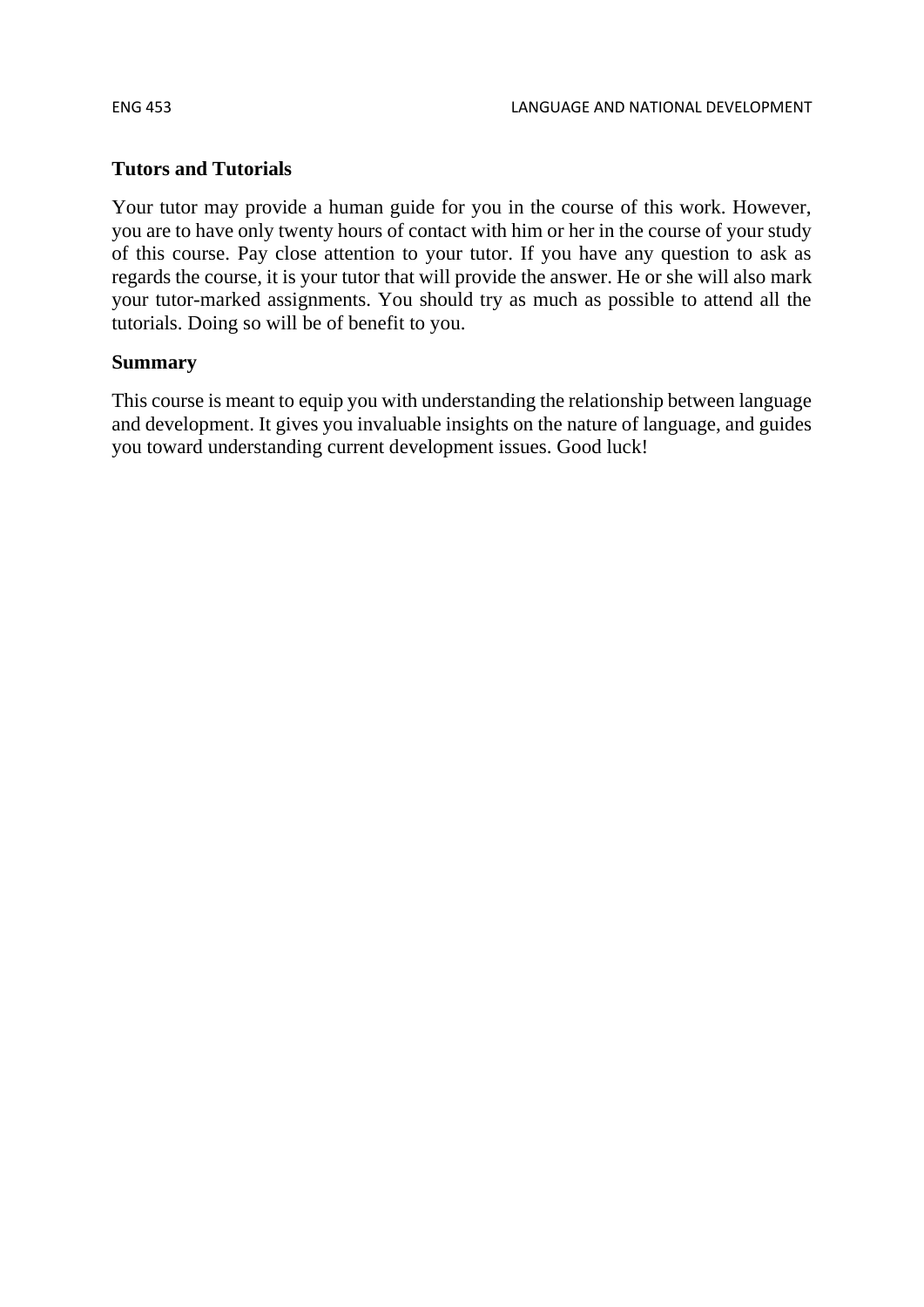# **COURSE MATERIAL**

#### **ENG 453**

#### **LANGUAGE AND NATIONAL DEVELOPMENT**

#### **Course Team**

Prof. Joy C. Eyisi (Developer/Writer) – UNIZIK (08036675274[, eyisijoy@yahoo.com\)](mailto:eyisijoy@yahoo.com) Dr. Eric Omazu (Co-Writer) – NOUN [\(ericoma2001@yahoo.com\)](mailto:ericoma2001@yahoo.com) Dr. Oby Akaegbobi (Co-Writer) – UNIZIK Prof. Moji A. Olateju (Editor) – OAU Dr. I. Omolara Daniel (Programme Leader) – NOUN (08035984870[, idaniel@noun.edu.ng\)](mailto:idaniel@noun.edu.ng) Dr. Funke Oni (Course Coordinator) – NOUN (08039267104, joni@noun.edu.ng)

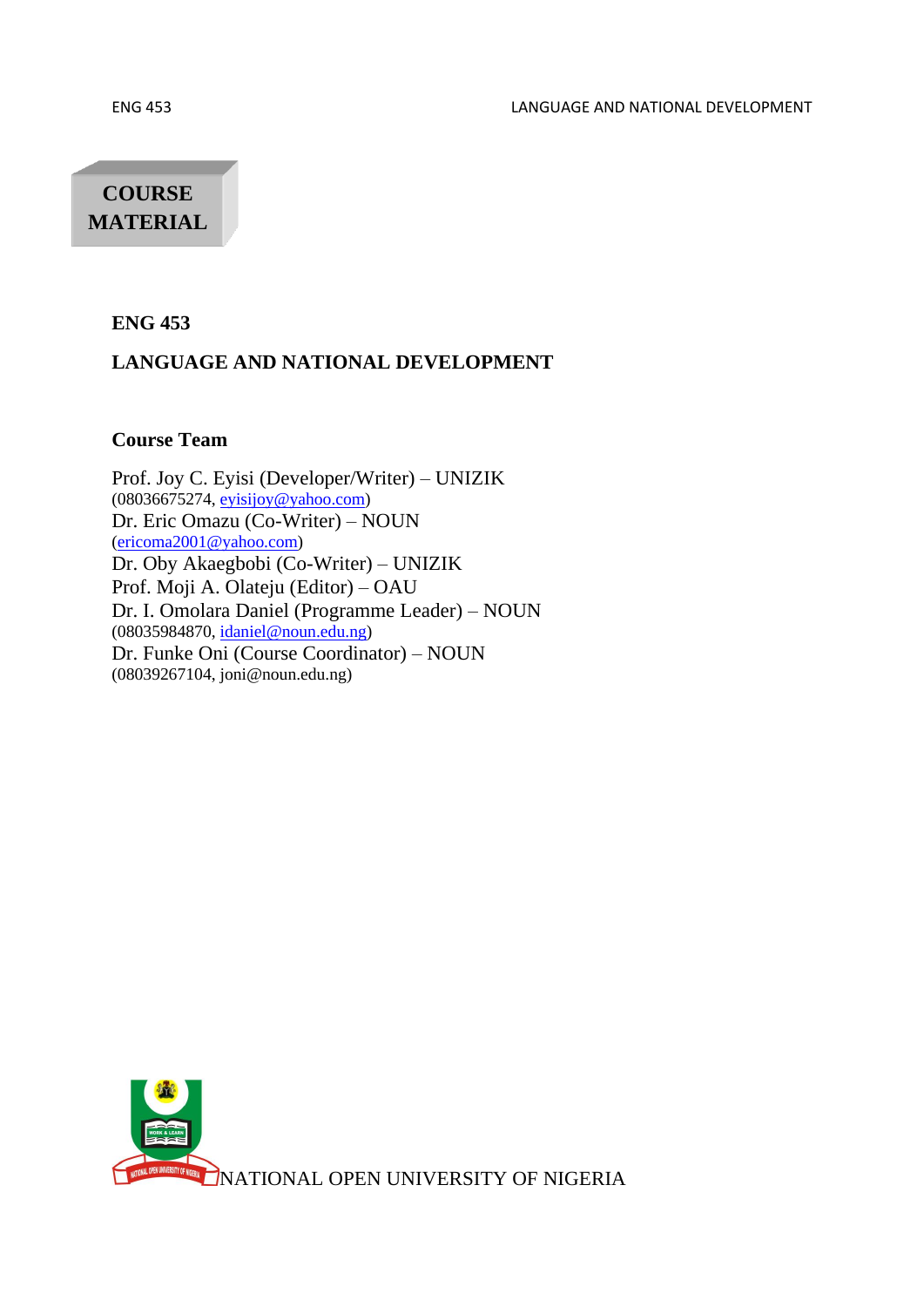#### **TABLE OF CONTENTS**

| <b>MODULE 1:</b> | UNDERSTANDING LANGUAGE                 |
|------------------|----------------------------------------|
| Unit 1:          | The Concept of Language                |
| Unit 2:          | <b>Functions of Language</b>           |
| Unit 3:          | The Origin of Language                 |
| Unit 4:          | The Language Situation in Nigeria      |
| Unit $5$ :       | A Survey of Nigerian Language Families |
| Unit 6:          | Language and Society                   |
|                  |                                        |

#### **MODULE 2: UNDERSTANDING NATIONAL DEVELOPMENT**

| Unit 1:    | Development                              |
|------------|------------------------------------------|
| Unit $2$ : | Theories of Development                  |
| Unit $3$ : | Millennium Development Goals (MDGs)      |
| Unit 4:    | National Development                     |
| Unit $5$ : | Nigerian National Development Objectives |

#### **MODULE 3: LINKING LANGUAGE AND NATIONAL DEVELOPMENT**

| Unit 1:    | Tracing the Paradigms Shifts in National Development       |
|------------|------------------------------------------------------------|
| Unit $2$ : | The Relationship between Language and National Development |
| Unit $3$ : | Language and Nigerian National Development Objectives      |
| Unit 4:    | Language in a Multicultural Community                      |

#### **MODULE 4: ENGLISH LANGUAGE AND NATIONAL DEVELOPMENT**

- Unit 1: The Status of English Language
- Unit 2: The Place of English Language in Nigeria
- Unit 3: The Problem of English Language in Nigeria
- Unit 4: English Language and National Development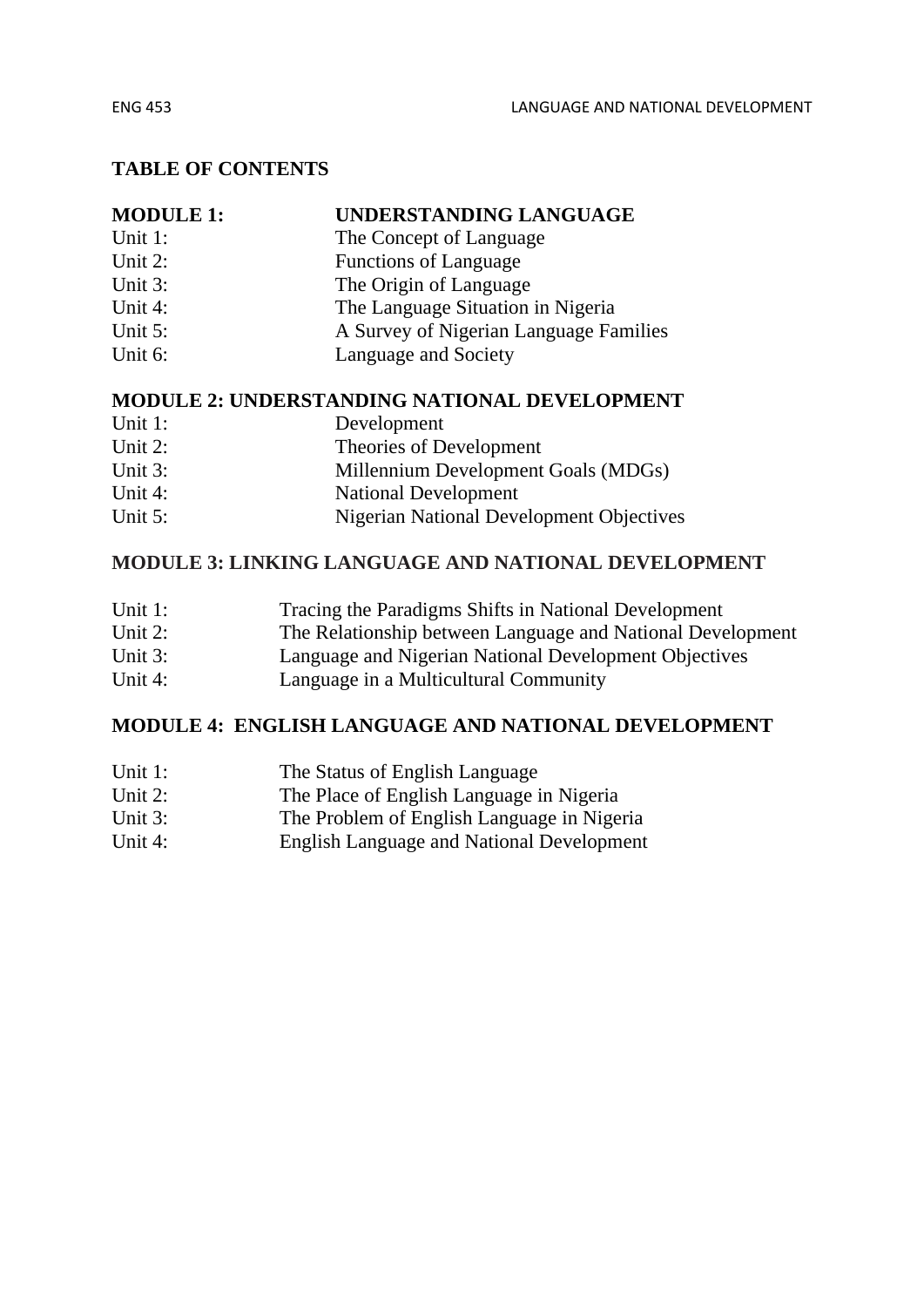| <b>MODULE 1:</b> | UNDERSTANDING LANGUAGE                 |
|------------------|----------------------------------------|
| Unit 1:          | The Concept of Language                |
| Unit 2:          | <b>Functions of Language</b>           |
| Unit 3:          | The Origin of Language                 |
| Unit 4:          | The Language Situation in Nigeria      |
| Unit $5$ :       | A Survey of Nigerian Language Families |
| Unit 6:          | Language and Society                   |
|                  |                                        |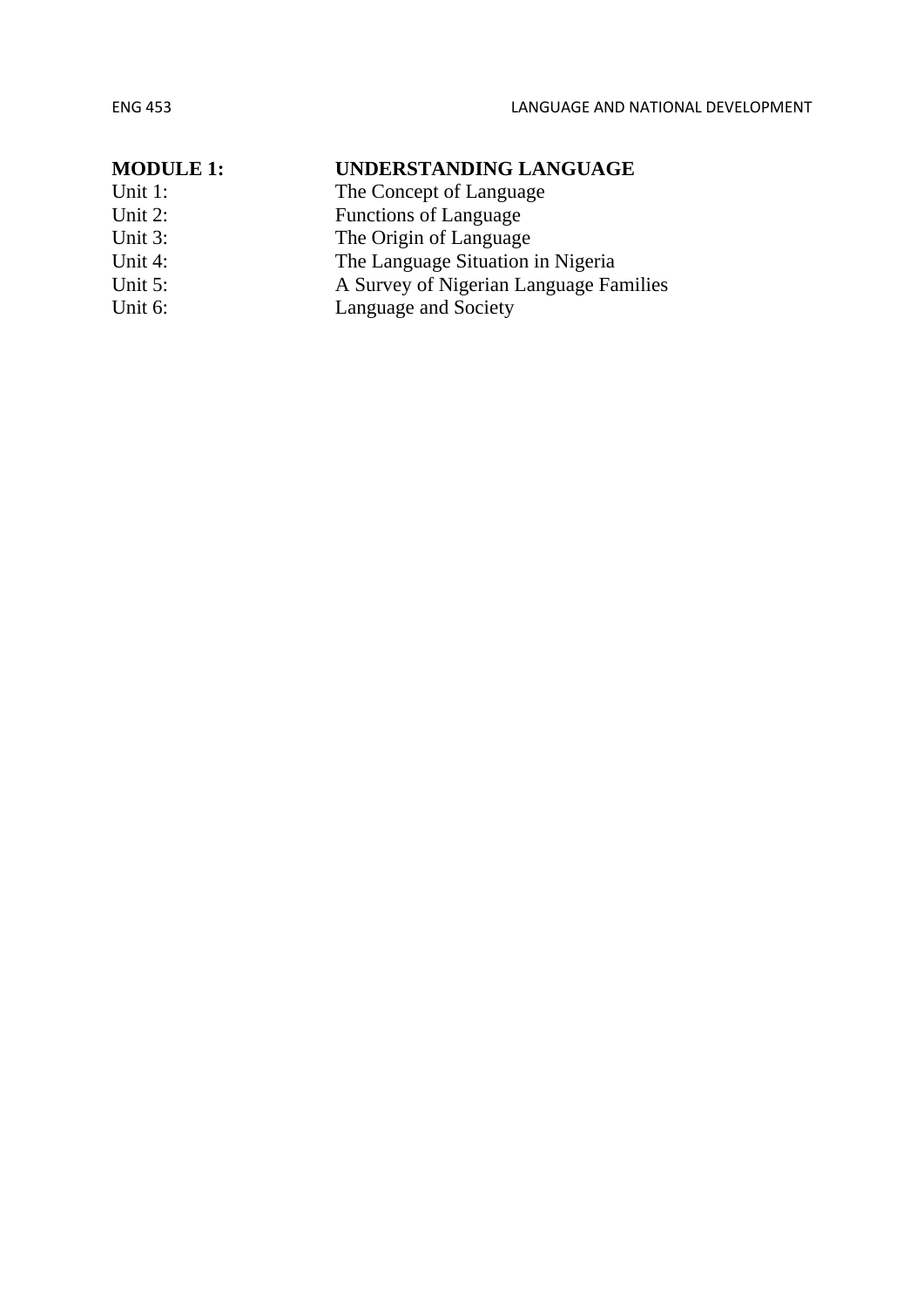#### **UNIT 1: THE CONCEPT OF LANGUAGE**

#### **CONTENTS**

1.0 Introduction 2.0 Objectives 3.0Main Content 3.1Meaning of Language 3.2Characteristics of Language 4.0Conclusion 5.0Summary 6.0Tutor- marked Assignment 7.0References/Further Reading

#### **1.0 INTRODUCTION**

Language is a very important and indispensible tool available to man for the facilitation of his day to day activities. Whatever language we speak helps to define us as human persons and identify the community we belong to. The ability to use language in speech makes us human persons. In the words of Lewis quoted in Algeo, (1974):

The gift of language is the single human trait that marks us all, genetically setting us apart from the rest of life. Language is, like nest building or hive making, the universal and biologically specific activity of human beings. We engage in it communally, compulsively, and automatically. We cannot be human without it; if we were to be separated from it our minds would die as surely as bees lost from the hive.

Given the above stated importance of language, this unit will consider the meaning of language as well as the characteristics of language.

#### **2.0 OBJECTIVES**

At the end of this unit, you should be able to

- a. Define language.
- b. List and discuss the characteristics of language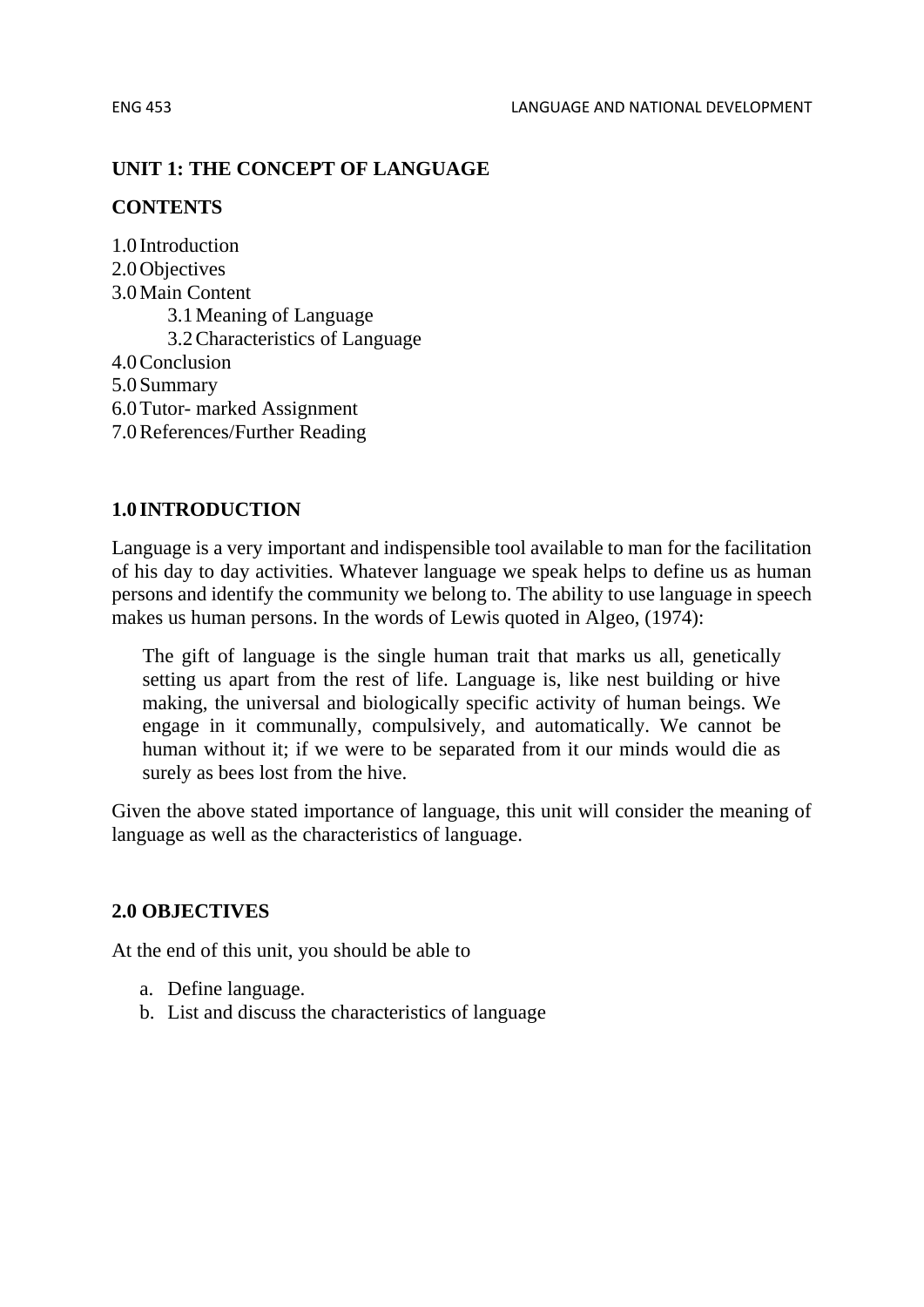# **3.0 MAIN CONTENT**

#### **3.1 Meaning of Language**

The term language has been variously defined by scholars. According to Sapir (1921) language is a purely human and non instinctive method of communicating ideas, emotions and desires by means of voluntarily produced symbol. These symbols are in the first instance, auditory and they are produced by the so called 'organs of speech'. This definition of language by Sapir is restricted to human beings who communicate their thoughts and feelings using the organs of speech.

In their view of language, Stork and Widowson (1974) affirms that all languages are highly developed and sophisticated communication systems, all capable of meeting the demands of the society in which they are used, and the personal needs of the individual of the society in terms of expressing emotions and giving and receiving information. It is clear from the above that one cannot divorce language from society. For an individual to adapt superbly in any society and thus meet his daily needs, the use of language must come to the fore.

Our intention here is not to compare and contrast definitions. We are concerned majorly with sieving out the things that make language what it is. Indeed, scholars trace the circuitous relationship that exists between language and the human beings. This relationship is expressed in the fact that human beings make language and language makes the human beings. To say that human beings make language implies that language belongs to human beings, who invent and make use of it. On this note, the two definitions we examined above emphasize that of all the animals, man alone has capacity for language. What then do we mean when we say that language makes human beings? We mean that the human being is the human being that he is simply and majorly because he makes use of language. This position is supported by Fromkin et al (2003) who hold that: "the possession of language, more than any other attribute, distinguishes humans from other animals. To understand our humanity, one must understand the nature of language that makes us human." This connection between language and being human is well-expressed by the Bantu people of Africa. Among the Bantu, new born babies that are yet unable to speak are regarded as things, *kintu.* However, as soon as the child is able to speak, it becomes a person, *muntu.* Thus, to speak a language is the basis for defining and proving our humanity. In this regard, Noam Chomsky cited in Fromkin et al (2003) writes that the study of language is the study of man. Consequently, one who raises question about language raises question about man seeking to discover his essence, his capabilities, his limitations, and so on.

#### **Self-Assessment Exercise**

Demonstrate your understanding of the relationship between language and human beings.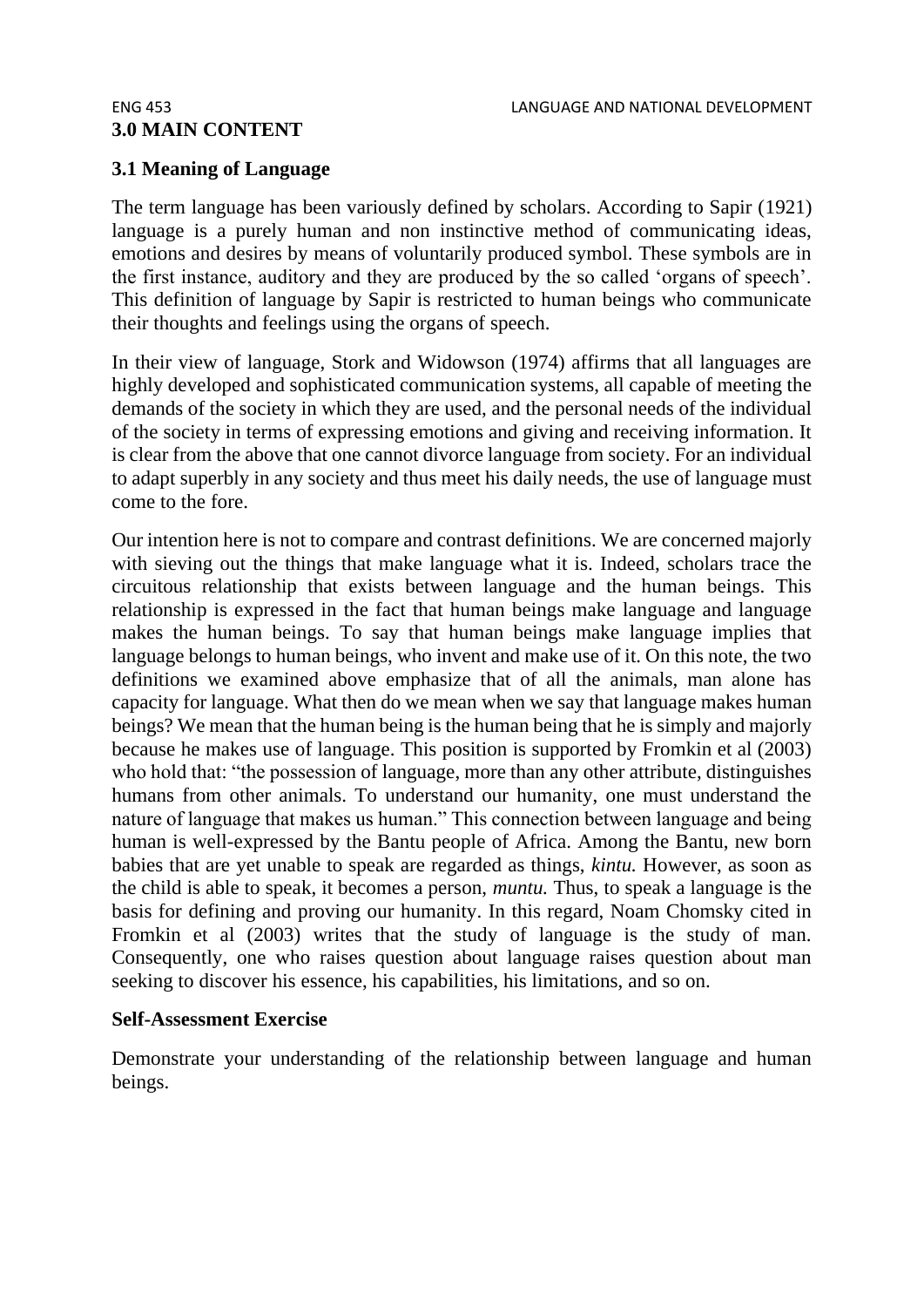A close look at the definitions of language given above shows that there are some qualities that are unique to all human languages. Here we shall explore such characteristics which will no doubt, give you more insight on what language is all about.

# **3.2.1 Arbitrariness**

This, as a characteristic of language, means that there is no logical relationship that exists between the sound used to refer to a thing in a language and the thing to which the sound refers. This means that the process of naming an object and the reference to it is essentially that of general agreement or convention. For instance, there is no direct connection between the word *pen* and the object it refers. The same is with the word *seat* and what it refers. Finegan (2008) explaining arbitrariness, made reference to arbitrary signs which include traffic lights, rail road crossing indicators, wedding rings, and national flag. He maintained that there is no causal or inherent connection between arbitrary signs and what they signify or indicate and so can be changed. We can exemplify the above points in this way: It is a well-known fact that the traffic light sign for stop is *Red*. If the Federal Road Safety Commission decides to use the colour purple as the signal in place of red, it can do so. The relationship is generally arbitrary between words and what they represent.

Students of English who have read that magnificent work of Shakespeare, *Romeo and Juliet*, will understand this more. Remember the scene where the young Juliet exclaimed: "What's in a name? That which we call a rose by any other name would smell as sweet." This tells you that if we had called rose *hand* it would still possess all the qualities it has today. You may think that rose smells sweet simply because it is called rose, but Juliet tells you immediately to banish such thought as the flower would have smelled as such even if it were named *demon*.

#### **3.2.2 Discreetness**

The sound segments used in any language differ significantly from one another. Speakers of different languages can identify the sound segments in the word of their language even though it appears to be a continuous flow of noise. In the English language for example, there are forty-four discrete sound segments. The difference between the word 'pit' and 'pat' for instance lies in the sounds that occur at their middle position  $\frac{1}{a}$  and  $\frac{1}{\alpha}$ . If these two sounds were replaced with  $\frac{1}{\alpha}$  as in  $\frac{1}{\alpha}$  and  $\frac{1}{\alpha}$  as in /pet/, the meaning of the words would change. Therefore the sounds /p/, /I/, /æ/, /t/, /p/, and /e/ are all discrete sound segments in the English language.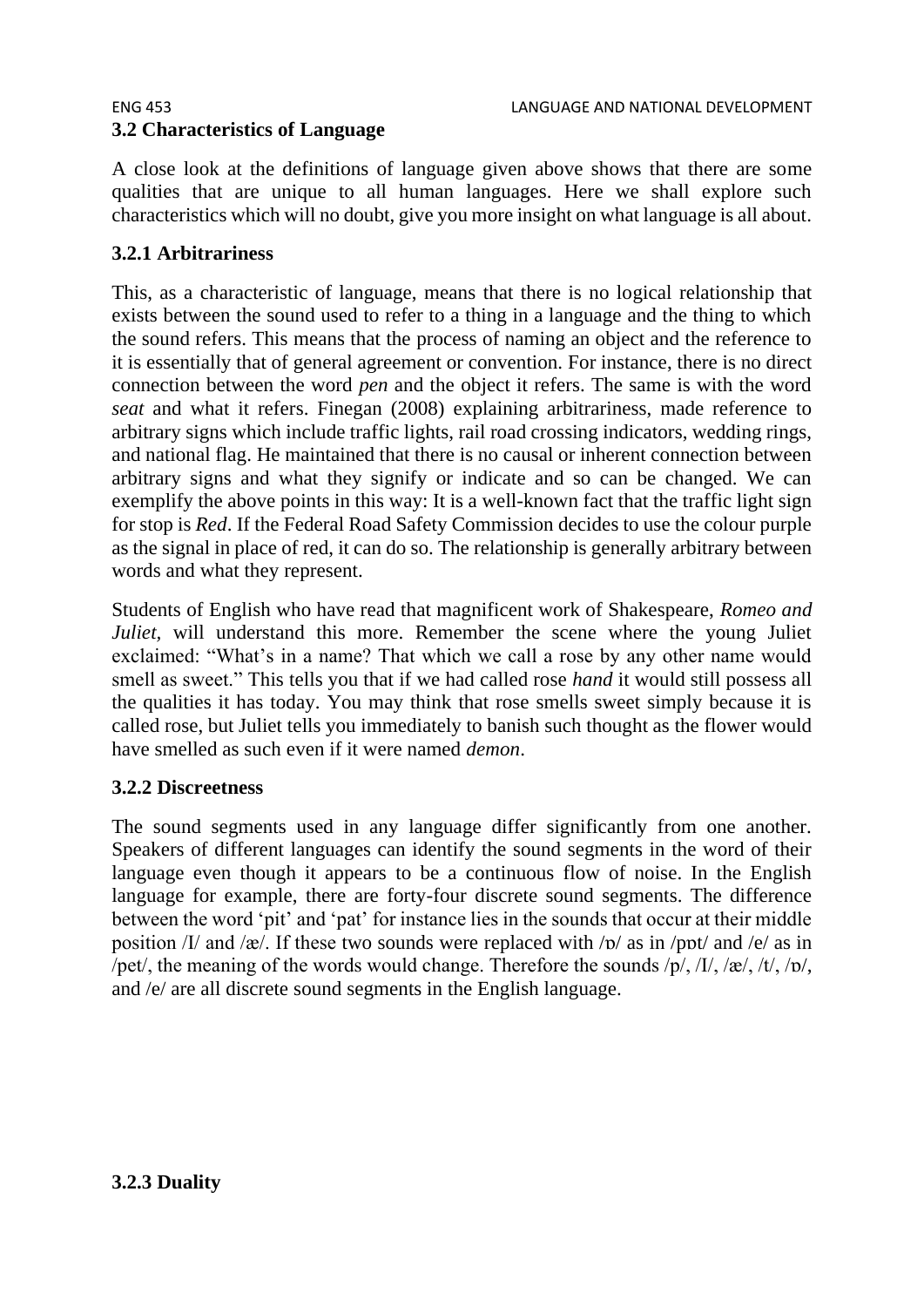The duality of language means that it has two levels of organization; the primary and secondary levels. At the secondary level, the speech sounds are meaningless but at the primary level, they combine to form higher meaningful units. Language comprises strings of noises called speech sounds or phonemes, which have no meaning attached to them. When the speech sounds combine with one another in such a way that they obey the rules of combination in the language they attract some meaning. For example the sounds /b/, /u/, /l/, /k/, /m/, /æ/ /p/, /f/,  $\sqrt{I}$ /, / $\sqrt{I}$ / when combined sequentially in the English language can form the words *bull, cap, map, and fish,* respectively.

Besides, duality here could mean also that there are two patterns to language, the spoken and the written version. The spoken version is seen as the real version, since there are many who can speak a language well but cannot write a word of it.

### **3.2.4 Systematic**

This characteristic of language means that it follows a laid down rule. In the game of football or any other games, for instance, the inability of the players to follow the set rules either disqualifies or attracts some penalty. The same way human language is like a system and as such the absence or wrong arrangement of any of its components can mar the entire system. Language is made up of sound segments which combine accordingly to form words, and words combine to form sentences. Every language has rules that guide words and sentence formation. In the English language for example, a singular subject takes a singular verb while a plural subject takes a plural verb.

Example: *The boy sings well*, *The boys sing well* and not: *The boy sing well* or *The boys sings well*. The past tense –*ed*, present tense – *ing* and the third person singular –*s* markers occur after the main verb, and not before it, e.g *packed* and not *edpack*, *singing* and not *ingsing*, *reads* and not *sread*. At the syntactic level, words are arranged according to laid down rules in the language. For instance, the following are grammatical sentences in the English language: 1. *Musa is reading his books in the library.* 2. *The books are reading Musa in the library.* The second sentence is grammatically correct but semantically wrong and so is unacceptable to the speakers of the English language. This is because books are inanimate objects and so cannot possess human attributes. Let us look at another sentence: *\*to listening are teachers students the their. \*Lecturers the are strike on university*. The sentences are ungrammatical because the words are not arranged accordingly. When properly arranged, the sentences become: 1. *The students are listening to their teacher*. 2. *The university lecturers are on strike.* This shows that language follows laid down rules, and any deviation from the rules result in erroneous or ungrammatical sentences.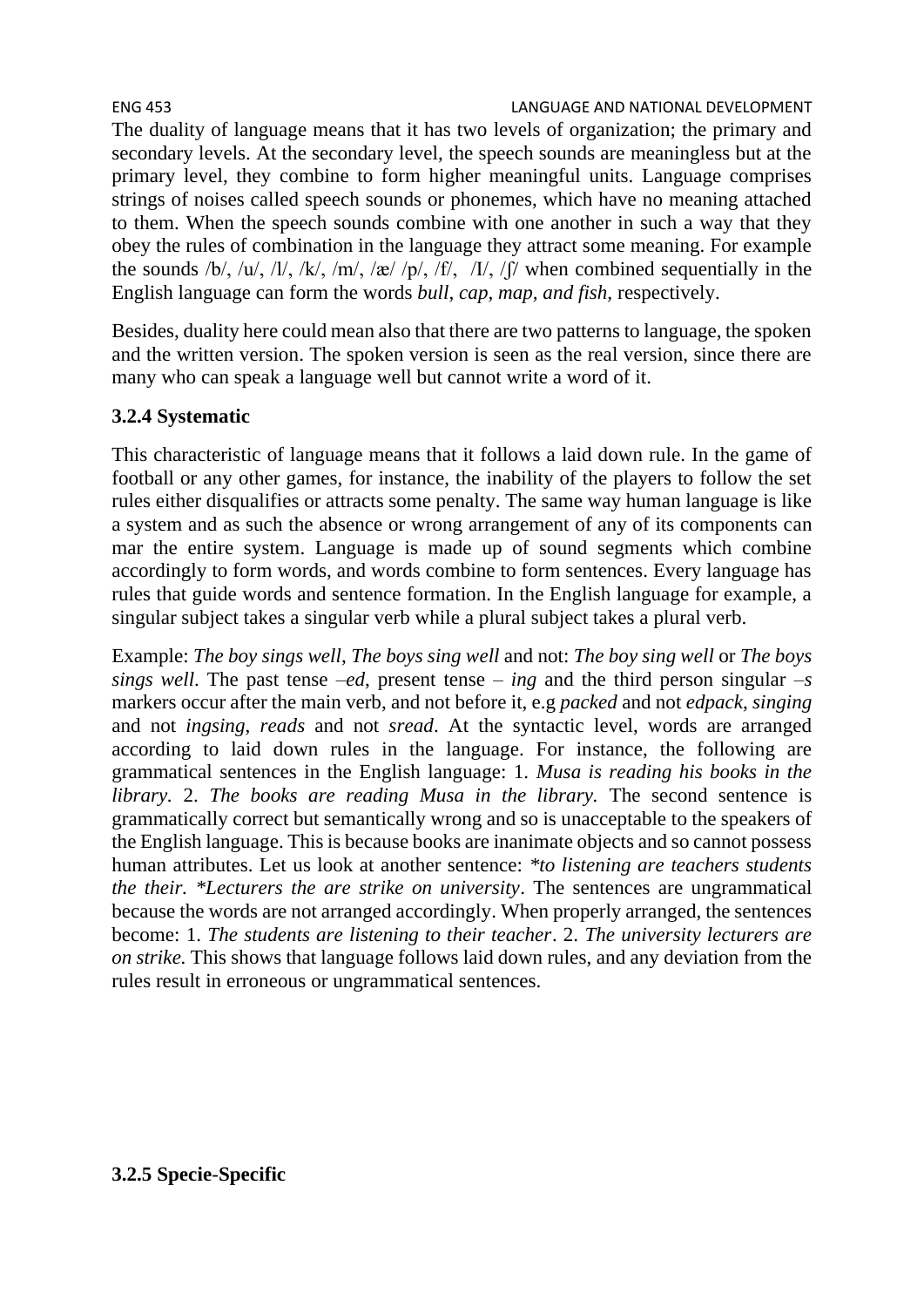The specie-specificness of language means that man is the only animal that uses language in the true sense of it. This ability of language use differentiates him from other animals. No human being is born with a particular language but man according to Chomsky is endowed with an innate capacity known as Language Acquisition Devices (LAD). This enables him to acquire language once he is exposed to it. Giving credence to this, the New Encyclopedia Britannica has it that every physiologically and mentally normal person acquires in childhood the ability to make use, as both speaker and hearer, of a system of vocal communication that comprise a circumscribe set of noises resulting from movement of certain organs within the throat and mouth. This means that it is only man that makes use of the organs of speech in speech production.

# **3.2.6 Creativity**

Creativity is a characteristic of language which means that man has the ability to construct as many sentences as possible including the ones he has never heard before inasmuch as he understands the language. One cannot buy a dictionary of any language with all the sentences found in that language since it is not possible for any dictionary to list all the possible sentences. Fromkin et al (2003) are of the view that knowing a language means being able to produce new sentences never spoken before and to understand sentences never heard before. It is not every speaker of a language that can create great literature but anyone who knows a language very well produces enormous utterances if one speaks and understands new sentences created by others. The creative nature of language therefore enables one to generate as many sentences as possible in different context provided one understands the language. Thus, for every sentence in the language a longer sentence can be formed, then there is no limit to the length of any sentence and therefore no limit to the number of sentences. In the English language for example, we can say: *Chike stole the book*. or *Chike stole the book that the teacher kept in her school bag*. Or *John said that Chike stole the book that the teacher kept in her school bag yesterday after the morning assembly.* Creativity is, therefore, a universal property of language. You can create as many sentences as possible so long as you understand the language.

# **3.2.7 Conventionality**

Convention relates to laws that are not written, that come from people's day to day way of doing things. Conventionality as a characteristic of language expresses the fact that there is no intrinsic connection between a word and what it refers. The word, table, and the object, table, have no intrinsic connection that says that the object must be called table. Rather, it is convention, the fact that more people were using the word to refer to the object that gave the object its name.

#### **3.2.8 Displacement**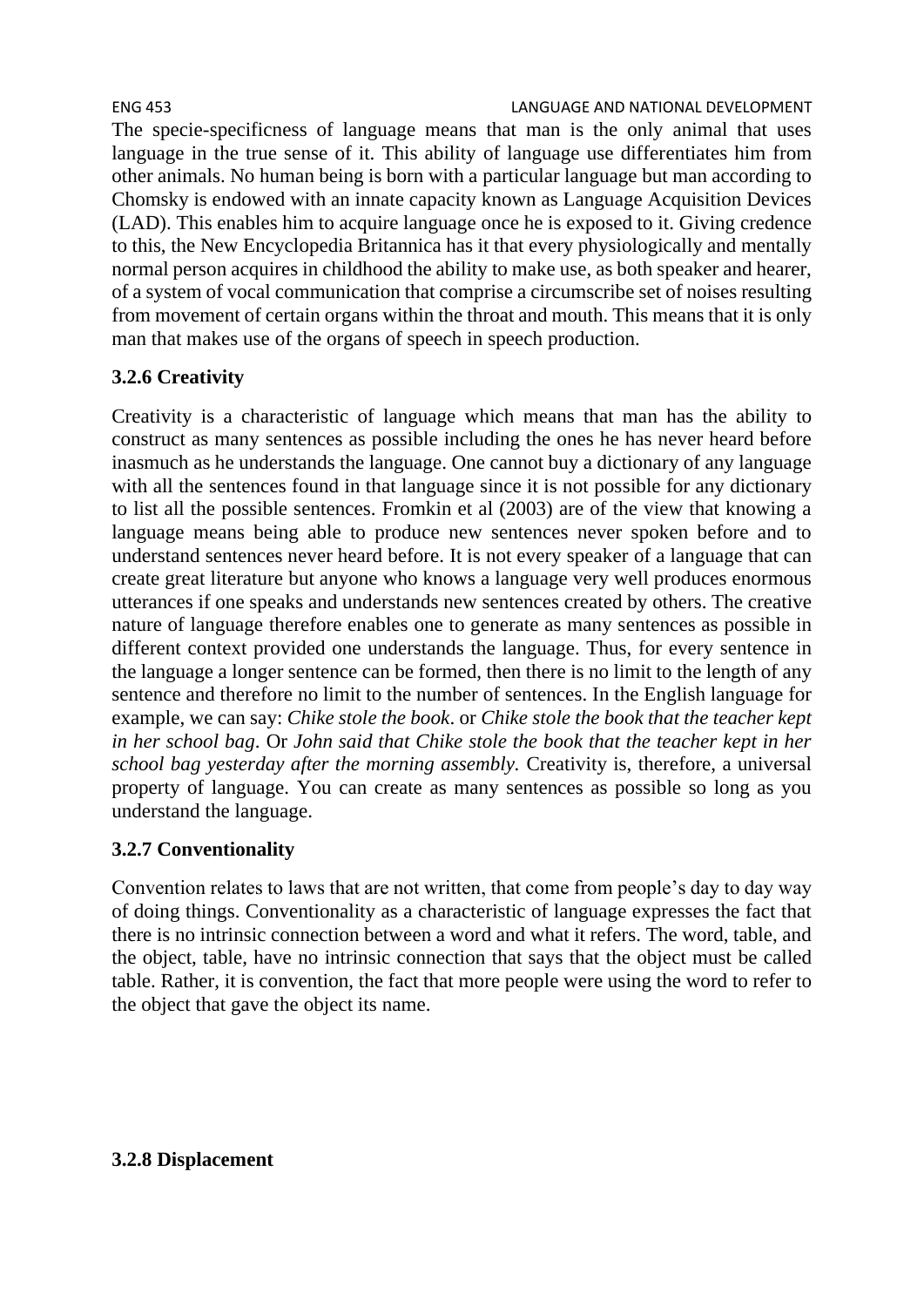An important characteristic of the language is its ability to refer to things that are distant from a speaker in time and space. What we mean here is that in using language, you can talk about the present as well as about the past and the future. You can describe what you are doing now as well as what you did ten years ago. You can also talk about the person sitting right here with you as well as one who sat with you three months ago. Other human activities cannot engage distant subjects as such. For instance, you can only kick the person sitting before you and not the person sitting in another place far away from your location.

### **3.2.9 Dynamism**

Dynamism expresses the ability of language to allow for changes in forms and functions. It is this dynamism of language that allows words to acquire new meanings. It also allows newly invented or discovered objects to have new names.

### **3.2.10 Learnability**

Learnability is the character of language that makes it possible for it to be learned. Thus, every language worth the name can be learned by anyone who has interest in learning it and who has put in serious effort towards doing so. Scholars hold that the learnability of language depends on the innate capacity possessed by the human person to learn new languages. This capacity to learn language inherent in man is described as Language Acquisition Device (LAD). With LAD, every human person has the capacity to learn as many human languages as he wishes.

#### **3.2.11 Rapid Fading**

Rapid fading refers mainly to spoken words. As a characteristic of language, rapid fading means that words of language, when spoken, do not hover for a long time in the air. It fades away immediately such that one that was absent when it was said would not grasp the words.

#### **Self-Assessment Exercise**

List five characteristics of language.

#### **4.0 CONCLUSION**

Language is a strictly human phenomenon. Its possession is one of the qualities that mark the human person out from other beings in the world. For a thing to qualify as a language it must possess certain characteristics. You were exposed to a number of such

**5.0 SUMMARY**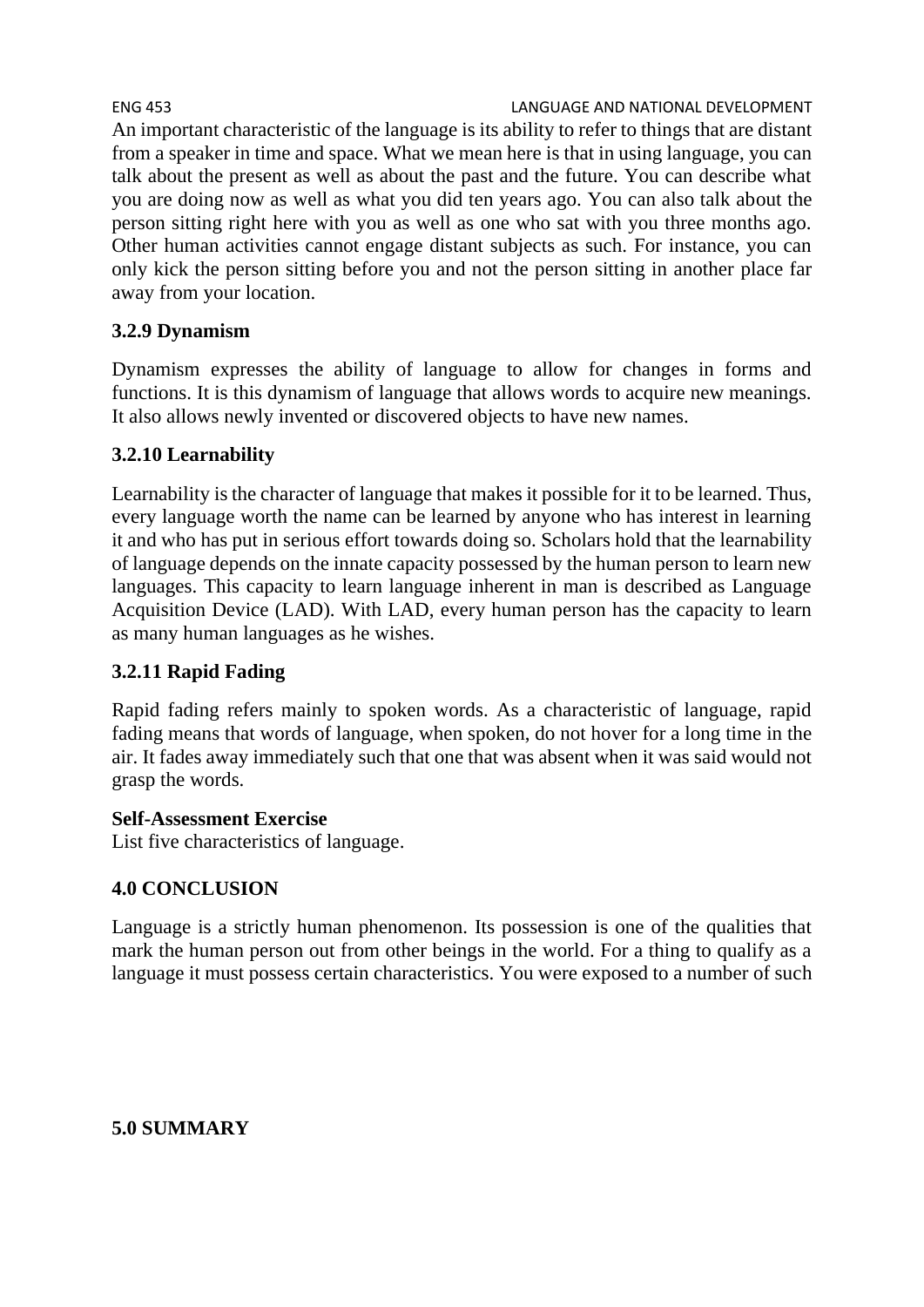ENG 453 LANGUAGE AND NATIONAL DEVELOPMENT This unit has introduced you to the meaning of language. It has also led you to understand that language is an important index in the definition of man. You were also exposed to the characteristics of language.

#### **6.0 TUTOR MARKED ASSIGNMENTS**

- 1. Define language according to Sapir
- 2. Explain how the Bantu people of people understand the relationship between language and human beings
- 3. What is central in Stork's definition of language?
- 4. Show your understanding of arbitrariness as a characteristic of human language
- 5. Define discreteness.

#### **7.0 REFERENCES/FURTHER READINGS**

Algeo, J. (1974). *Colliers Encyclopedia*. London: Macmillan.

Anyadiegwu, J. & Obi-Okoye, A. (2009). *Teaching English as a Second Language. Onitsha: D-Bell Graphic Press Services*.

Crystal, D. (2006) *Penguin Encyclopedia.* England: Penguin Group

Eyisi, J. (2000). "Language and Education: The Raison D'être for Political Socialization." *African Journal of Research in Education*. Vol. 1, No. 2.

Finegan, E. (2008). *Language: Its Structure and Use.* Boston: Michael Rosenberg

Fromkin, V. et al. (2003). An *Introduction to Language* 7<sup>th</sup> edn. Massachusetts: Wadsworth

Onuigbo, S. & Eyisi, J. (2009). *English Language in Nigeria: Issues and Developments.* Calabar: Paclen Publishers

Sapir, E. (1921). *Language.* New York: Harcourt Brace and World.

Stork, E. & Widowson, J. (1974) *Learning about Linguistics.* London: Hutchinson.

Uzoezie, R. (1992). *Phonetics and Phonology of English*, Onitsha: Hybrid Publishers.

#### **UNIT 2: FUNCTIONS OF LANGUAGE**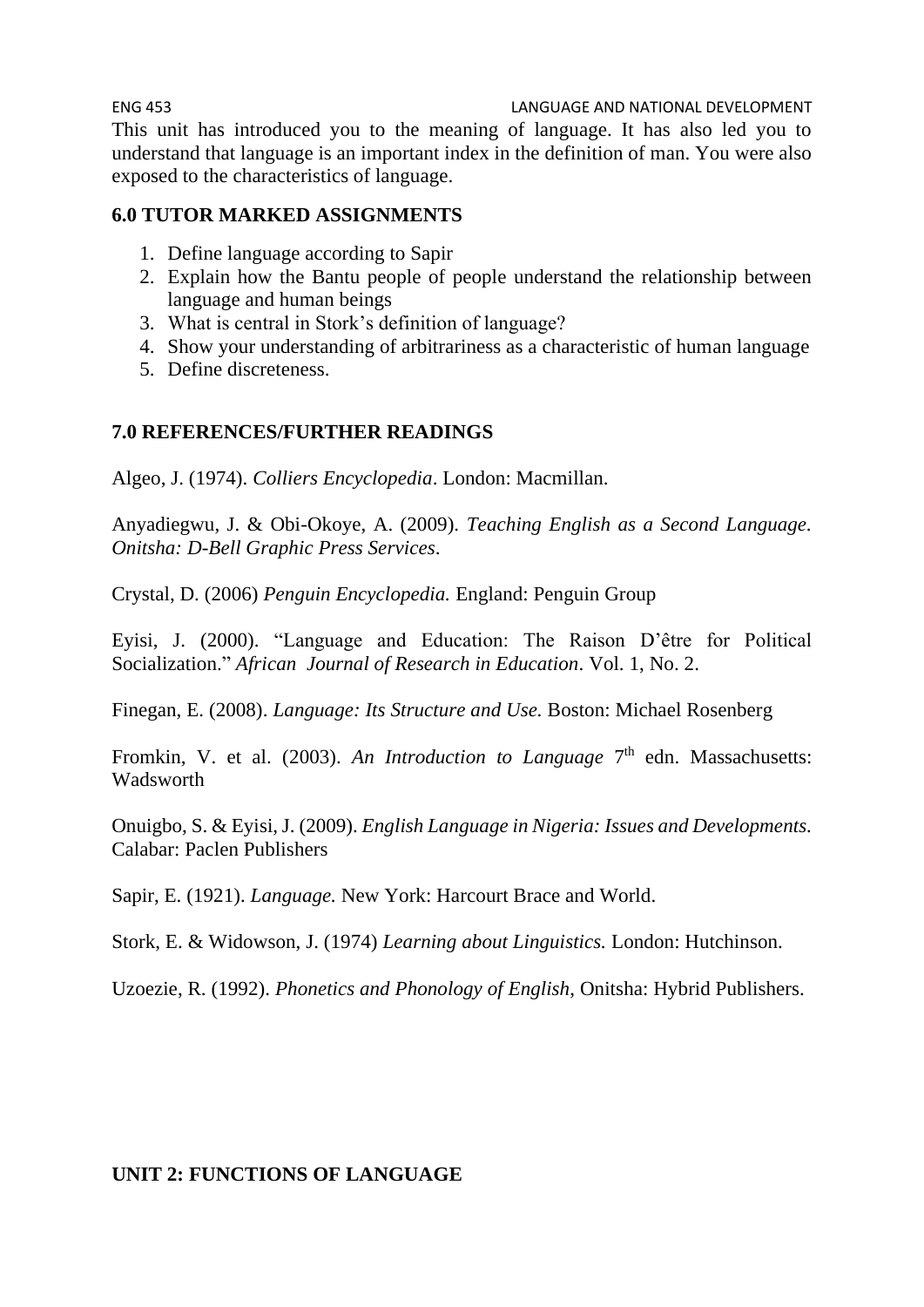# **CONTENTS**

1.0 Introduction 2.0 Objectives 3.0Main Content 3.1Referential Function of Language 3.2Abnatural Function of Language 3.3Medium of Thought 3.4 Affective Function of Language 3.5Transmission of Culture 3.6 Phatic Function 3.7 Recording Function 3.8 Identifying Function 4.0Conclusion 5.0Summary 6.0Tutor- marked Assignment 7.0References/Further Reading

### **1.0 INTRODUCTION**

In the last unit, you studied the definition of language. You also studied a number of characteristics that make language what it is. In this unit, you shall study the functions of language. The function of anything means the job that thing does. God gave man language for particular purposes. A thorough understanding of functions of language will help you, in no small amount, in mastering and having control of any language you speak. This unit examines a number of functions which language performs. Consequently, you shall learn about the following functions of language, referential function, abnatural function, affective function, transmission of culture, medium of thought, phatic function, recording function and identifying function of language.

#### **2.0 OBJECTIVES**

At the end of this unit, you shall be able to:

- a. List the functions of language
- b. Discuss the various functions of language
- c. Differentiate the various functions of language

#### **3.0 MAIN CONTENTS**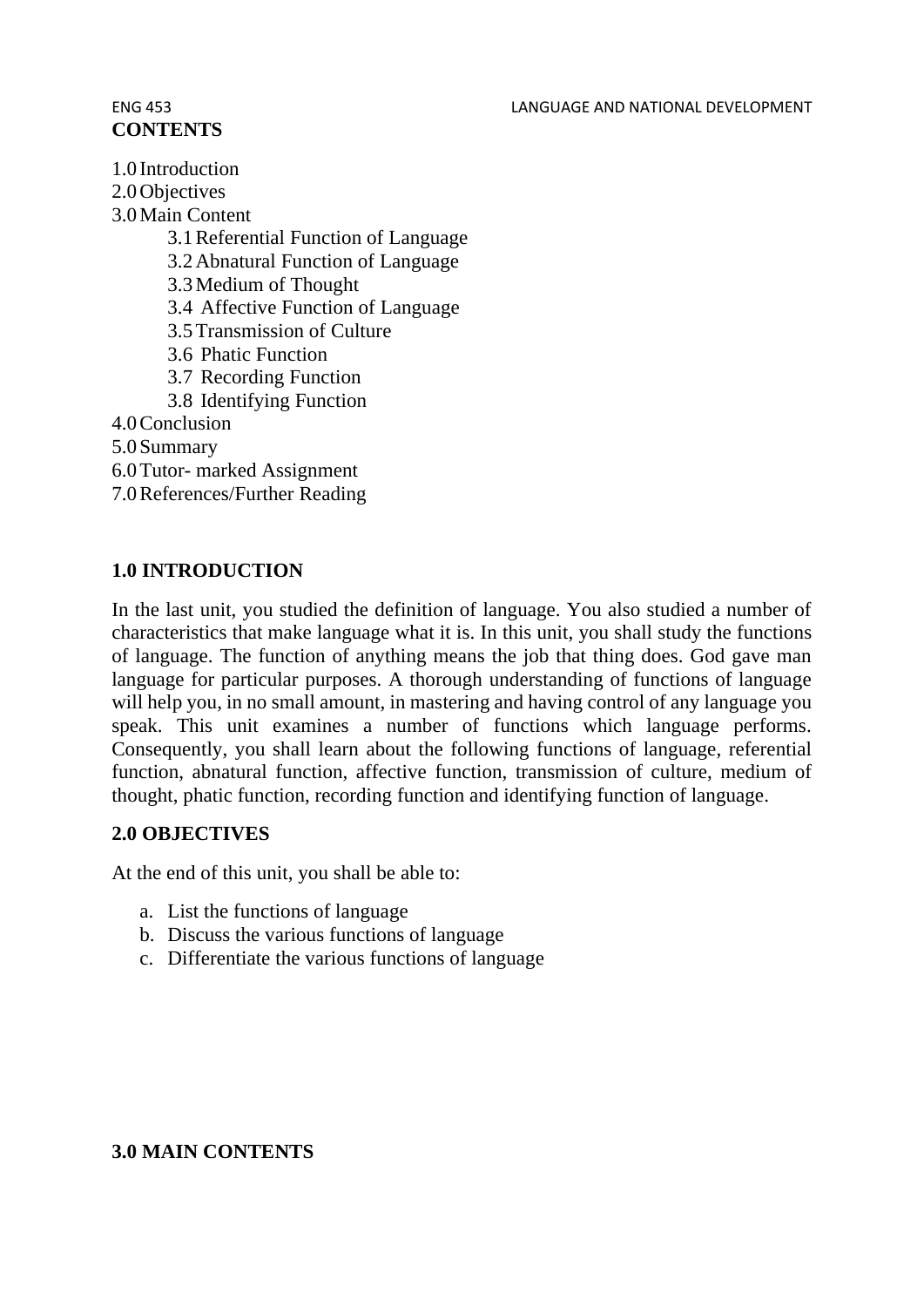Language plays referential function when it communicates information about something. To communicate is the most noticeable function of language and some scholars argue that to communication is the purpose of language. It is the foundation of all kinds of expression. A referential user of language only wants to pass information about something. Thus, in referential function of language, language what is said must refer to something that can be seen, felt, touched or conceived by the person to whom the language user addresses. For instance, if you tell your neighbor, *take away your teacup from my table,* you have employed language to perform its referential function because you have referred to an object, *teacup*, that should be placed on another object you referred, *table.* If you are to make the same statement using Igbo language while addressing a Yoruba speaker who does not understand Igbo, you cannot be said to have communicated, and you have not also used language referentially.

In their daily interactions, human beings report, ask for and give directions, explain, promise, apologize, bargain, warn, scold, and so on. Politicians and leaders of government use language to pass information to the governed about their developmental activities to people. Whenever they do this, they are using language referentially. You should bear in mind that in playing its referential function language only seeks to communicate, to bring to the awareness of people what is to be done, what has been done, and the real states of affairs. By this the people are fully acquainted with the basic knowledge of what is happening around them. All forms of education whether formal or informal are acquired using language. Preachers on the pulpit use language to communicate the word of God to the congregation. Language is indeed the basis for all kinds of communication. According to Eyisi (2000), we use language to express love, hatred, anger, happiness, praise, satisfaction and dissatisfaction, to comment on the political, social, educational or economic situations in the country; to confirm or express religious beliefs, to comment on the weather and even to fill a vacuum when there is nothing else to do especially in the exchange of pleasantries. Human beings, therefore, are naturally endowed with the tendency to always talk, to use words, to employ language for a mutual social relationship with their fellow individuals and for the achievement of their daily objectives for their well-being and for the well-being of their community. People get on well when their communication flow. The same way if there is no proper communication, activities in a given community would definitely crumble.

#### **Self-Assessment Exercise**

Demonstrate your understanding of referential function of language.

#### **3.2 Abnatural Function of Language**

Communication of information is not the only reason why we use language. Conversely, there are times when you want to hide information from people or at least from a vast majority of people. When this is the case you put such information in codes. Such codes are known to you alone or to few individuals who can decode it. When you do this, you have employed language to play its abnatural function.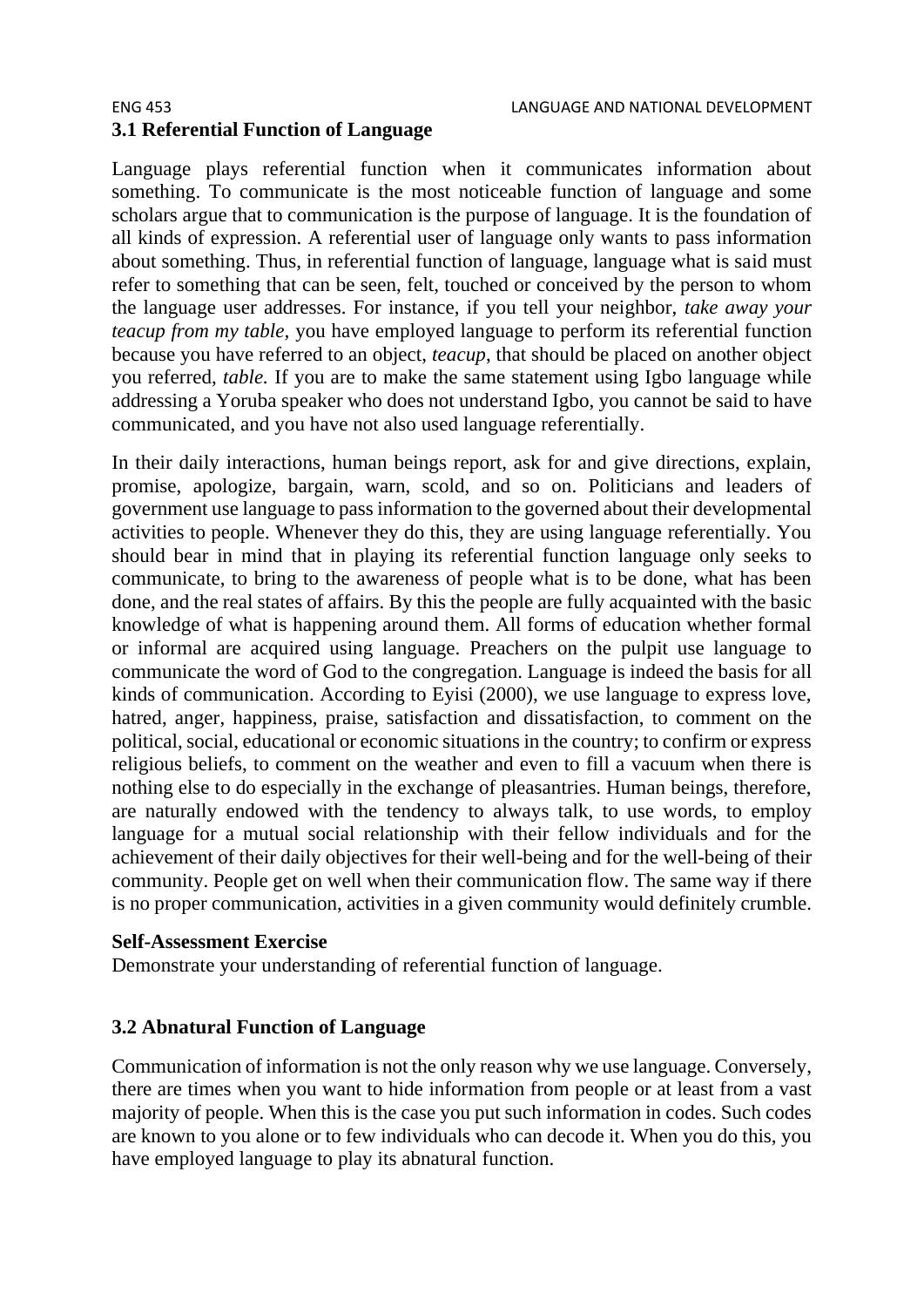Language scholars view every language, whatsoever, as a symbol, a public code sort of. For the most part, language as a symbol is devised for communicative purposes. When this is the case, language only targets to make clear what is hidden. However, there are times when language is used as a code to hide something from the public eyes. Such languages are often special languages meant for only a few persons who have access to the meaning of the code. Note that language plays two roles simultaneously here, that of hiding information from a large number of people and conveying information to few persons. Laycook and **M***ü***hlh***ä***usler** (1990) write that abnatural function of language "are attempts to create codes which could provide access to the secrets of the universe and systems for concealment of information, either for the use of small privileged groups or, in the case of some forms of glossolalia, for individuals only."

#### **Self-Assessment Exercises**

Show your understanding of abnatural function of language

# **3.3 Medium of Thought**

That man is a thinking animal is a truth held ever since the time of the ancient philosophers. The most recent formulation of this is found in Arendt (1971) who regards the human person as thought made flesh and writes that:

Speaking out of the experience of the thinking ego, man is quite naturally not just word but *thought made flesh*, the always mysterious, never fully elucidated incarnation of the thinking ability. … neither the product of a diseased brain nor one of the easily dispelled 'errors of the past', but the entirely authentic semblance of the thinking activity itself.

Despite this identification of the human person as a thinking being, we only become aware of it simply because we have language with which we bring to light the thought content of the human person. The implication of this is that all the mental activities that take place in the minds of men, would have no means of expressing themselves in the absence of language. On this note, Deutscher (2007) writes that it is only language that can free our thinking from inaccessibility. Thus, the human person's invention of language, and their learning of it, is heavily linked to their desire to express their thought.

Indeed, the relationship between language and thought is a little bit wider than we have so far stated it. Thus, it is not only that language is the vehicle for expressing thought, the art of thinking itself is carried out in language. Corroborating with the just noted point, Arendt, (1971) writes that:

Our mental activities … are conceived in speech even before being communicated, but speech is meant to be heard and words are meant to be understood by others who also have the ability to speak, just as a creature endowed with the sense of vision is meant to see and to be seen.

Algeo (1974) holds that this relationship between language and thought has generated a great deal of speculations. Some believe that language merely clothes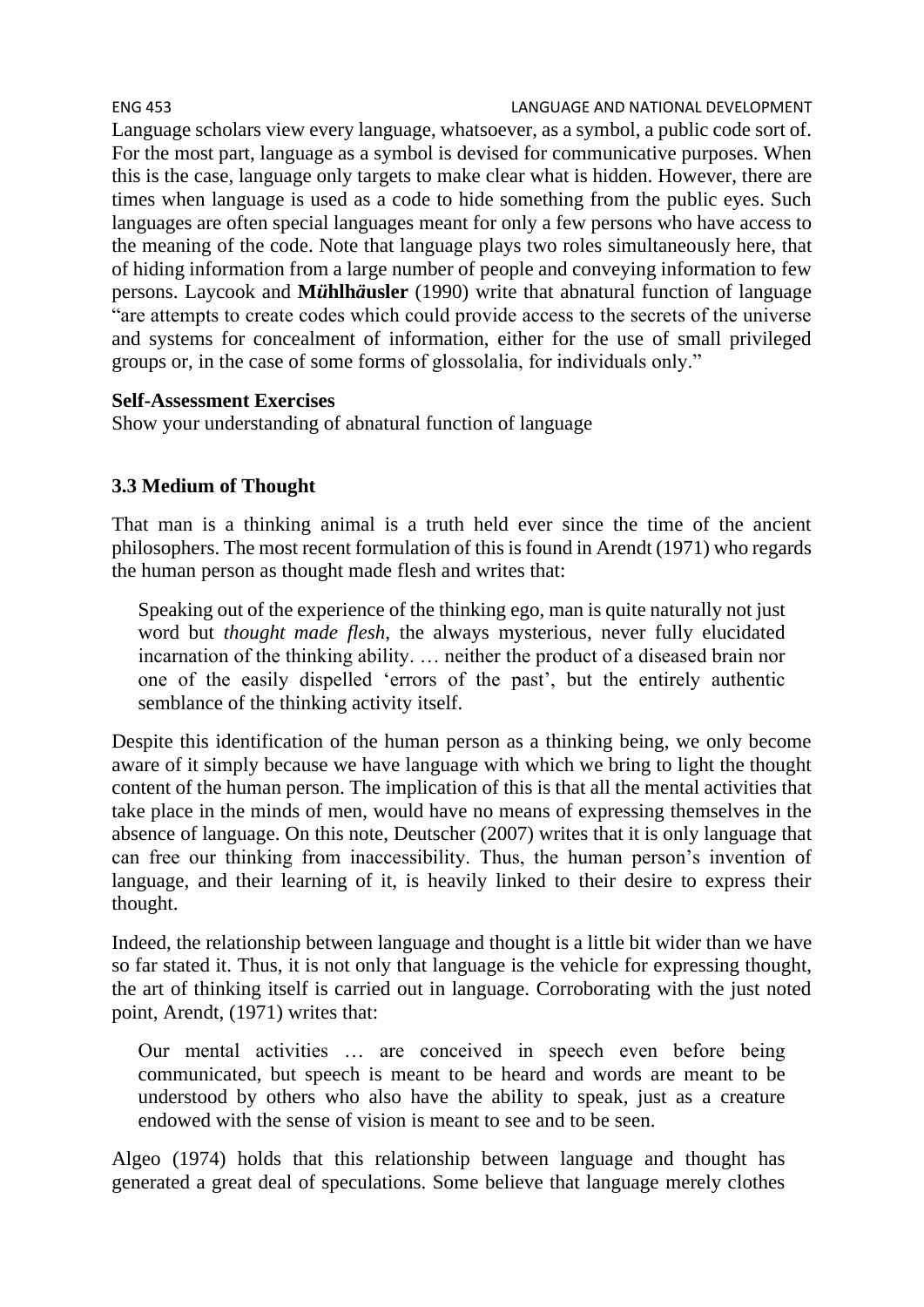thought and that thought is quite independent of the language we use to express it. Yet others believe that thought is merely a suppressed language and that when we are thinking, we are just talking under our breath. In the final analysis, the truth remains that our thoughts are well understood when we put them into language if not they are likely to remain unknown and unknowable. Indeed, the best way for you to appreciate the role of language as a medium of thought is for you to imagine what would happen between a doctor and his patient or between a teacher and his students. The teacher may have so many things in his mind which he will tell the students but without a language he would just stand in front of them and exchange stares. But with the help of language he tells them all that is his mind which he wants them to know.

### **Self-Assessment Exercise**

Discuss in detail what you think is the relationship between language and thought.

# **3.4 Affective Function of Language**

The affective function of language refers to the ability of language to address individuals differently. Language used affectively is intended to express the relationship between a speaker and the person he addresses. Here one is conscious of the relationship he holds with every speaker as well as the environment he finds himself. What is being exploited here is the ability of the same words of language to call up different understanding and meaning in the mind of listeners. For example, a student who comes into the classroom, shakes his best friend's hand and says to him *My Guy, how are you today*, will receive a pleasant reply from his friend who interprets the statement as acceptable and good show of friendship. The same statement made to a lecturer in the same classroom and at the same time by the student will attract serious caution if not outright punishment to the student involved. Thus, the student, without being told, knows that the appropriate form of greeting to his lecturer will be more of something like this: *Good morning, sir. How are you sir?* 

Thus, Thomas et al (2004) writes that, "by selecting one as appropriate and not another, you would be exploiting the affective aspect of language and showing yourself to be sensitive to the power or social relationship between you and the person you are addressing." They also hold that:

The affective function of language is concerned with who is 'allowed' to say what to whom, which is deeply tied up with power and social status. For example, 'It's time you washed your hair' would be an acceptable comment from a parent to a young child, but would not usually be acceptable from an employee to their boss.

#### **Self Assessment Exercise**

Show your understanding of affective function of language

# **3.5 Transmission of Culture**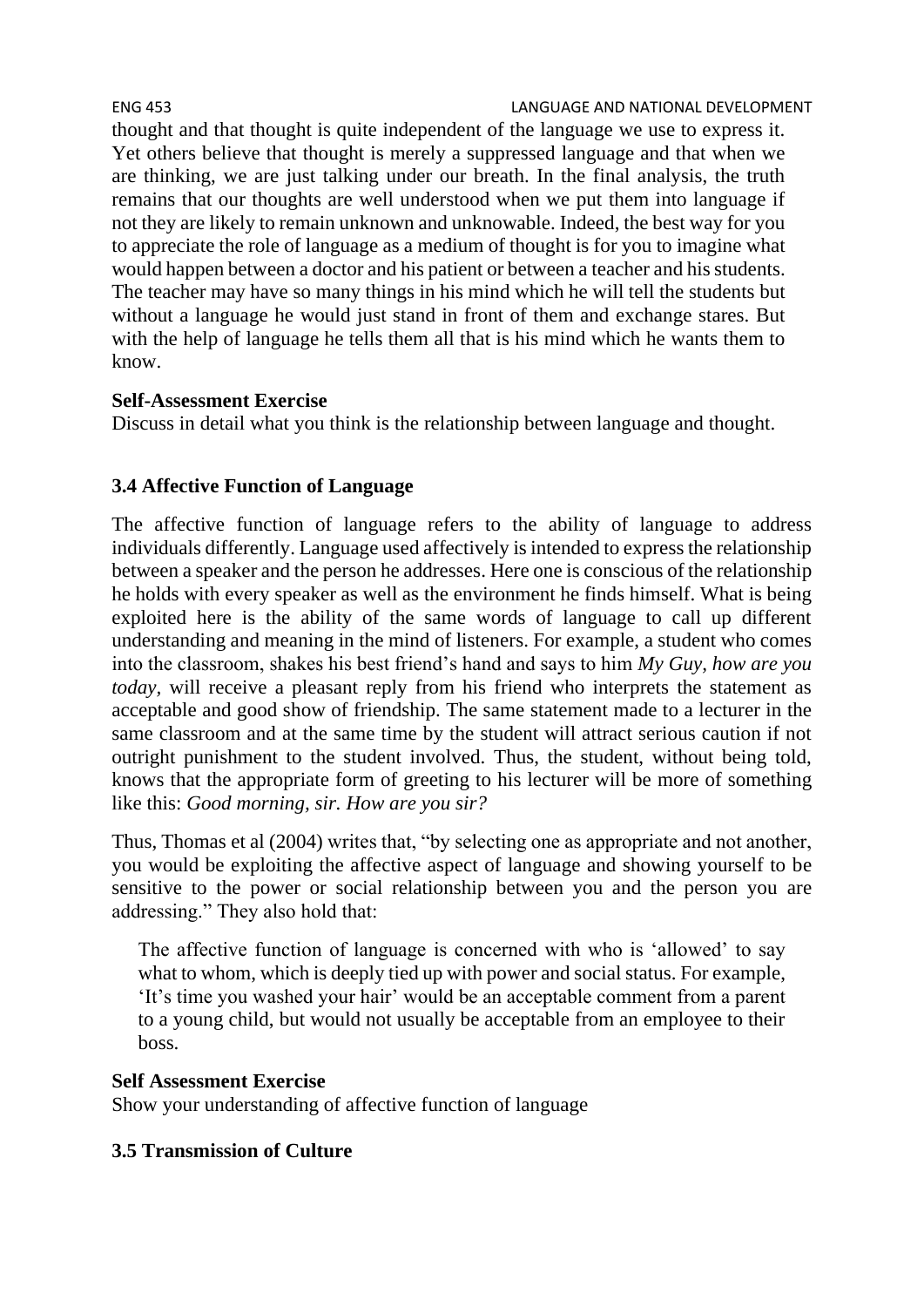#### ENG 453 LANGUAGE AND NATIONAL DEVELOPMENT Culture is simply referred to as the people's way of life. Rules and norms of society are passed on to the younger generation by the old through the use of language. Through language, man is able to trace the history and way of life of his people from the distant past. In the olden days children usually sit around the elders and listen to the stories of their age-long tradition. During most traditional festivals, a brief history of such festival is recounted for the interest of the young. The ritual of repeating the history of such festivals is to help retain the culture of the people in perpetuity. Through language, people get to know why their culture is different from other people's culture. By so doing, they would have respect and regard for the culture of others.

#### **Self-Assessment Exercise**

Explain the function of language in the transmission of culture

### **3.6 Phatic Function**

Language plays the phatic role when it serves as instrument of initiating and keeping friendly relationship with others. Thomas et al (2004) write that phallic function of language relates to "the everyday usage of language as'social lubrication'". It expresses the desire in our species to engage in peaceful relation with one another. We need to open up this relation and keep it going. Thomas et al (2004) give examples of human discussions where language is used for phatic purposes. Thus, if somebody came up this morning to you and said, *You look cute in your new skirt,"* and you replied, *Thank you,*  Thomas et al (2004) hold that both of you at the time of this conversation were exploiting the phatic properties of language. In this usage, they write, "no important information is being exchanged, but you are both indicating that you are willing to talk to one another, are pleased to see one another, and so on."

Thus, the phatic function of language helps to link people and encourage peaceful and pleasant co-existence. They are about the small talks that help people to avoid conflict and stay together as friends. For instance, in asking somebody, *how are you,* you often do not have the intention of solving their problem if they report that they are unwell. And quite often, such people respond with, *fine*, *thank you*, not minding their conditions. The importance of your asking how he is and his response to you is that it serves as a way of entering into conversation with him. Other examples of usages where language plays the phatic functions is in the following: *Ilove you, You look great, Dear Angel*  used in letter writing, and *yours ever,* also used in ending letter writing.

#### **Self-Assessment Exercise**

Give two examples of phatic usage of language

#### **3.7 Recording Function**

This involves using language to make a durable record of things that one wish to remember. It is recorded that the first writing system developed in the Middle East as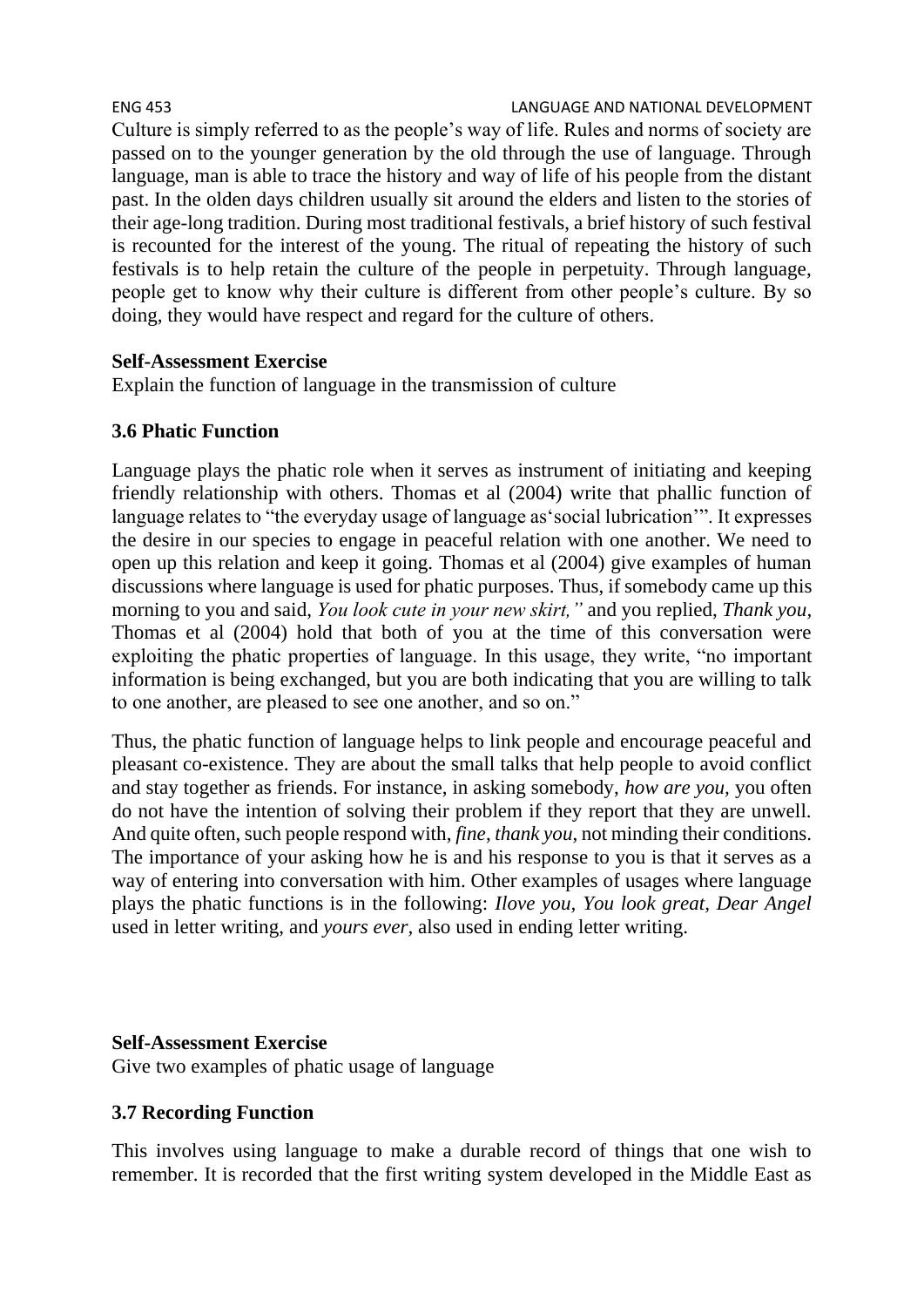early as 4000 B.C. During that period, writing system was in form of pictures that represented the things they referred. Later improvements saw the adaptation of alphabets which we continue to use today. Of course, we may not have a way of accessing the history of writing exposed above, if nobody recorded this happening. Recording can either be written or oral. Both oral and written recording can be done with the use of language.

# **Self-Assessment Exercise 3.7**

Identify two ways in which language can be used to record information.

# **3.8 Identifying Function of Language**

People and things are named with languages. What name a person or a thing is given becomes his or its identity. The implication of this is that language is that tool through whose help individuals and objects assume identity as separate entities living in our world. Filch (1998) supports this view when he avers that every human being has a name and that is what identifies that person. You can imagine a situation where there is no language to name people. In such a situation people may rely on just their memories to differentiate between individuals. On meeting a new person one is likely to note down his appearances, the colour of his skin, his height, and so on. But this too will be impossible without language for you need language to note that the person is either black or white. Assuming that it is possible to note these things in one's mind by some other means, communicating what you have noted to others is quite impossible. Indeed, language plays important function in identifying people.

# **Self-Assessment Exercise**

Describe the difficulty identification would have posed to man in the absence of language.

# **4.0 CONCLUSION**

Language plays important functions in human society. These functions are so crucial that social organization would have been completely impossible without them. In this unit we considered some of the functions of language in human society. These functions are also what make it impossible for man to ever consider the impossibility of a world without language.

# **5.0 SUMMARY**

This unit has introduced you to the various functions of language. In all, you learnt that language performs referential function. You also discovered that affective functions, transmission of culture, Identifying function, recording function, phatic function, and so on are some of the functions of language.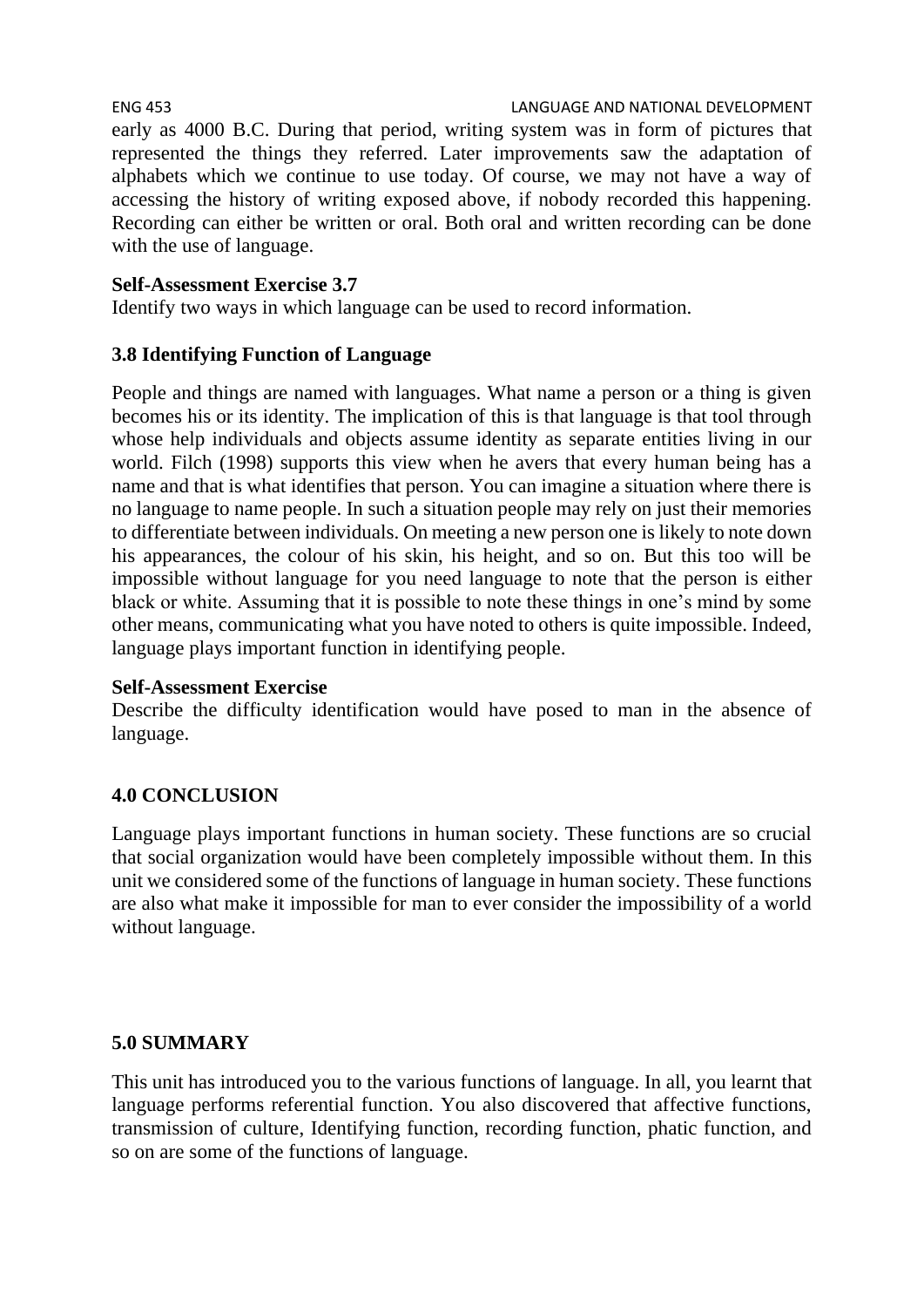#### **6.0 TUTOR MARKED ASSIGNMENTS**

1. List seven functions of language

2. Discuss language as medium of thought

3. Compare and contrast between the phatic function of language and the affective function of language

#### **7.0 REFERENCES/ FURTHER READING**

Algeo, J. (1974). *Colliers Encyclopedia*. London: Macmillan.

Arendt, H. (1971). *The Life of the Mind*. New York: Harcourt Brace

Crystal, D. (2006). *Penguin Encyclopedia.* England: Penguin Group

Deutscher, M. (2007). *Judgement after Arendt.* Hampshire: Ashgate

Eyisi, J. (2000). "Language and Education: The Raison D'être for Political Socialization." *African Journal of Research in Education*. Vol. 1, No. 2.

Filch, G. (1998). *How to Study Linguistics.* Palgrave: Macmillan

Finegan, E. (2008). *Language: Its Structure and Use.* Boston: Michael Rosenberg

Fromkin, V. et al. (2003). An *Introduction to Language*, 7<sup>th</sup> edn. Massachusetts: Wadsworth

Laycock, D. C. and M*ü*hlh*ä*usler, P. (1990) "Language Engineering: Special Languages," *Encyclopedia of Language,* London: Routledge

Onuigbo, S. & Eyisi, J. (2009). *English Language in Nigeria: Issues and Development*. Calabar: Paclen Publishers

Thomas, L. et al. (2004). *Language, Society and Power.* London: Routledge

#### **UNIT 3: THE ORIGIN OF LANGUAGE**

#### **CONTENTS**

1.0 Introduction 2.0Objectives 3.0Main Content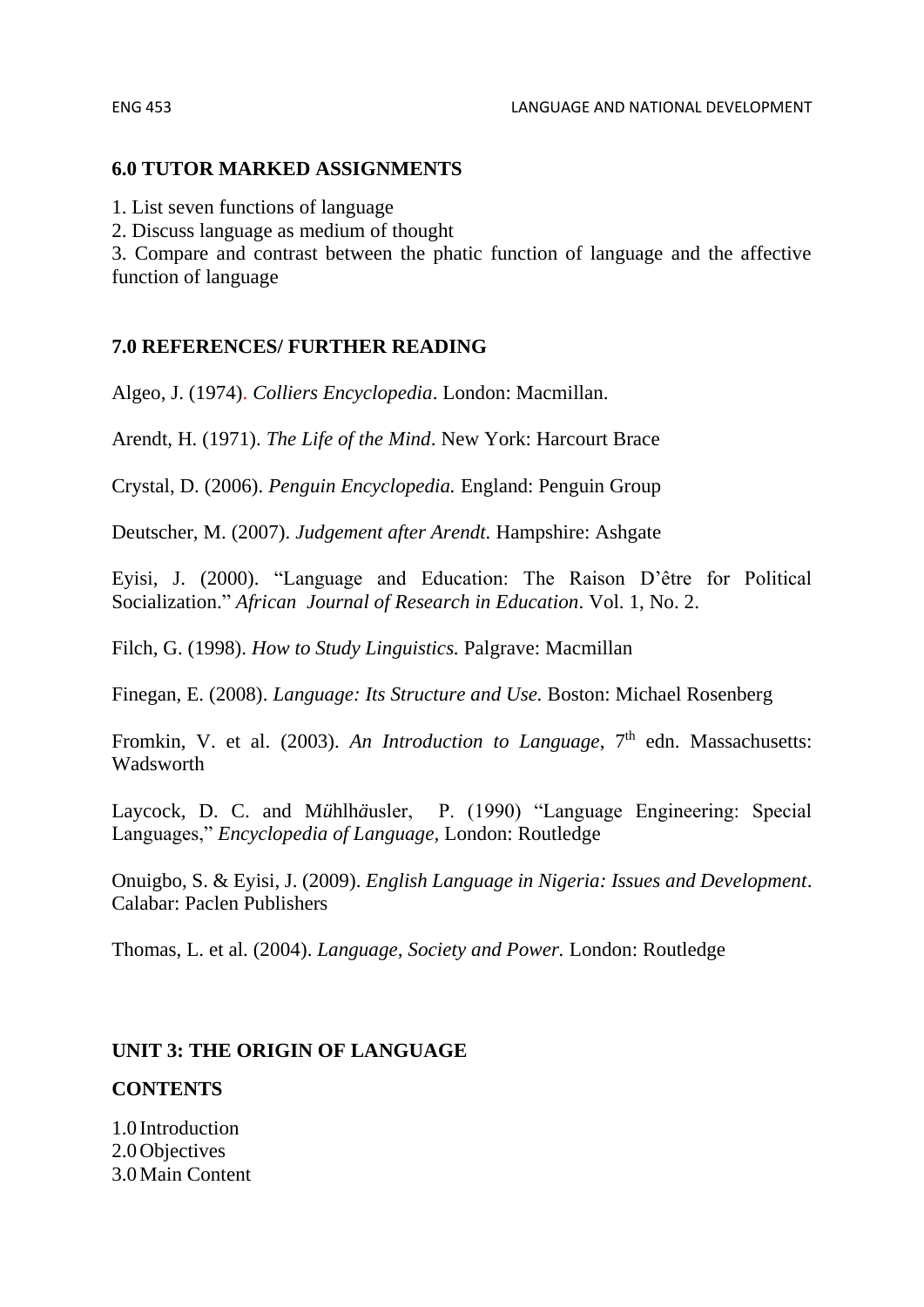3.1Divine Source 3.2The Natural Sound Source 3.3The Social Interaction Source 3.4The Physical Adaptation Source 3.5The Tool Making Source

4.0Conclusion 5.0Summary 6.0Tutor-marked Assignments 7.0References/Further Reading

### **1.0 INTRODUCTION**

In the last unit, you studied the functions of language. In this unit, we shall consider the origin of language. Thus, the question is: Did man always speak? The above question throws us immediately into our discussion of the origin of language. Bearing in mind that language is depicted by philosophers as one of the factors that make us the human persons that we are, we intend in this unit to inquire at what point the human person first made use of language. Indeed, scholarship has not yielded any conclusive answer on the subject. What abound are speculations. In what follows, we shall look at a number of such speculations.

# **2.0OBJECTIVE**

At the end of this unit, you will be able to:

- i. Identify various theories about source of language
- ii. Compare the various sources of language
- iii. Criticize some of the theories put forward as sources of language

# **3.0 MAIN CONTENT**

#### **3. 1 Divine Source**

The Divine source in the origin of language points to non-human and supernatural source of language. This can be found in the mythologies of many cultures of the world. The Hindu, for instance, has a myth about divine source of language. According to this myth, language was a gift from *Sarasvati*, wife of Brahma who created the universe. Among the Egyptians the god *Thoth* gave man the power of speech. The Babylonians believed that the god, Nabus offered man the gift of speech. Also, the Acoma tribe of New Mexico hold that their goddess, Iatiku, was not only responsible for the gift of language both also has a hand in the multiplicity of languages as the goddess caused men to speak in many tongues in order to limit their chances of quarrel. The Jewish myth about the origin of language is recorded in the book of Genesis where God directed Adam to name all the creatures of the earth. That act of naming the creatures was regarded as the first human speech act.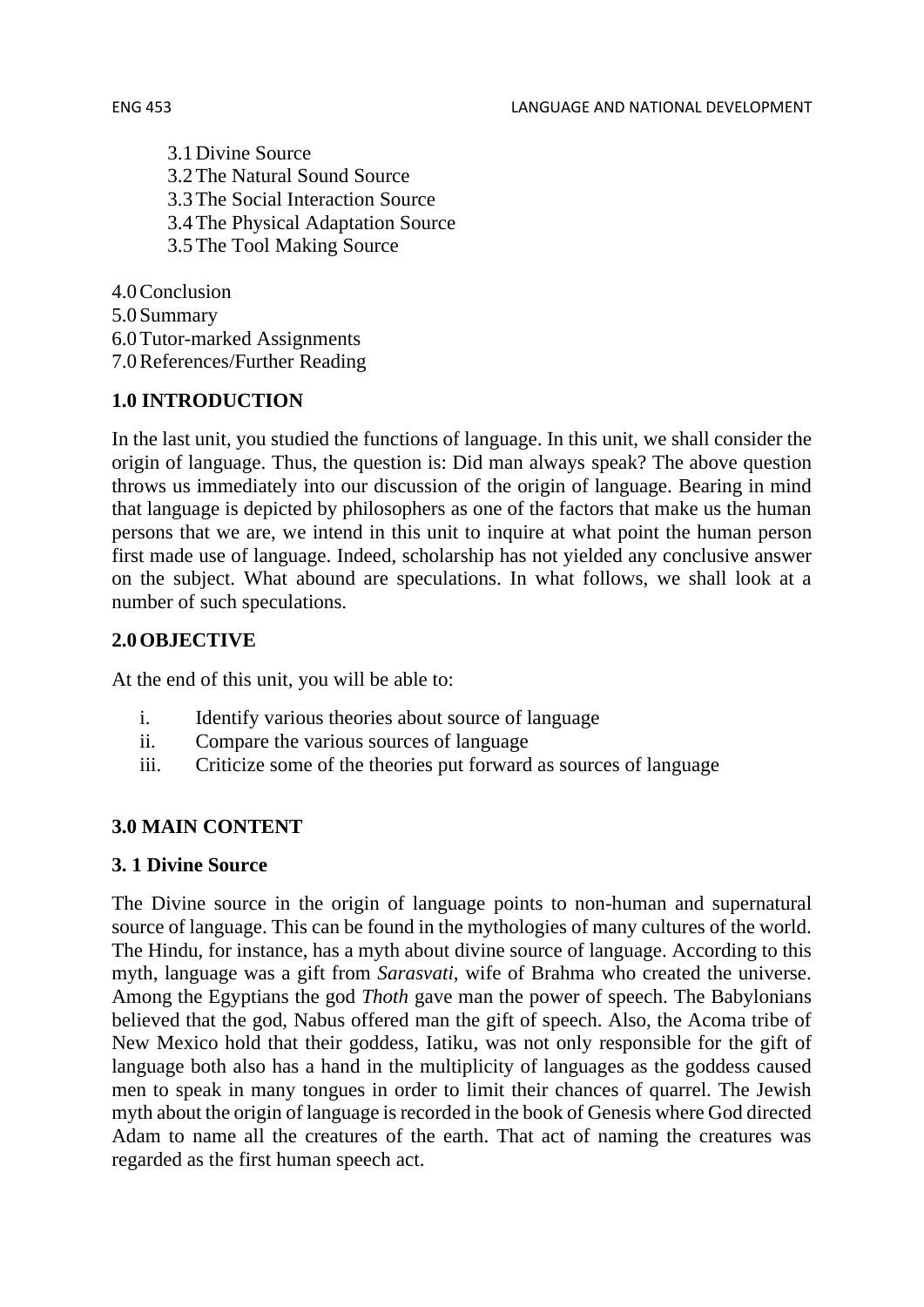#### ENG 453 LANGUAGE AND NATIONAL DEVELOPMENT

In essence the divine source posits that language was a divine gift given to mankind by spiritual beings, like God, angel, etc. There is no concrete proof about the divine source of language, but proponents argue that infants left to grow on their own without contact with any language, would still speak and their speech will only be conducted with that original divine language. From this perspective, most human languages that we know today are regarded as corrupt as proponents believe that there can only be one divine language, that is original, from which other languages developed. Scientific tracing of this original language has posed difficulty to promoters as efforts in that regard have yielded different results. For instance, an Egyptian Pharaoh named Psammetichus (or Psamtik) undertook experiment with two newborn babies more than 2,500 years ago in order to determine what the original language was. The children were kept together with goats and were completely isolated from human beings except one deaf and dumb shepherd. In the process of the experiment, the children spontaneously uttered a word, *bekos*. This word was not Egyptian but was identified as a Phrygian word meaning "bread." Consequently, the Pharaoh concluded that Phrygian, an older language spoken in part of what is modern Turkey must be the original language.

However, scholars question the veracity of this claim. They agree that the children might not have picked up this "word" from any human source, but on the contrary no divine source was involved. They may have picked the sound from the goats. Yule (2010) write that if you remove the *-kos* ending, which was added in the Greek version of the story, then pronounce *beas* you would get the English word *bed*, then when you remove the *-d* at the end you will exactly get the sound made by a goat, *be*.

A similar experiment was carried out by King James the Fourth of Scotland around 1500 AD. In this particular experiment, the children spontaneously spoke Hebrew, and this confirmed the King's belief that Hebrew had indeed been the language of the Garden of Eden. Generally, the problem with this kind of experiment is that none of the purported original languages has been confirmed by subsequent experiments and most children who have been so isolated grew up without any language at all. The consequence of this is that if language actually has a divine source, we have no way of knowing the original language.

#### **Self-Assessment Exercise**

Do you consider the divine source origin of language plausible? Give reason for your answer.

#### **3.2 The Natural Sound Source**

The natural sound source holds that language emerged as a consequence of early humans imitating the natural sounds around them. Proponents point to a number of onomatopoeic words found in human languages to support this point. Yule (2010) constructs how this would have taken place: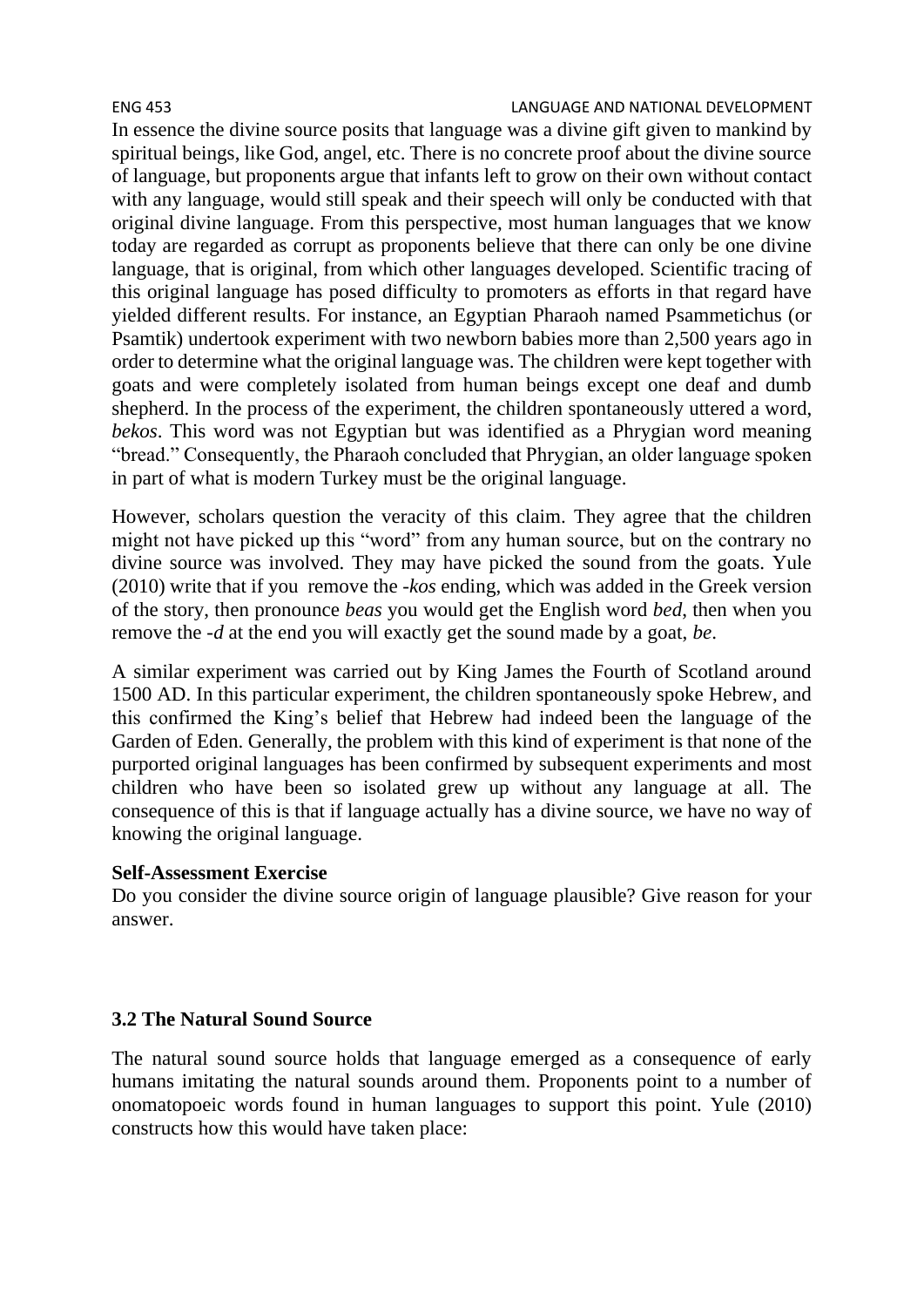ENG 453 LANGUAGE AND NATIONAL DEVELOPMENT

When an object flew by, making a CAW-CAW sound, the early human tried to imitate the sound and used it to refer to the thing associated with the sound. And when another flying creature made a COO-COO sound, that natural sound was adopted to refer to that kind of object. ... In English, in addition to cuckoo, we have splash, bang, boom, rattle, buzz, hiss, screech, and forms such as bow-wow. In fact, this type of view has been called the "bow-wow theory" of language origin.

Despite the fact that this view seems plausible, critics argue that if we hold unto this theory, it will be impossible to explain how we arrived at words for a number of soundless and abstract objects in our world of experience. Another problem with the natural sound source is the sweeping assumption that "a language is only a set of words used as "names" for things" (Yule 2010). Besides nouns that name, there are adjectives, verbs, pronouns, etc., which the natural sound source of language cannot account for.

#### **Self-Assessment Exercise**

Demonstrate your understanding of the objection to natural sound source origin of language.

#### **3.3 The Social Interaction Source**

The social interaction source locates the origin of human language in the arbitrary sounds that human beings make in the course of their interaction with one another. Commenting on this Yule (2010) writes that it is possible that: "a group of early humans might develop a set of hums, grunts, groans and curses that were used when they were lifting and carrying large bits of trees or lifeless hairy mammoths."

The social interaction source of language has been praised as a plausible explanation of the origin of language. This is because it recognises that language arose in a social context. It takes cognizance of the fact that early people dwelled in groups, and this group living was a necessary factor in the repelling of external attacks. Yule (2010) argues that: "Groups are necessarily social organizations and, to maintain those organizations, some form of communication is required, even if it is just grunts and curses. So, human sounds, however they were produced, must have had some principled use within the life and social interaction of early human groups."

Despite the above noted plausibility of this source, critics still argue that if the sounds arose as a result of social interaction, how do we explain the origin of the sound. Why was one sound favoured more than another? And did all the people involved in the social interaction make the same sound? Why have other animals that live in groups like apes not been able to evolve a language. The difficulty in answering these questions poses major challenge in the validation of the social interaction source of language origin.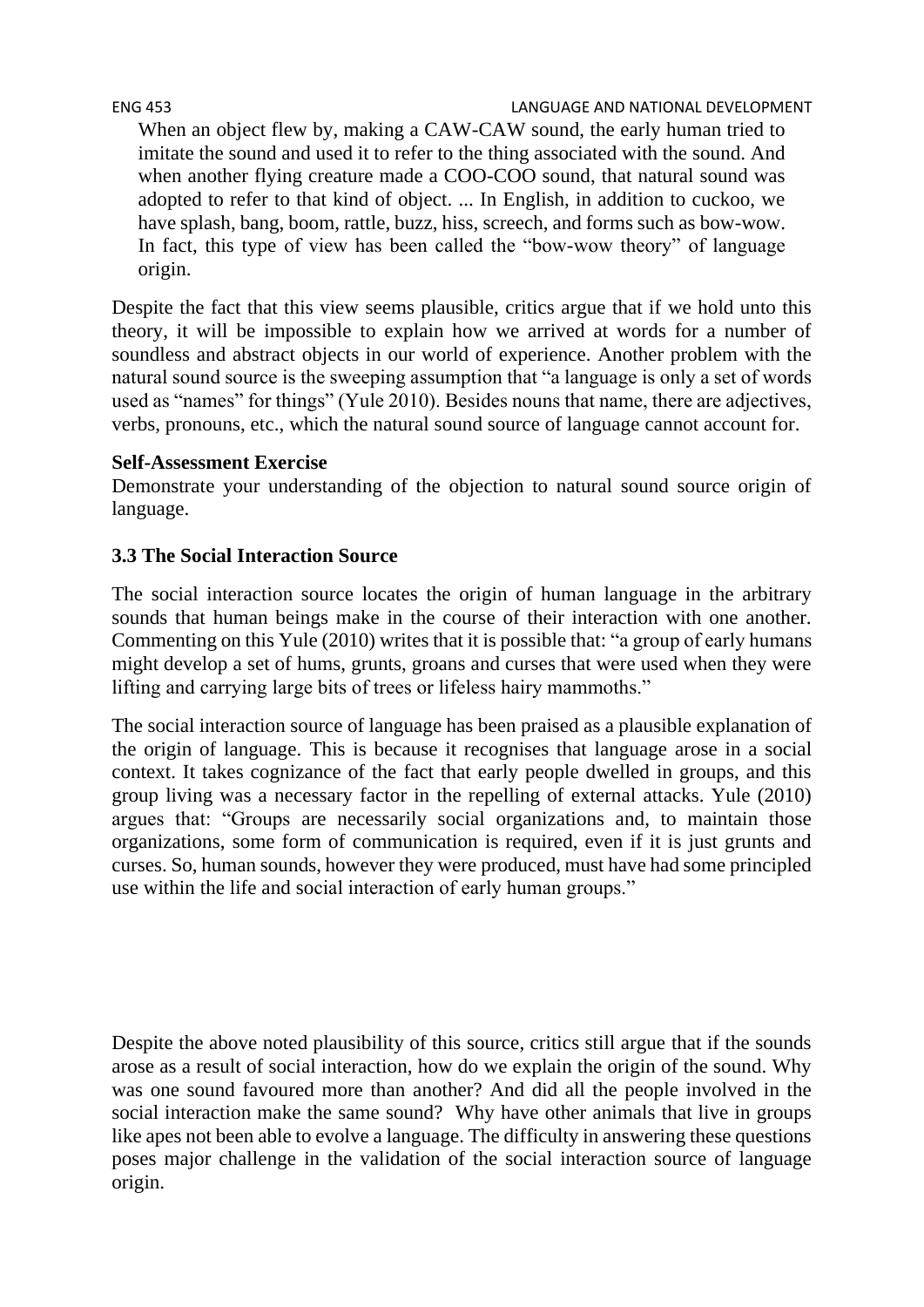# **Self-Assessment Exercise**

Show your understanding of the strength and weaknesses of social interaction as source of human language.

### **3.4 The Physical Adaptation Source**

This theory poses that human language owes its origin on the type of physical features possessed by human beings. A simple look at a human being reveals that he is a special creature different from all other creatures known to us. Proponents of this theory hold that the human lips, brain, mouth, pharynx, larynx and teeth are specifically adapted to give man the advantage of speaking. For instance, the flexibility of the human lips, the upright nature of the human teeth, the special design of his mouth which contains a more muscular tongue that can be easily twisted give man the speech advantage unavailable for other animals.

#### **Self-Assessment**

Discuss physical adaptation as a source of human language.

### **3.5 The Tool Making Source**

Proponents of tool making as a source of language hold that language is a fallout of tool making capacity of the human person. Consider the hand, for instance. Originally, the hand was meant for tool making but scholars argue that in time other functions were imposed on the hand. One of these functions was the use of the hand in making gestures and the manual gestures are taken as precursor of human language. Yule (2010) identifies the connection that exists between tool making and speech ability of the human person. According to him:

Those functions that control the motor movements involved in complex vocalization (speaking) and object manipulation (making or using tools) are very close to each other in the left hemisphere of the brain. It may be that there was an evolutionary connection between the language-using and tool-using abilities of humans and that both were involved in the development of the speaking brain.

#### **Self-Assessment Exercise**

Show the connection between human language ability and man's tool making ability.

#### **4.0 CONCLUSION**

The theories of the origin of language provide us with a number of speculations about how languages evolved. The general consensus among these theories is that language has not always been there for man. It came at a point in time of human existence.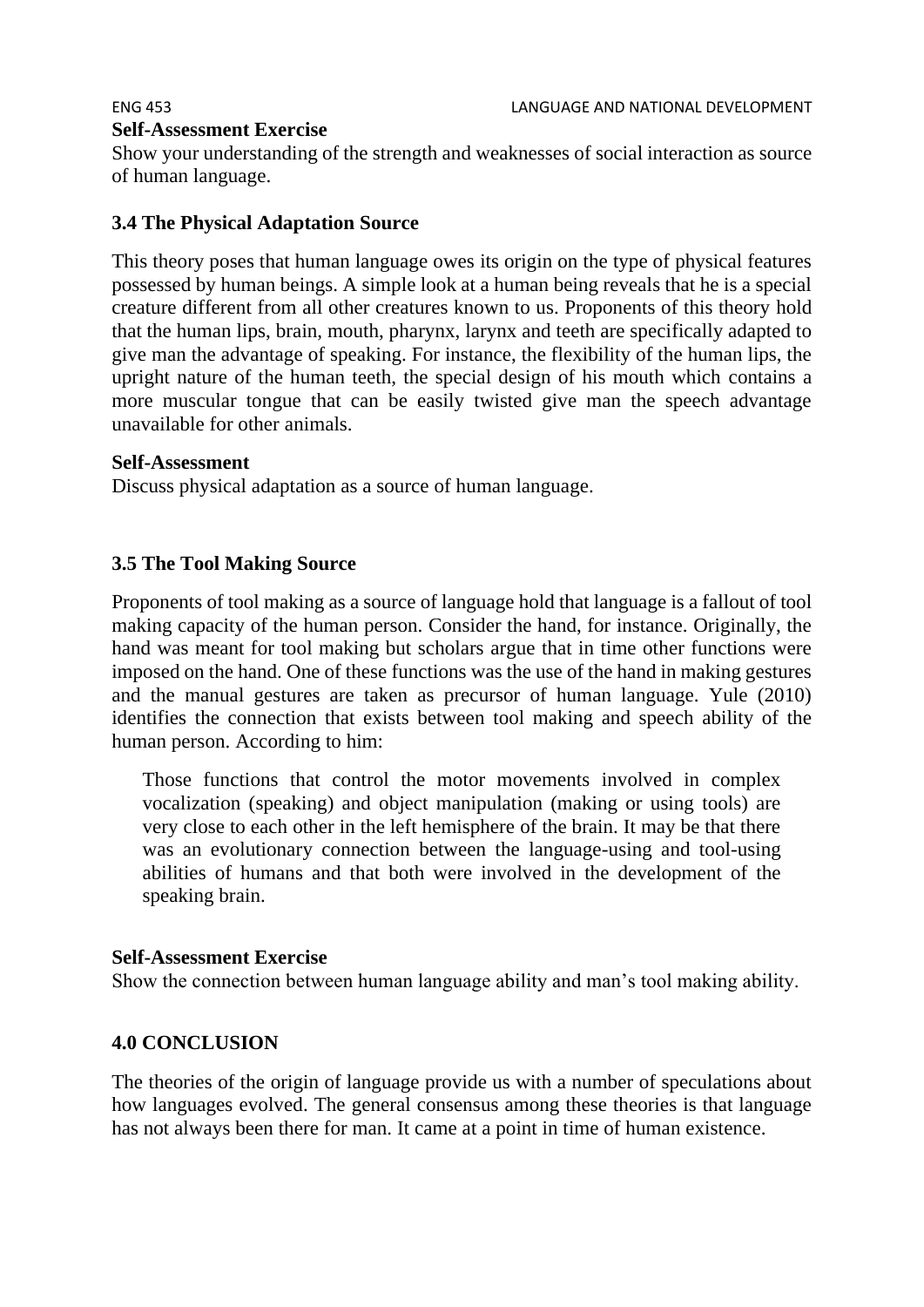# **5.0 SUMMARY**

This unit has exposed you to the various positions put forward as possible origins of human language. The divine source, natural sound source, human adaptation source, tool making source of language were explained in the unit for your understanding.

### **6.0 TUTOR MARKED ASSIGNMENTS**

1.Discuss your objections to divine source of language

2. Demonstrate your understanding of the position of proponents of tool making as source of language

3. Compare and contrast the natural sound source of language and the human adaptation source

#### **REFERENCES/ FURTHER READING**

Aitchison, J. (2000). *The Seeds of Speech* (Canto edition). Cambridge University Press.

Bass, A. E. et al. (2008). "Evolutionary Origins for Social Vocalization in a Vertebrate Hindbrain-Spinal Compartment." *Science*, 321 (July 18), 417–421.

Beaken, M. (1996). *The Making of Language.* Edinburgh: University Press.

Burling, R. (2005). *The Talking Ape*. Oxford University Press.

Corballis, M. (2002). *From Hand to Mouth.* Princeton: University Press.

Gibson, K. & T. Ingold (eds.). (1993). *Tools*, *Language and Cognition in Human Evolution.*CCambridge: Cambridge University Press.

Jespersen, O. (1922). *Language: Its Nature, Development and Origin*. Macmillan.

Yule, George. (2010). *The Study of Language,* Cambridge: Cambridge University Press.

#### **UNIT 4: THE LANGUAGE SITUATION IN NIGERIA**

#### **CONTENTS**

1.0 Introduction 2.0 Objectives 3.0Main Content

3.1One Country Many Tongues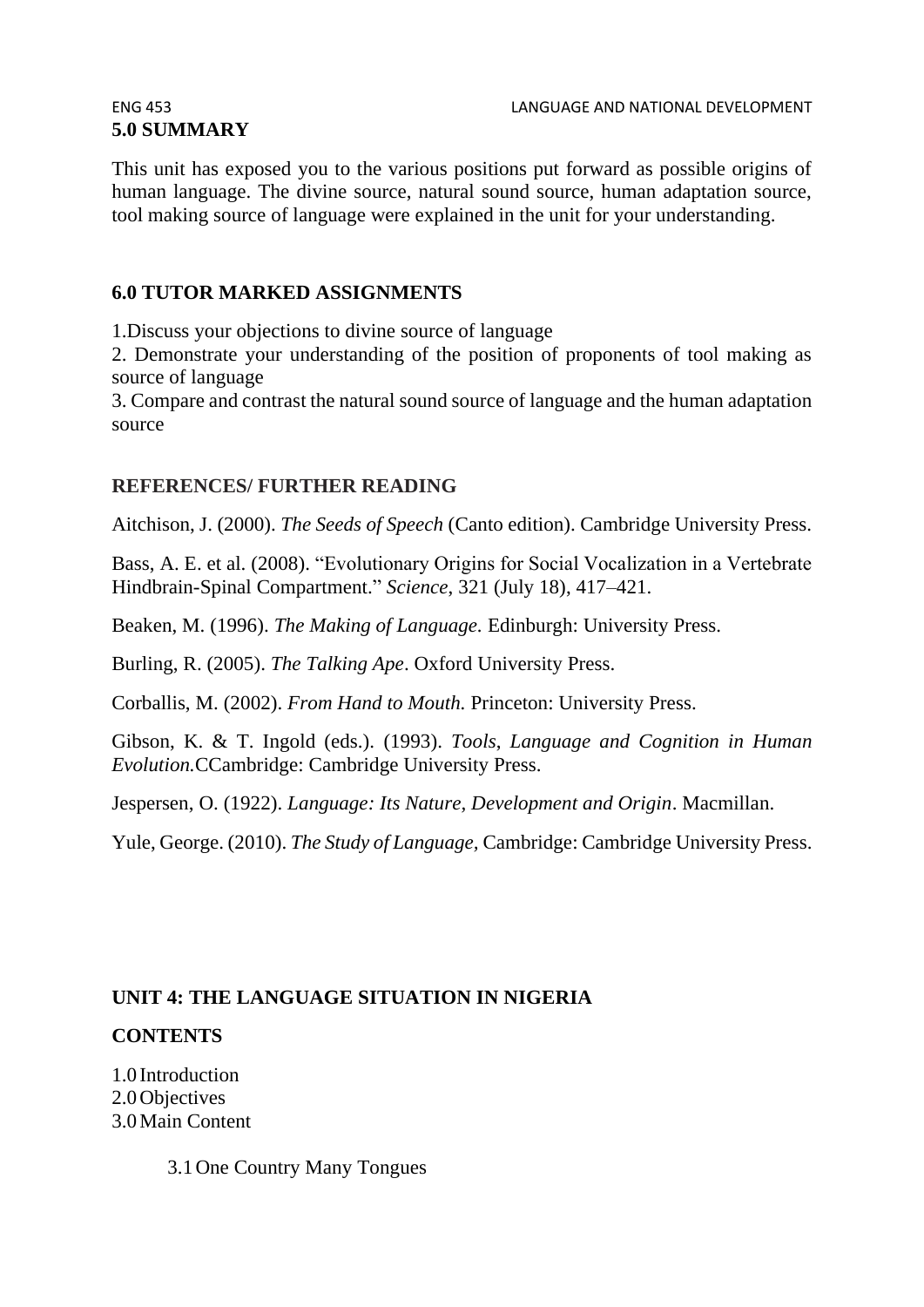3.2Foreign Languages in Nigeria 3.3Language Interaction in Nigeria

- 4.0Conclusion
- 5.0Summary 6.0Tutor-Marked Assignments
- 7.0References/Further Reading

# **1.0 INTRODUCTION**

In the previous chapter, we studied the various theories put forward to explain the origin of language. We treated different speculations such as: the divine source, the natural sound source, the social interaction source and so on. In this unit we shall survey the language situation in Nigeria. We shall show that there are many indigenous languages in Nigeria. We shall also demonstrate that besides these indigenous languages that foreign languages are making inroads in Nigeria.

### **2.0 OBJECTIVES**

At the end of this unit you should be able to:

- 1. Discuss the language situation in Nigeria
- 2. Identify the foreign languages in Nigeria
- 3. Show the extent of interaction between Nigerian languages

### **3.0 MAIN CONTENT**

#### **3.1 One Country Many Tongues**

Nigeria is a linguistically rich nation. Recent mapping of number of individual languages in Nigeria shows that the country is home to about five hundred and twenty (520) languages. This makes Nigeria one of the most linguistically diverse countries of the world. Indeed, if the record that places the number of languages in the world at 6000 is correct, it means that Nigeria contributes nearly ten percent (10%) to the global pool of language resources. Out of this number, about five hundred and ten (510) are regarded as living languages, that is languages with current speakers and which are still transmitted to children. Two in this language pool are without native speakers as they rely in their being used as second languages for their survival while nine (9) are said to be extinct without any known living speaker.

Despite our disposition in viewing all languages as equal in terms of value and achievements, language scholars have ranked Nigerian languages as either major or minor languages. This ranking as captured by Bamgbose (1993) is based on a number of speakers, status in education, acquisition as a second language, and availability of written materials. While the majority of Nigerian languages are regarded as minor languages, three are regarded as major. The major languages include, Hausa, Igbo, and Yoruba (in alphabetical order and not necessarily in order of importance). The three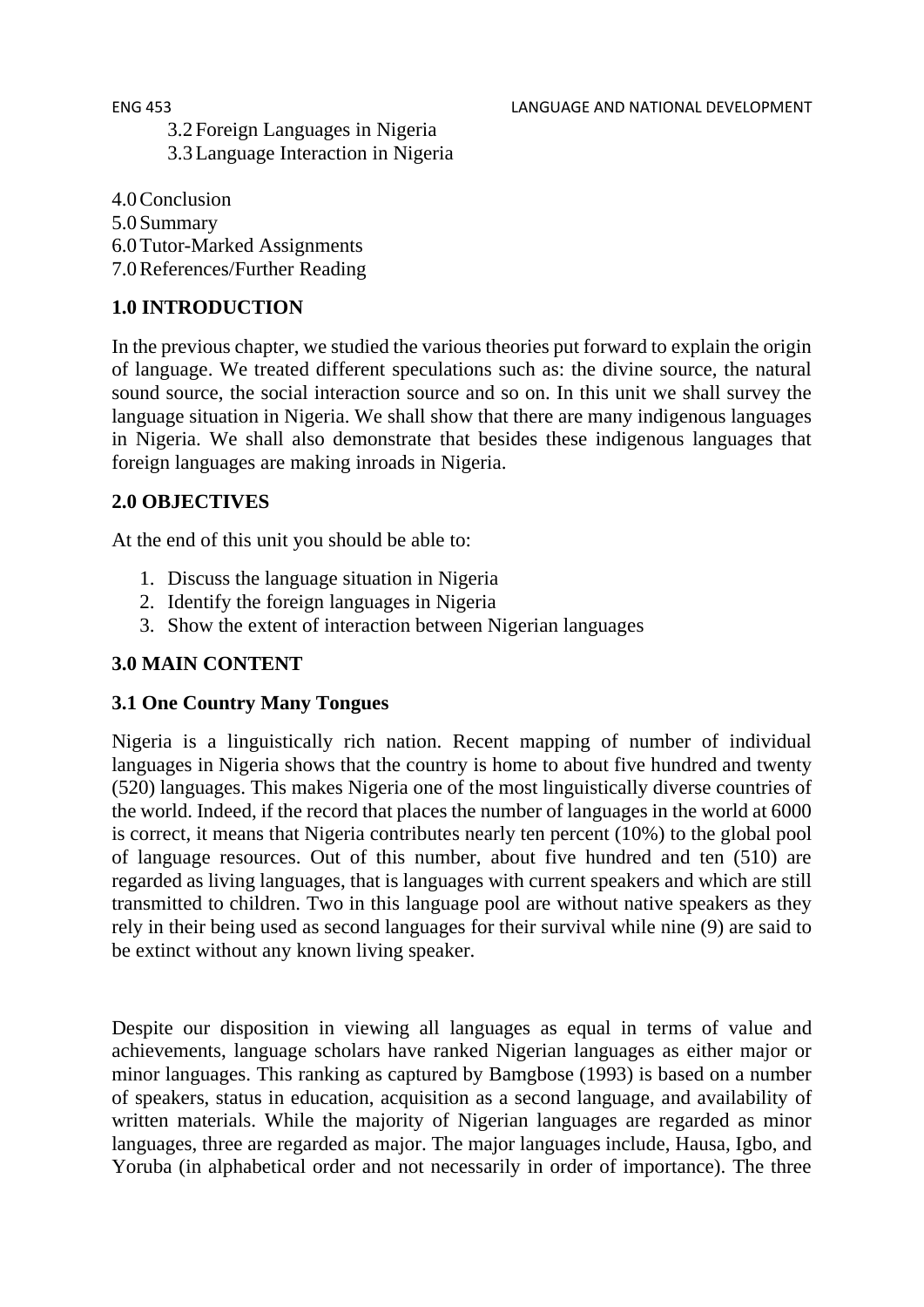#### ENG 453 LANGUAGE AND NATIONAL DEVELOPMENT

major languages of Nigeria command regional dominance. While the Hausa is dominant in the North, the Igbo in the East, the Yoruba holds sway in the West. We should be mindful that our use of dominance here relates only to number of speakers and geographical coverage.

The majority status accorded to these three languages is enshrined in section 55 of Nigeria's Constitution of 1999, where they are regarded as national languages. They were to be used in the conducting of the business of the assembly. Also, the National language policy captured in the National Policy on Education (1977, 1981) recommends that these three languages should be studied in the pre-primary, primary and postprimary education levels. Students whose languages fall under the minority languages are to study the major languages alongside their minority languages in the junior secondary level.

Palpable tension exists in Nigeria as a result of labeling some languages minor and others major. As expected, this comes from native speakers of the minority languages. This tension is consequent upon the fear of political and cultural domination by the major language groups.

#### **Self Assessment Exercise**

Name the three major languages in Nigeria and demarcate their areas of influence.

#### **3.2 Foreign Languages in Nigeria**

Despite the multiplicity of indigenous languages in Nigeria, there exists a number of foreign languages. Out of these, four have continued to make serious inroad into the country. They include: English, French, Arabic, and Chinese.

#### **English**

The establishment of the English language in Nigeria is traceable to the colonial era. The British colonial masters came with their own language with distinct forms of vocabulary and worldviews. On assumption of their colonial duties, the British felt that their businesses would be better conducted in their own language. This influenced their insistence that education and government matters should be conducted in English language. Thus, people who needed government jobs with the prestige that goes with them are expected to learn the English language. The access to white collar job and therefore to better living standard which English facilitated meant that most Nigerians embraced it in those early times.

However, with the attainment of independence, there were serious national debates as to the suitability of the English language in conducting national affairs, a foreign language in a foreign land. Opponents of English favoured either the simultaneous use of the three indigenous major languages or the adoption of one. Using three of them at the same time was considered unmanageable and it was difficult to choose which of the three major languages were to be used. In the presence of this difficulty, the proponents of the English language as a lingua franca argued that it is the only language that can be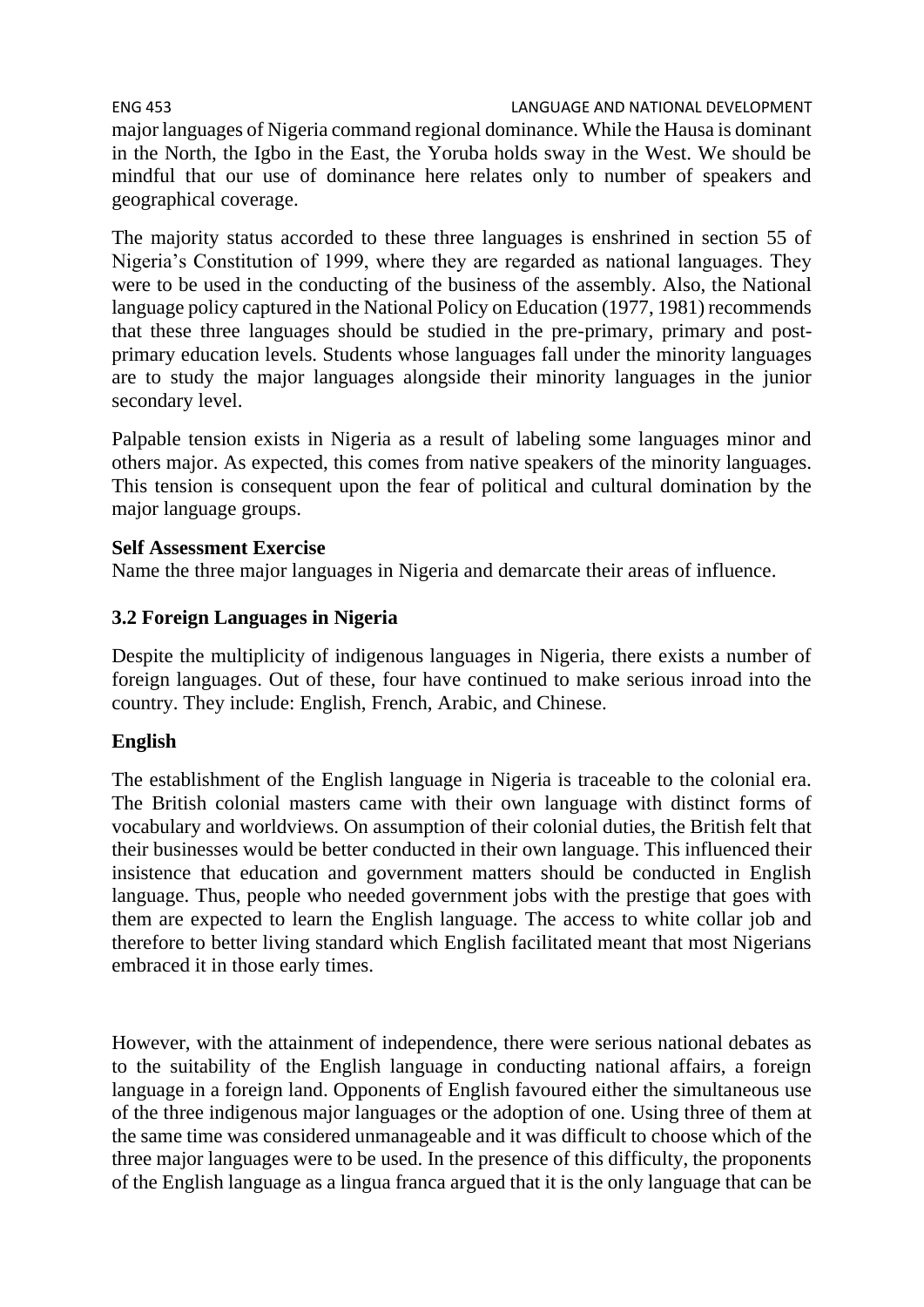ENG 453 LANGUAGE AND NATIONAL DEVELOPMENT accepted by the generality of the Nigerian populace. They argued that there was nothing wrong with using English as a lingua franca more so as such use also has its international advantages. The debate ended with the insertion of the English language in the 1979 Constitution of the Federal Republic of Nigeria as Nigeria's official language. Ever since then, English has retained its place as the lingua franca of Nigeria and is being used in education, court, government and so on.

### **French**

The French language does not command as much speakers as the English language does in Nigeria. Without any colonial past in Nigeria, the attraction which the French language holds in Nigeria is due to the fact that it is the lingua franca of Nigeria's immediate African neighbours. Thus, for easy interaction among the ECOWAS countries the French language is made available to interested students who choose it as optional subject at the secondary schools.

#### **Arabic**

The presence of Arabic language in Nigeria today is due mainly to religious reasons even though religious and commercial reasons combined to aid its introduction into the country. Nigeria is home to a large population of Muslims whose official religious language is Arabic. Given the preponderance of Muslims in the Northern part of Nigeria, access to Arabic is restricted mainly to the North. The Muslims child begins early to learn the Arabic language such that before he attains maturity, he is expected to master the basic prayers and rites that are offered in Arabic.

#### **Chinese**

Chinese incursion into the Nigerian environment is a recent one. This accounts for the paucity of fluent speakers of the language in the country. Chinese language learning in Nigeria is facilitated by the Chinese government through the instrumentality of the Confucius Centers situated in some Nigerian higher institutions. The attraction which Chinese holds to Nigerians is due to the emerging economy status of China. Many business men and women feel that knowledge of Chinese will facilitate their international business dealings in China.

#### **Self-Assessment Exercise**

List the four foreign languages in Nigeria.

#### **3.3 Language Interaction in Nigeria**

Here we are concerned with examining the level of interaction that exists between the various languages found in Nigeria. We are concerned mainly with examining the level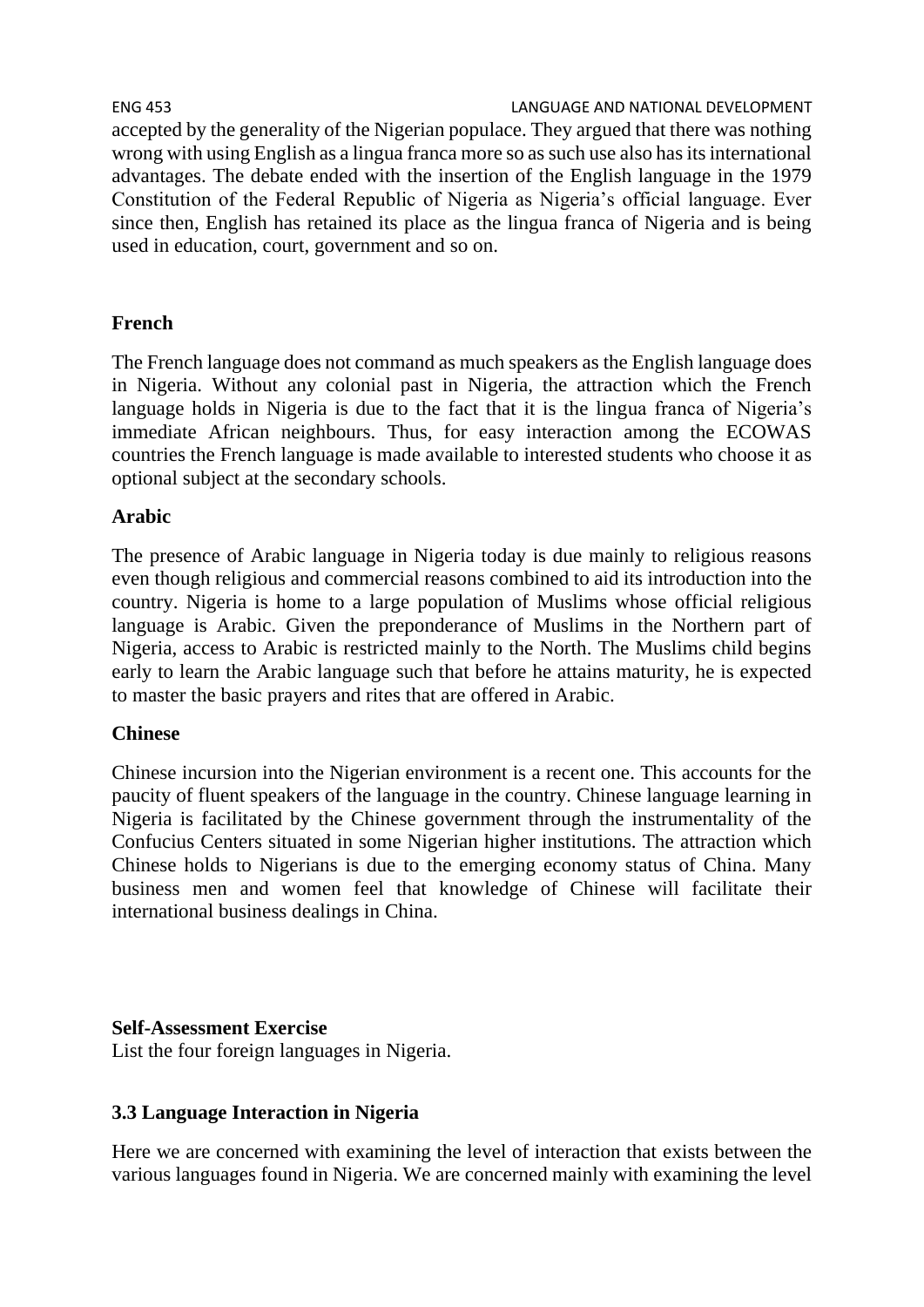of translational activities that take place among the languages. An examination of the level of translation that exists between the indigenous Nigerian languages and the English language, and the one that exists between the English language and other foreign languages was carried out by Eyisi et al (2010). Their findings show that translation of texts from English into Nigerian languages enjoyed a robust time during the colonial and missionary era. It was the era when Ajayi Crowther translated the English Bible into Igbo and Yoruba, and other religious leaders also rendered the Catechism into Nigerian languages. Despite the efforts of Ajayi Crowther and his men or rather due to their efforts, translating from English into Nigerian languages was influenced by evangelical reasons. No original indigenous literature (where it existed) was translated into English during the period.

The 1950s and 1960s was a particularly significant era in the country's history. It was the period when the pioneer educated men and women from the country attained maturity. The country witnessed a period of intense activity in the literary arena. Books were produced in both Foreign languages (FL) like English and Arabic and the indigenous languages. Despite the flurry of activities in Nigerian literary scene in both indigenous and Foreign language publications not much has been done in terms of translation especially between English and indigenous languages. Chinua Achebe's *Things Fall Apart* (1958) has only been recently translated into Igbo, Yoruba and Tiv nearly fifty years after publication. No other Nigerian language can boast of a translation of that book despite widespread translation in almost three dozen foreign languages. We are unaware of any text written in indigenous language that has been translated into English or into any other foreign language for that matter, except the frantic efforts made by some Nigerian *'Ulama'* (scholars of Arabic) like Mas'ud Raji, 'Abdul Fatah Adigun, Ahmad Abdul Salam and Mash'uud Mahmud Muhammad Jimba in translating few Yoruba novels into Arabic. (Oseni in Lawal, 2009). Most recent of such efforts is that of Abduraheem 'Isa Lawal of the Lagos State University, Ojo who translated into Arabic Oloye Olu Owolabi's Yoruba novel titled *Ote Nibo*. (Lawal, 2009).

The translational activities involving the English language and other two foreign languages exist in Nigeria due to educational, religious or bilateral reasons. French is offered in some Nigerian secondary schools and tertiary institutions, and so also

Arabic that serves religious purposes especially in the Muslin communities. Translators, therefore, find it lucrative to translate works from English into French or vice versa and from Arabic into English or vice versa, in order to meet the educational needs of students who study those languages, and for the religious needs of Muslims to whom Arabic is particularly essential. So far the level of interaction between Arabic and French, and between Chinese and three others Arabic, English and French is yet to be felt.

# **Self-Assessment Exercise**

Describe the level of interaction that exists among Nigerian languages.

# **5.0 CONCLUSION**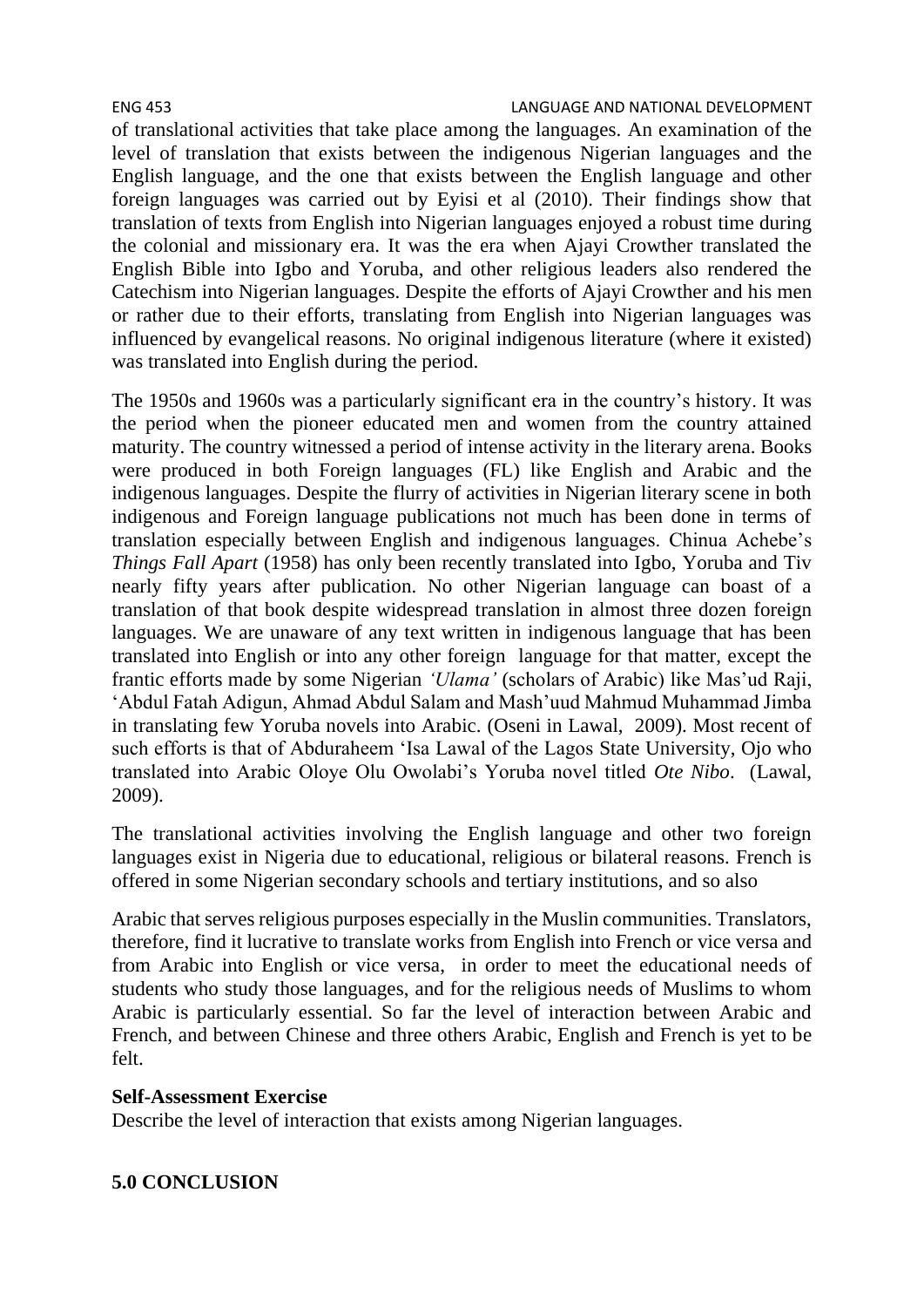ENG 453 LANGUAGE AND NATIONAL DEVELOPMENT In this unit you have been given an insight into the language situation in our country, Nigeria. You have learnt that Nigeria is home to many indigenous languages. These indigenous languages interact with a number of foreign languages in the country.

#### **6.0 SUMMARY**

This unit has exposed you to the language situation in Nigeria. You have learnt that Nigeria is home to more than five hundred (500) native languages, making it one of the most linguistic diversified countries of the world. You also learnt that despite the multiplicity of Nigeria's indigenous languages, a number of foreign languages exists in the country. You were also exposed to the status of these foreign languages, the factors responsible for their entrance into the country as well as the factors that sustain them.

#### **7.0 TUTOR-MARKED ASSIGNMENT**

1. Nigeria is a country with many tongues. Discuss

2. Show your understanding of the interaction between the various languages found in Nigeria

3. Discuss the conditions that sustain the presence of the four foreign languages in Nigeria.

#### **7.0 REFERENCES/FURTHER READING**

Bamgbose, A., (1992) "Speaking in Tongues: Implication of Multilingualism for Language Policy in Nigeria Paper Presented at the Nigerian National Merit Award Lecture, Kaduna

Eyisi, J. (2006) "Teaching of English in Nigerian Schools: Problems, Effects and Remedies" in *Ogirisi: A New Journal of African Studies*Vol.2 No. 3.

Baldeh, F. (2011). *Better English Language Learning and Teaching*, Nsukka: Fulladu Publishers.

Coleman, H. (2010) 'Developing Countries and the English Language: Rhetoric, Risks, Roles and Recommendation' in Coleman Hywel ed. *Dreams and Realities: Developing Countries and the English Language*. British Council.

Folarin, B. (2000). "Phono-Graphological Problems in Students' English" *Journal of Nigerian Students Association,* Vol. 7, Nos 1&2.

Jowitt, D. (1991). *Nigerian English Usage: An Introduction*, Lagos: Longman Nigeria Plc.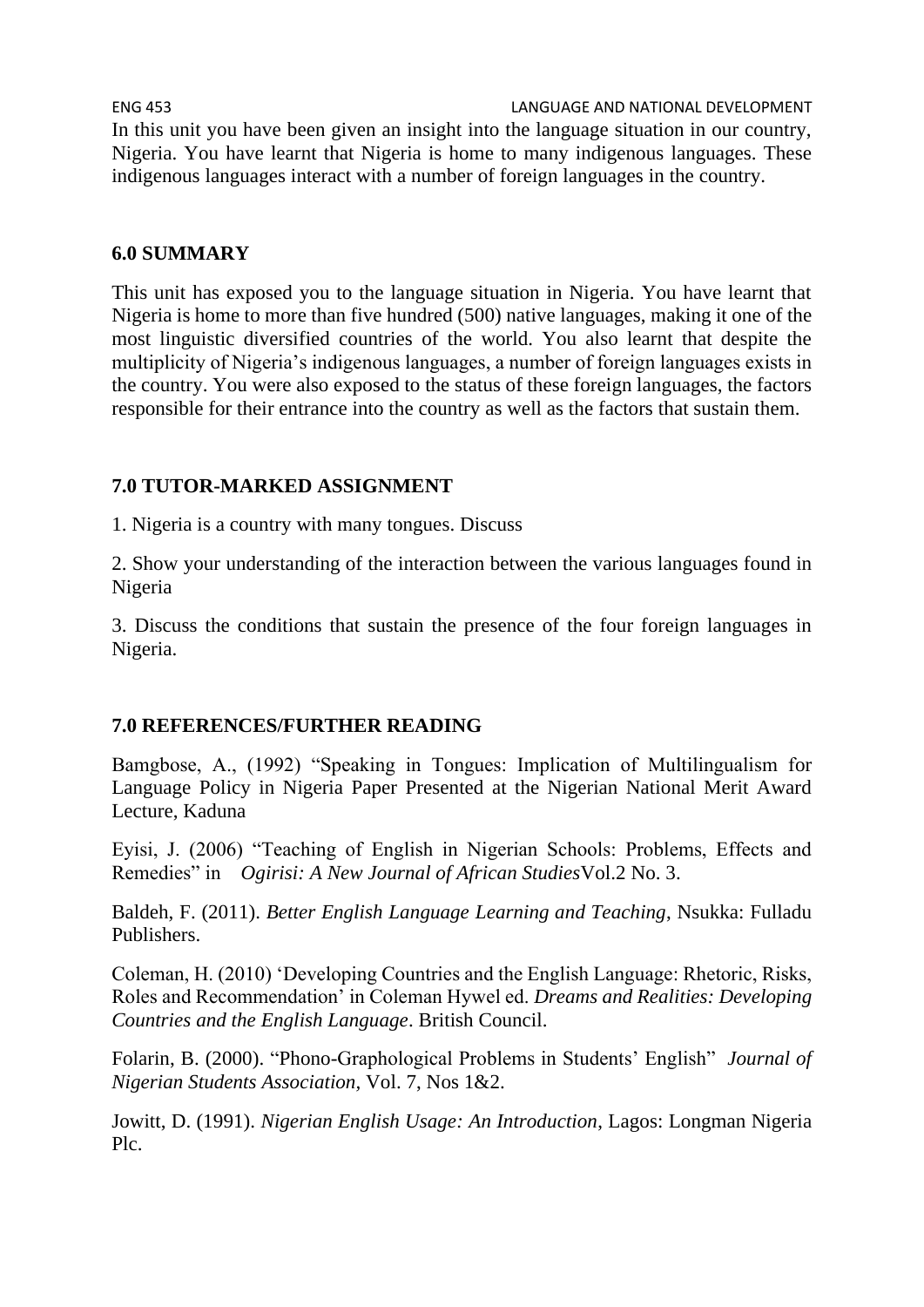Lawal, A. (2008) A cybernetic Appraisal of Reforms in the Nigerian Education Sector (1999-2006). Adebayo R. Lawal et al (Eds.), *Education Reforms in Nigeria: Past,Preset and Future.* Ibadan: Stirling-Horden Publishers Ltd.

Ukeje, B. (2000). "Teacher Education in Nigeria: Current Status, 21st Century Challenges and Strategies for Improvement, in CTO Akimade et al (eds) Improving Teachers' Education in 21st Century Nigeria pp 1-9.

Yankson, K.E. (1989). *Better English through Concord for West African Students,* Obosi: Pacific Publishers.

# **UNIT 5: A SURVEY OF NIGERIAN LANGUAGE FAMILIES**

#### **CONTENTS**

1.0 Introduction 2.0Objectives 3.0Main Content

> 3.1What is Language Family Tree? 3.2Proto Reconstruction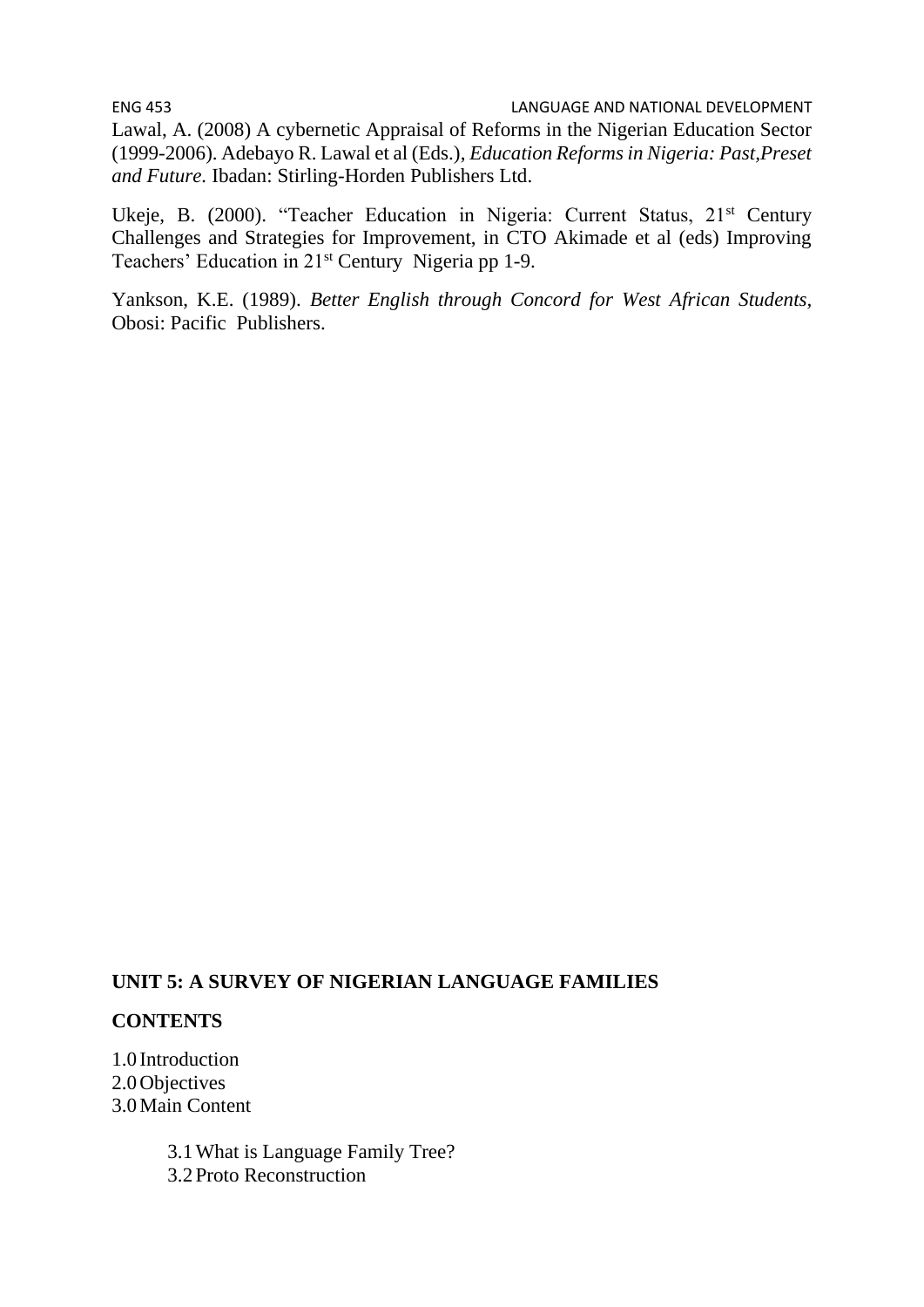#### ENG 453 LANGUAGE AND NATIONAL DEVELOPMENT 3.3Nigerian Language Family Trees

4.0Conclusion 5.0Summary 6.0Tutor- marked Assignments 7.0References/Further Reading

# **1.0 INTRODUCTION**

The previous unit reveals that Nigeria harbors about 520 indigenous languages. Besides these, there also other foreign languages that are found in Nigeria. In this unit, we shall trace the language families of Nigeria's indigenous languages. These languages fall under three language families. The significant of this can only become clear to you when you note that the whole of Africa is home to four known language families.

# **2.0 OBJECTIVES**

At the end of this unit, you should be able to:

- 1. Define language family tree
- 2. State the importance of tracing language family tree
- 3. Trace the family tree of some of Nigeria's languages

# **3.0MAIN CONTENT**

# **3.1 What is Language Family Tree?**

Language Family Tree, as a term, emerged in the  $19<sup>th</sup>$  century. However, the concept of the term predated  $19<sup>th</sup>$  century. Yule (2010) traced the concept to 1786, when a British government official in India, Sir William Jones, noted the strong affinity between Indian Sankrit language, the Greek and the Latin languages. This affinity relate to similarity in meaning and alphabetical composition of certain words. Focusing on the similarities between the languages, Jones concluded that they were

not accidental. He argued that not minding the geographical differences of the languages, they share a common ancestor.

Thus, language family tree emerged in the 19<sup>th</sup> century to capture the fact that languages that seem different to each other have a common source or origin. The source language, therefore, is "the original form (Proto) of a language that was the source of modern languages" (Yule 2010). Cognates provide important trace of relatedness of languages. Yule (2010) defines a cognate as a word in one language (e.g. English) found in another language (e.g. German) that has a similar form and is or was used with a similar meaning." Cognate involves looking for the ancestral connection of two languages by locating similarities in certain words of different languages involved. Using example of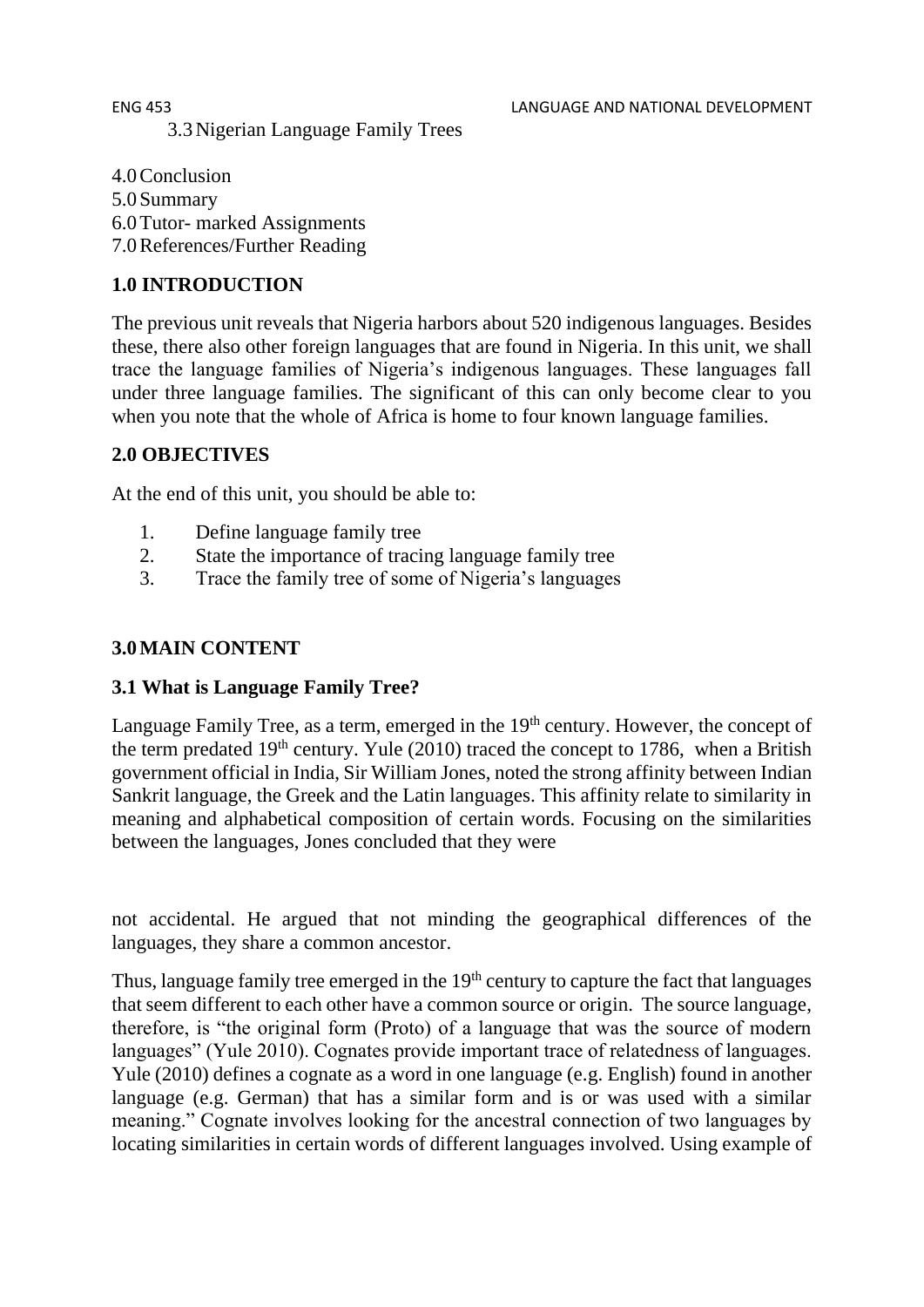ENG 453 LANGUAGE AND NATIONAL DEVELOPMENT three languages, *Sankrit*, *Latin* and *Ancient Greek*, we show that similarities in word sounds as well as in meaning entails a common ancestry of languages.

| <b>Sanskrit</b>       | Latin                | <b>Ancient Greek</b>  | English |
|-----------------------|----------------------|-----------------------|---------|
| pitar                 | pater                | pate <sup>-</sup> r   | father  |
| bhra <sup>-</sup> tar | fra <sup>-</sup> ter | phra <sup>-</sup> ter | brother |

Finally, what the language family tree teaches us is the fact that modern people whose languages belong to the same language family tree have the same ancestors. Concretely, it points to relatedness of persons and people separated by long distance and time. Indeed, the fact that similarities can still be traced between languages that are thousands of years separated from each other points to strong affinity between peoples. The changes that led to the noticed difference happened uncountable years ago and can be linked to wars, invasion, and cultural transmission. Yule (2010) writes that, of all these factors, cultural transmission is the most likely. It occurs as successive generations of related people devise new means of using the languages they inherited. Yule (2010) reasons that:

In this unending process whereby each individual child has to "recreate" the language of the community, there is an unavoidable propensity to pick up some elements exactly and others only approximately. There is also the occasional desire to be different. Given this tenuous transmission process, it should be expected that languages will not remain stable and that change and variation are inevitable.

#### **Self-Assessment Exercise**

Discuss the lesson the language family tree teaches us?

#### **3.2 Proto Reconstruction**

A proto language or proto word is the original language or original word from which other languages or similar words of other languages diversified. Proto reconstruction entails the process by which cognates are deconstructed in order to discover the original word of the proto language that metamorphosed into different words of different languages. Yule (2010) identifies comparative reconstruction as the procedure for doing this.

In comparative reconstruction, a language historian uses information derived from the cognates to "reconstruct what must have been the original or "proto" form in the common ancestral language" Yule (2010). To achieve this, the language historian must stick to certain principles. Examples of such principles are (1) majority principle and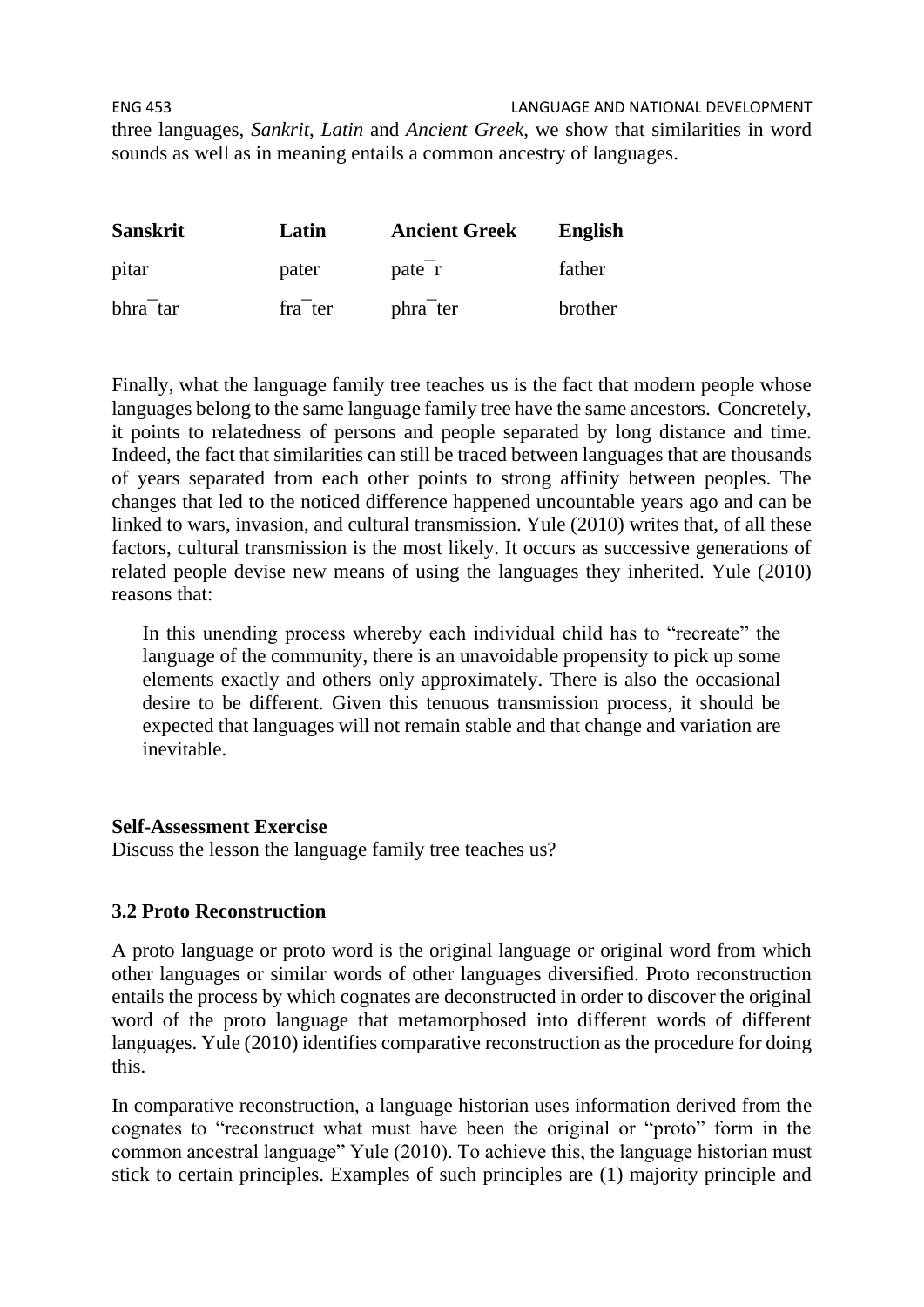ENG 453 LANGUAGE AND NATIONAL DEVELOPMENT (2) the most natural development principle. In the majority principle, one looks out for a sound that appears more in the cognates. Words of different languages that have more of such sounds point the way to what the original word of the original language was like. Writing on this, Yule (2010) holds that if, "in a cognate set, three words begin with a [p] sound and one word begins with a [b] sound, then our best guess is that the majority have retained the original sound (i.e. [p])." On the other hand, the most natural development principle assumes that certain types of sound change are common whereas others are extremely unlikely. Again, Yule (2010) gives example of such change as captured below:

- (1) Final vowels often disappear (vino  $\rightarrow$  vin)
- (2) Voiceless sounds become voiced, typically between vowels (muta  $\rightarrow$  muda)
- (3) Stops become fricatives (ripa  $\rightarrow$  riva)
- (4) Consonants become voiceless at the end of words (rizu  $\rightarrow$  ris)

#### **Self-Assessment Exercise**

Explain what you understand as majority principle and the most natural development principle.

### **3.3 Nigerian Language Family Trees**

### **3.3.1 Chadic Languages**

The Chadic is one of the branches of language group called *Afroasiatic*. Besides the Chadic, other language groups that belong in the Afroasiatic larger family include Arabic, Ancient Egyptian and languages of Ethiopia. *Language* historians point to a

common origin of all peoples whose languages fall within the Chadic family. Blench (1999) traces the route of migration of proto Chadic speakers to now dry Wadi Hawar, reaching Lake Chad 3-4000 years ago. The migrants were more likely to depend on subsistence pastoralism and fishing for their survival. The suggestion is that Lake Chad was the point at which they dispersed east, west, and south to account for the branches of Chadic today (Blench 2009).

In Nigeria, the Chadic languages are majorly found in the Northern part of the country with about more than 70 languages. They include such languages as Hausa, Bura, Bole, Tangale, Guruntum, Higi, Bade, Marghi, Kanuri, Jimi, etc. Of all these, Hausa language is predominant boasting of up to 30, 000 native and non-native speakers. Hausa owes its massive expansion around Nigeria to the pastoralist culture of its speakers as well as the establishment of political kingdoms in the Nigerian territory. These were responsible for pushing it down to as far as Adamawa, Plateau, and Kainji.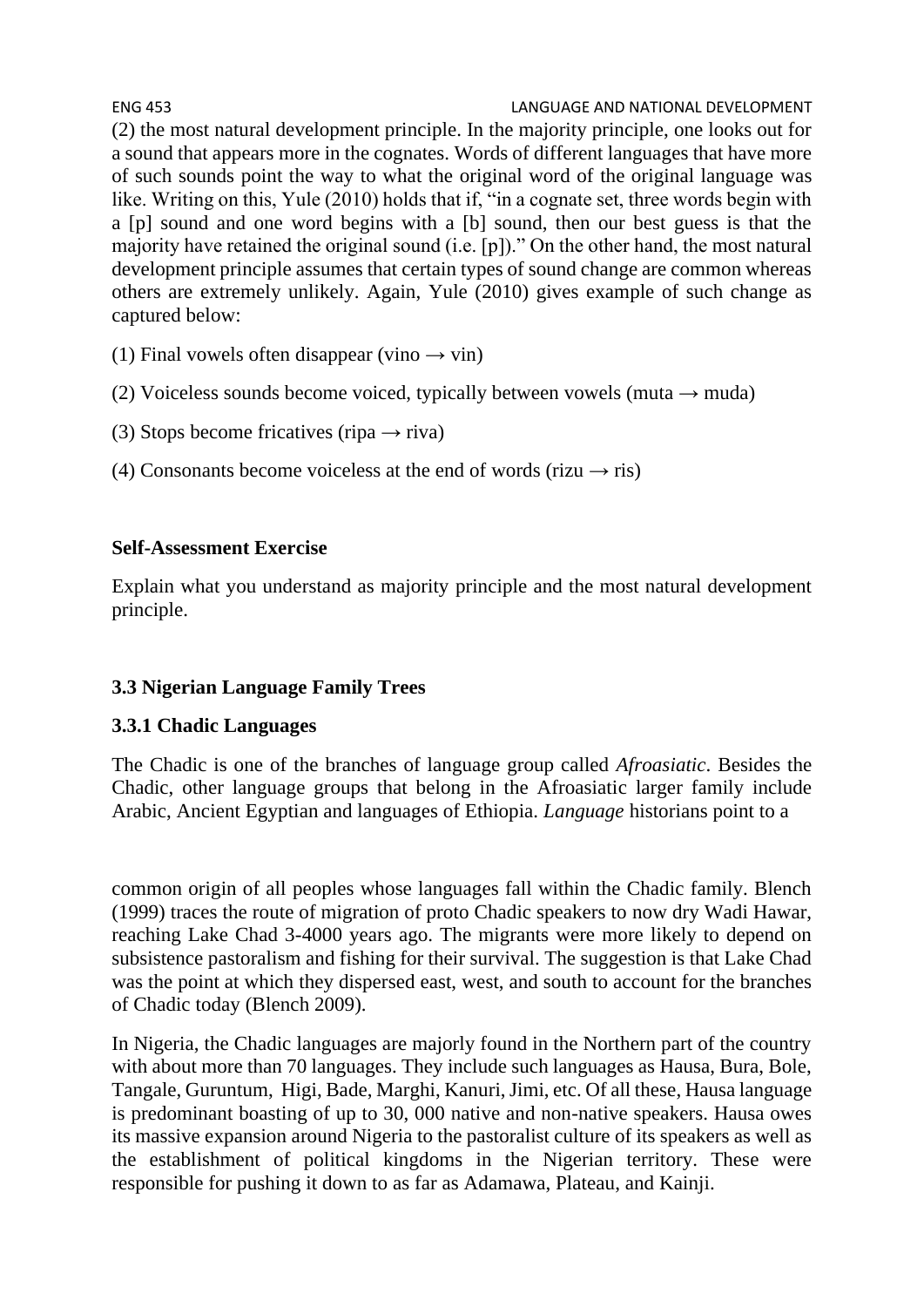#### **3.3.3 Niger-Congo**

The Niger-Congo and the Kordofanian are the two sub-families of the Niger-Kordofanian family. While Kordofanian can be found in Central Sudan, the Niger-Congo is well-spread all over the continent with a reach that covers most of the Southern part of Africa. Indeed, the Niger-Congo family of languages is said to be rooted in Africa and is not found in any other continent of the world. The Niger-Congo family of languages is further divided into the following: *Mande* ( example of which are *Malinke*, *Bambara, Dyula and Mende* spoken in Senegal, Sierra Leone and Mali), *West Atlantic* (example is the Fula spoken in Nigeria, Cameroon, Burkina Fasso, Niger, Mauritania, Guinea, Mali, Senegal) *Kru* (spoken in Ivory Coast and Liberia), Gur (example of which is the Moore spoken in Burkina Fasso), *Kwa*, (example of which include Igbo, Yoruba, Akan, Fante, Ijo, Ewe, Edo, Fon spoken in Nigeria, Benin Republic, Ghana and Togo) *Adamawa-Eastern* (spoken in Nigeria, Sudan and CAR, Sango of CAR is an example) *Benue-Congo* (example of this is the Bantu languages, Ibibio, Efik, Tiv spoken in Nigeria).

#### **3.3.3 Nilo-Saharan Languages**

The Nilo-Saharan languages cover a number of languages spoken in Chad, Libya, Niger, Central Sudan, Nigeria and the Central African Republic, southern Sudan, northern Uganda and western Kenya, Ethiopia, Zaire and Tanzania. Despite this spread, the Nilo-Saharan languages are the least spoken language family in Africa. In Nigeria, Kanuri is the major Nilo-Saharan language. Another example is the Dendi spoken in Kwara and Kebbi States.

#### **3.3.4 The Language Isolate**

One of the factors that contribute to the fascination which Nigeria poses to language experts around the world is the existence of a language isolate in the country. A language isolate is an unclassified language belonging to no known language family of the world. So to say, a language isolate is a language family of its own belonging to that family alone because it resembles no language around the world.

The Jalaa or Cen Tuum language, spoken among the Cham in the Gombe area of North Eastern Nigeria is Nigeria's single language isolate (Kleinwillinghöfer 2001). Analysis of Jalaa shows that it is unrelated to any other language in the world. Blench (2009) suggests that Jalaa is probably a survival from the foraging period when West Africa would have been occupied by small bands speaking a diverse range of now disappeared languages. Through analysis of Jalaa, scholars conclude that the earliest occupation of what is now North-Central Nigeria must have been that of Pleistocene foragers, and the only trace of these is the Jalaa (Blench 2009).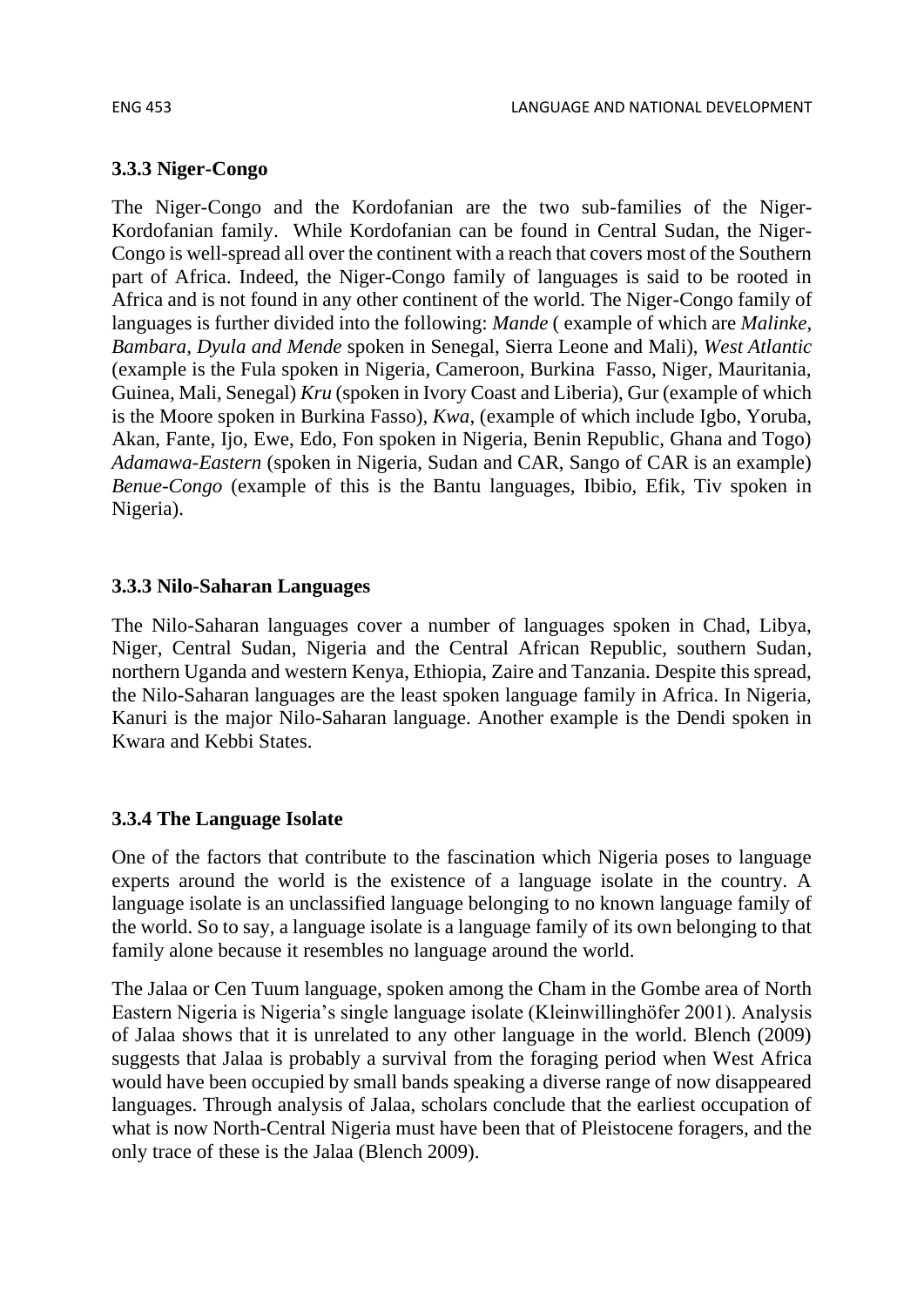#### **Self-Assessment Exercise**

"Nigeria is home to a language isolate." Comment.

#### **4.0 CONCLUSION**

Language family tree points to interrelatedness of languages. Beyond this it also points at relatedness of people whose languages fall within a particular language family. Nigeria is home to three language family trees out of four language family trees found in Africa.

#### **5.0 SUMMARY**

You have learnt the meaning and history of language family tree. You were also exposed to the rich language diversity that exists in Nigeria. You equally learnt the language families of some of Nigerian languages.

#### **6.0 TUTOR-MARKED ASSIGNMENT**

- 1. Define language isolate.
- 2. Explain what you understand as proto language.
- 3. Comment on the Chadic languages in Nigeria.

#### **7.0 REFERENCES/FURTHER READINGS**

Aitchison, J. (2001) *Language Change: Progress or Decay?* (3rd edition) Cambridge: University Press

Austin, P. (ed.) (2008) *One Thousand Languages*, California: University of California Press

Blench, S., (2009), "The Linguistic Geography of Nigeria and Its Implications for Prehistory," Paper presented at the Nigerian Field Symposium on West African Prehistory, HRI, Sheffield, 27 June.

Campbell, L. (2004) *Historical Linguistics: An Introduction,* (2nd edition) MIT Press

Comrie, B. (ed.) (1987) *The World's Major Languages,* Oxford: University Press

Janson, T. (2002) *Speak: A Short History of Languages,* Oxford: University Press

Labov, W. (2001) Principles of Linguistic Change volume 2: Social Factors Blackwell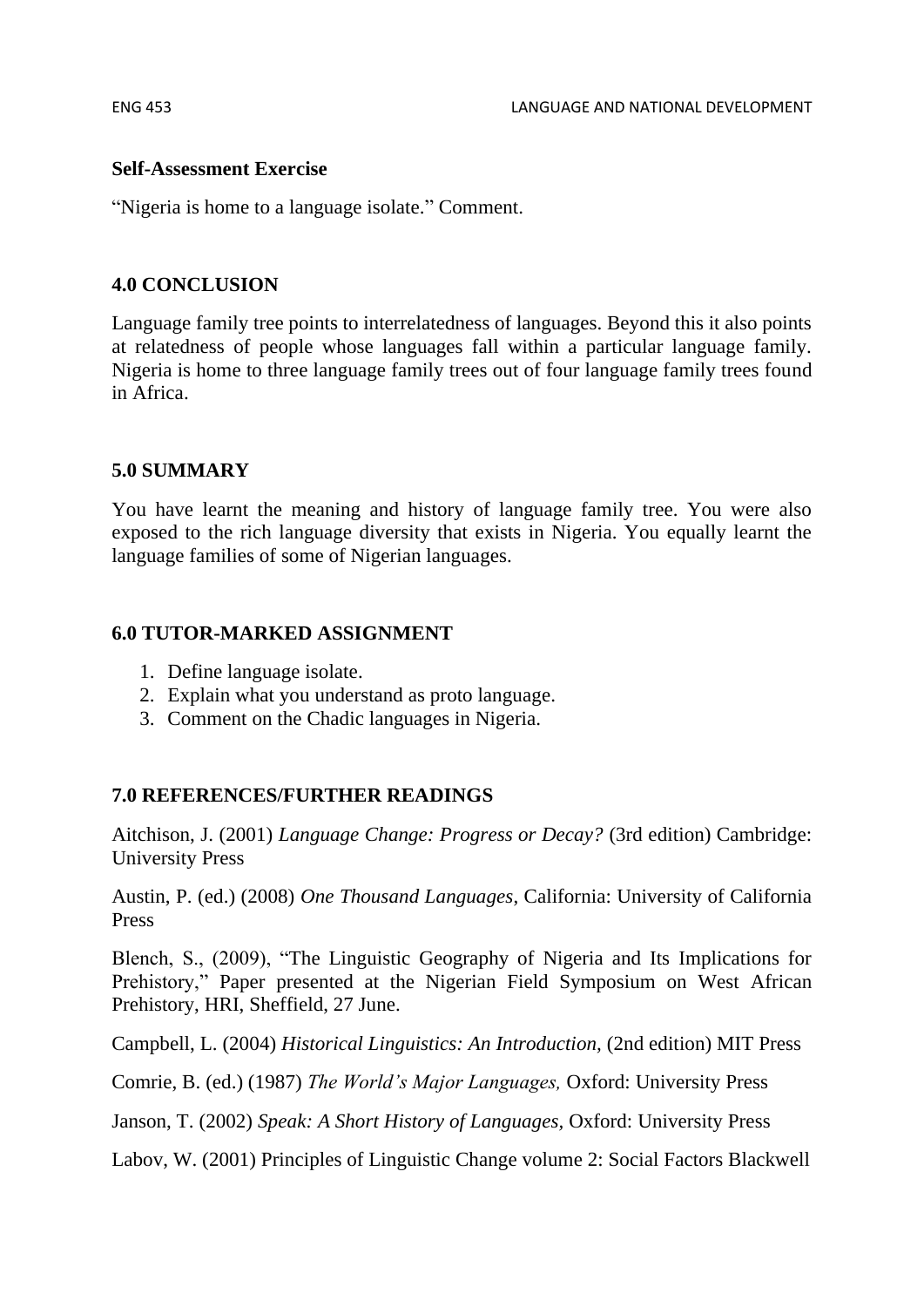ENG 453 LANGUAGE AND NATIONAL DEVELOPMENT Yule, George (2010) *The Study of Language,* Cambridge: University Press.

#### **UNIT 6: LANGUAGE AND SOCIETY**

#### **CONTENTS**

1.0 Introduction 2.0Objectives 3.0Main Content

> 3.1Language and Culture Contacts 3.2Language and Power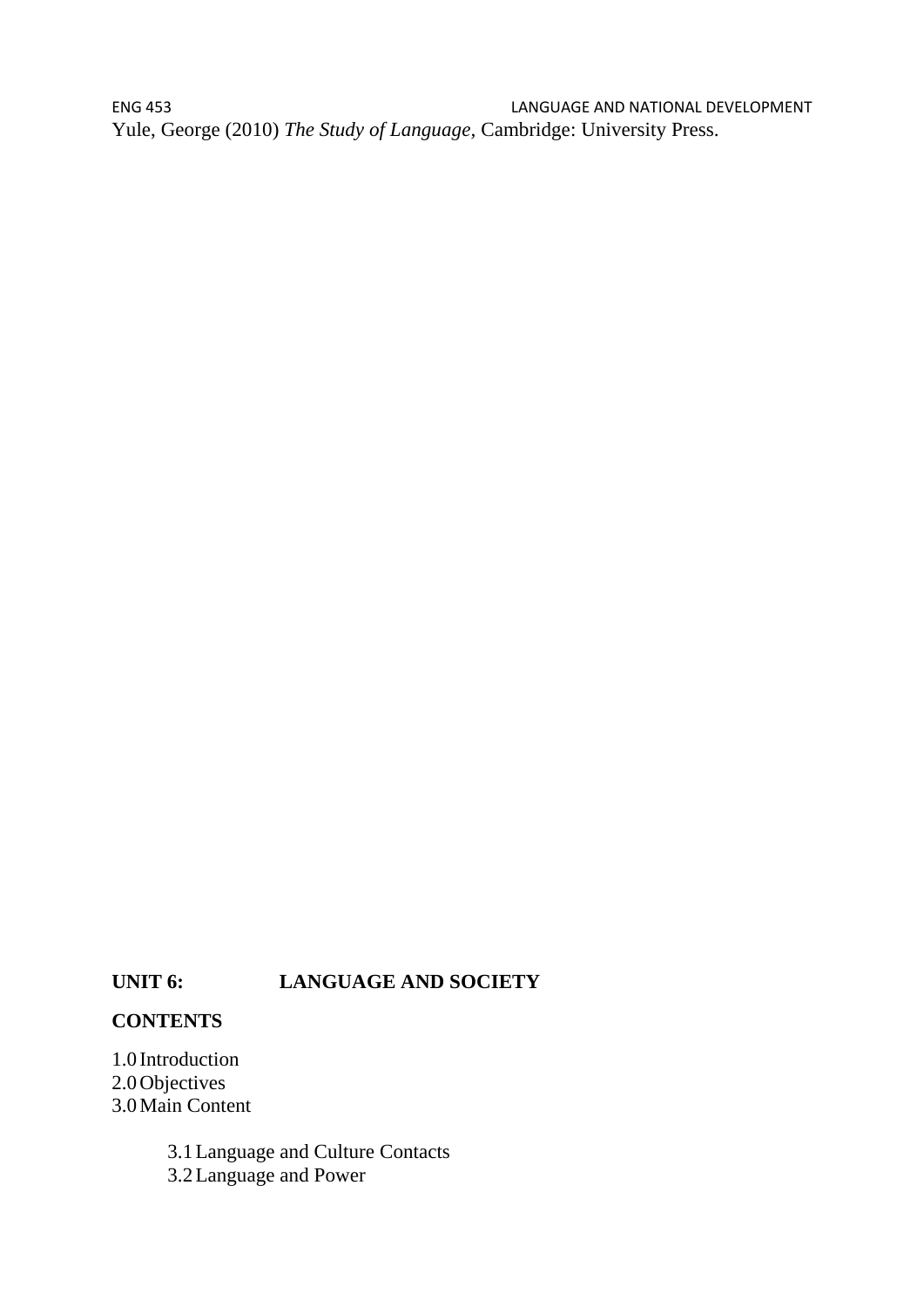ENG 453 LANGUAGE AND NATIONAL DEVELOPMENT

3.3Language and Technology 3.4Language Superiority

4.0Conclusion 5.0Summary 6.0Tutor- marked Assignments 7.0References/Further Reading

## **1.0 INTRODUCTION**

In the previous unit we studied the different language trees found in Nigeria. In this unit, we shall examine the interaction between language and society. Language exists in society. This existence explains the mutual influence which language and society wield on each other. The nature of this influence is such that while certain social events may bring change in language, language can also influence social change. In this unit, we shall explore the relationship between language and social events.

#### **2.0 OBJECTIVES**

At the end of this unit, you will be able to:

- i. Explain how cultural contacts influence language
- ii. Describe the relationship between language and power
- iii. Appreciate that all languages are equal

### **3.0 MAIN CONTENTS**

#### **3.1 Language and Culture Contacts**

The world is an interactional space. This interaction is necessary for progress and human thriving. Besides interpersonal interaction involving individuals, cultures also interact. When two cultures interact we say that there is culture contact. The reality of culture contact is such that today there is no such a thing as original culture uncontaminated by other cultures. Language is one of the major elements of culture. More than any other element, language bears testimony to any contacts between two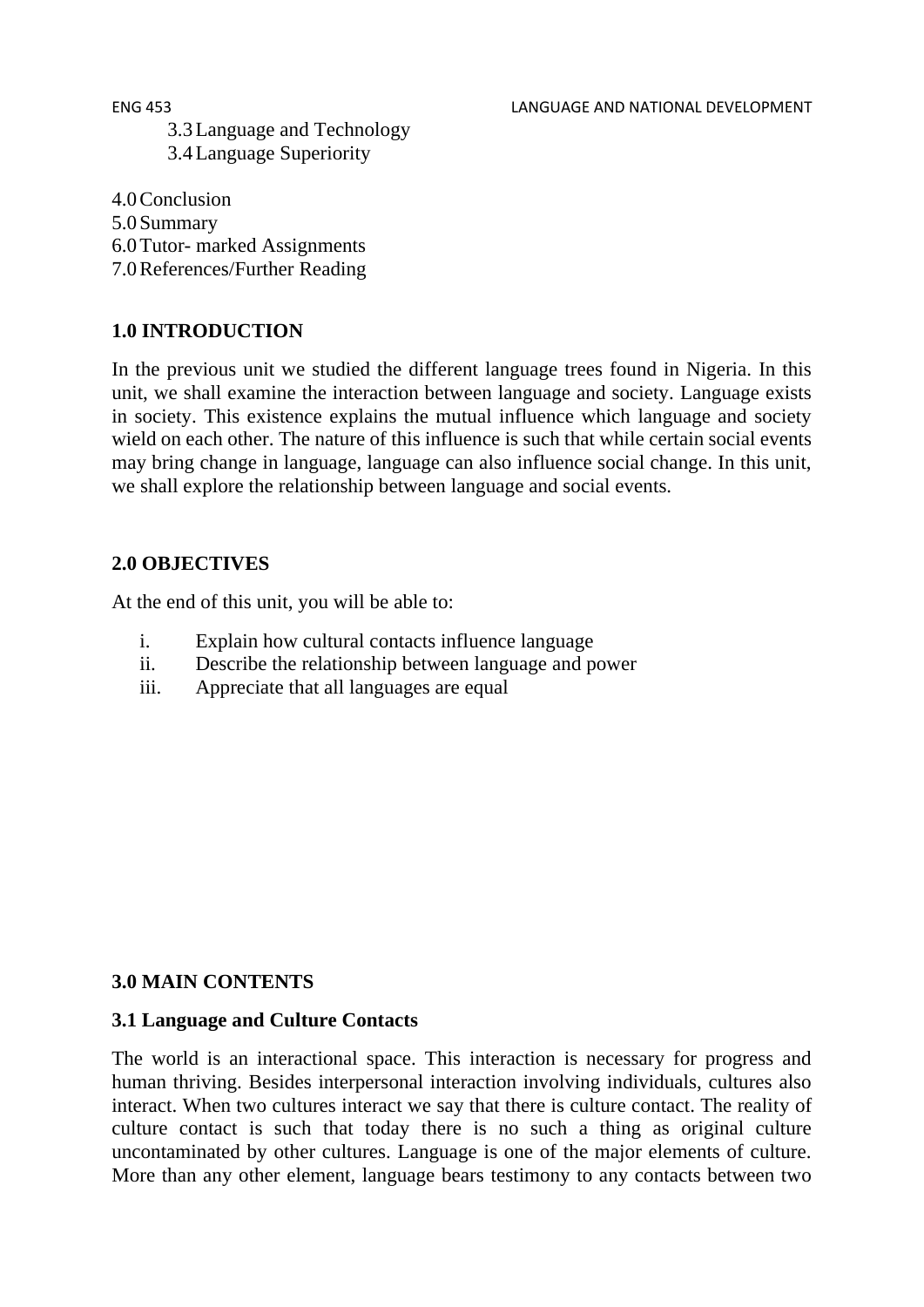ENG 453 LANGUAGE AND NATIONAL DEVELOPMENT cultures. When cultural contacts occur, two languages struggle for dominance as regards which of them is to be used as the tool of communication in the contact situation. When cultural contact is a consequence of conquest and foreign invasion, the conquerors easily introduce their language in the conquered territory. Knowles (1999) writes that:

Conquest by foreign invaders is inevitably followed by the introduction of the languages of the invaders, and this can take several forms. The new language may take hold permanently, as in the case of Anglo-Saxon … or the invaders may eventually give up their language, as in the case of the Danes … and the Normans …Where several languages are in use simultaneously, they may have different functions: for example, after the Norman conquest English and French were used as vernaculars, and Latin was used as the language of record.

A subjugated language does not just retreat without leaving its traces in the conquering language. This is done by the transfer of the features of the language in the new language. When a language adopts features of another language we say that borrowing has occurred. Borrowing finds its usefulness in expressing some aspects of human reality which a language lacks words in. Thus, it is one of the major ways of enriching a language. The English language seems to be the richest language in the world and it owes this status to its ability to borrow from a wide range of sources which includes Danish, Latin, German, French and Hindi.

#### **Self-Assessment Exercise**

Describe how cultural contact influence change in language?

### **3.2 Language and Power**

Knowles(1999) emphasise the relationship between language and power. According to him: "Language is an important factor in the maintenance of power, and an understanding of power relations is important in tracing the history of a language." Knowles' position takes into account the fact that holders of power often impose their language choice on the general populace. This accounts for the role played by the

Latin Language in the Medieval history. Latin was the favoured language of the ruling ecclesiastical powers, this means that Latin became the official language of the time. The same was the case in Nigeria. When British colonial forces held political power in Nigeria, they made sure that English was the dominant language of the territory. The installation of a language as the dominant language is usually backed with political and economic prestige as well as the sword of the royalty. In the case of Nigeria, learning the English language offered easy access to power and wealth. People who acquired it were easily rewarded with either of the two or both.

Besides the point expressed above, the language structure of a society easily reveals the power holders in that society. For instance, a society where Her Majesty is a common expression easily points to the fact that political power is in the hands of women who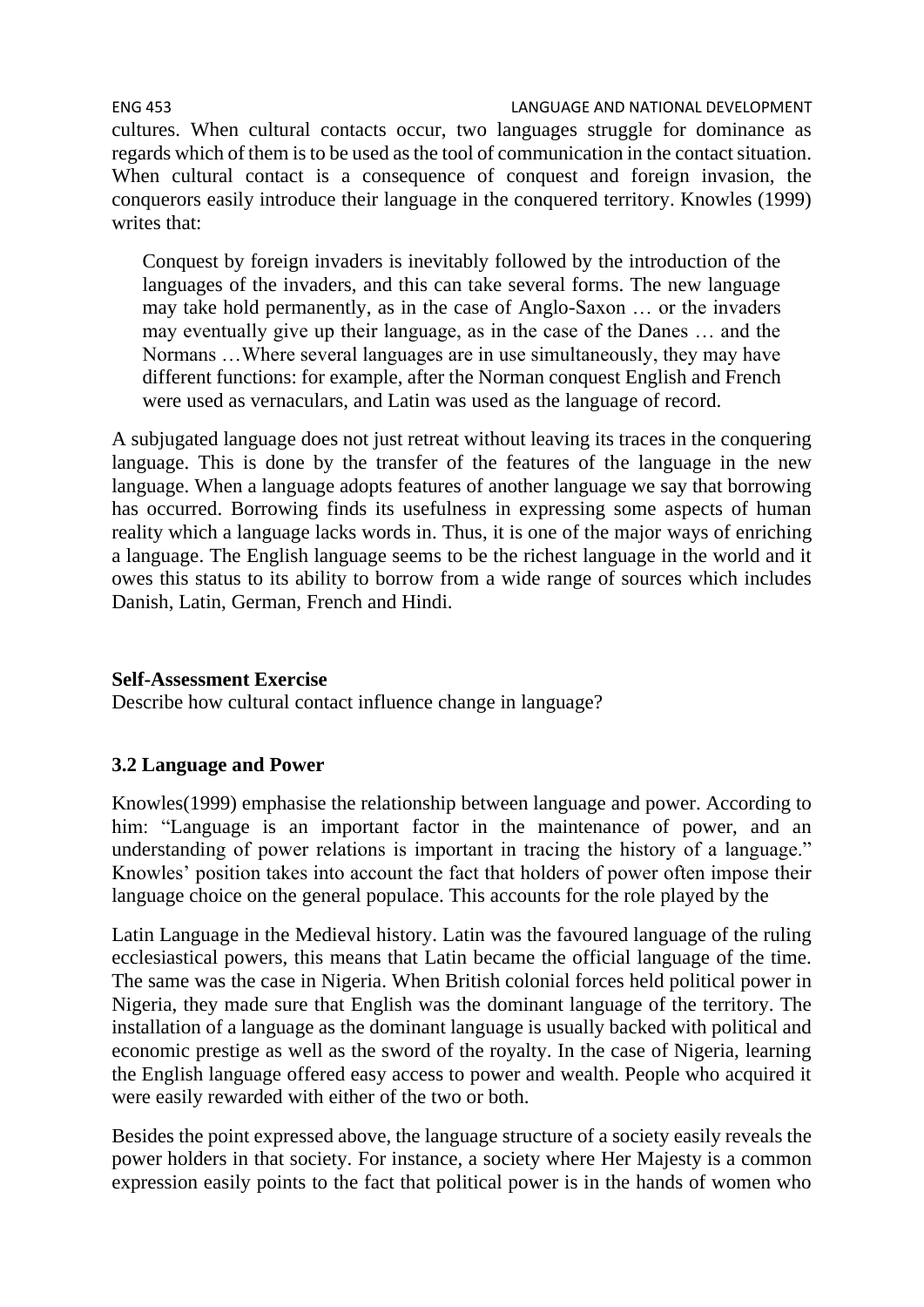influence extant forms of vocabulary. You should observe that the term *Her Majesty,* has a corresponding opposite. Despite the insistence of feminist scholars who argue for the inclusion of feminine equivalents of certain English terms, words like *Chairman*  originally has no feminine correspondence and it easily reveals that the society where it originated was patriarchal through and through.

# **Self-Assessment Exercise**

Discuss the relationship between language and power

# **3.3 Language and Technology**

Technology affects the status and development of language in no small measure. This point is attested to by historical facts. For instance, the introduction of printing in Europe "made possible the development of a written language, which became the national standard for England, and later the basis for the modern worldwide Standard English." (Knowles, 1999). Also the transport system, industrial revolution and the consequent urbanization that accompanied it are great technological innovations that affected human language greatly. These phenomena brought diverse people from diverse background together such that with the passage of time, certain people were made to learn new languages while others were made to abandon their own.

# **Self-Assessment Exercise**

Demonstrate your understanding of the manner in which technology influence language change

# **3.4 Language Superiority**

There has been argument as to which of the human languages is better suited to capture and express reality. For the most of the ancient time, Greek and Latin were projected by their speakers as the superior languages. They were considered most suited for official communication, as well as the language of the learned and the court. However, with the death of Latin and Greek, other languages have been projected by their speakers as the superior languages. The reason for this projection is linked to the undeclared competition for world language. Consequently, English, German, Hebrew and so on have laid claim to being the superior languages most suited to capture reality. This understanding has led to quests to master the superior languages.

You must note immediately that under such situation, as exposed above, most of the other languages were regarded as inferior and worthless. Speakers of the inferior languages are made to feel ashamed of it as speaking it entails public advertisement of their low status. This accounts for the origin of the word, vernacular, in human language. Vernacular is a term that captures the inferiority of a whole language or certain dialects of it. The gravest charge often made against vernaculars is their inability to be deployed in serious matters. This is a false assumption about languages. The truth is that no language, so to say, is a vernacular in actual sense of it. What are called vernaculars are languages of peaceful people who have never imposed themselves or their cultures on other people (Omazu 2012). We must add immediately that the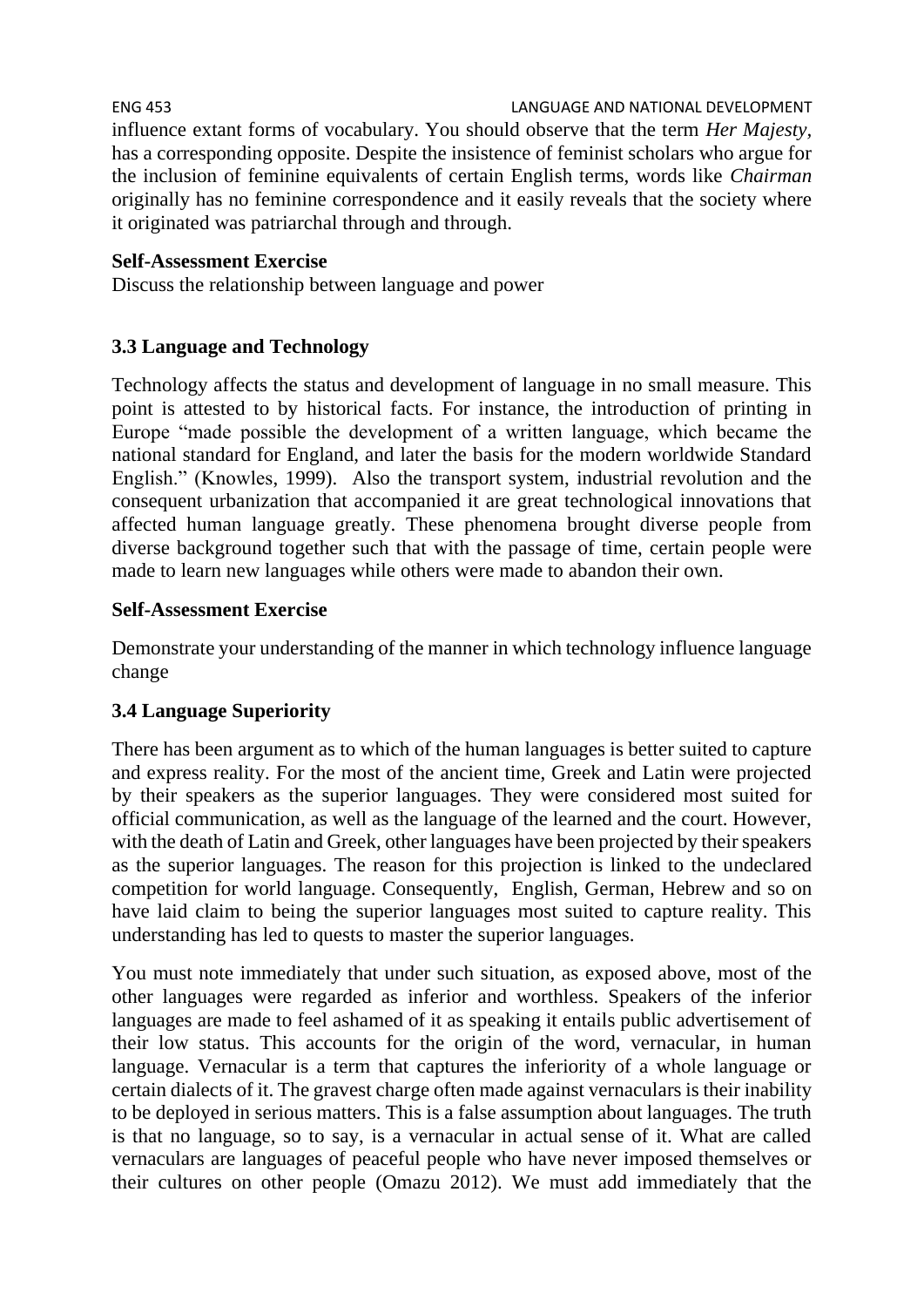ENG 453 LANGUAGE AND NATIONAL DEVELOPMENT assumption that certain languages are superior to others is false. All languages are equal as they are adequate in capturing the reality of the environment in which they emerged.

#### **Self-Assessment Exercise**

No language is superior to the other. Argue.

#### **4.0CONCLUSION**

A number of social events influence language. Such events affect the structure and the pattern of a language in ways that are align to the language. This unit has examined a number of such social events that influence change in language. It also showed you how language drives social change.

#### **5.0 SUMMARY**

In this unit you have been exposed to a number of social events that cause change in language. You studied the relationship between language and technology, language and power, language and culture contact.

#### **6.0 TUTOR-MARKED ASSIGNMENT**

- 1. Describe what you understand by equality of languages
- 2. Explain how technology influenced change in language
- 3. Discuss the relationship between power and language

#### **7.0 REFERENCES/FURTHER READING**

Knowles, G. (1999) *A Cultural History of the English Language* 4<sup>th</sup> edn, London: Arnold.

McMahon, A. (1994) *Understanding Language Change,* Cambridge: University Press

Omazu, E. (2012), "Vernacularism as Ideology," in *Ogirisi: A New Journal of African Studies,* Vol. 9, pp. 82 – 107.

Schendl, H. (2001) *Historical Linguistics* Oxford: University Press

Thomas, L. et al. (2004) *Language, Society and Power,* London: Routledge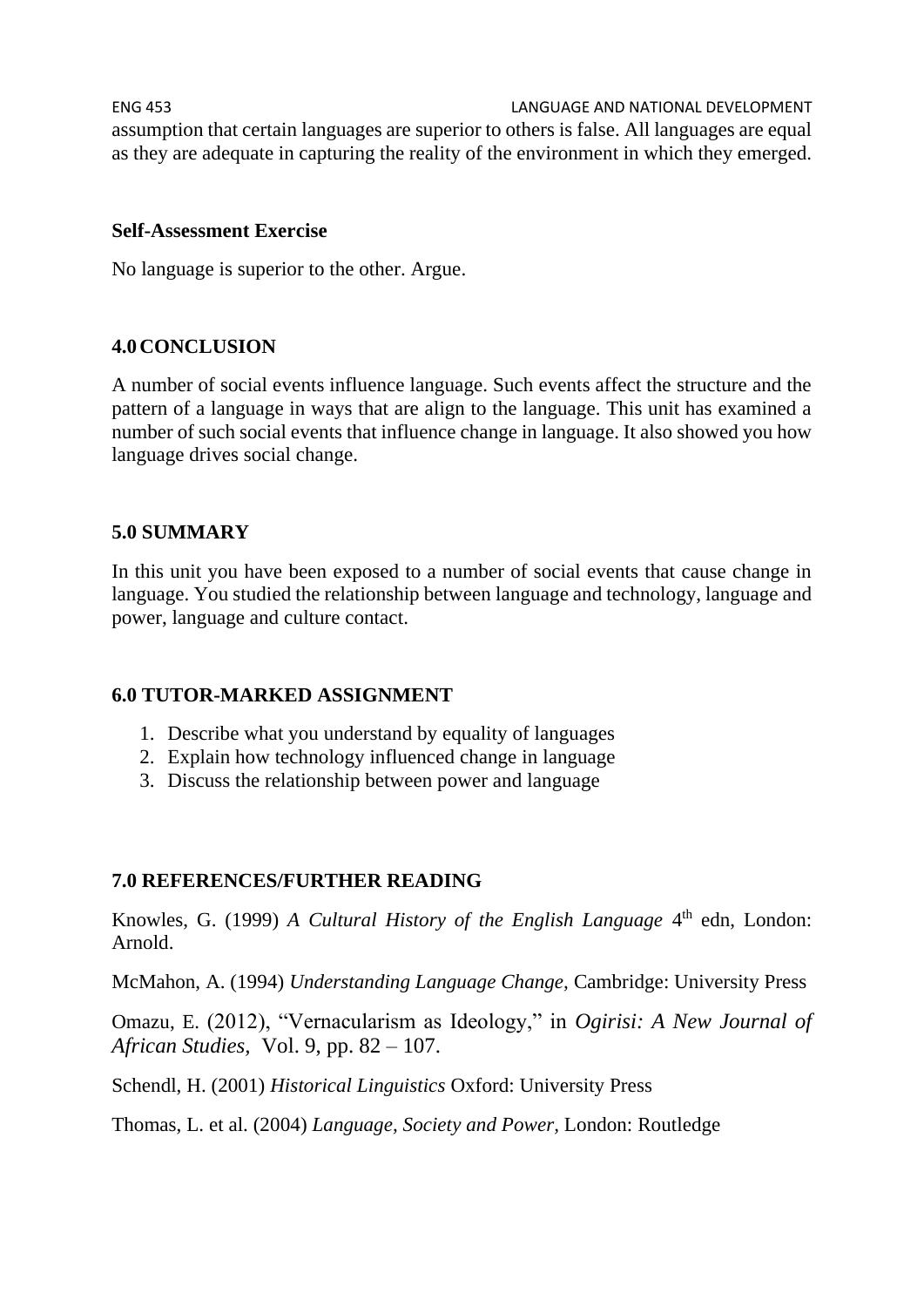# **MODULE 2: UNDERSTANDING NATIONAL DEVELOPMENT**

| Unit 1:    | Development                                     |  |
|------------|-------------------------------------------------|--|
| Unit $2$ : | Theories of Development                         |  |
| Unit 3:    | Millennium Development Goals (MDGs)             |  |
| Unit 4:    | <b>National Development</b>                     |  |
| Unit 5:    | <b>Nigerian National Development Objectives</b> |  |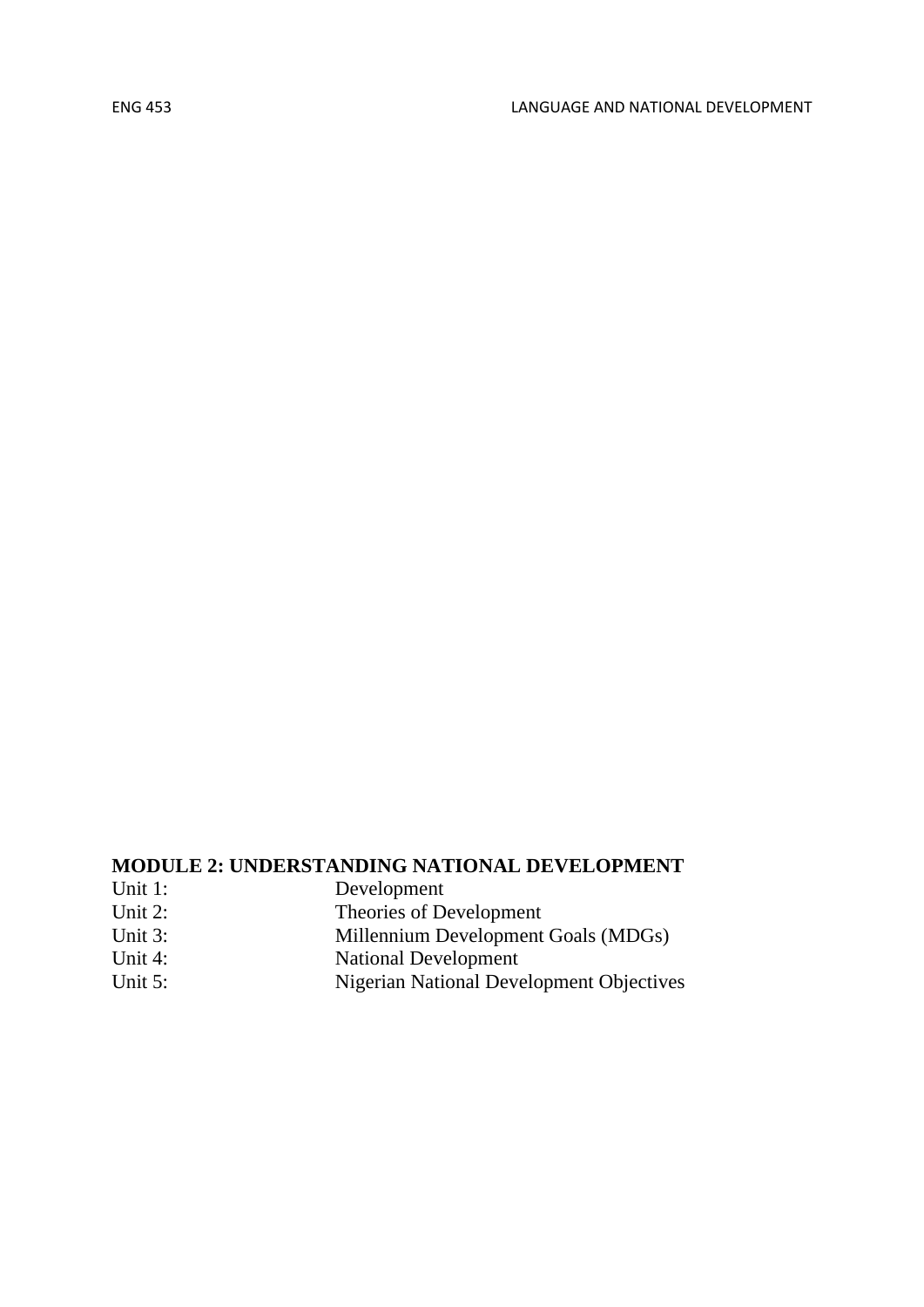#### **UNIT 1: DEVELOPMENT**

#### **CONTENTS**

1.0 Introduction 2.0Objectives 3.0Main Content

> 3.1Meaning of Development 3.2The History of Developmental Studies 3.3 Terms Often Confused with Development 3.4Terms that Capture the Undeveloped Status of a Country 3.5Critique of Development

4.0Conclusion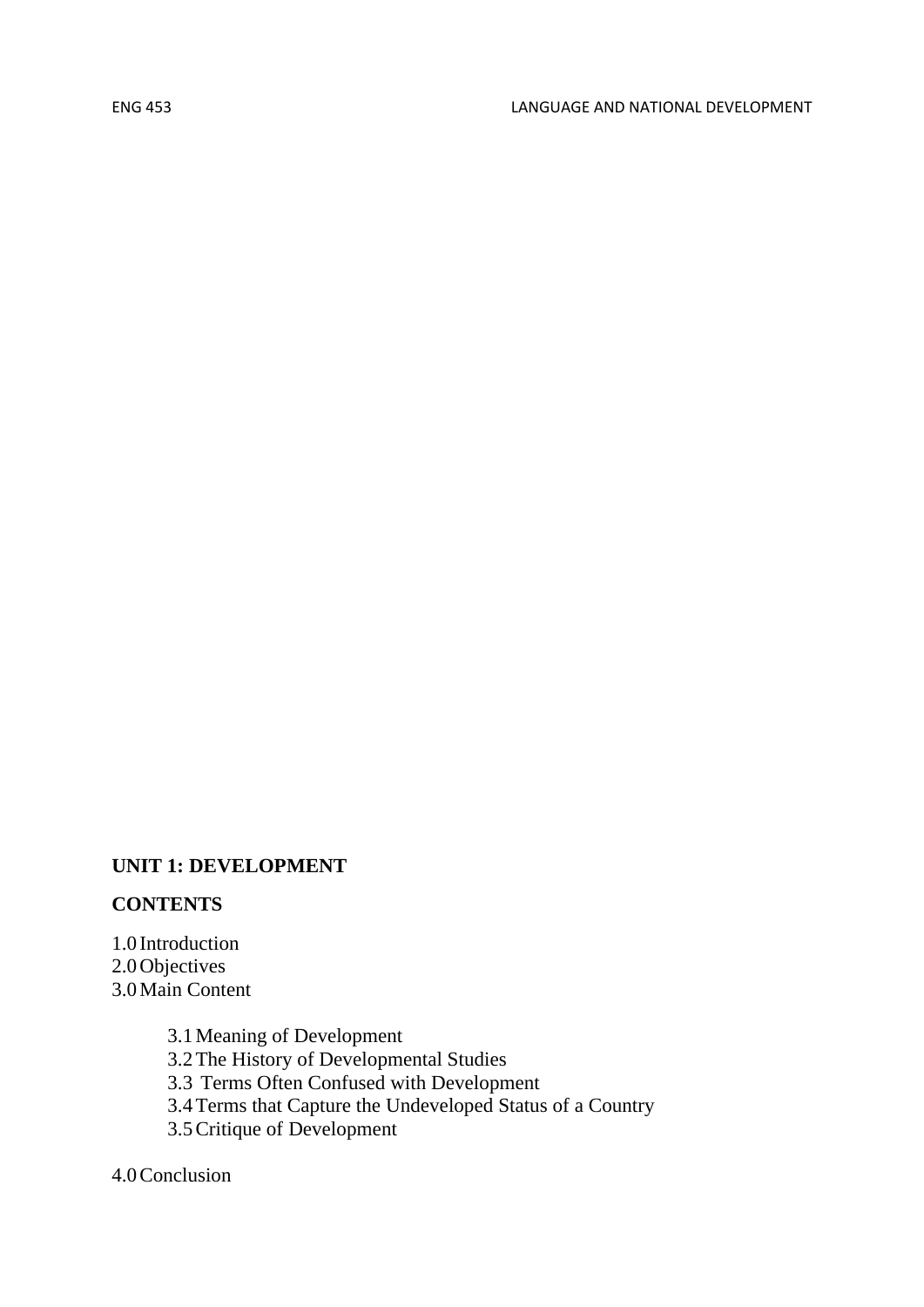5.0Summary 6.0Tutor- marked Assignments 7.0References/Further Reading

#### **1.0 INTRODUCTION**

In Module 1 we studied the phenomenon of language. We discussed the characteristics of language, functions of language, the origin of language, the language situation in Nigeria as well as the Nigerian language families. In this module, we are set to study development and national development. Here in unit 1, we are concerned with understanding the nature of development.

#### **2.0 OBJECTIVES**

At the end of this unit, you will be able to:

- i. Define development
- ii. Identify the dimensions of development
- iii. Trace the history of development studies
- iv. Identify words confused with development
- v. Critique development

#### **3.1 Meaning of Development**

Development has become the watchword of our time. Despite the widespread use of the term, scholars are not agreed on its meaning. The implication is that development is defined differently by various people. In a way, we may say that development is like the proverbial elephant, whose body six blind men were called to feel and describe. At the end the blind man who touched a leg said that the elephant is like a pillar; the one who felt the tail said the elephant is like a rope; the one who felt the trunk held that the elephant is like a tree branch; the one who touched the ear explained that the elephant is like a hand fan; the one who felt the belly held that the elephant is like a wall; and the one who touched the tusk described the elephant as a solid pipe (Wikipedia).

In the same manner, the difference in the definitions of development arises because people define development from the perspective of their own disciplines. It is these disciplines that colour most of the definitions given of development. We shall give and compare two definitions of development given by scholars.

The first of these is that by Guzman (2011) who defines development as "the accumulation of human capital and its effective investment in the progress of an economy." If we want to analyse this definition, we first ask and answer the question: "What is human capital?" Todaro (1989) defines human capital as "productive investments embodied in human beings. These include skills, abilities, ideals, health, etc. that result from expenditure on education, on-the job training programmes, and medical care." Thus human capital refers to those attributes the possession of which makes a person a "useful" member of society. Anyone who possesses these attributes, a mechanic for instance, an honest accountant for another, is more in demand than one who lacks them. From this point, the shortcoming of Guzman's definition begins to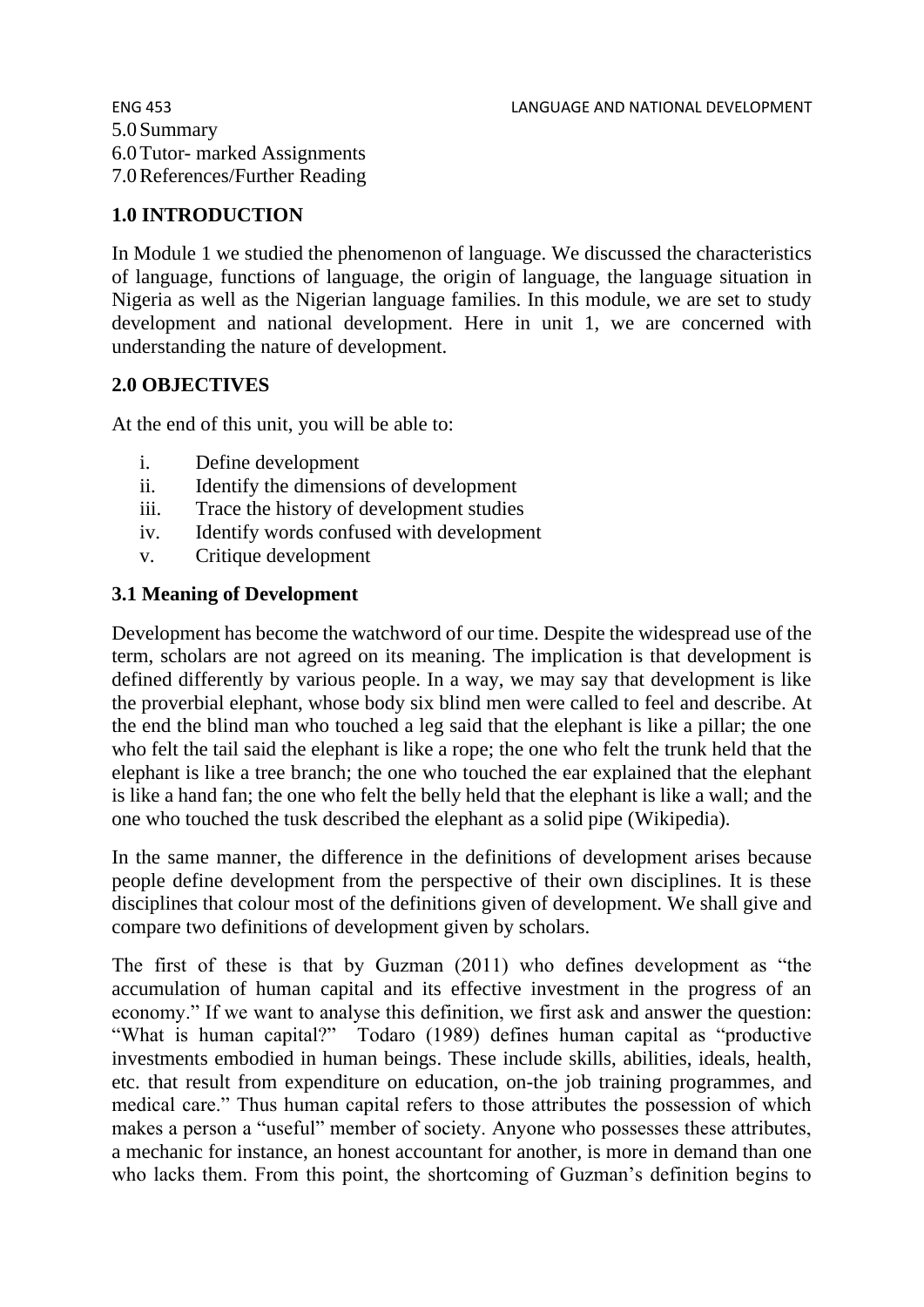#### ENG 453 LANGUAGE AND NATIONAL DEVELOPMENT

emerge. Her definition treats the human person as a means to a certain end. If Guzman sees human improvement as important element of development it is because she considers it necessary for attainment of economic progress. What this means is that no person has worth simply because he is a person. One's worth depends on what one can do, on what one can contribute to economic progress of one's country.

Handerson (1989) writes that this way of conceiving development is the consequence of strange thinking which forgets that "economic conditions are made for man, not man for economic conditions." Therefore, it must be insisted that the goal of every development is the uplift of human persons and the bettering of their conditions. Technological advancements, economic prosperity, etc. that are said to be indices of development are not just desired because they are monuments to be admired. They have worth simply because they make contributions in the advancement of the human person. Any definition of development that does not take this point into consideration is flawed.

The second definition we shall consider is that by Topadro and Smith (2011) who define development as "the process of improving the quality of all human lives and capabilities by raising people's levels of living, self-esteem, and freedom." You must notice immediately that Topadro and Smith (2011) emphasize human person as the centre of development, unlike Guzman who emphasized economic progress. In Topadro and Smith, we identify an effort to improve the human person not because of what can be gained from him but simply because he is a human person. It can be said here that man is properly instituted as the subject, goal and reason for development and not its object.

Topadro and Smith's (2011) definition emphasizes three dimensions as constitutive of development. They are (a) *Economic Dimension* (b) *Psychological Dimension* and, (c) *Social Dimension*. An observant student may be wondering about how we arrived at

these dimensions. For the benefit of such a student we shall attempt a brief discussion of them below.

#### **A. Economic Dimension**

The reference to "level of living" in the definition indicates the economic dimension of development. It entails that before it can be said that development has occurred for a people, such people must be able to satisfy their basic needs of food, shelter, health and clothing. Inability to satisfy these needs, and indeed to be exempt from worries about them is at the foundation of what is called *poverty*. Thus, to live beyond poverty, to carry out one's duties without fear of slacking into poverty is an important index of development. Scholars feel that rising above poverty is a necessary condition for being whatever anybody can be. The truth of this is expressed in Goulet's (1971) saying that one has to: "have enough in order to be more." To bring the truth of this saying home to you, you must be able to consider what you are today, an undergraduate. Do you think that you will be able to be one if your parents or yourself have not saved enough money to pay your fees and cater for your other expenses? Finally, you must note that adequate employment is a major way of taking care of the economic dimension of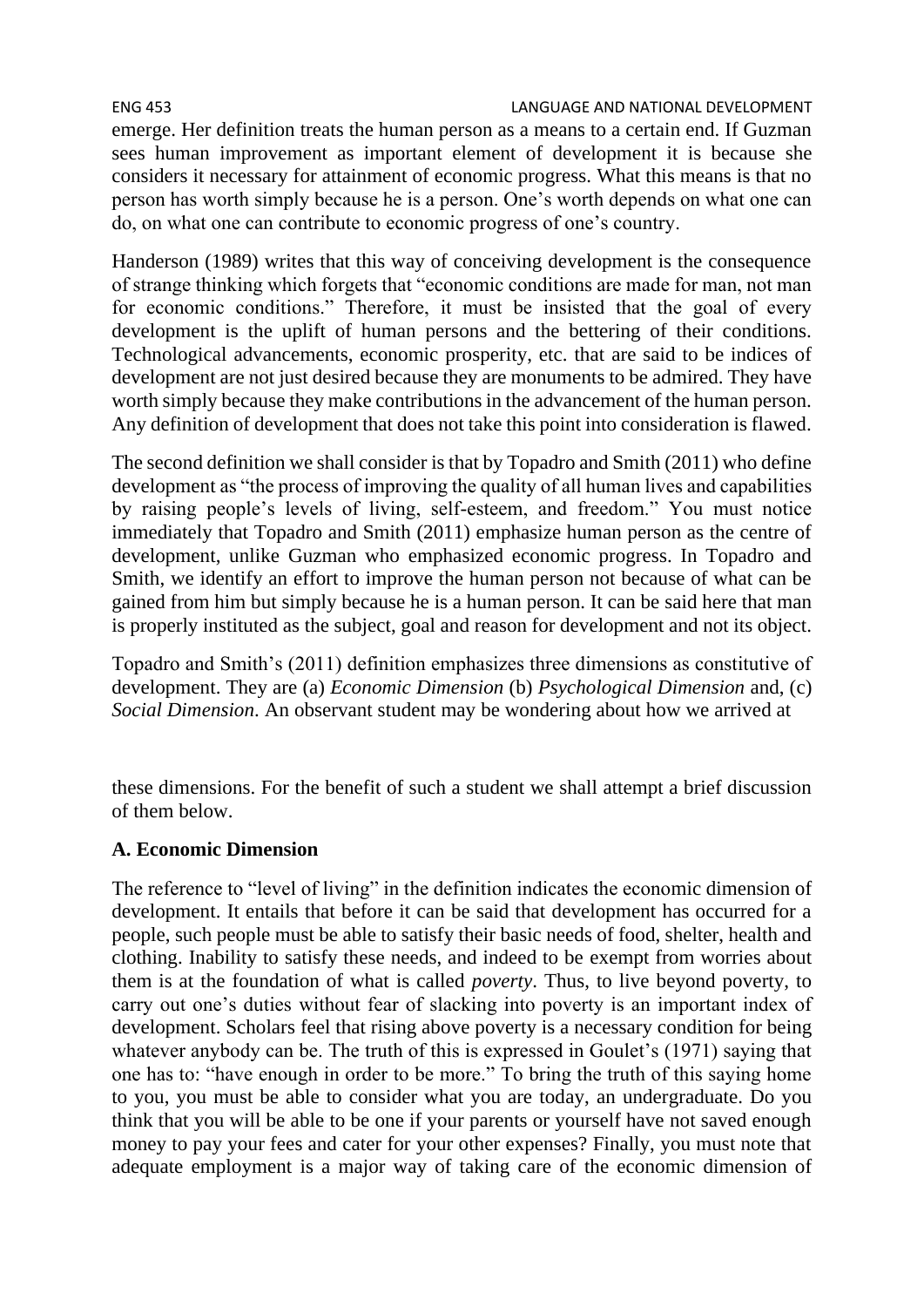ENG 453 LANGUAGE AND NATIONAL DEVELOPMENT development. When people are adequately employed, they make a living that match their education, skill and needs. As a result of this, they are able to satisfy their needs and save some portion of their income for other purposes.

## **B. Psychological Dimension**

When it is said in the definition of Topadro and Smith (2011) above that development improves people's self-esteem what is touched immediately is the psychological dimension of development. By this it is meant to say that a developed person will have a positive view of himself, his ability and his status. A person who has good self-esteem will easily view other people as his equals, co-human beings with whom he can go into alliance with. He does not see them as his masters who are bent on exploiting him. One who views himself this way is said to have low self-esteem, and therefore can be said to be underdeveloped. Factors like wealth and education are very important in instilling self-esteem in a people. But by far, education is the most important factor in making a person realize his real worth in the company of his fellows.

# **C. Social Dimension**

The word *freedom* which you can identify in the definition of development we offered above represents the social dimension of development. A person is free when he is neither restrained from achieving the things he can achieve nor constrained to do things he does not want to do. Thus, a free individual is a self-governing individual who chooses for himself. He decides what he wants to do because he judges them to be good to himself and society not merely because a master insists he does so or because he must do it to survive. The idea of freedom, that is, of social dimension of development is so central in the understanding of development that Sen (1999) equates development with freedom. In the 21<sup>st</sup> century, the most important factor in the attainment or achievement of freedom is democracy. Democracy ensures that no power external to a person compels him to do things he would otherwise not want to do. Whenever this is about to happen, or in such cases where it has happened the victim is expected to seek redress in court and the court is expected to adjudicate the case with justice. This opportunity to seek redress in court is not equally available to all people in other forms of government or social organization.

### **Self-Assessment Exercise**

Discuss what you think is wrong with Guzman's definition of development?

### **3.2 The History of Developmental Studies**

The relevance attached to development is attested by the fact that more and more disciplines are now engaged in developmental studies. Thus, from engineering to language, to economics, to philosophy, to psychology, and so on, disciplines now feel that to justify their existence they have to prove what contributions they make to development. This indeed is a recent development which became more visible about five or six decades ago.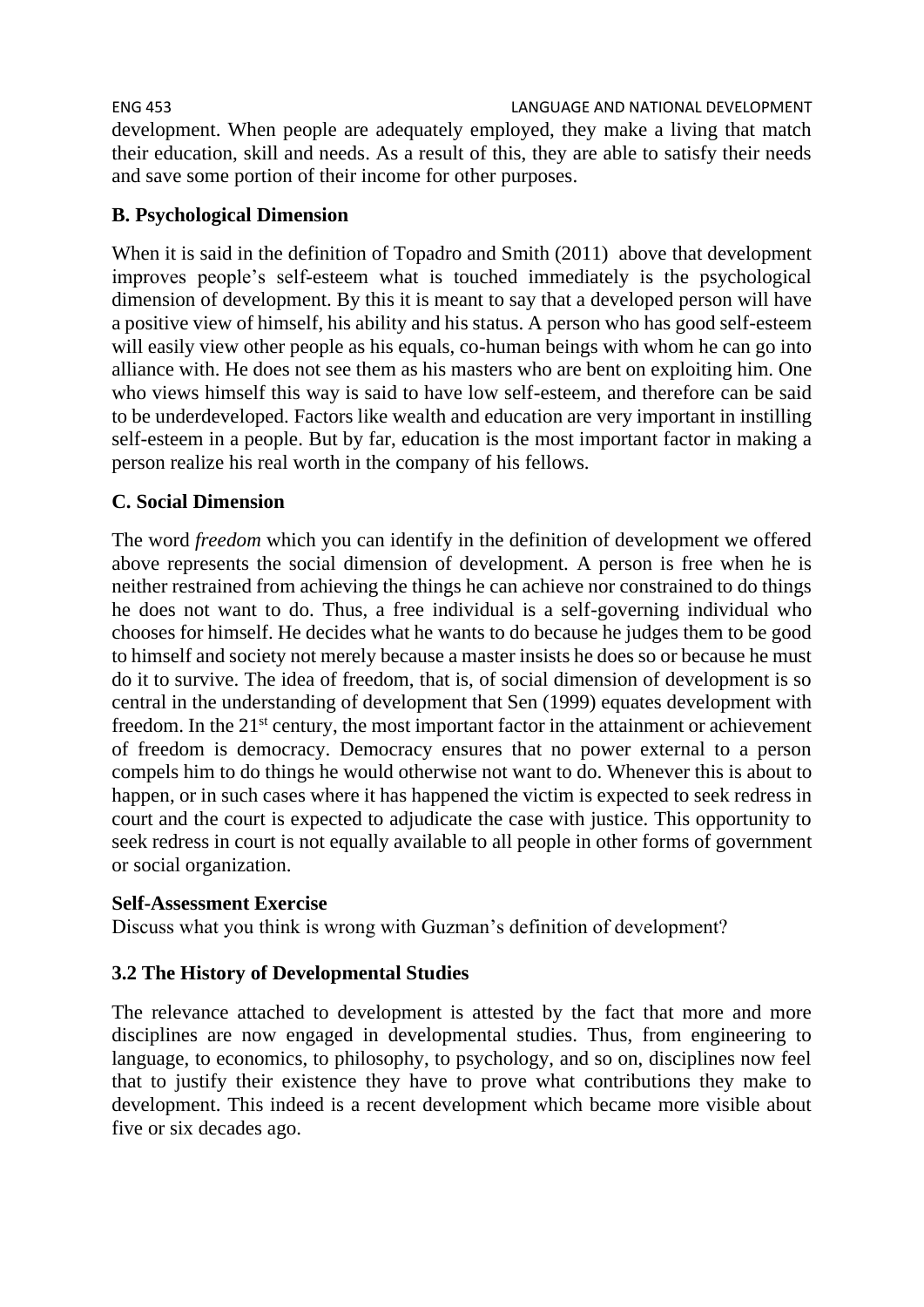Here we are looking at the years immediately after the World War II. The war had wrecked great havocs among some nations of the world, like Soviet Union, Japan, China, etc. Development was, therefore, needed to rebuild these nations. Again, the period after 1945 was also a time marked with the acquisition of independence by most formerly colonized nations. As these nations attained independence, the gap in wealth between them and their former colonizers became obvious. While most, if not all, of the formerly colonized nations were poor, their former colonizers were abundantly rich. This apparent dichotomization into rich and poor nations raised questions about how the rich countries attained their wealth and how the poor countries became poor. A number of answers were volunteered. While most poor nation scholars view the dichotomy as consequence of colonialism from which the rich nations benefited to the detriment of the poor nations, others, especially from the rich countries, viewed the dichotomy as consequence of the poor nation's failure to eschew traditional systems of doing things in favour of more scientific ways of doing things.

Despite the diverse answers given, most scholars agree that the poor nations need to be helped out of their poverty. What became a new problem then was how to achieve this. Various disciplines began to offer suggestions about how to tackle development challenges facing the poor nations of the world. This was the state of affairs under which development studies emerged.

# **Self-Assessment Exercise**

Identify two factors that contributed to the emergence of developmental studies.

# **3.3 Terms Often Confused with Development**

A number of terms are related to development. In most cases people interchange these terms with development. Some of such terms are: Growth, Modernization, and westernization.

# **3.3.1 Growth**

Growth and development are closely related that even well-versed scholars at times feel that the two terms convey the same meaning, that when you say development you are also saying growth and vice versa. Even 'my' often reliable *Longman Dictionary of Contemporary English* (2008) does not help matter here as it submits that growth and development are one and the same thing. For instance, the dictionary gives number five meaning of growth as **personal development.** In the same way, in the entry for development, the dictionary gives the first meaning as **growth.** Rostow's theory of growth which we shall study later is a good example of a work that portrays growth and development as the same thing. Indeed, it could have been more proper if Rostow had called his work theory of development. The argument being made here is that even though growth and development are interrelated they mean different thing. You must look closely to be able to identify the distinction between the two of them.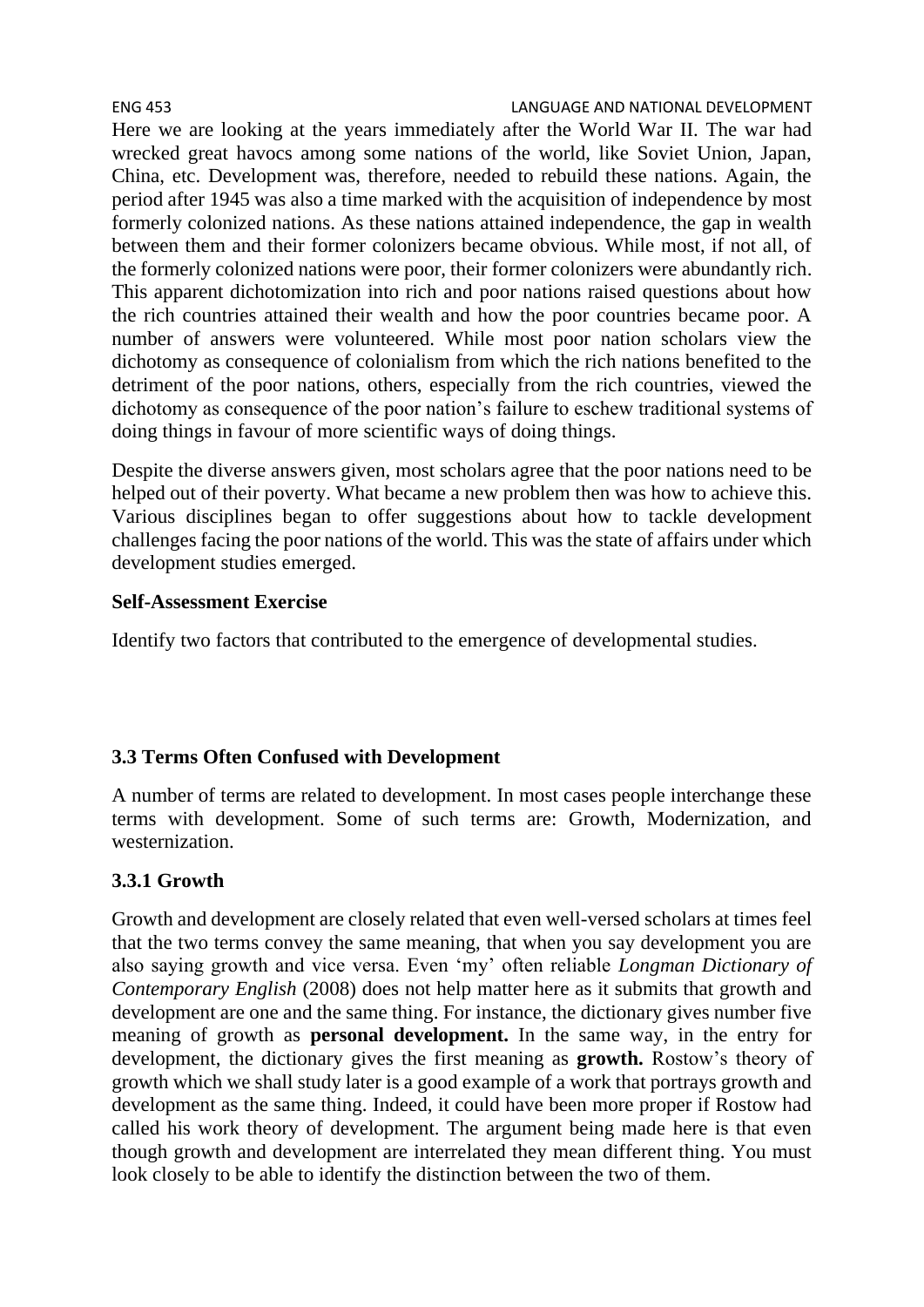Growth is "increase in size or number," (Abdulnaja 2009). This definition, simple as it sounds, captures the inner meaning of growth. It tells you that if you want to measure growth in size of anything, you use an instrument that will help you to do so. For instance, if you want to measure the growth level (size) of your two year old daughter you simply tell her to mount a scale where her size will be captured in kilograms. If your daughter's size is larger than what it was at birth two years ago, then you can say that growth has occurred. On the other hand, when growth has to do with number, the only way to measure it is to count. For instance, if you tell me that Nigerian universities have grown since the 1960s, I will simply count the number of Nigerian universities today and compare the result with what was the case in the 1960s. If at the end my counting reveals that there were more universities in 1960s than in 2012, you are absolutely wrong in telling me that Nigerian universities have grown since the 1960s. The final thing we can say about growth is that it is quantitative increase.

Development, on the other hand, is "increase in degree of organization and specialization (increase in complexity)," (Abdulnaja 2009). From the above submission, it can be deduced immediately that development has to do with *qualitative change* and improvement on the capacity of an agent (human being, institution, etc.) to act or perform its function. Let us return to the examples we used above when we discussed growth. If you want to check the development level of your two year old daughter you do not put her in a scale, you simply draw her by your side. Then check whether she has grown some teeth, is able to walk and run, etc. Once you observe that she possesses these things, you should be happy that development has occurred in your child. But if the child cannot walk, has not grown teeth, etc., development has not occurred in that child even when she weighs 20kg. Again when we say that Nigerian universities have developed since 1960s we do not resort to counting their number to determine whether they have really developed. Indeed, they may be fewer than they were in the 1960s but what you check is improvement in their capacity to perform those works expected of universities all over the world.

Finally, you must bear in mind that despite these dissimilarities, there are a number of similarities between growth and development. An important point in this regard is the fact that both are continuous and occur throughout the life of an organism, person and institution.

### **3.3.2 Westernization**

Another term that people exchange with development is *westernization*. Let us define westernization as the process through which non-Western nations, countries or people are meant to adapt Western practices and cultures. Walley (2003) traces the beginning of this project to the late colonial period, when it was thought that the only way of:

Bringing planned "progress" to the non-Western world is by transforming such regions in Europe's own image via capitalism (and, later, socialism) as well as other "modern" political and social institutions … This perspective, based on discourses rooted in 19th century Europe and the United States which presumed the superiority of "modern" life, symbolically under-scored European dominance and naturalized international economic and political inequality.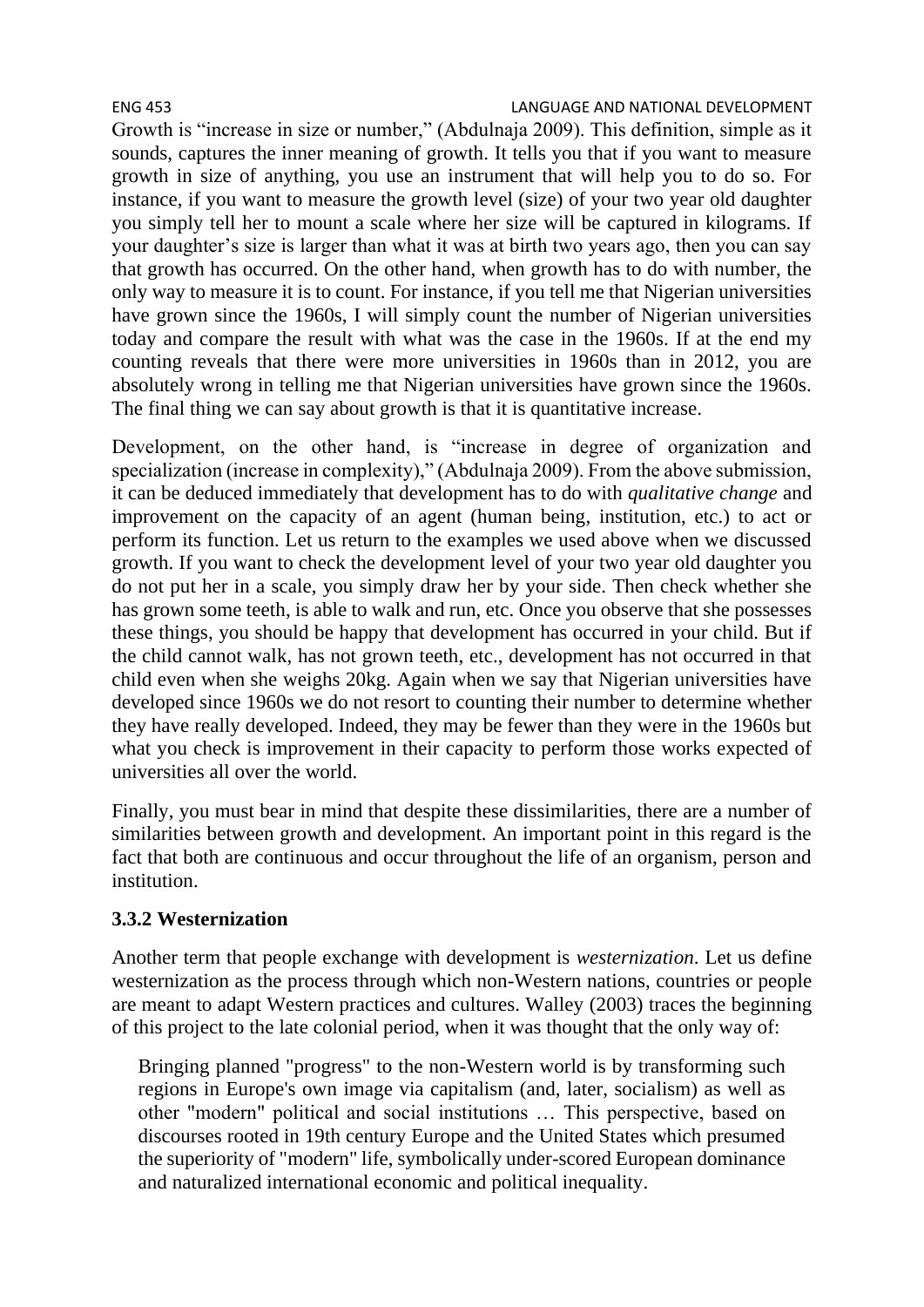ENG 453 LANGUAGE AND NATIONAL DEVELOPMENT Westernization rests on the assumption that the type of development witnessed in the western world is possible simply because of the culture (material and immaterial) of the western world. Thus, transporting such cultures to other lands will help such countries replicate the level of development attained by the Western nations.

Scholars have pointed out the preposterousness of this position. They argue that it is wrong to equate westernization with development. China is a proof that development is not westernization. Before China developed, the argument was that its backwardness in the early and mid  $20<sup>th</sup>$  century was due largely due to its culture which is built on Confucian philosophy. China was told that if it actually needed to develop it must westernize. China rejected the offer of westernization and continued to search for development with its Confucian ideals. Today, China is counted as one of the developed countries of the world, and this was achieved without westernization. On the contrary, those countries that have tried to westernize in order to develop have seen themselves plunged into deeper cesspit of underdevelopment. The implication of this is that development is not the same thing as westernization.

#### **3.3.3 Modernization**

Modernization is a term often used interchangeably with development. A good example of this usage is found in Stacy Pigg's (1996) study about the Nepalese who hold the general belief that "being modern is being … developed." Despite widespread use of this understanding, modernization is not development. Modernization is built on the claim that there are universal values which all thinking men are expected to model their lives after. The belief that such values exist is known as universalism. This thinking is the root of Griroux's (1992) postulation that to modernize is to become more scientific and rational in the service of mankind.

Thus, to model a country's life after such values, science and reason, is regarded by proponents as proof of development. Modernists contrast their values with traditions. They hold that while the universal values, which they espouse are products of reason, traditions are products of prejudices.

Critics of modernization are quick to point out that modernization is another name for westernization. A scholarly movement known as postmodernism, for instance, warns that there are no such things as universal values. According to postmodernists, every society developed its values in order to meet its existential challenges. Thus, the socalled universal values are an attempt by Western Europe to impose its own values on the whole world.

#### **Self Assessment Exercise**

Counter the argument that development is westernization.

#### **3.4 Terms that Capture the Undeveloped Status of a Country**

Following the observed discrepancies among nations, a number of terms have been devised to capture the conditions of those countries that are still battling with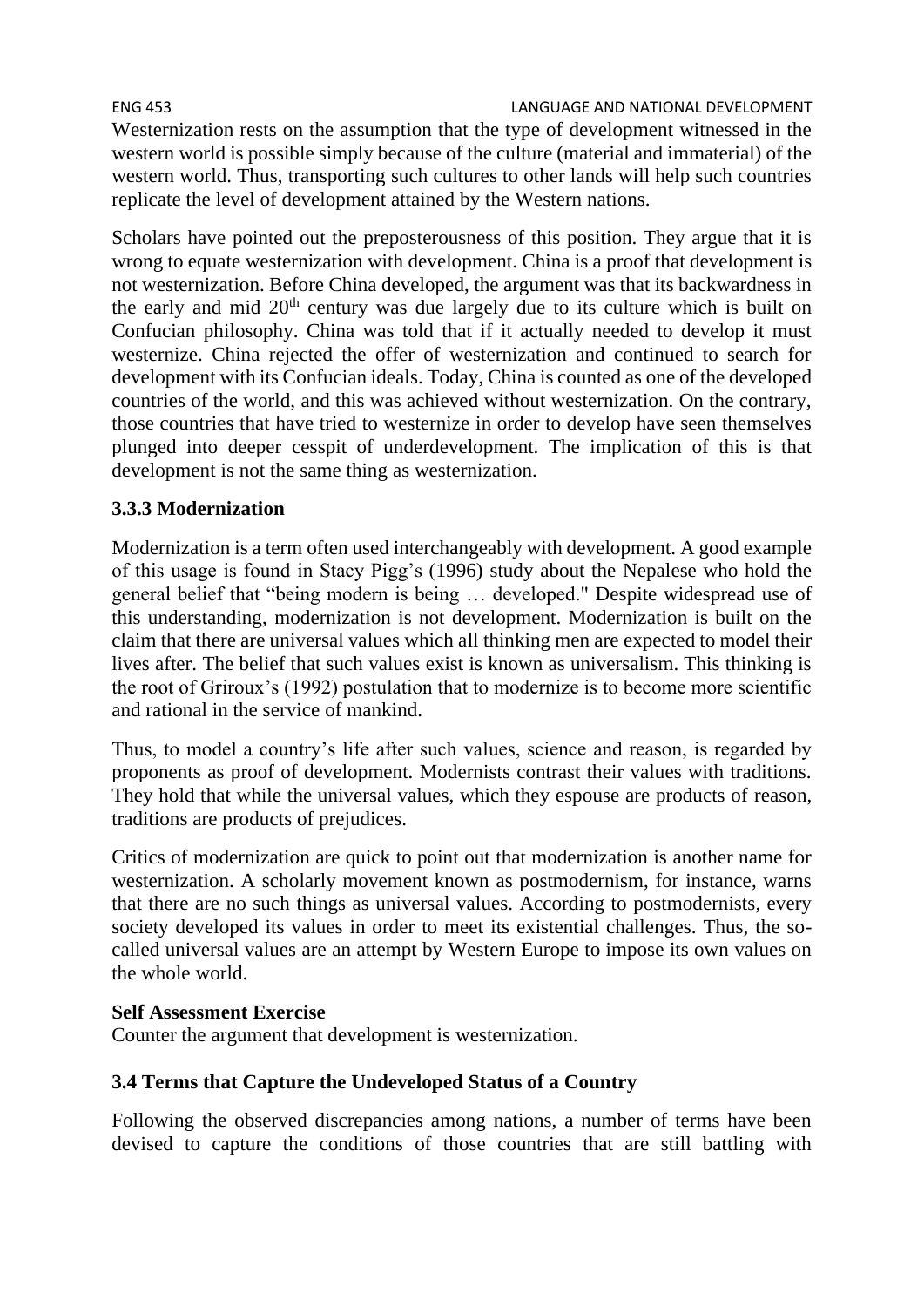ENG 453 LANGUAGE AND NATIONAL DEVELOPMENT development challenges. Two examples of such terms include: third world and periphery nations.

#### **3.4.1Third World**

The third world is a term that is used on undeveloped nations. The term's origin can be traced to the Cold War that was fought between the Western nations and the Soviet nations. This war was called *Cold War* because physical ammunitions like guns and bombs were not used. The arsenals of the war were mainly ideas and ideologies. While the Western nations wanted the world to be organized on capitalist and democratic bases, the Soviet union clamoured for socialist and communist form of social organization. These ideas were sold to a third group of countries that were neither Western nor Soviet in origin and history, and they could be found mainly in Asia, South America and Africa.

This third group of countries, mainly from Asia and Africa met in Bandong, Indonesia for what is today referred to as *Bandong Conference*. In that conference, the 29 leaders who met held that they were interested in co-existence of all world peoples and were concerned with fashioning how African and Asian countries would respond to the Cold War between the Western nations and the Soviet bloc. At the end, the members "started the non-aligned movement instead of aligning itself either with the advanced capitalist countries or the communist nations," (Nak-Chung 2010).

In response to this non-aligned posture, the French Scientist, Alfred Sauvy coined the term, *third world* to capture all the countries that have refused to profess either capitalism or communism. Thus, originally, the term, third world, was used to refer to those countries, "mostly newly independent ex-colonies, that were not aligned to either the Western capitalist bloc, led by USA and Western Europe, or the communist 'second world' led by the Soviet Union." This classification, coming mostly from the Western countries during the period of the Cold War, categorized the advanced capitalist Western countries of Europe and America as the *first world*. On the other hand, the communist Soviet bloc was regarded as the *second world*. In a way, this classification was seen by its champions as gradation of importance or relevance of nations.

The term is now used to describe a group of countries characterised, usually, by low levels of economic development (Buchanan, 1964). What is meant by this is that the third world is a term used to define economically poor countries. It does not matter whether such countries were aligned to any of the super powers of the Cold War era. What matters in the present categorization is the fact that the countries are poor, that their citizens still struggle to satisfy their basic needs.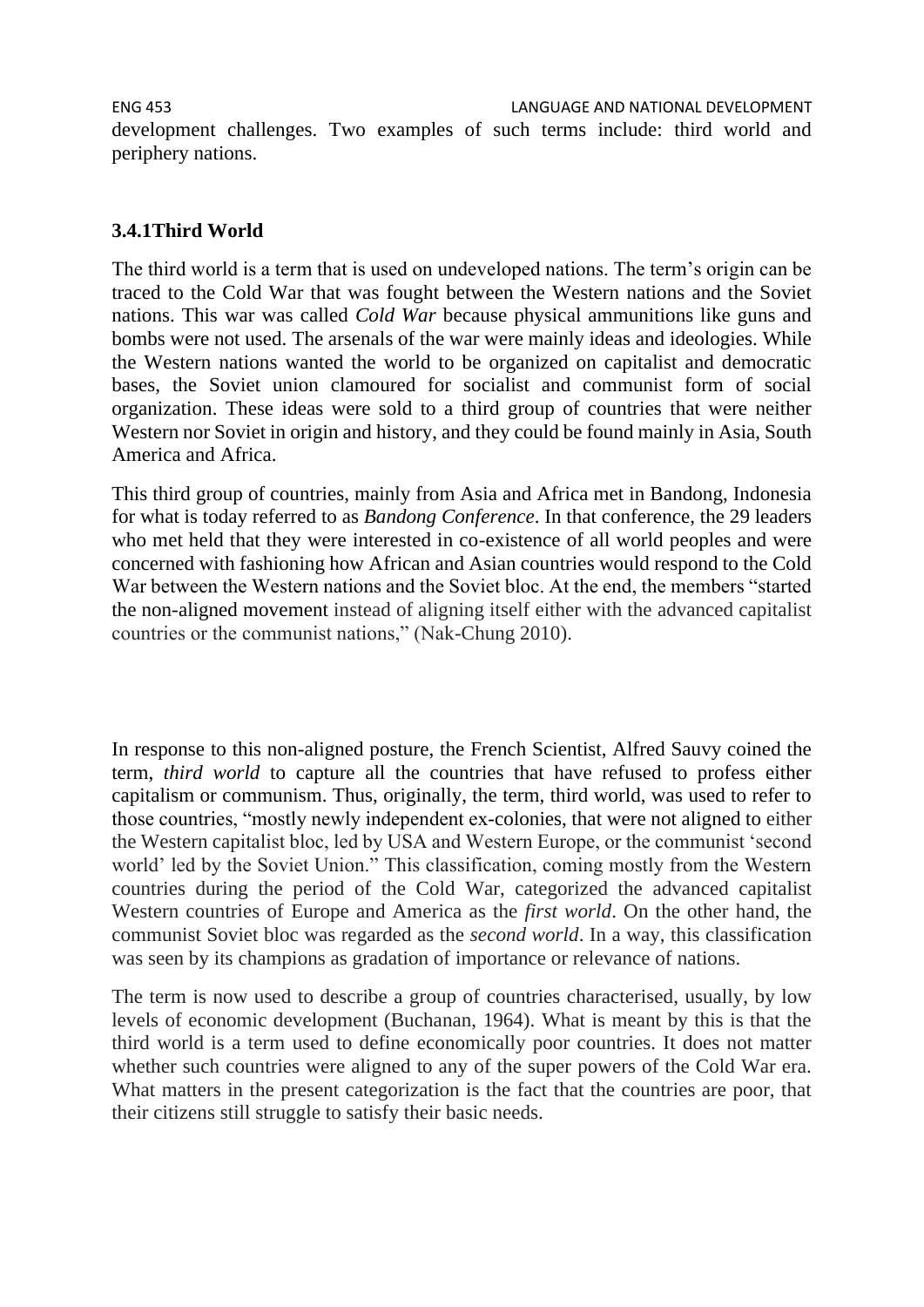# **3.4.2 Periphery**

*Periphery* is a term that is also applied to undeveloped countries. Opposed to this is "center or core" ascribed to developed nations. To understand the meaning of periphery and core, scholars paint the picture of points and circles (McKenzzie 1977). The circles represent the universe and all the resources; human, economic, material, etc in it. The points represent the place of the various countries inhabiting the universe in relation to the resources. The periphery countries are at the edge of the circle. They only partake in the minimal enjoyment of the resources of the world. This is in contrast with the core countries who sit at the centre of the resources, and indeed swim in the resources. The relationship between the centre and periphery is that of abundance and dependence. The periphery is a dependent nation living at the mercy of the core or the centre.

The difference between the centre and the periphery is not conceived as a function of natural endowment, where a more naturally endowed country has more wealth than the less naturally endowed. The difference is more about productivity, about how who has succeeded more in converting nature into a useful servant of mankind. Thus, western scholars conceive the periphery as the zone of un-productivity, a sterile arena that has not yielded any significant scientific, economic, technological, and philosophical development. This view influenced Arunachalam's (1995) claim that:

A large majority of countries – those on the periphery, contribute precious little to the growth of scientific knowledge. Indeed, the distribution of science is even more skewed than is the distribution of wealth among nations. As a result, peripheral countries are left out of the intellectual discourse that is at the very foundation of the knowledge enterprise.

#### **Self-Assessment Exercise**

Discuss the term third world as applied to a segment of the world.

#### **3.5 Critiques of Development**

Scholars from many fields have launched serious attack on development. In what follows, we shall examine a number of such criticisms.

#### **3.5.1 Development Is Imposition on Third World Countries**

The proponents of this view hold that development is an instrument of control imposed on third world countries by Western nations in order to control them. The argument is that the description of some countries as developed and others as undeveloped is a Western handiwork which is intended to affect the way non-Western people view themselves as inferior and unequal to the Westerners who must be imitated. The critique point out the various efforts made by undeveloped countries to meet with the Western ways and the subsequent failures that have greeted their efforts as proof that all countries must not toe the same path for development. More importantly, critics believe that development limits the third world countries from thinking up alternatives to their problems and forces them to believe that their only route is that prescribed by Western nations.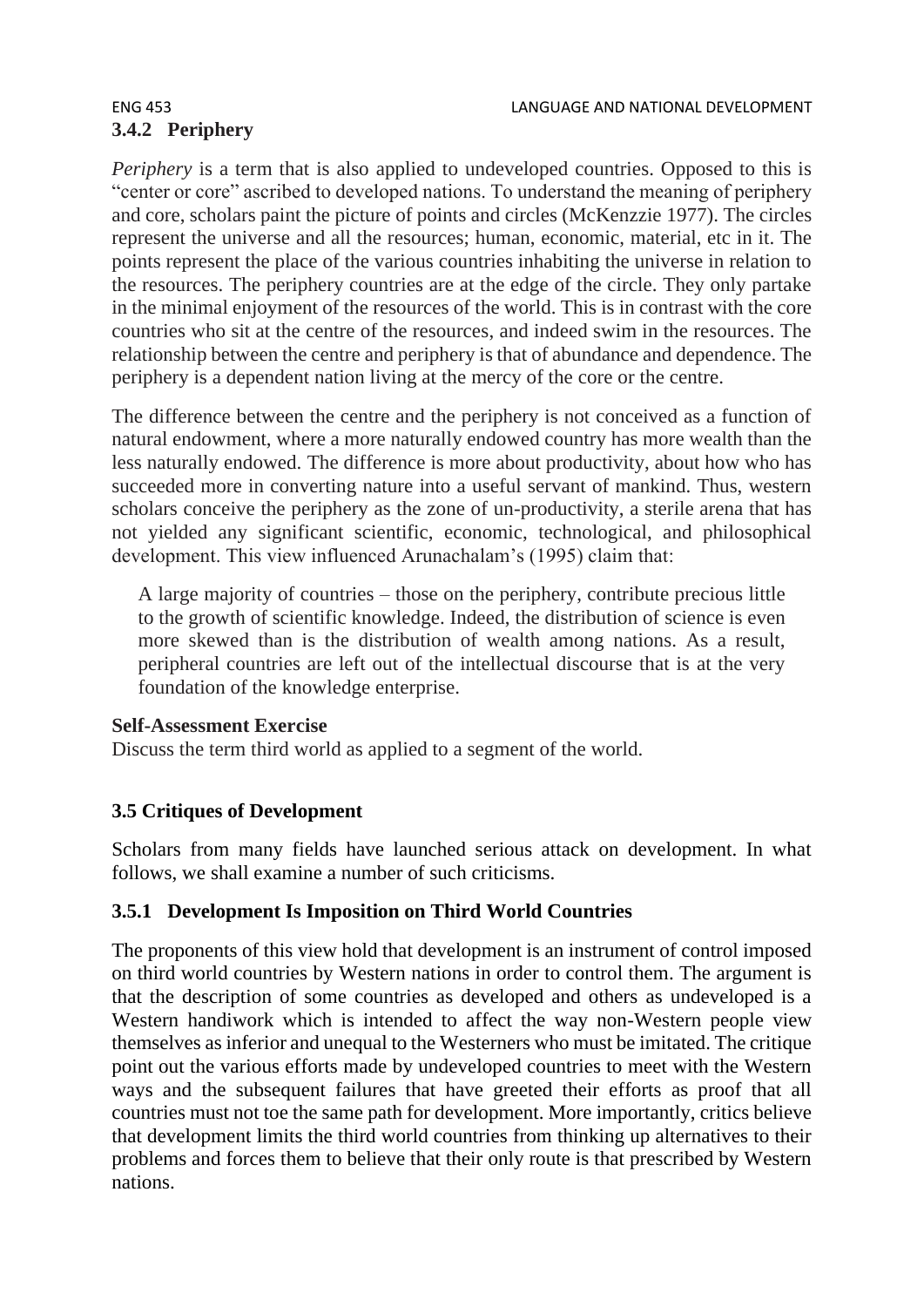#### ENG 453 LANGUAGE AND NATIONAL DEVELOPMENT **3.5.2 Development Is Based on Evolutionary Model**

The view that development is an evolutionary concept was first expressed by Hymes (1969). Evolutionary models expressed the gradation of human beings and human societies in terms of the level of their relatedness to nature. Most colonial literatures tend to suggest that the African, for instance, is closely related to apes and similar devious animals. The European, on the contrary, is presented as man in his perfection. Thus, while the Africans lived in primitive societies that are marked by their closeness to nature, Europeans live in a civilized society governed by elaborate and well thought out cultures. While this supposition was successfully challenged by a number of Africans and Europeans leading to its abandonment, critics of development fear that development discourse is an attempt by promoters of such views to lead us back to such manner of thinking.

#### **3.5.3 Development Entails Expansion of Capitalism**

This is a critique of development mainly from its economic dimension and is championed mainly by Marxists like Cheryl Payer and Rosemary Galli. These critics mai8inly criticise world bank and the role it plays in forcing capitalism on nations that are not suited for it and that are not historically prepared for it. They argue that the failed attempts of most of these non-western nations to succeed with capitalism is the source of inequality between them and western nations. They also argue that capitalism is incapable of improving people's life as it is a system that thrives on inequality and exploitation. Using hunger as an example of the conditions which development seeks to eradicate, Kinley (1980) argued that hunger was not caused by famine, overpopulation, or scarcity but was caused by capitalism's tendency to concentrate wealth in few hands. The implication of this charge, proponents argue, is that development's claim to engender better living is unachievable in a capitalist world.

#### **Self-Assessment Exercise**

Comment on the criticism that development is imposition on third world

#### **4.0 CONCLUSION**

Development seeks to improve the living conditions of man. However, there are issues involved in the definition of the concept such that understanding development poses some challenges. We have examined a number of issues involved in the understanding of the concept.

#### **5.0SUMMARY**

In this unit, we examined the nature of development. You were exposed to a number of terms that are confused with development. We also studied the history of developmental studies, as well as some of the critiques of development.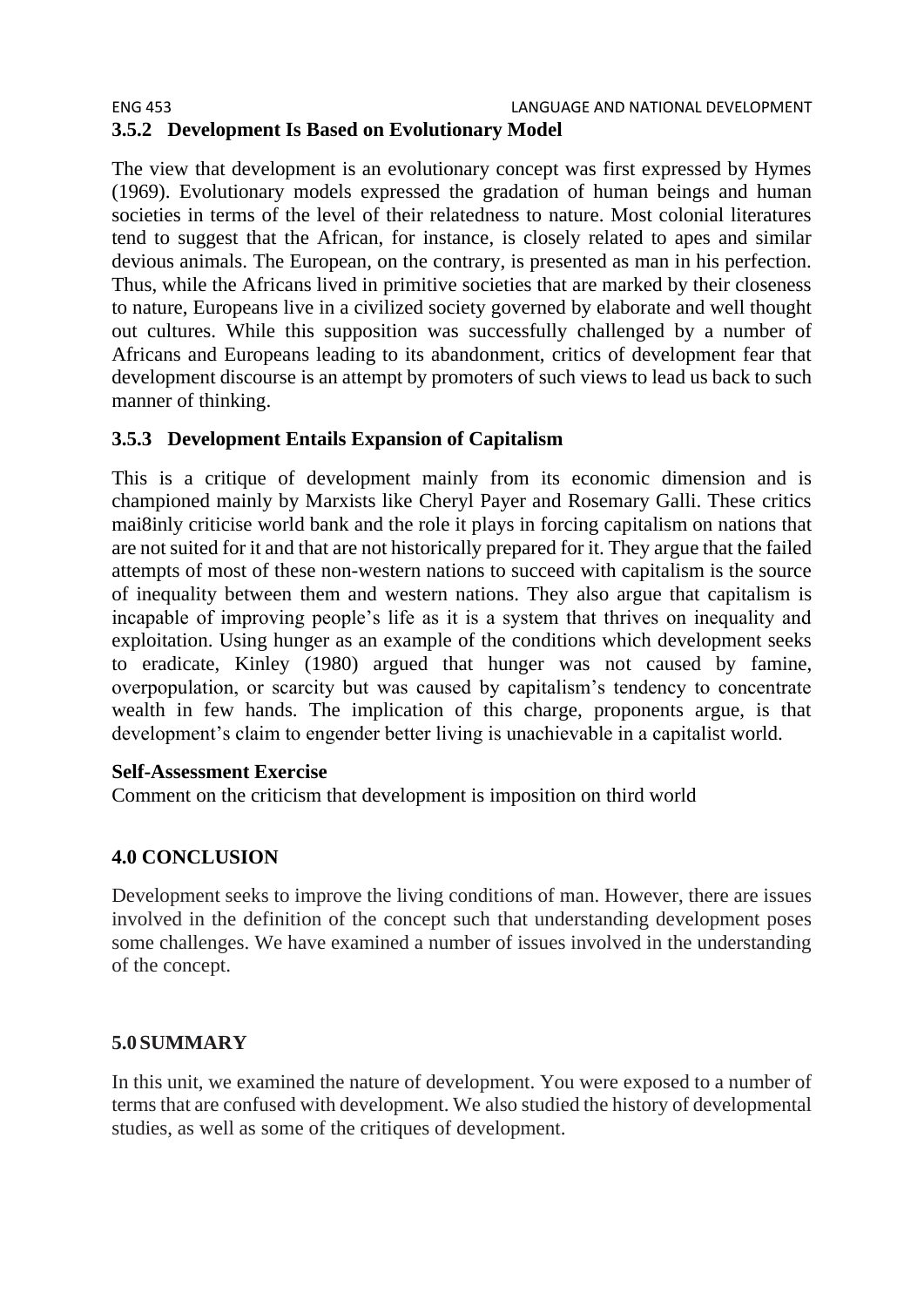# **6.0TUTOR-MARKED ASSIGNMENTS**

- 1. Discuss the three dimensions of development
- 2. Trace the history of developmental studies
- 3. Comment on the following terms as they relate to developing world: (1) *third world* (2) *periphery*.
- 4. Show your understanding of the difference between growth and development.

# **7.0REFERENCES/FURTHER READINGS**

Abdulnaja, O. (2009) "Concept of Growth and Development," *ORTD 431 Lecture*

Armatya, S. (1999) Development as *Freedom.* New York: Knopf.

Banks, G. and Overton, J. (2010) "Old World, New World, Third World? Reconceptualizing the Worlds of Wine." *Journal of Wine Research, 21. 1 pp. 57 – 75.*

Christine, J. W. (2003) "Our Ancestors Used to Bury Their 'Development' in the Ground: Modernity and the Meanings of Development within a Tanzanian Marine Park," *Anthropological Quarterly*, Vol. 76, No. 1 (Winter, 2003), pp. 33-54.

Galli, R. (1981) Colombia: Rural development as social and economic control. In The political economy of rural development, ed. Rosemary Galli. Albany: State University of New York Press.

Giroux, H. A. (1992) *Border Crossing: Cultural Workers and Politics of Education,*  New York: Routledge

Goulet, D. (1971). *The Cruel Choice: A New Concept in the Theory of Development,*  New York: Atheneum

Handerson, J. P. (1989) "The Relation of Ethics to Economics: J. S. Mckenzie's Challenge to to Neoclassical Economics," *Review of Social Economy 47.3.*

Hymes, D. (1969). *The Use of Anthropology: Critical, Political, Personal. In Reinventing Anthropology*, New York: Pan-theon Books.

McKenzzie, N. (1977) "Centre and Periphery: the Marriage of Two Minds," *Acta Sociologica* Vol. 20. No. 1, pp. 55 – 74.

Payer, C. (1982). *The World Bank*. New York: Monthly Review Press.

Pigg, S. L. (1996). "The Credible and the Credulous: The Question of 'Villagers' Beliefs in Nepal," *Cultural Anthropology* 11 (2):160-201.

PAIK Nak-chung (2010) "Notions of the Third World and national literatures in the age of globalization, " *Inter-Asia Cultural Studies, Volume 11, Number 4, pp. 488 – 495.*

Ritchie A. S. Guzman (2011) "Sustainable Development," in *Philippine's Environmental Management Bureau.*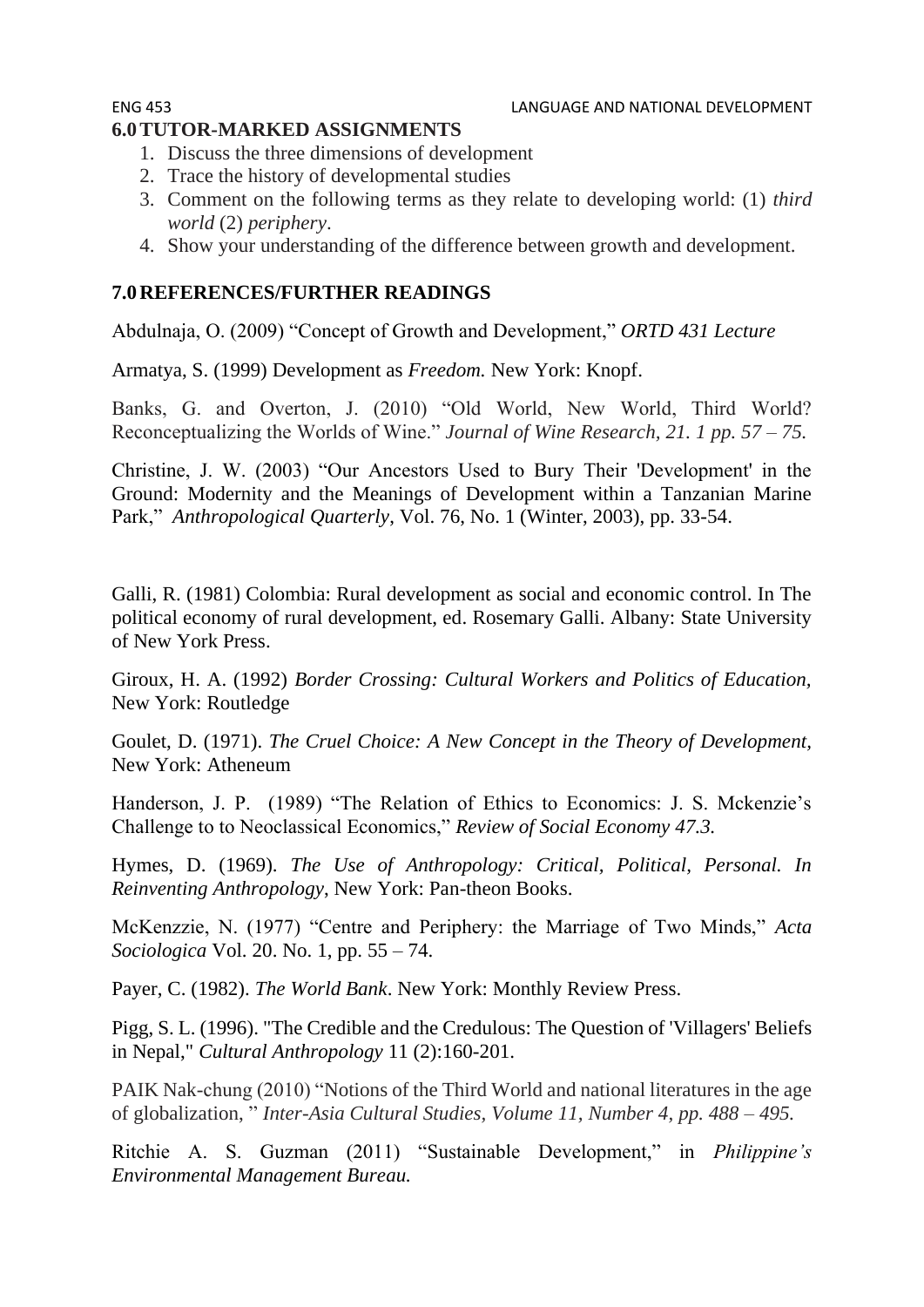ENG 453 LANGUAGE AND NATIONAL DEVELOPMENT Subbiah Arunachalam (1995), "Science on the Periphery: Can it Contribute to Mainstream Science?" *Knowledge and Policy: The International Journal of Knowledge Transfer and Utilization,* Vol 8. No 2 pp. 68 – 84.

Todaro, M. P. (1989) *Economic Development in the Third World*, 4<sup>th</sup> ed. New York: Longman.

Todaro, M. and Smith, M. (2011). *Economic Development* Harlow: Pearson.

Wallerstein, I. (1984) "The Development of the Concept of Development" *Sociological Theory*, Vol. 2, pp. 102-116.

#### **UNIT 2: THEORIES OF DEVELOPMENT**

#### **CONTENTS**

1.0 Introduction 2.0Objectives 3.0Main Content

> 3.1Adam Smith's Theory of Specialization 3.2Auguste Comte's Law of Three Stages 3.3Rostow's Theory of Five Stages

4.0Conclusion 5.0Summary 6.0Tutor-Marked Assignments 7.0References/Further Reading

#### **1.0 INTRODUCTION**

In the last unit, we attempted a conceptual understanding of development. You also learnt the difference between development and some terms that are confused with it as well as some critiques of development offered by scholars of development. In this unit, we are to consider a number of theories that have been proffered by scholars to explain what makes some countries developed and others undeveloped.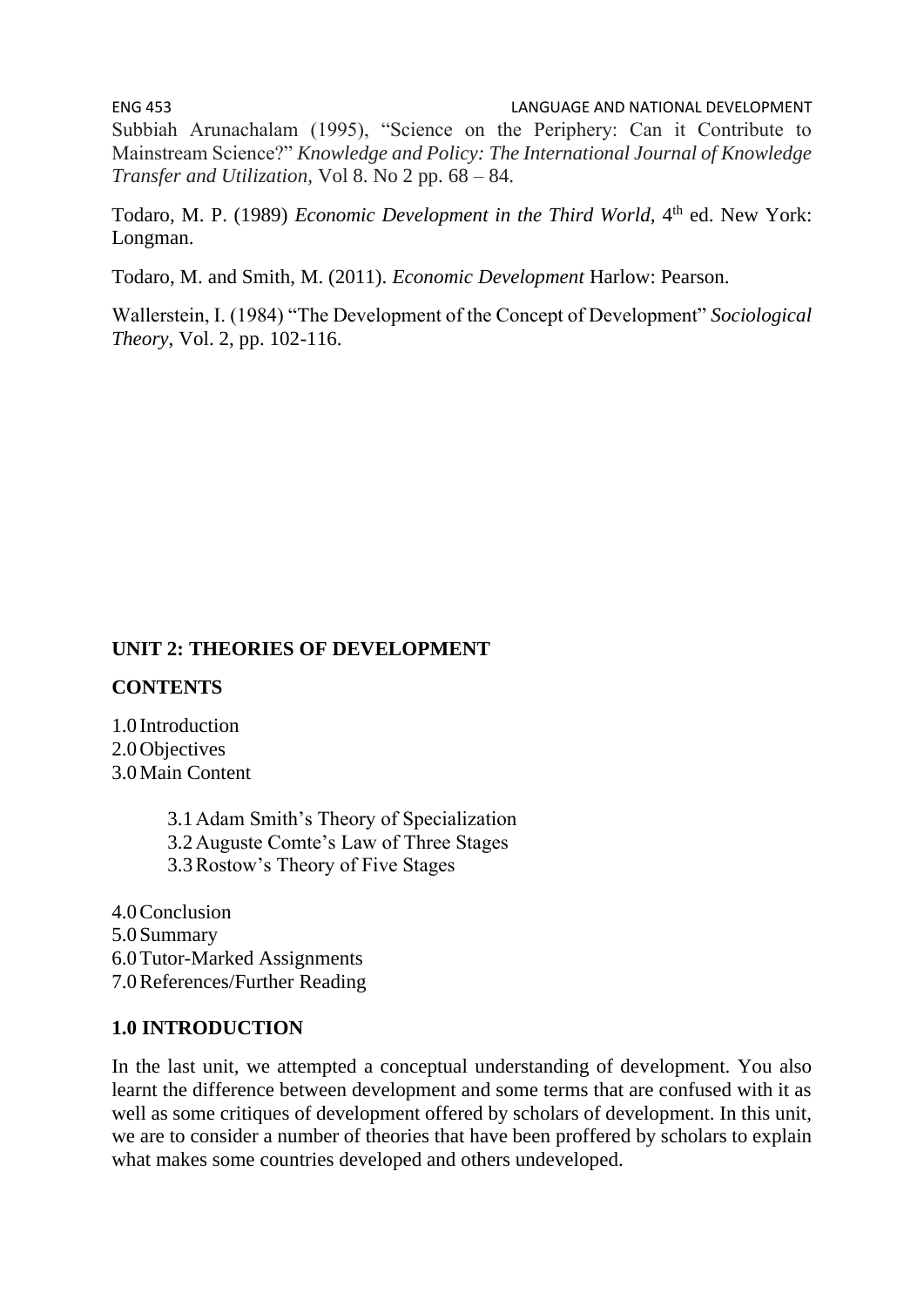# **2.0 OBJECTIVES**

At the end of this unit you should be able to:

- i. Describe the various theories of development offered by scholars
- ii. Compare theories of development
- iii. Explain certain factors responsible for the development and nondevelopment of nations

#### **3.0 MAIN CONTENTS**

#### **3.1 Adam Smith's Theory of Specialization**

Adam Smith was an English philosopher and one of the founders of Economics. His theory of development is contained in his famous book, *An Inquiry into the Nature and Causes of Wealth of Nations* published in 1776. Writing from the angle of *Economics* or what was known in his own time as *Political Economy*, Smith's book was meant to explain the reasons why some nations are poor and others rich. Consequently, Smith felt that poor nations that want to be rich must subject themselves to learning the paths threaded by rich nations.

According to Smith, development of a country is dependent on specialization or division of labour. Smith felt that those nations that have not perfected the acts of specialization are scarcely able to cater for their citizens. In such countries, Smith informs, every person is directly engaged in the production of all his needs as well as that of his dependants. As it became difficult to satisfy these needs both for oneself and to expanding number of dependants, Smith submits that citizens of such countries lack time for rest and often resort to "directly destroying, and sometimes of abandoning their infants, their old people, and those afflicted with lingering diseases, to perish with hunger, or to be devoured by wild beasts."

Smith argues that the disadvantage of being this *jack-of-all-trade* is that one will not be able to master any one of them. Again, a great deal of time is wasted in transiting from one job to the other. To understand the point Smith is making very well, let us think of a vulcanizer who is also a shoemaker, and also a mechanic, a cook as well as a mortuary attendant. Let us assume that the time between the arenas, where he performs each task, is twenty minutes separated from each other, and that it takes him average of ten minutes to get a bus at the bus stand, and another ten minutes to pack and unpack his instruments in each arena. A rough calculation tells us that our friend spends about two hundred minutes, which is equivalent of three hours, twenty minutes in which he neither rests nor adds something to his day's work. Thus, if the law stipulates that a person must start his work at 8 am and close at 4 pm it can be shown that our friend has spent almost half of the hour doing nothing. And because he has no time to master, effectively, the processes of production in any of the endeavours what he produces in each instance is of low standard quality. Smith, therefore, concludes that:

The habit of sauntering and of indolent careless application, which is naturally, or rather necessarily acquired by every country workman who is obliged to change his work and his tools every half hour, and to apply his hand in twenty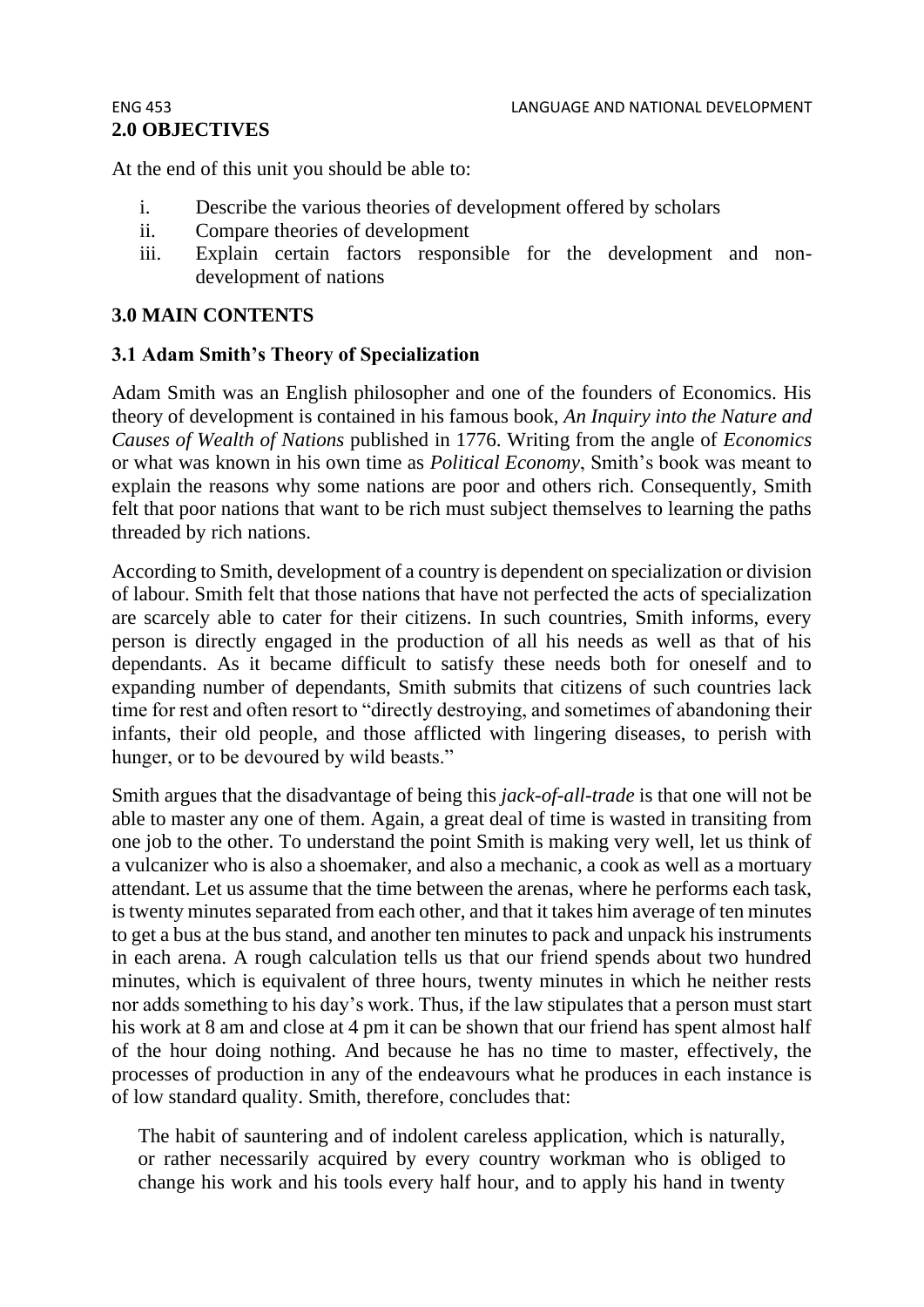#### ENG 453 LANGUAGE AND NATIONAL DEVELOPMENT

different ways almost every day of his life, renders him almost always slothful and lazy, and incapable of any vigorous application even on the most pressing occasions. Independent, therefore, of his deficiency in point of dexterity, this cause alone must always reduce considerably the quantity of work which he is capable of performing.

On the contrary, in a country where labour is specialized, there is increased tendency for expertise, general competency and efficiency in the production of goods. Smith argues that not only has this increased production in manners inconceivable in a nonspecialized economy, it also frees time for the workers to enjoy the produce of their work and also creates a group of non-working citizens who depend solely on the outcome of division of labour. Thus, Smith writes that specialization is:

Generally called furthest in those countries which enjoy the highest degree of industry and improvement; what is the work of one man in a rude state of society being generally that of several in an improved one. In every improved society, the farmer is generally nothing but a farmer; the manufacturer, nothing but a manufacturer. The labour, too, which is necessary to produce any one complete manufacture is almost always divided among a great number of hands.

Smith argues further for the internationalization of specialization. He envisages a situation where countries will dedicate themselves solely in producing those goods to which it has advantage over others, and import from other nations those goods to which it lacks advantages. Smith argues that a nation desiring development and improvements of lots of its citizens must adopt these points.

### **Self-Assessment Exercise**

Discuss the impediment of non-specialization of labour to the development of a country.

### **3.2 Auguste Comte's Law of Three Stages**

Auguste Comte was a French Philosopher and the founder of Sociology. He developed what is known as the *law of three stages*. The law of the three stages captures Comte's position of the three stages a society passes on its way to development. The three stages are: theological or fictitious stage, metaphysical stage and scientific stage.

### **3.2.1 Theological or Fictitious Stage**

This is the most backward of Comte's three stages. A society under this stage lacks control over its own affairs and is unable to discover the natural causes of things. Whatever that happens in this society is regarded as being caused by the gods, angels or demons. Any effort to influence any person or anything in this type of society is pursued through magical or religious means. Using example of European society, Comte writes that the theological stage lasted through the feudal system up to the Reformation. Comte defines a society at this stage as one in its infancy.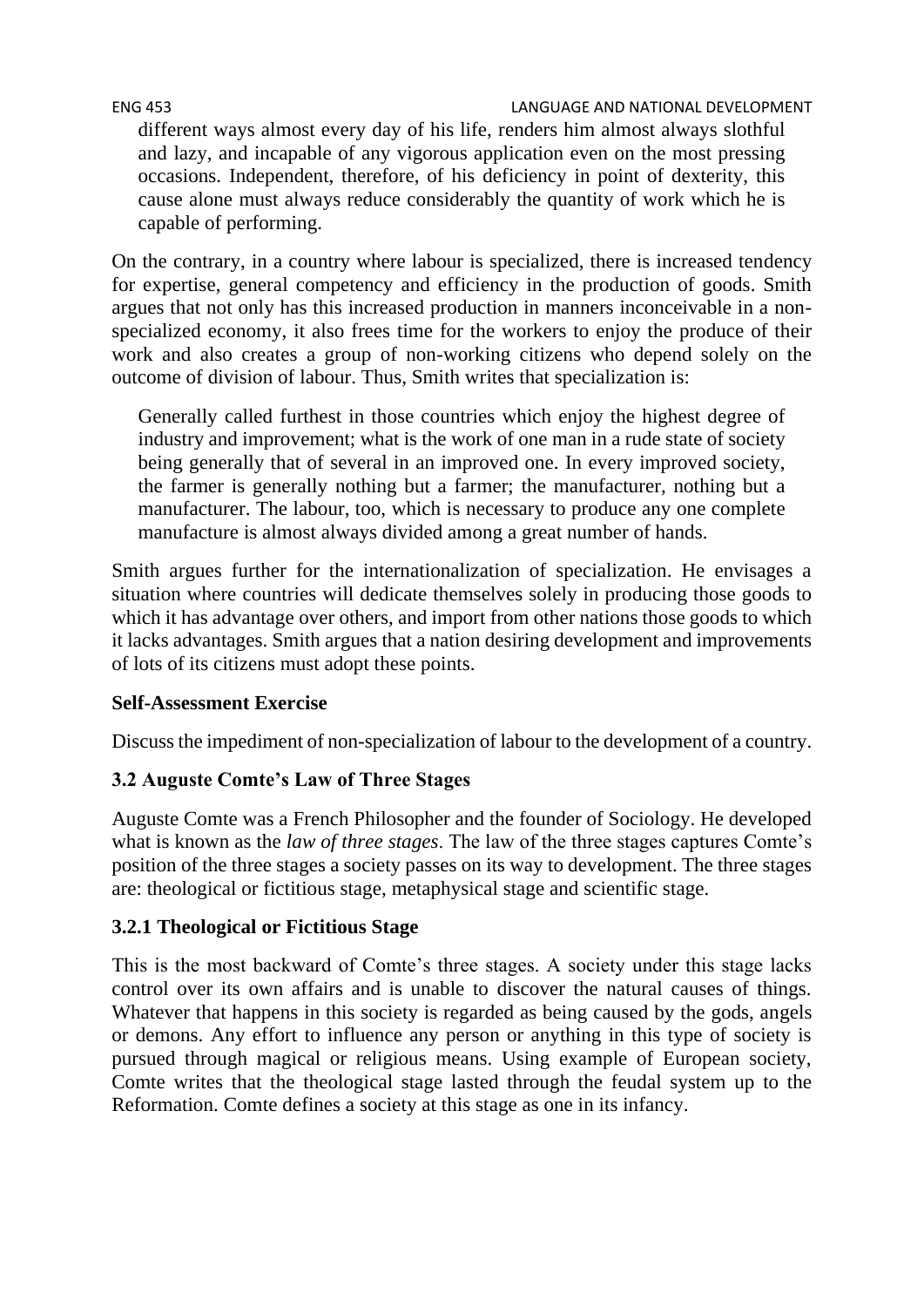ENG 453 LANGUAGE AND NATIONAL DEVELOPMENT The theological stage is further divided into three sub-stages, namely, *(a) Fetishism (b) Polytheism (c) Monotheism.*

(a) Fetishism: Here**,** man accepts the existence of the spirit or the soul. It did not admit priesthood.

(b) Polytheism: At this sub-stage, man begins to believe in magic and allied activities. He then transplants or imposes special god in every object. Thus they believed in several gods and created the class of priests to get the goodwill and the blessings of these gods.

(c) Monotheism: During this sub-stage of the theological stage, man believes that there is only one centre of power which guides and controls all the activities of the world. Thus man believed in the superhuman power of only one god.

#### **3.2.2 Metaphysical Stage**

The metaphysical stage is an improvement upon the theological stage. A society under this stage employs abstract words to explain phenomena. The gods and supernatural forces of the first stage is replaced by metaphysical thinking. Using Europe again, as an example, Comte believes that the metaphysical stage came to an end with the French Revolution. The society, in this stage, is in its youthful age.

#### **3.2.3The Positive Stage**

This is the last of the stages and it is the stage of a well-developed society. Here events and phenomena are no longer explained in religious and metaphysical terms. The positive stage is the stage of science. Phenomena are explained as they are observed and whatever cannot be observed is to be considered as nonexistent. This is the adulthood of society. Realizing the role religion plays in human society, Comte writes that the old religion of the gods will be replaced by religion of humanity whereby historical figures will replace the gods and be worshipped in accordance with their contribution to the world.

#### **Self-Assessment Exercise**

Differentiate between the theological and the positive stages.

### **3.3 Rostow's Theory of Five Stages**

Walt Rostow was an American Economic Historian. During the heat of the 1950s debate concerning the path of development to be adopted by the newly independent nations, Rostow suggested that nations seeking to develop must proceed along five stages. According to Rostow (1960):

It is possible to identify all societies, in their economic dimensions, as lying within one of five categories: the traditional society, the pre-conditions for takeoff into self-sustaining growth, the take-off, the drive to maturity, and the age of high mass consumption. . . . These stages are not merely descriptive. They are not merely a way of generalizing certain factual observations about the sequence of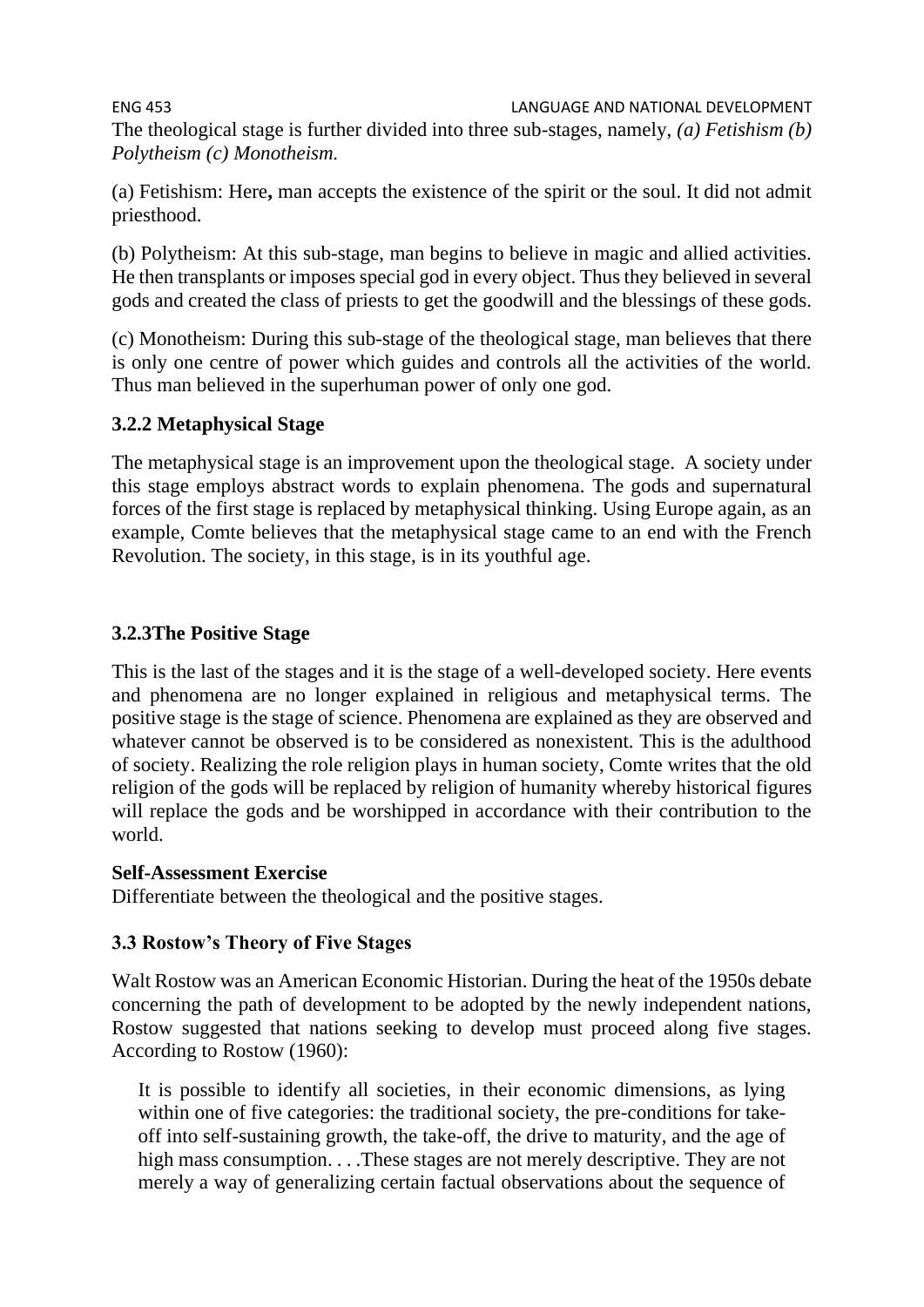development of modern societies. They have an inner logic and continuity. … They constitute, in the end, both a theory about economic growth and a more general, if still highly partial, theory about modern history as a whole.

From the long citation above, we identify the following as Rostow's five stages of development. They are:

# **3.3.1 The Traditional Stage**

Rudimentary agriculture is the mainstay (75%) of a society at this stage and production is largely for subsistence. Since most of the agriculture is done manually, productivity is at low level. Rostow argues that such a society is always stratified. Thus, there is a group of land owners, land workers and so on. Like in every stratified society, mobility is possible but it takes much time and labour. Children learn their fathers' trade as moving from one trade to another is a difficult one. Government is controlled by land owners and is often regional. Since this is a traditional society, change is vehemently opposed to as people insist on old ways of doing things.

# **3.3.2 Pre-Condition for Take-Off into Self-Sustaining Growth**

Countries under this stage have produced surplus from agricultural products. They are beginning to invest their income or surplus into other areas like trade and manufacturing. This investment is mainly geared towards industrialization. All existing sectors, including agriculture benefit from this industrialization. The gains of industrialization means that any worker who is still stuck with the old traditional way is left behind as the society progresses. People begin to alter their old values and even government becomes more centralized.

# **3.3.3 The Take-Off Stage**

A country under this stage undergoes dynamic economic transformation. This transformation is mostly driven by external factors which initiate and sustain it. Industries expand massively and there is total commercialization of every sector including agriculture. Rostow holds that this stage lasts for about two to three decades.

# **3.3.4 The Drive to Maturity**

This stage is characterised by increased investment of national income into technology including agriculture. The range of this increment in investment is between  $40 - 60\%$ and there is massive urbanization. This investment leads to social and economic transformation. Rostow holds that this stage happens about 60 years after take-off.

# **3.3.5 The Age of High Mass Consumption**

This is the last of Rostow's stages. A country under this stage has attained economic maturity. Its industries work well, and they produce abundant goods and services that make it possible for citizens to live in abundance. There is now resources to invest in national security, army and police. There is new middle class and expansion of the suburb.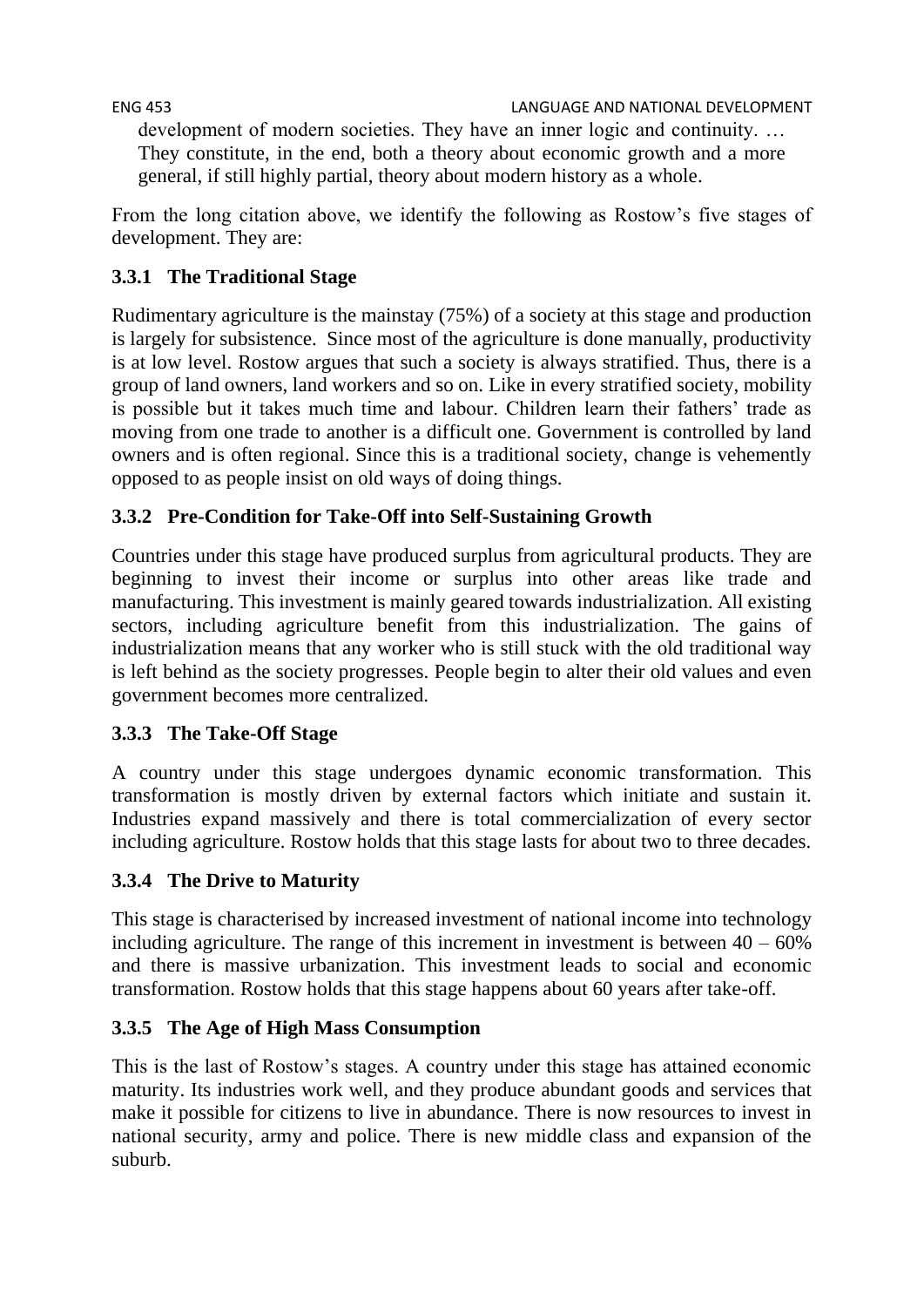Generally, Rostow argued that the developed countries have all passed the third stages and are either in the fourth or the fifth stage. On the other hand, the undeveloped countries are still either in the first or the second stage. They are either traditional societies or are fulfilling the pre-conditions for take-off into self-sustaining growth. Rostow argues that the advancement of such countries depend on their ability to follow the rules certain rules that will bring them to the third stage which is take-off stage. One of these rules is the "mobilization of domestic and foreign saving in order to generate sufficient investment to accelerate economic growth." (Todaro and Smith 2011). Indeed, "during the take-off*, the rate of effective investment and savings may rise from, say, 5 % of the national income to 10% or more"* (Rostow 1960). Rostow is said to have built his theory on the progress made by the German following the Marshall Plan of the Post-World War II period. (The student is advised to read about the marshal plan).

However, critiques of Rostow argue as follows:

The mechanisms of development embodied in the theory of stages of growth did not always work. And the basic reason they did not work was not because more saving and investment is not a **necessary condition** for accelerated rates of economic growth—it is—but rather because it is not a **sufficient condition.** The Marshall Plan worked for Europe because the European countries receiving aid possessed the necessary structural, institutional, and attitudinal conditions (e.g., well-integrated commodity and money markets, highly developed transport facilities, a well-trained and educated workforce, the motivation to succeed, an efficient government bureaucracy) to convert new capital effectively into higher levels of output. The Rostow … model implicitly assumes the existence of these same attitudes and arrangements in underdeveloped nations. Yet in many cases they are lacking, as are complementary factors such as managerial competence, skilled labour, and the ability to plan and administer a wide assortment of development projects. But at an even more fundamental level, the stages theory failed to take into account the crucial fact that contemporary developing nations are part of a highly integrated and complex international system in which even the best and most intelligent development strategies can be nullified by external forces beyond the countries' control. (Todaro and Smith 2011).

#### **Self-Assessment Exercise**

List three reasons why Rostow's three stages did not work in most developing countries.

### **4.0 CONCLUSION**

A number of theories have been proffered by scholars in order to explain the path of development among nations. Three of such theories by Adam Smith, Walt Rostow and Auguste Comte were considered in this unit.

#### **5.0 SUMMARY**

In this unit, you were exposed to Adam Smith's theory of specialization, Auguste Comte's laws of the three stages as well as Rostow's theory of five stages.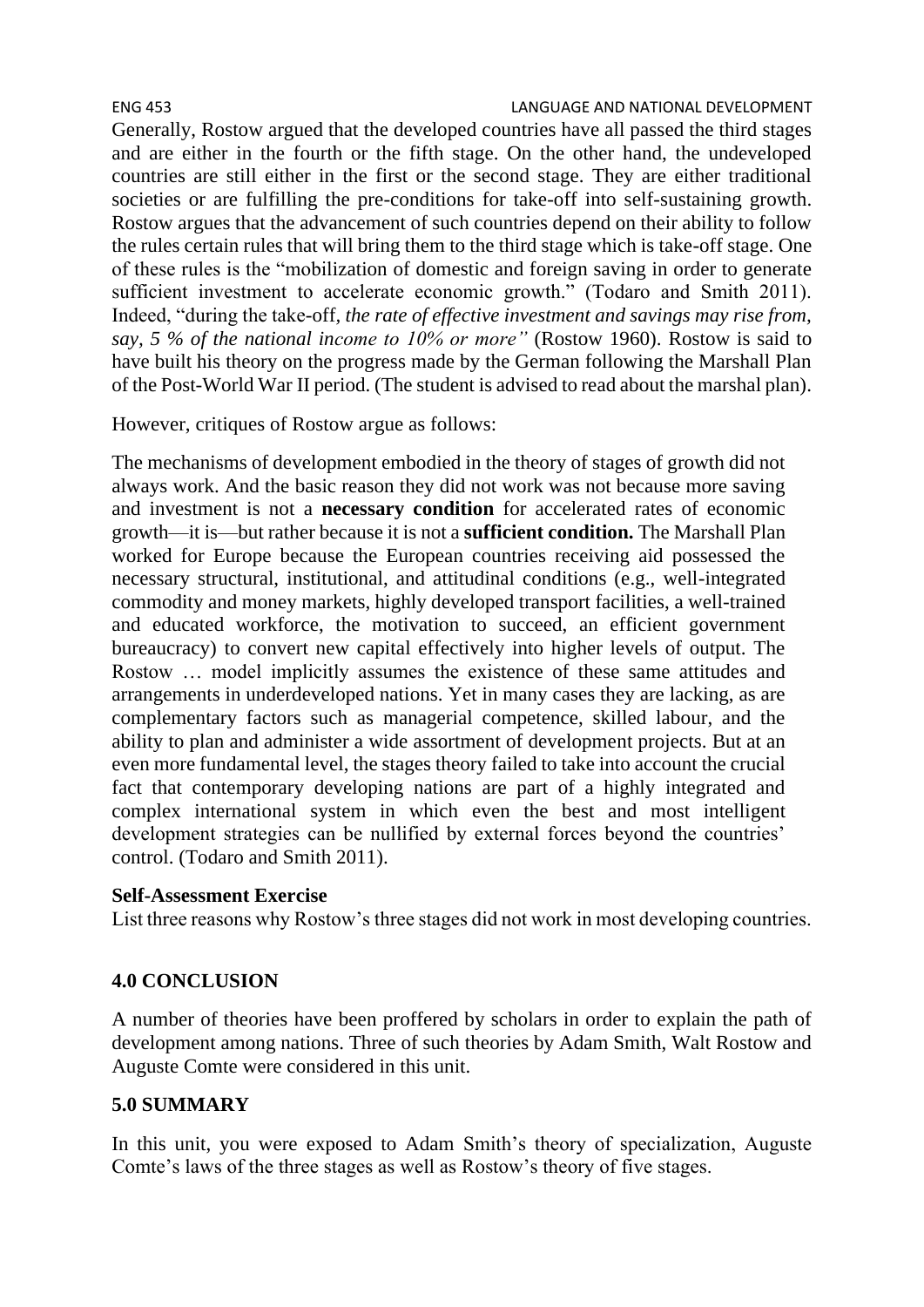#### ENG 453 LANGUAGE AND NATIONAL DEVELOPMENT **6.0 TUTOR-MARKED ASSIGNMENTS**

- 1. Discuss Rostow's theory of five stages.
- 2. Compare and Contrast Comte's traditional stage with the same stage in Rostow.
- 3. Demonstrate your understanding of Adam Smith's view that specialization is the engine of development.

### **7.0 REFERENCES/FURTHER READING**

Rostow, W. W. (1960) *The Stages of Economic Growth: A Non-Communist Manifesto,*  London: Cambridge University Press

Smith, A. (1998) *An Inquiry into the Nature and Causes of Wealth of Nations,* London: Elecbooks.

Todaro, M. and Smith, S (2011). *Economic Development* Harlow: Pearson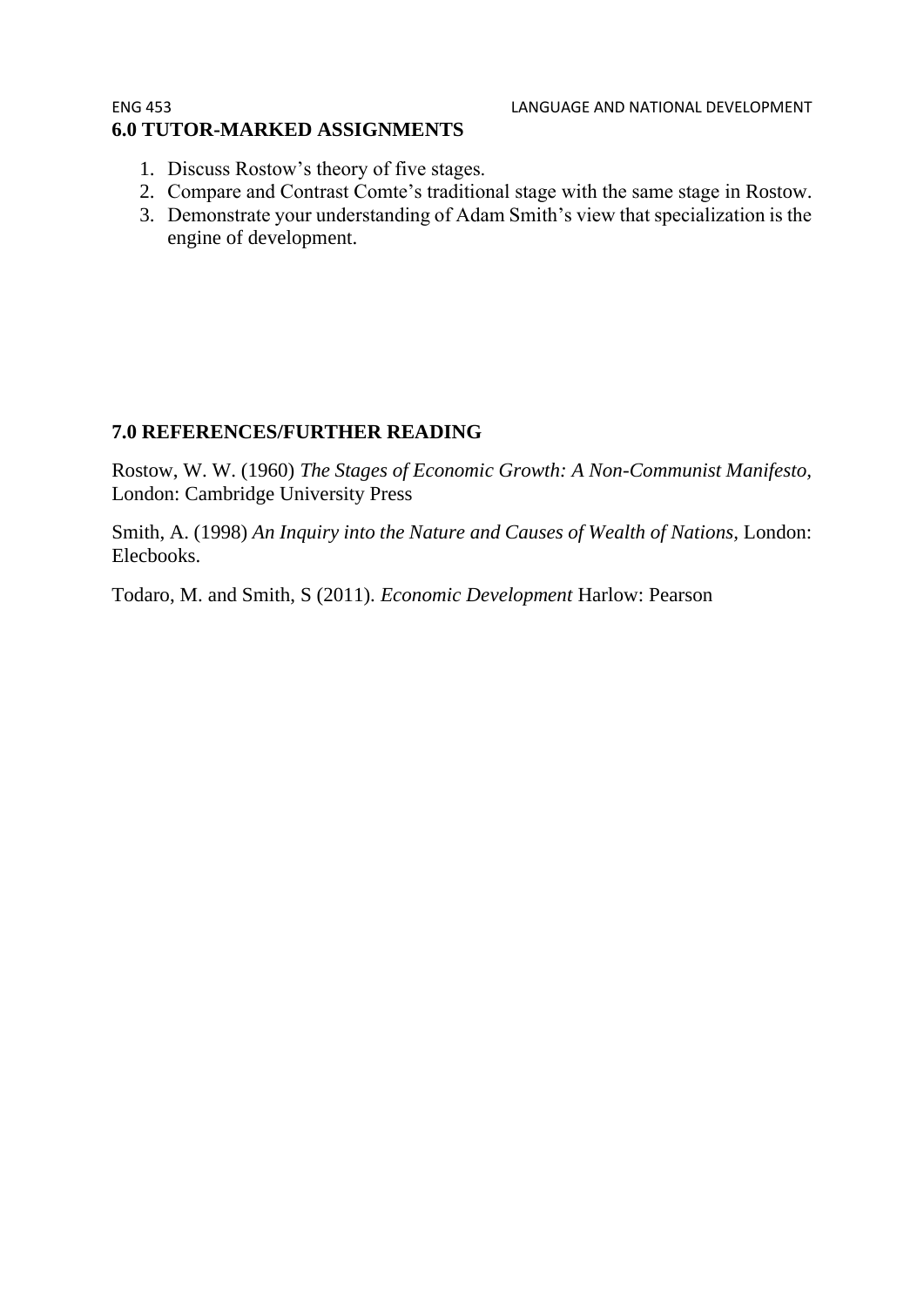# **UNIT 3: MILLENNIUM DEVELOPMENT GOALS (MDGS)**

### **CONTENTS**

- 1.0 Introduction
- 2.0 Objectives
- 3.0Main Content
	- 3.1Definition of Millennium Development Goals (MDGs)
	- 3.2Eradication of Extreme Poverty and Hunger
	- 3.3Achievement of Universal Primary Education
	- 3.4Promote Gender Equality and Empower Women
	- 3.5Reduction of Child Mortality
	- 3.6 Improve Maternity Health
	- 3.7Combat HIV/AIDS, Malaria and other Diseases Provide Universal Access to HIV Treatment
	- 3.8Ensure Environmental Sustainability Halve the Proportion Without Safe Water
	- 3.9Develop a Global Partnership for Development
- 4.0Conclusion
- 5.0Summary
- 6.0Tutor-Marked Assignments
- 7.0References/Further Reading

### **1.0 INTRODUCTION**

In the previous unit, we examined a number of theories put forward by scholars to explain the difference in development among nations. In this unit, we shall examine the Millennium Development Goals (MDGs). The MDGs is a consequence of rethinking development. Rethinking development in the late  $20<sup>th</sup>$  and beginning of the  $21<sup>st</sup>$ centuries led to the discovery that development is not the concern of only a segment of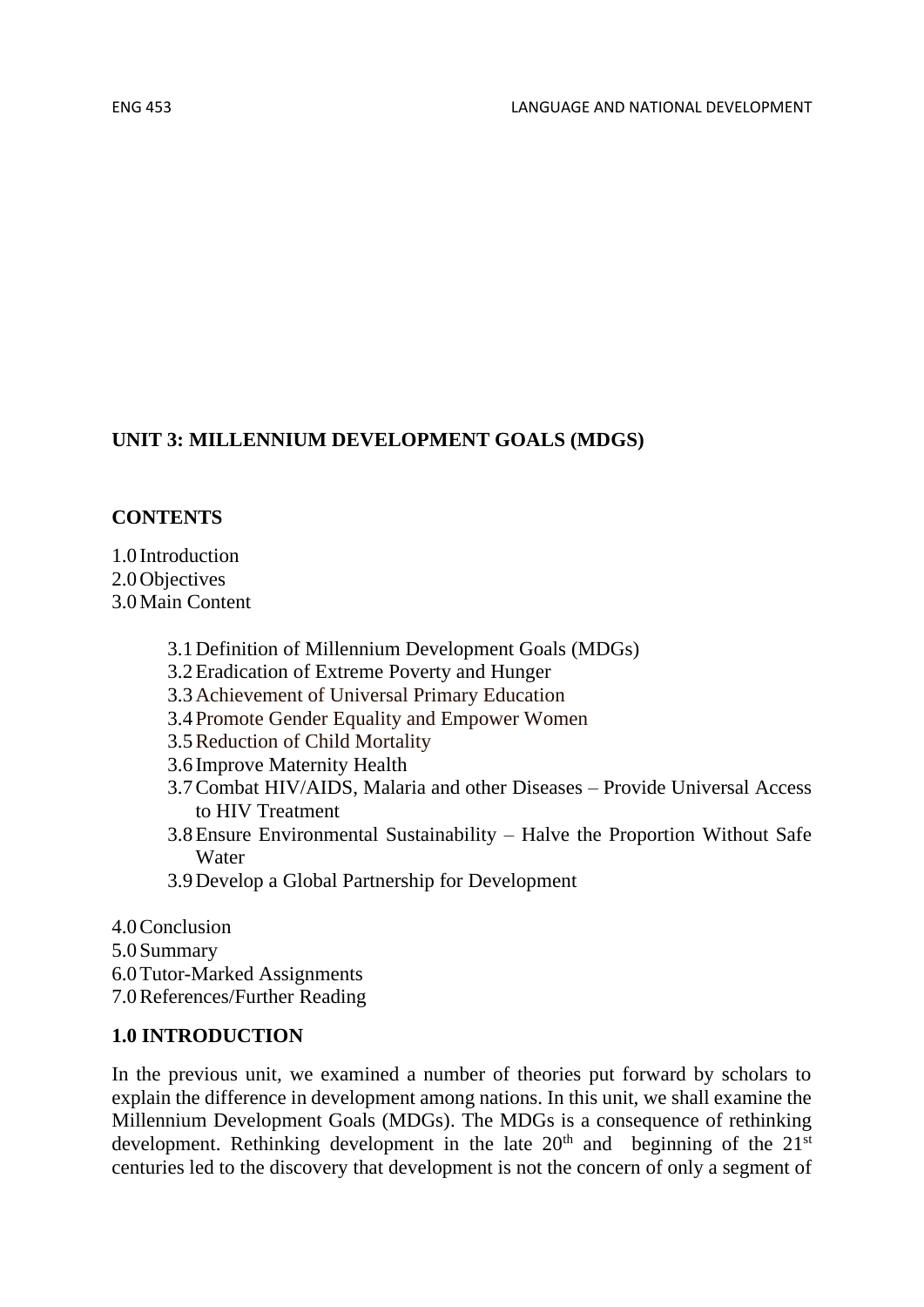ENG 453 LANGUAGE AND NATIONAL DEVELOPMENT the world. Thus, the belief that the underdevelopment of certain nations affected those nations solely was considered as a faulty thinking. The world was considered an interconnected web where events in one nation affect development in another. The emergence of the MDGs arose as a consequence of the decision of world governments to unite in tackling development challenges that face the world.

# **2.0 OBJECTIVES**

At the end of this unit, you will be able to:

- i. Define Millennium Development Goals.
- ii. List the Millennium Development Goals.
- iii. State the targets of each of the Millennium Development Goals.

### **3.0 MAIN CONTENTS**

#### **3.1 Definition of Millennium Development Goals (MDGs)**

The Millennium Development Goals (MDGs) are "a set of eight goals adopted by the United Nations in 2000: to eradicate extreme poverty and hunger; achieve universal primary education; promote gender equality and empower women; reduce child mortality; improve maternal health; combat HIV/AIDS, malaria, and other diseases, ensure environmental sustainability; and develop global partnership for development." (Todaro and Smith 2011). At the time of their conception, the MDGs were regarded as important tools in reducing the gap between rich and poor nations, and between rich and poor people within a nation. When properly examined, the goals seek the elimination of those conditions that hinder development and help nations conquer their development challenges through cooperation.

The MDGs are a twenty-five year programme (starting from 1990 as past development efforts were also incorporated) which the United Nations hopes to achieve by 2015. Scholars think that the eight goals emphasised in the MDGs are ambitious ones and "are the strongest statement yet of the international commitment to ending global poverty. They acknowledge the multidimensional nature of development and poverty alleviation." (Todaro and Smith 2011). The MDGs recognize the fact that previous development efforts mainly revolve around economic matters.

What follows below is a discussion of the MDGs and their targets.

#### **Self-Assessment Exercise**

Give the full meaning of MDGs?

#### **3.2 Eradication of Extreme Poverty and Hunger**

The first of the eight goals is to eradicate extreme poverty and hunger. Given the timeframe, the UN does not think that hunger and extreme poverty can be eradicated completely by 2015. Consequently, the target it sets for itself is to reduce by half the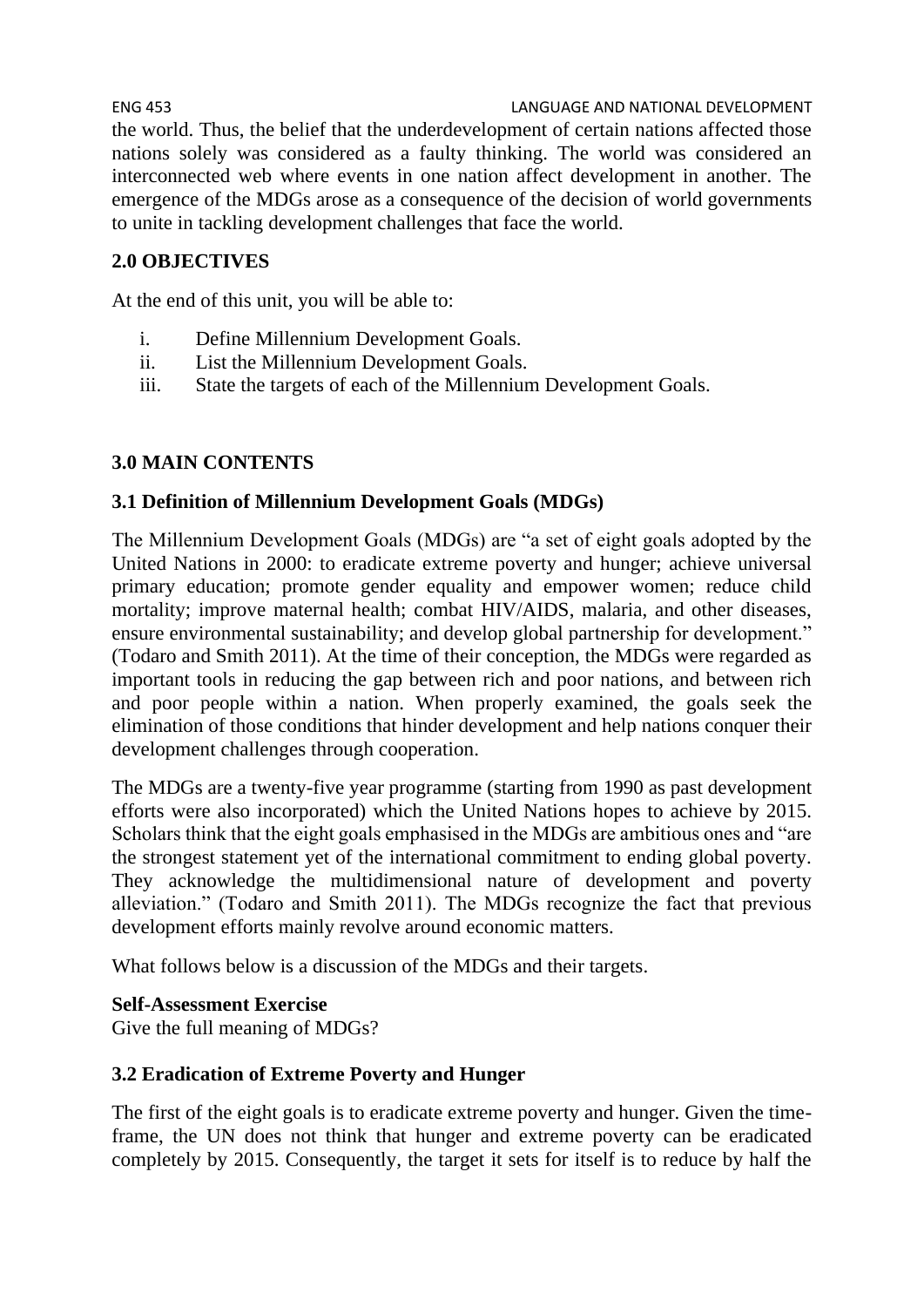# ENG 453 LANGUAGE AND NATIONAL DEVELOPMENT

number of people who suffer hunger on earth, and to reduce by half the number of people who live on less than \$1 a day.

The UN reference to \$1 a day rests on the prevalent definition of poverty, which has focused mainly on lack of money. Under such context, a person is said to be extremely poor if he lives on less than \$1 a day, and poor if he lives on less than \$2 a day. The World Bank (2000) estimates that more than 1 billion people live on less than \$1 a day whereas over 2.5 billion people live on less than \$2 a day.

UN's standard of \$1 dollar as measurement of poverty has been criticised as too low and too arbitrary in the definition of poverty. As a consequence, it has been proposed that the definition of poverty should be broadened to encompass other dimensions, such as lack of empowerment, opportunity, capacity and security. (World Bank, 2003). The implication of this is that a society that wants to reduce poverty does not need to concentrate on putting more money in the hands of its members but also in improving their capacities as well.

### **Self-Assessment Exercise 3.2**

According to UN's definition of poverty, what is the characteristic of a person living in poverty?

# **3.3 Achievement of Universal Primary Education**

This is the second goal of the MDGs. Its main targets are children whose age bracket fall within the primary school category. The second goal aims to ensure that by 2015 all such children no matter their nationality, background, social status, parental income, sex, etc., have access to primary education. In some societies, especially in Africa, girls are disadvantaged and they have less opportunity to attend school than boys. A number of factors contribute to this. Firstly, some of such societies feel that a girl's place is her husband's kitchen and that she does not need any education to perform the tasks that take place in the kitchen. Secondly, some parents think that training a girl in school means training her for another person as she will later marry outside the family. Thirdly, in some cultures it is feared that girls will be visited with violence and abuse if they leave home for school at such tender age. These factors are responsible for lower enrolment of girls in primary school in comparison with boys. Scholars observe that this difference in enrolment translate to difference in income and status between boys and girls as they become adult.

Generally, poverty is the main reason why children drop out of school. Researches show that enrolment increased in those countries where, following the MDGs, governments eliminated school fees, introduced free meals as well as health programmes for pupils. The United Nations hope that all countries will adopt such measures as will attract pupils to the schools. The advantages of education and the literacy that comes with it to a member of society are well-captured by Green and Riddell (2007) who noted that:

Literacy skills play a fundamental role in enabling individuals to function to their full capability in society and in the economy. Without literacy, individuals cannot take a full and equal role in social and political discourse: they become less than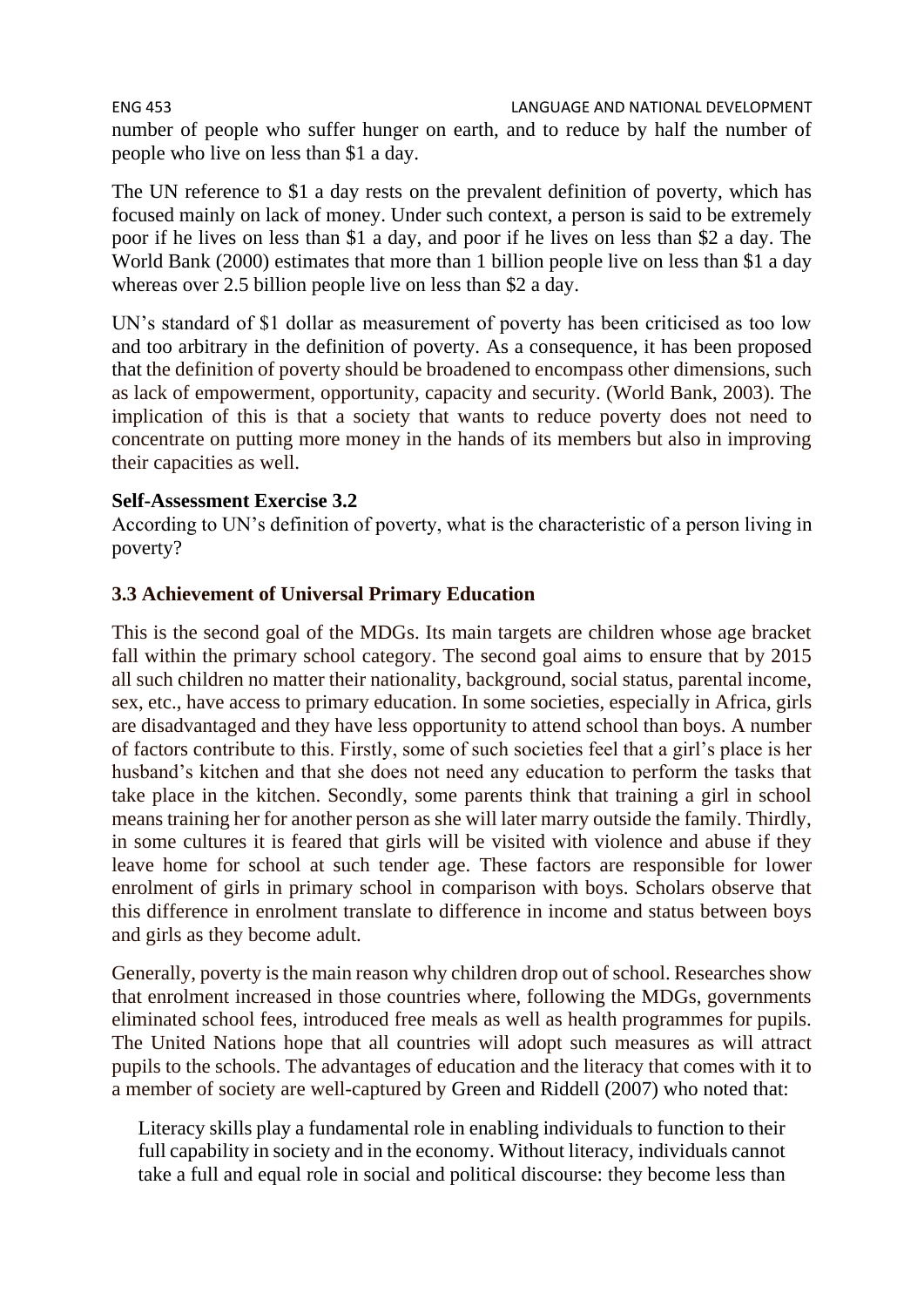#### ENG 453 LANGUAGE AND NATIONAL DEVELOPMENT

equal members of society without the basic tools required to pursue their goals. Thus in any attempt to build a better society, the distribution and generation of literacy is of fundamental importance.

#### **Self-Assessment Exercise**

List three factors that contribute to low enrolment of girls in schools.

#### **3.4 Promote Gender Equality and Empower Women**

The target of the third goal is to: eliminate gender disparity in primary and secondary education, preferably by 2005, and in all levels of education, not later than 2015. Gender equality and women empowerment are at the root of solutions to the many disadvantages women suffer in society. In most patrical societies, if not in all of them, women are seen as inferior to men. Researches show that gender inequality is more pronounced in developing countries where you cannot find a country where women are equal to men (World Bank 2003). This inequality shows itself in employment opportunities, wage differences, and disparity in social expectations and treatments among others.

Thus, the third goal of the MDGs is built on the conviction that increase in educational access will help to eliminate inequality between men and women. Experts believe that if women are not empowered educationally, their social status will remain low. M. Keating et al (2011) capture the cyclic consequences of low status of women on society thus:

The low status of girls and women in many countries threatens their autonomy, dignity and security. It also contributes to gender-based violence which includes abuse of human rights such as domestic violence and sexual abuse of children. Gender-based violence can have health consequences as it is associated with sexually transmitted infections, unintended pregnancy and adverse pregnancy outcomes. This threatens the rights and health of mothers and their children. In addition, gender-based violence has economic consequences. Because of the personal and emotional havoc caused by gender-based violence, girls and women who experience it are less likely to participate in educational and income-generating activities. This reduced participation limits women and perpetuates their low status and lack of rights. Social and economic development are stunted when the rights of women are violated.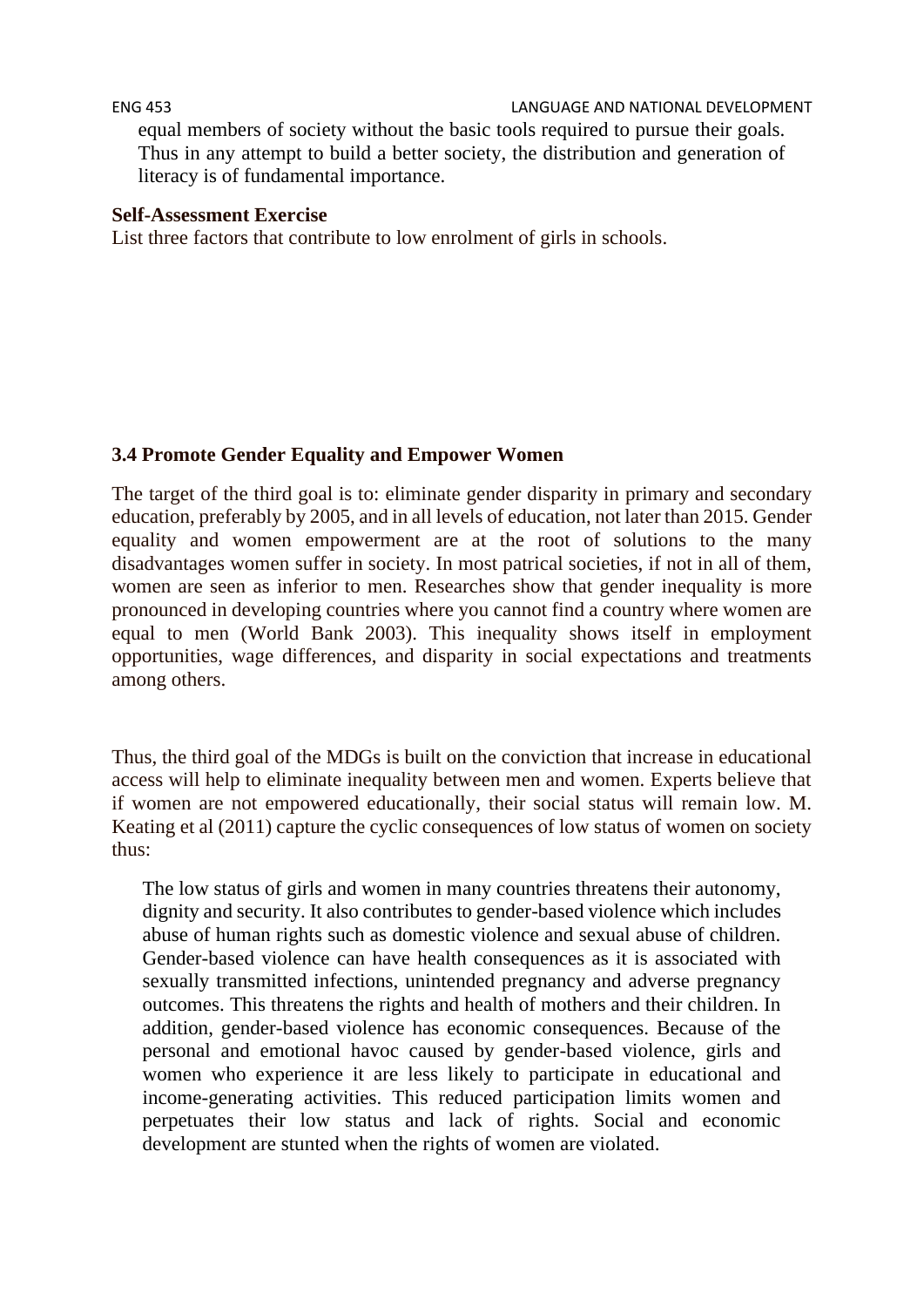ENG 453 LANGUAGE AND NATIONAL DEVELOPMENT Indeed, the negative consequences listed above do not affect women only. Considering the natural role of women as mothers, they affect entire society as the social, economic and educational status of a mother always rubs off on her children. Thus, improving the status of women is to the advantage of everyone.

#### **Self-Assessment Exercise**

What is the target of the third goal of the MDGs?

#### **3.5 Reduction of Child Mortality**

The fourth goal of the MDGs targets to reduce by 2/3 the mortality rate among children under the age of five. This goal recognizes that the number of children that die annually as a result of avoidable diseases is high. Experts link these deaths to issues of nutrition and health care. This calls for improvement in child immunization as well as good birth control measures.

#### **Self-Assessment Exercise**

Discuss the target of the forth MDG.

#### **3.6 Improve Maternity Health**

This is the fifth goal of the MDGs. The target of this goal is to reduce by ¾ the maternal mortality ratio. U NFPA (2002) reports that one in every sixteen African women is at the risk of dying from a complication related to pregnancy or childbirth. In North America the figure is 1 in every 3700 women. World Bank (2003) presents a more global picture of the case when it reports that "Every minute, a woman dies in pregnancy or childbirth. This adds up to 1400 dying each day and more than 500,000 each year, 99 percent of them in developing countries." The prevalence of maternal death in developing countries is linked to failed and failing health system, ignorance as well as dearth of untrained medical personnel. Thus, some of these women are rarely aware of the demands which pregnancy made of them. In those occasions when they are aware of the demands, there are hardly experts to attend to them, and when there are experts medical resources like drugs and equipments are lacking. Thus, the problem has many faces and this contributes in a great number to the increase in the number of women who lose their lives as a result of childbirth.

Thus, the fifth goal is important because "healthy mothers are better able to care for their offspring. Additionally, maternal mortality is important to child health because children of mothers who die are more vulnerable themselves to early death." Both UNFPA (2002) and World Bank (2003) agree on this point.

#### **Self-Assessment Exercise**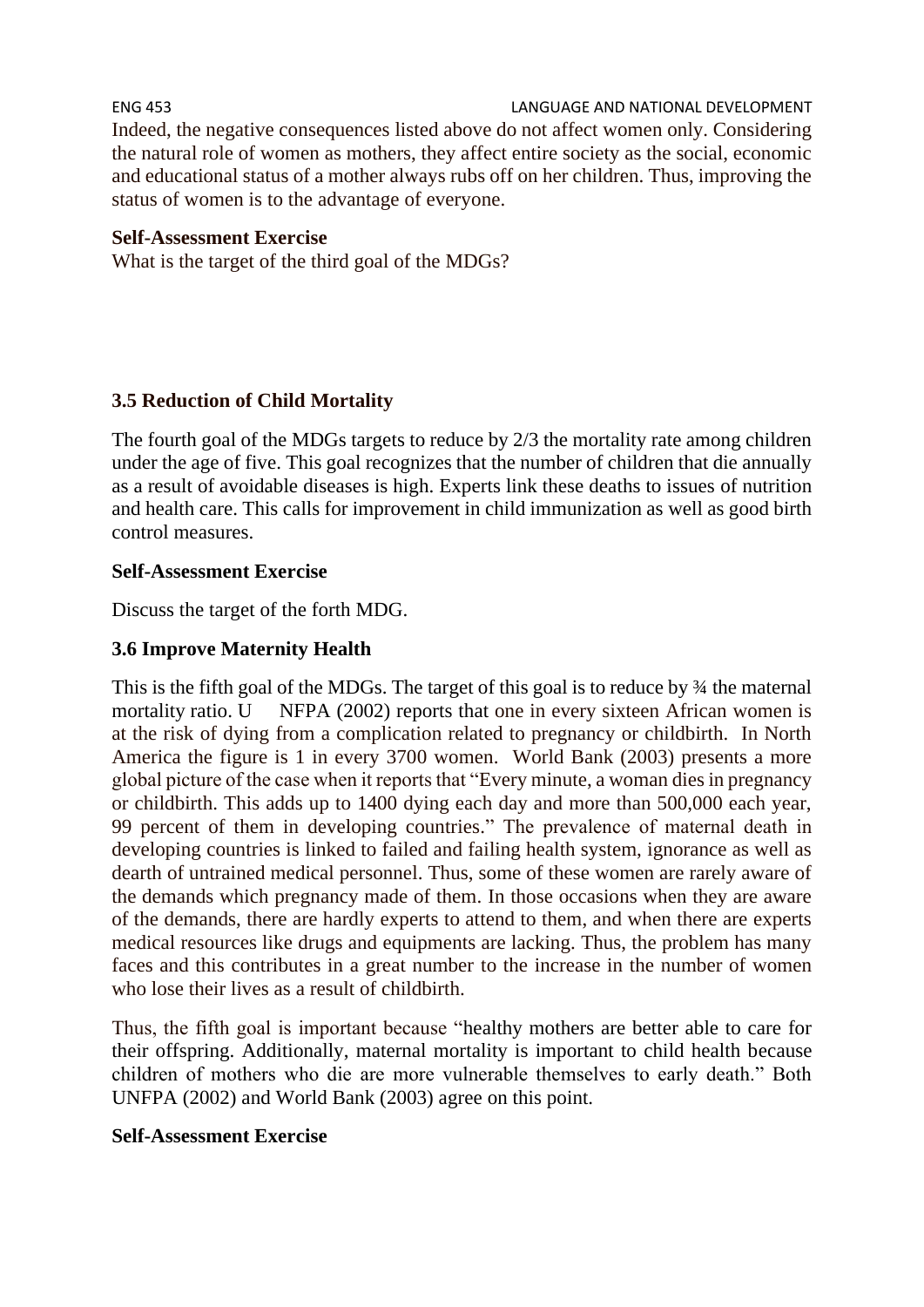ENG 453 LANGUAGE AND NATIONAL DEVELOPMENT By World Bank's estimate, describe the number of women that die every day as a result of pregnancy or childbirth?

#### **3.7 Combat HIV/AIDS, malaria and other Diseases – Provide Universal Access to HIV Treatment**

The targets of this goal are two. (1) to halt and begin to reverse the spread of HIV/AIDS; (2) Halt and Begin to reverse the Incidence of Malaria and other Major Diseases. The World Bank (2003) reports that about 40 million people live with HIV/AIDS and that over 95% of these live in developing countries. The number is also high for malaria, tuberculosis, and other deadly diseases. The UN saw the prevalence of these diseases in developing nations as consequence of poverty. Thus,

the cure for HIV/AIDS, tuberculosis, malaria, etc. are said to be prevented by poverty as victims always lack the resources to take proper treatments for their diseases. Consequently, the UN feels that through a global effort these diseases can be controlled and eliminated.

#### **Self-Assessment Exercise**

State the targets of the sixth MDG.

#### **3.8 Ensure Environmental Sustainability – Halve the Proportion Without Safe Water**

This goal has three targets. They are:

Target 1: Integrate the principles of sustainable development into country policies and programmes and reverse the loss of environmental resources.

Target 2: Halve, by 2015, the proportion of people without sustainable access to safe drinking water.

Target 3: By 2020, to have achieved a significant improvement in the lives of at least 100 million slum dwellers.

The first target is geared towards sustaining the environment. This is intended for the preserving natural resources and protecting biodiversity. Countries are expected to incorporate mechanisms that would aid in the sustainability of the environment into their countries' policies and programmes.

The second target shows awareness of the dangers people are exposed to due to lack of safe drinking water. These include a number of water borne diseases. The provision of safe drinking water will help to reduce deaths that are consequences of the water borne diseases.

The third target is geared towards improving human living among slum dwellers. The slums are homes to the poor especially in urban areas. Characteristically, the slums are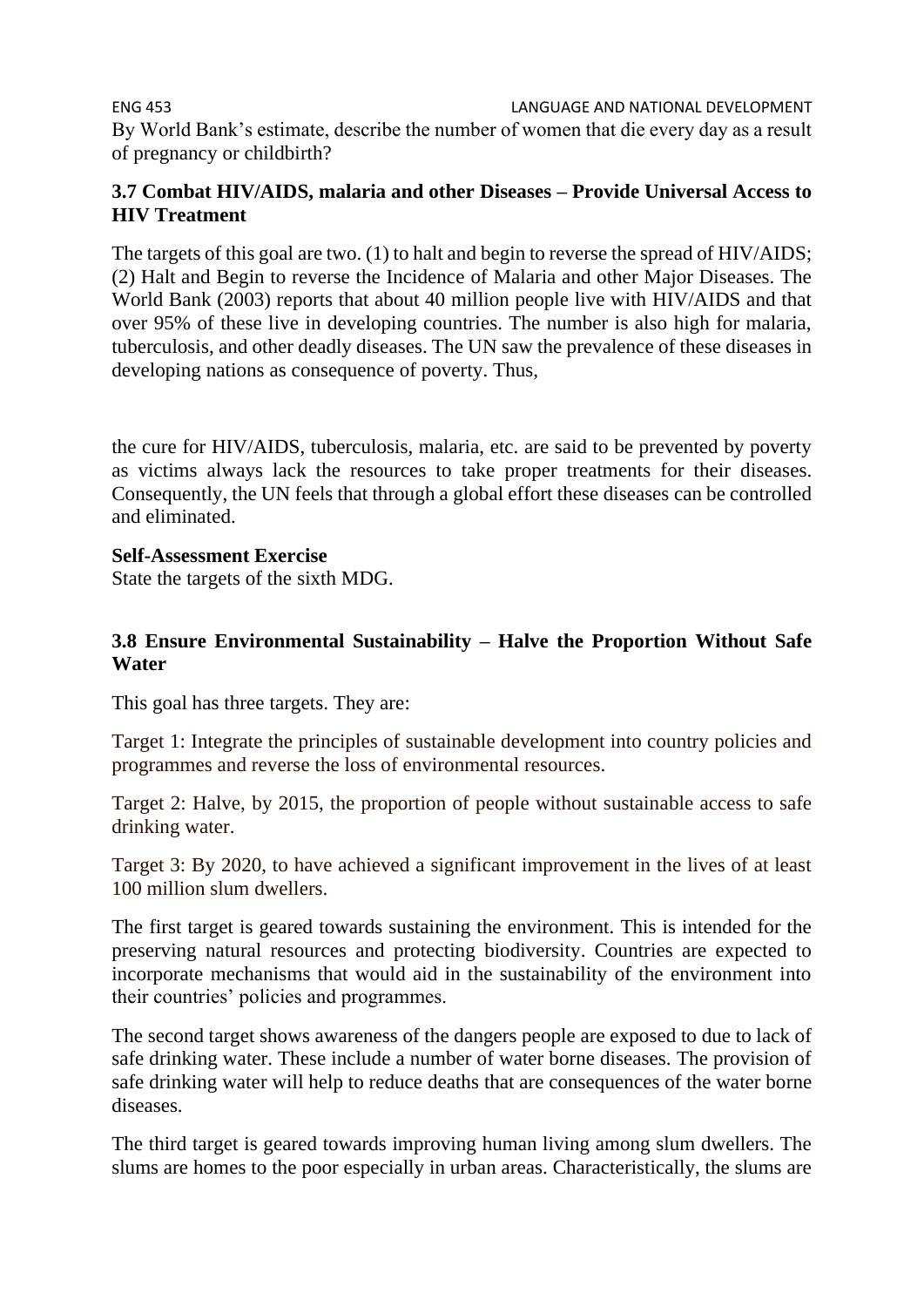ENG 453 LANGUAGE AND NATIONAL DEVELOPMENT dirty and serve as bleeding grounds for diseases and sicknesses as well as to some antisocial behaviours.

#### **Self-Assessment Exercise**

List the three targets of the seventh MDG

#### **3.9 Develop a Global Partnership for Development**

The last of the goals focuses on the relationship between the developed and developing nations. It outlines the duties the developed nations owe to the developing nations in order to help them develop. Prominent areas of this relationship is trade where open trade is urged, pharmacy where provision of afforadable drugs to developing nations is advocated, debt where debt relief is advocated, and technology where the advantages of new technologies are to be exported into the developing nations.

#### **Self-Assessment Exercise**

Identify the focus of the last MDG?

#### **4.0 CONCLUSION**

The Millennium Development Goals, eight in number, are meant to satisfy the developmental needs of the modern world. The goals are to tackle such issues as poverty, hunger, disease, environment, etc., that pose challenges to world development.

#### **4.0 SUMMARY**

In this unit, you have been exposed to the nature of MDGs. You were exposed to the definition of Millennium Development Goals (MDGs). You also studied the MDGs, namely, Eradication of Extreme Poverty and Hunger, Achievement of Universal Primary Education, Promotion of Gender Equality and Empowerment of Women, Reduction of Child Mortality, Improvement of Maternity Health, Combating HIV/AIDS, Malaria and other Diseases, Ensuring Environmental Sustainability and Develop a Global Partnership for Development. You have also learnt the targets of each of the goals.

#### **6.0 TUTOR-MARKED ASSIGNMENTS**

- 1. Define Millennium Development Goals
- 2. List the eight Millennium Development Goals
- 3. Describe the relationship between literacy and being an active member of society
- 4. Describe how the MDGs aim to eradicate hunger in the world?

### **7.0 REFERENCES/FURTHER READING**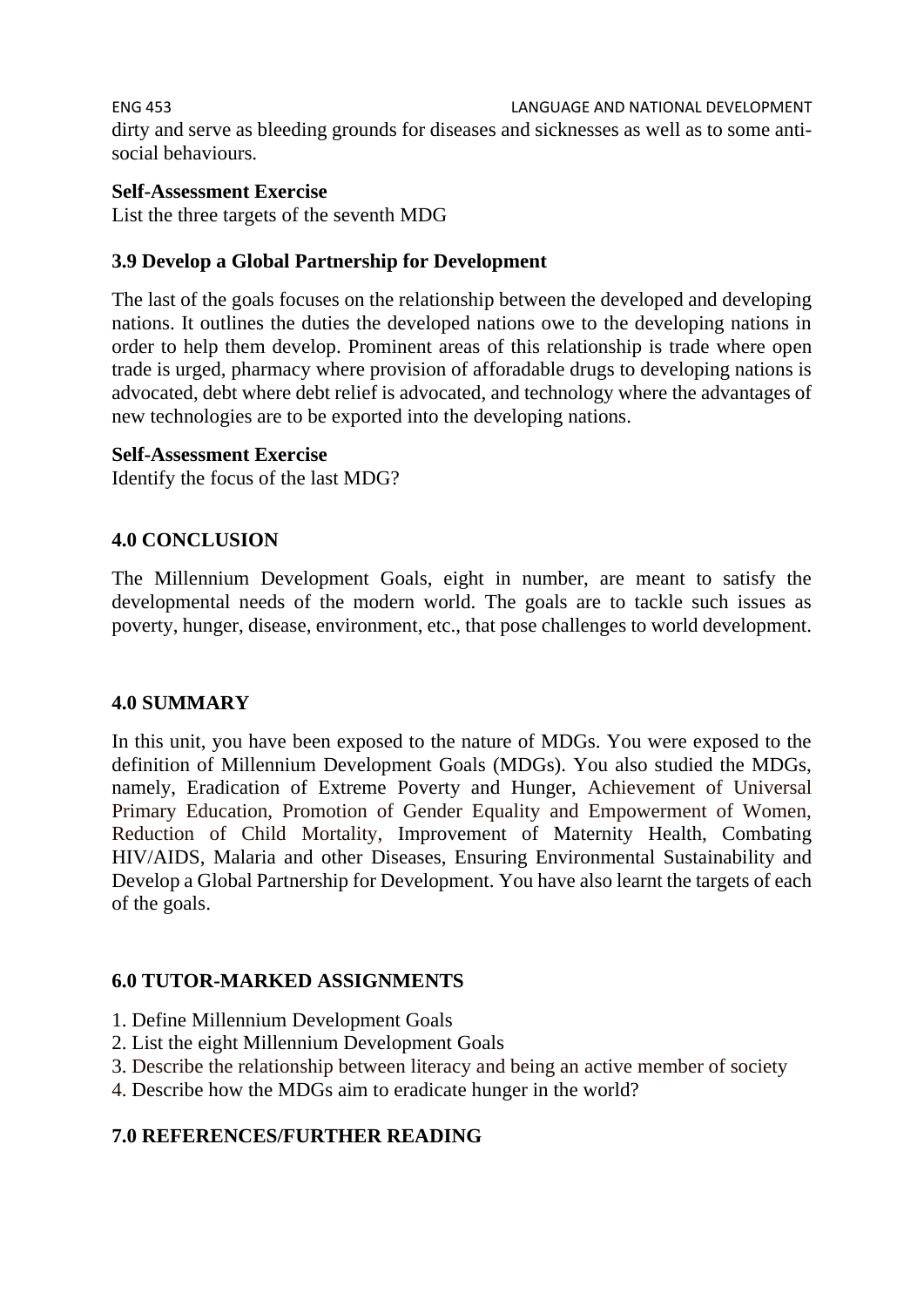Atkinson G. et al (eds). (2007), *A HandBook of Sustainable Development,*  Massachusetts: Edward Elgar Publishers lnc.

Green, D. A. and Riddell, W.C., (2007) Literacy and the Labour Market: The Generation of Literacy and Its Impact on Earnings for Native-born Canadians, *International Adult Literacy Series*, Statistics Canada Catalogue no. 89-552-XIE, no. 18.

Keating, E. M., et al (2011), "Big hopes for the children of the world: a review of the Millennium Development Goals," *Annals of Tropical Paediatrics*, vol. 31, 287–295

Sanchez, J. et al. (2012), "The millennium development goals, national statistical offices, the international statistical literacy project and statistical literacy in schools," Statistical Journal of the IAOS 27 (2011) 157–171

UNFPA. Fast Fact – *Maternal Mortality and Reproductive Health.*  www.unfpa.org/mothers/fact.htm

World Bank (2000) *World Development Report 2000/2001: Attacking Poverty*

World Bank (2003) *Gender Equality and MDG.*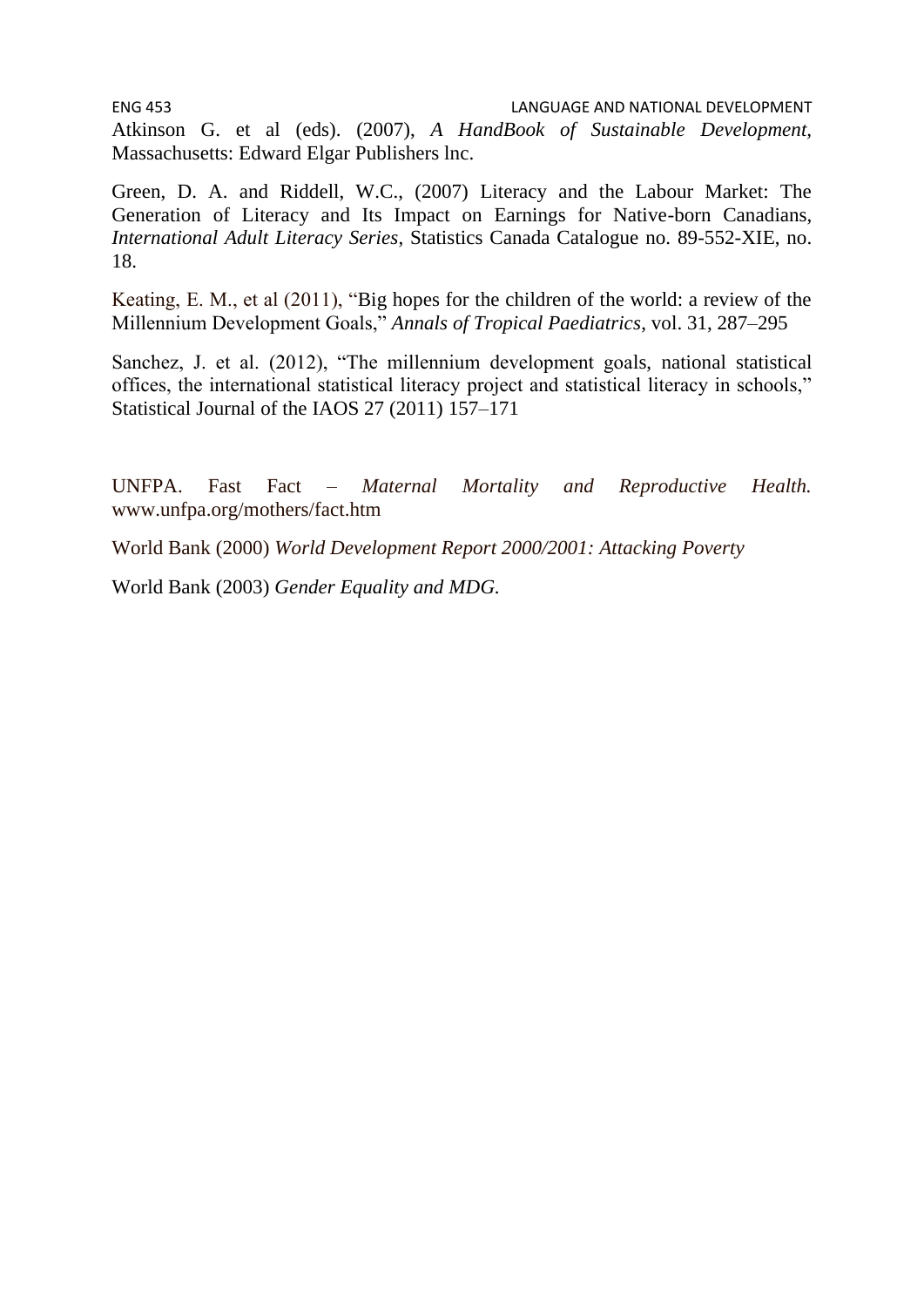# **UNIT 4: NATIONAL DEVELOPMENT**

### **CONTENTS**

- 1.0 Introduction
- 2.0 Objectives
- 3.0 Main Content
	- 3.1 What is National Development?
	- 3.2 Faces of National Development
- 4.0 Conclusion
- 5.0 Summary
- 6.0 Tutor-Marked Assignments
- 7.0 References/Further Reading

# **1.0 INTRODUCTION**

In the last unit we looked at the MDGs. We identified them as those goals which the world governments professed to pursue in order to enhance the well-being of their citizens. In this unit, we take a look at national development which arises as a result of the understanding that despite the MDGs, nations can still thread their own individual development paths.

# **2.0 OBJECTIVES**

At the end of this unit, you should be able to:

- i. Define a nation
- ii. Define national development
- iii. Identify the faces of national development

### **3.0 MAIN CONTENTS**

# **3.1 What is National Development?**

Scholars hold that national development is not an easy concept to define. Obasi (1987) gives reasons for the difficulty encountered in defining the concept. He holds that the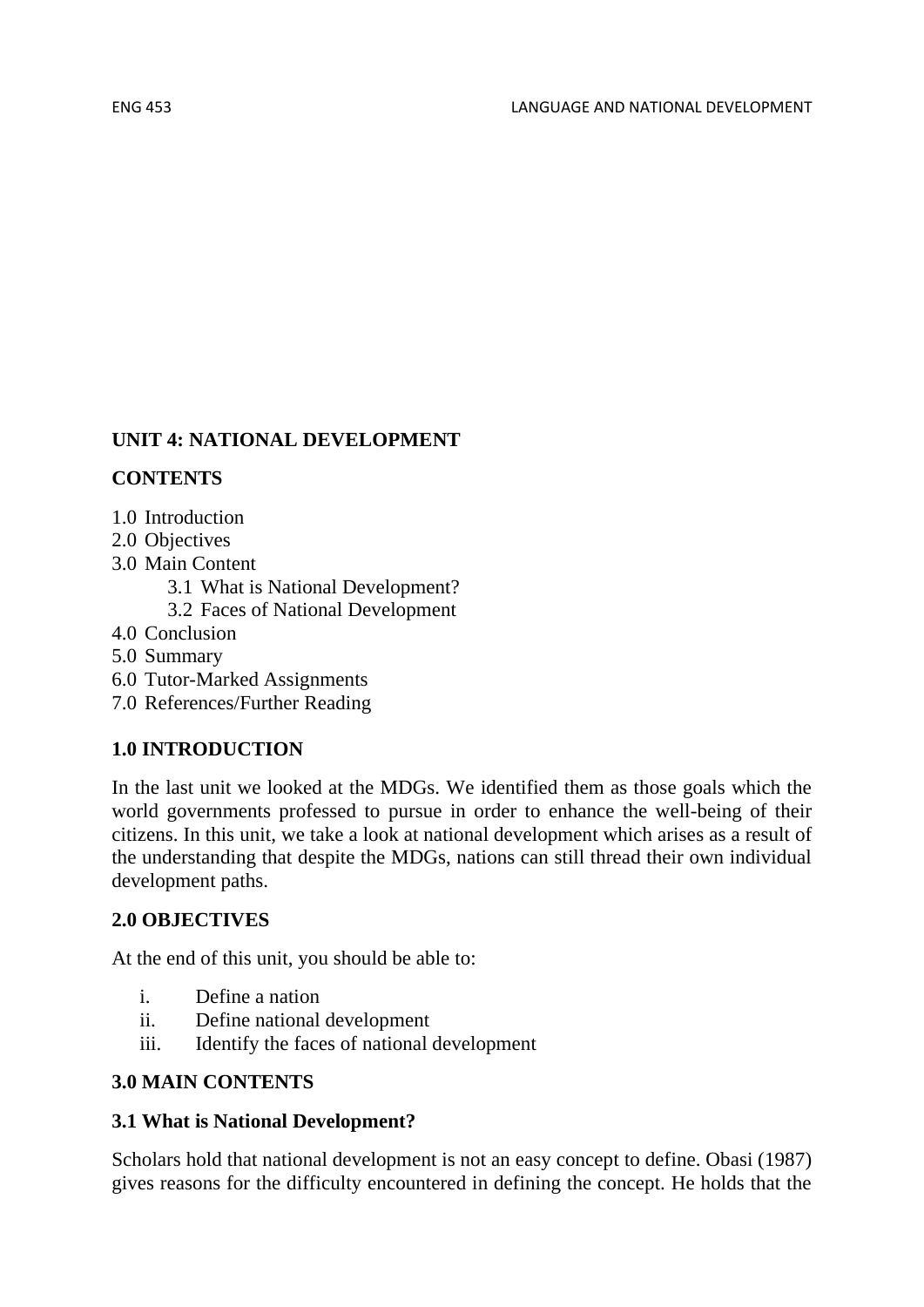ENG 453 LANGUAGE AND NATIONAL DEVELOPMENT term is ambiguous and is perceived differently by different people. To rise above the difficulties, which scholars attribute to the definition of national development, we attempt to separate the two words involved in our study. We analyze these two words differently, and then bring them together again in order to give an acceptable definition. The two words are national and development. However, since a comprehensive discussion of development has been undertaken in the first unit of this course, we can no longer treat it in detail. We rather discuss the meaning of *national*, and from there we proceed to discuss *national development.*

N**ational:** The word *national* is an adjective of another word, *nation*. To understand the meaning of national we must first know the meaning of nation. Nation is a tricky word to define. It yields different meanings depending on the side from which it is approached. Majorly, the definition of nation is approached from three perspectives: the cultural perspective, the psychological perspective and the political perspective.

Wellman's (2003) definition captures these three perspectives in the definition of a nation. According to Wellman, "a nation is a cultural group of people who identify with one another and either have or seek some degree of political self-determination." The cultural aspect of a nation demands the common possession of certain cultural elements like language, dressing, values, etiquette, traditions, crafts, mores, history, etc. The psychological aspect emphasizes the consciousness of these possessions and the collective identity which they foist on all possessors. On the other hand, it is the political aspect that calls for self-determination.

The scope of our present study emphasizes all of these aspects of a nation. However, while recognizing the role of the cultural and psychological in the making of a nation, as understood in this study and as is necessary for it, the term, nation, as used in the context of this course "Language and National Development," is analogous to a state, a country. Thus, the definition given to a country can also be applied to a nation. In this regard, a nation is "a clearly defined territory which (i) is *recognised internationally* as a state, (ii) is presided over by a government able to make and enforce independent decisions concerning domestic policy and law and foreign policy and (iii) is permanently occupied by a specific population." (Anderson 1996). From this understanding of nation, we can then infer what national is. As an adjective of nation, national means that which belongs to a nation, that is, that which a nation possesses, of a nation or nation's.

Consequently, national development is the development which belongs to a nation. It is the "progressive transformation of the economic, social and political structures of a society from relatively less complex, less efficient and less desirable forms to relatively more complex, more efficient and more desirable forms" (Obasi 1987). The MDGs as we discussed earlier is the property of the whole world, of all nations, who are members of the United Nations Organizations. The imperative of national development stems from the recognition that besides what the whole world has professed to achieve, each nation has to device home grown mechanism to improve the quantity and quality of lives of their citizens. It is also built on the understanding that all countries of the world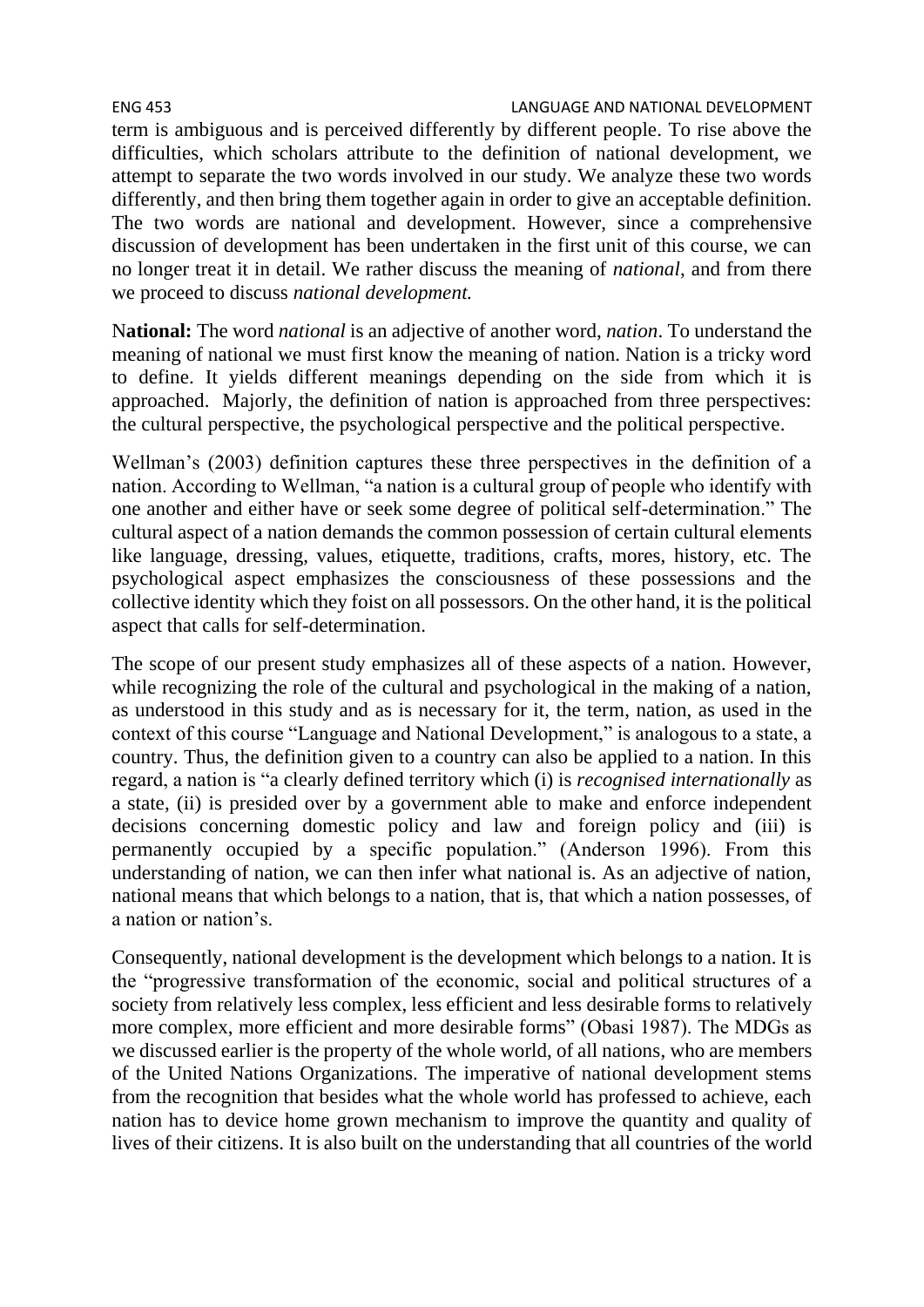ENG 453 LANGUAGE AND NATIONAL DEVELOPMENT

do not share the same needs. In national development each country focuses on what it considers important in the improvement of lives of its citizens.

From the definition of national development, which we gave above, national development is not a destination. Thus, there is no point which a country will reach and it will conclude that it has attained national development. We rather say that national development is a process, a continuous process. The phrase 'progressive transformation' incorporated in the definition above captures the soul of national development. It tells you that there is no destination, and that national development consists in transcending attained destinations for higher destinations, which will also be transcended. With the above in mind, when we talk of national development we talk about a number of objectives which a country intends to achieve.

#### **Self-Assessment Exercise**

Define national development.

### **3.2 Faces of National Development**

Most scholars view national development as an economic concept. Such view of national development is anachronistic. As experience has shown, a country does not need improvement in economic field alone. Besides economics, there is the political, and the cultural. Consequently, we identify three faces of national development to include: *Economics, Political, and Cultural*.

### **3.2.1 Economic Development**

Economic development is so important in the development discourse that it is often assumed as the sole face of national development. But this is erroneous understanding of national development, as there are other faces of national development. A nation's economic development has to do with the material improvements of members of that society. The focus here is to see how wealth is distributed among members of society as this is a major determinant of material well-being of citizens of that nation. When wealth is in the hands of a few people within a nation such a nation is said to be poor. It also means that greater percentage of members of that society are lacking access to good health, clothing, food, education, and so on. But when wealth is evenly distributed among segments of a country such a country is said to be wealthy. All countries claim to be pursuing wealth, which means that they are all committed to making lives better for their citizens. A nation's achievement of this is always visible on the living conditions of its citizens. This entails improved per capita income, access to quality health facilities, access to good education, and so on. Thus, a nation pursuing economic development seeks to improve the living conditions of citizens. This tells us that economic development is not an automaton that happens on its own. It is often a product of conscious planning and policy by a national government. A nation that is determined to achieve economic development must be able to draw up a well-thought out developmental plans. It must also have a powerful commitment to pursue those plans.

# **3.2.2 Political Development**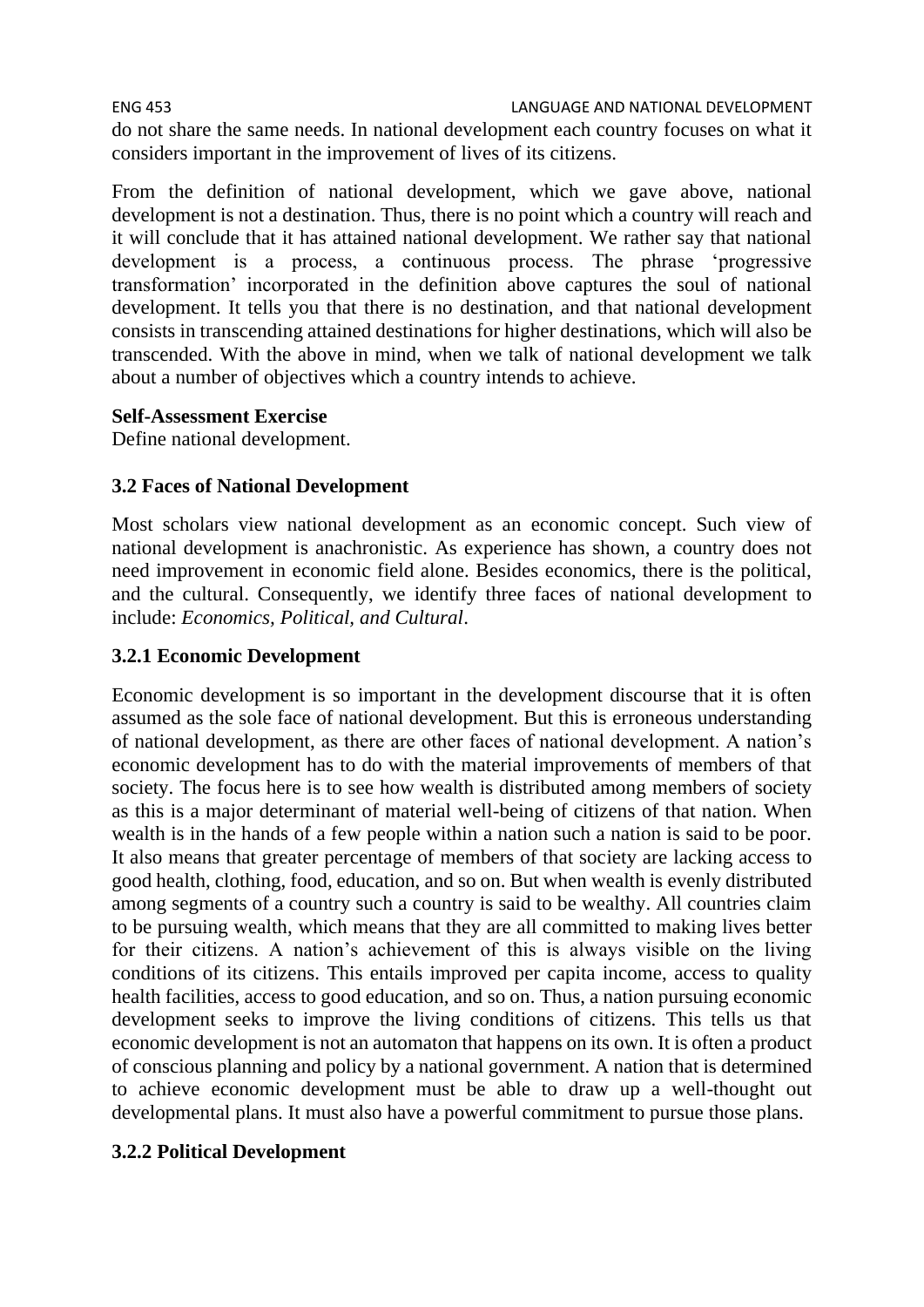#### ENG 453 LANGUAGE AND NATIONAL DEVELOPMENT

In political development we are concerned with how a country organizes its politics. Political philosophers teach that the essence of all political organization is to ensure freedom for citizens (Arendt 2004). In evaluating the extent of political freedom within a country, one is likely to ask: to what extent is a citizen involved in the selection of his leaders? To what extent is he accorded the right to express his opinion on issues that court his interest? To what extent is a citizen allowed to present himself for leadership positions? Do citizens have right to pursue any legitimate employments of their choice? Etc.

The pursuit of freedom is not just a political need. It is a need connected with our nature as human persons. Thus, the quest for a government that will promote this human nature is at the root of every discussion on political development. The current world realities favour democracy as the government of choice. One of the major factors behind this choice is the realization that the most developed countries are the most democratic countries, and other countries are as developed as the level of democracy they practice. Consequently, the present rush for democracy and the continuous push to adhere to all of its ideals stem from the realization that democracy offers individuals the opportunity to realize their legitimate desires without institutional prohibitions. Quite important to this is the fact that rights, duties, and responsibilities are distributed equally among citizens, and that no citizen is considered more important than the other.

Given the above scenario, the pursuit of democracy and the realization of its principles are regarded as high point of political development. Thus, the cultivation of the culture of one man one vote, free and responsible speech, the rule of law, independent judiciary, free press, strong opposition, political parties, and a critical middle class are some of the things political development built on democracy require.

# **3.2.3 Cultural Development**

The axis of the cultural is always extensive because it covers all aspects of the life we share with others. In this light, even the issues we discussed under the political and economic development fall under cultural development. Culture, as defined by Iwe (1985) "refers to the way of life of a people – a way of life that reflects their distinctive genius and spirit, their fundamental character or ethos, their value orientation, worldview, institutions and achievement in the various fields of human endeavour – legal and literary, artistic and scientific, religious philosophical and technological." From this definition, a national culture is the way a nation does its things. It includes the way citizens of that nation sleep, the type of books they read, the automobile they favour, their attitudes to education, how they relate with strangers, how they marry and procreate, how they worship, how they run their government, what and how they eat, how they source their needs, and so on. Indeed the list is endless. Thus, cultural development within a nation involves improvement on the way citizens of a nation do their things as well as improvement on their attitudes and morals.

We must note that cultural improvement is not about imitating other people's way of doing things. Ake (2003) holds that the quest to imitate other cultures is a consequence of lack of self-confidence. He finds concrete expression of this on "the decision of some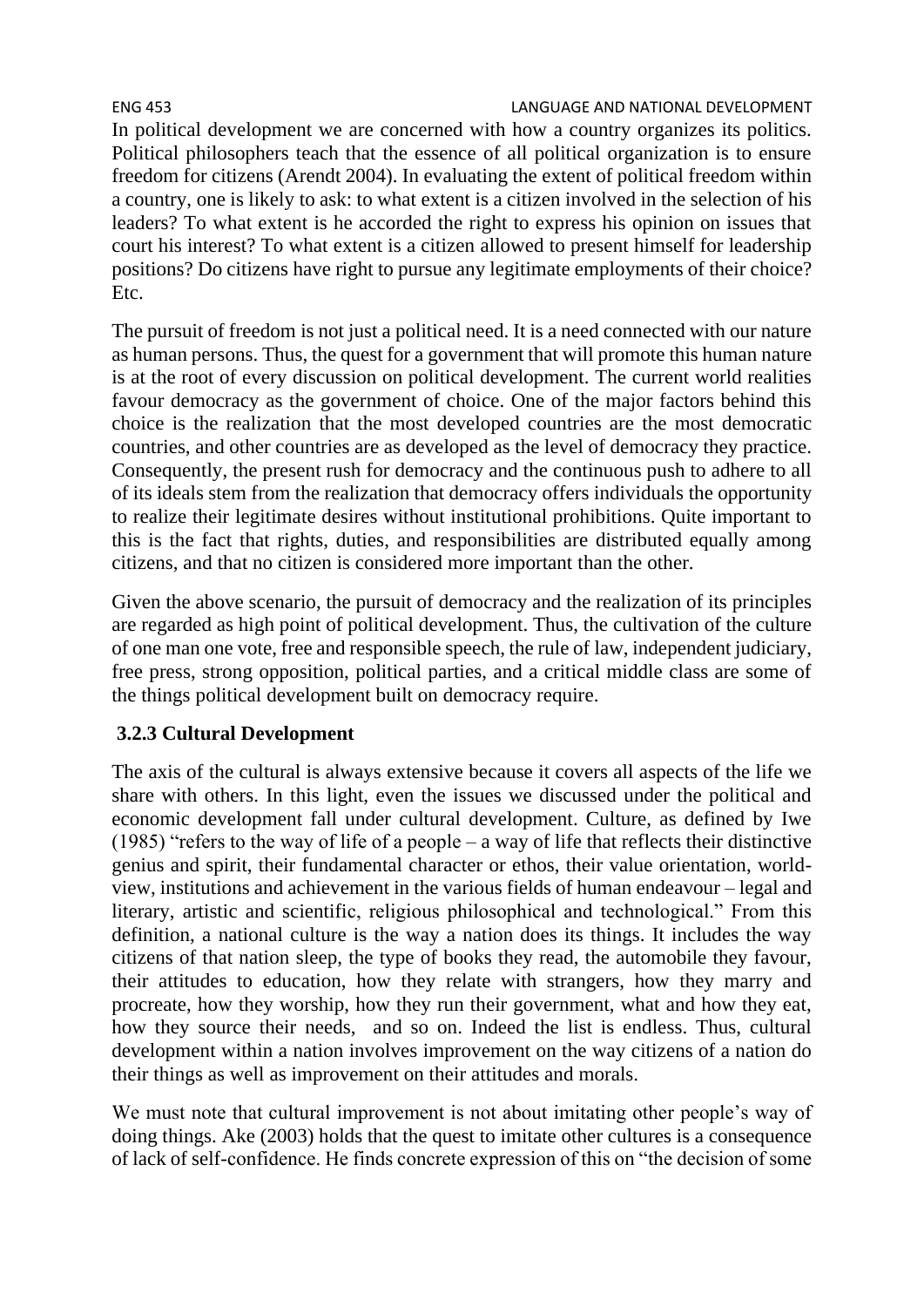ENG 453 LANGUAGE AND NATIONAL DEVELOPMENT African governments to disallow the speaking of African languages and the wearing of African traditional clothes in parliament." He concludes that:

The states of mind that produce such behavior and attitudes cannot be conducive to development. Development requires changes on a revolutionary scale; it is in every sense a heroic enterprise calling for consummate confidence. It is not for people who do not know who they are and where they are coming from, for such people are unlikely to know where they are going.

### **Self-Assessment Exercise**

List the three faces of national development.

# **4.0 CONCLUSION**

Each nation is expected to chart its own course as far as development is concerned. At the root of charting this course is the recognition by each nation of those specific areas whose advancement will help to improve the living standard of their citizens. Focusing on these specific areas and achieving the desired positive results is a mark of development for the nation involved.

# **5.0 SUMMARY**

In this unit, we have exposed you to the concept of the nation. You have been made to understand the meaning of national development. Also, you have been acquitted with the three faces of national development.

# **6.0 TUTOR MARKED ASSIGNMENTS**

**1.** What is a nation

- 2. Define national development
- 3. List the three faces of national development

4. Justify the assertion that cultural improvement is not about imitating other people's way of doing things.

# **7.0 REFERENCES/FURTHER READING**

Ake, C (1996) *Democracy and Development in Africa,* Washington, D.C.: The Brookings Institution

Anderson, P. J. (1996) *The global politics of power, justice and death:An introduction to international relations*, London and New York: Routledge

Arendt, H Cited by A. Herzog, (2004) "Political Itineraries and Anarchic Cosmopolitanism in the Thought of Hannah Arendt," *Inquiry,* 47

Friedman, M (1982) *Capitalism and Freedom,* Chicago: University Press

Iwe, N.S. (1985). *Christianity and culture in Africa*. Onitsha: University Publishing.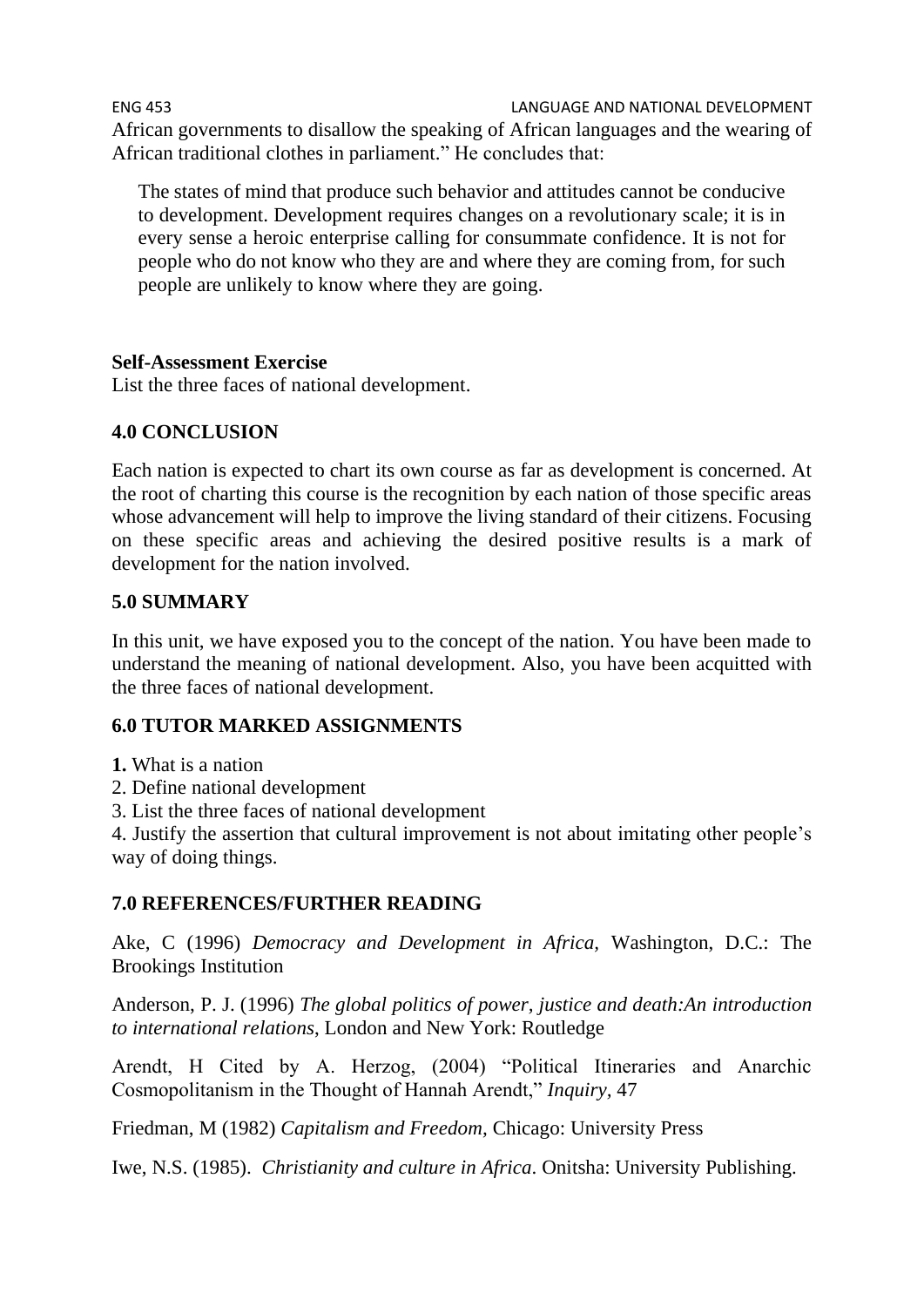ENG 453 LANGUAGE AND NATIONAL DEVELOPMENT Obasi, E. (1987) *Understanding Education and Society in Nigeria,* Awka: New Era Thinkers

Rawls, J. *A Theory of Justice,* (Cambridge, MA: Harvard University Press, 1971

Wellman, C. H. (2003) "Nationalism and Secession," in R. G. Frey and C. H. Wellman (eds.), *A Companion to Applied Ethics,* Malden: Blackwell, pp. 267 – 278

### **UNIT 5: NIGERIAN NATIONAL DEVELOPMENT OBJECTIVES**

### **CONTENTS**

- 1.0 Introduction
- 2.0 Objectives
- 3.0 Main Content
	- 3.1A free and democratic society
	- 3.2A just and egalitarian society
	- 3.3A unified, strong and self-reliant nation
	- 3.4A great and dynamic economy
	- 3.5A land of bright opportunities for all citizens
- 4.0 Conclusion
- 5.0 Summary
- 6.0 Tutor-Marked Assignments
- 7.0 References/Further Reading

#### **1.0 INTRODUCTION**

In the previous unit, you studied national development. You also learnt that national development as a concept is borne out of the conviction that each nation of the world has to decide for itself what development means to it. Besides this, each country has also to understand that there is no single master route to development. Consequently every nation decides the route that is best suited to it to attain development. What can be regarded as Nigeria's national development objectives can be glimpsed in the document of the 1981 National Policy on Education. In that document a list of what the country should aim in its march towards national development is boldly outlined. They include the following:

- 1. A free and democratic society
- 2. A just and egalitarian society
- 3. A unified, strong and self-reliant nation
- 4. A great and dynamic economy
- 5. A land of bright opportunities for all citizens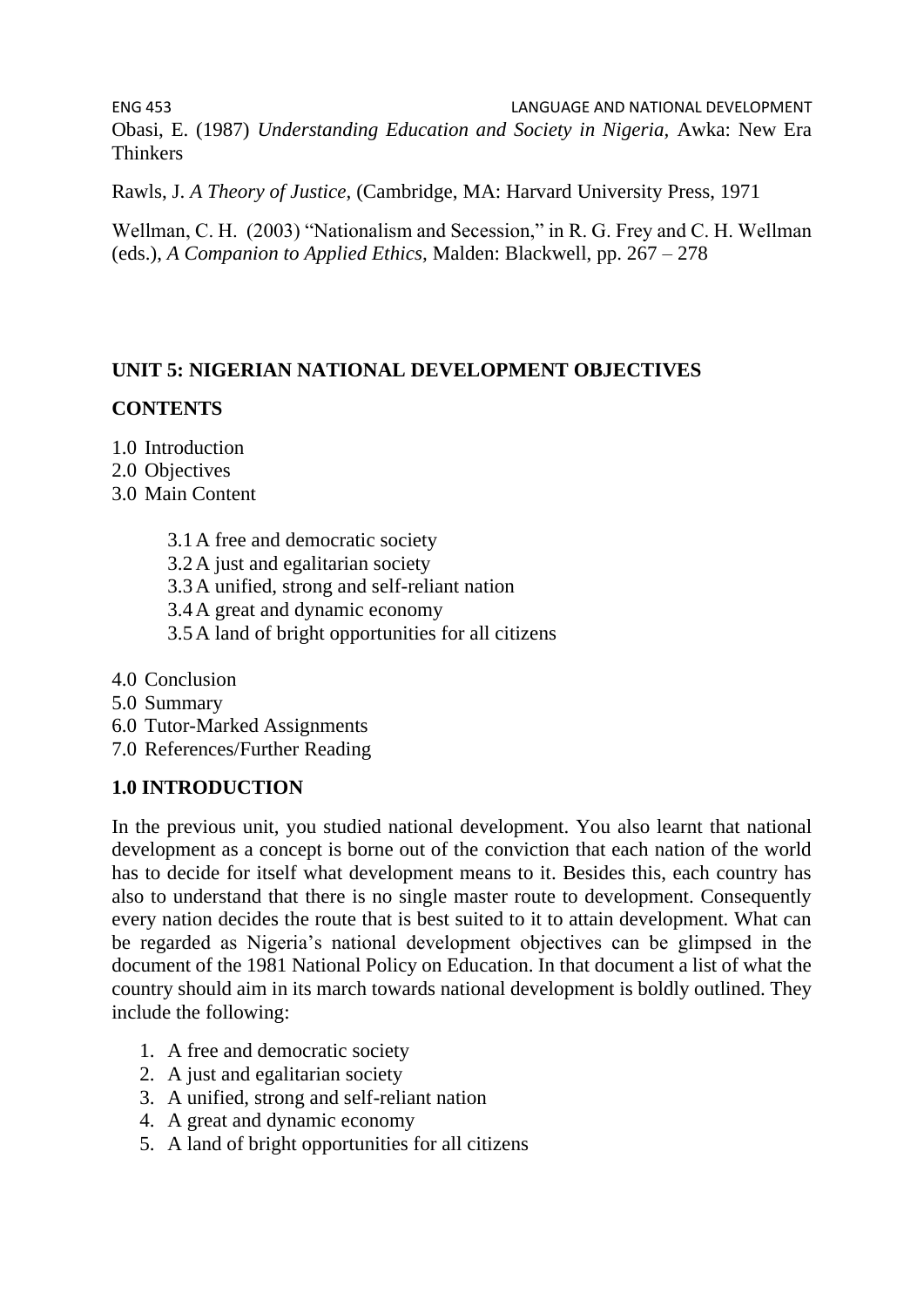# **2.0 OBJECTIVES**

At the end of this unit, you should be able to:

- i. Outline Nigeria's national development objective
- ii. Discuss Nigeria's national objectives

# **3.0 MAIN CONTENTS**

### **3.1 A Free and Democratic Society**

Freedom and democracy are linked concepts. They relate to conditions necessary for one to actualize oneself without hindrance, to be the best one can be, and to join hands with others in deciding one's destiny. The consideration of democracy as development objective stems from the realization of the various advantages democracy as government offers its practitioners. Unlike other systems, democracy does not regard itself as a grantor of favours and gifts, or a master or god to be blindly served or worshipped (Friedman 1982). What this means is that democracy is a rational form of government. One finds strong reasons to acquiesce the things it projects. Topmost among these reasons is that democracy abhors imposition. Government actions are consequence of decisions taken by all the citizens or where this is not possible by a majority of them. The attraction in this is that one, in consultation with fellow citizens, is involved in taking decisions that affect his life. To be able to do this is at the background of the freedom which democracy offers. As observed by Friedman (1982):

Our minds tell us, and history confirms, that the great threat to freedom is the concentration of power. Government is necessary to preserve our freedom, it is an instrument through which we can exercise our freedom; yet by concentrating power in political hands, it is also a threat to freedom. Even though the men who wield this power initially be of good will and even though they be not corrupted by the power they exercise, the power will both attract and form men of a different stamp.

The evil inherent in concentration of power is remarkably absent in democracy. Power is held by the whole people, and even democracy guards itself against self-abuse. The freedom that goes with it is such that allows each individual to still retain his voice against government and against citizens whose actions he does not approve. One who is not conversant with totalitarian governments, where such matters as opinion to hold, books to read, faith to practices, associations to belong are decided by government may not be able to appreciate the advantages democracy offers in full. Thus, by recognising the achievement of a free and democratic society as one of the objectives of our national development, what is intended is the creation of condition for a better Nigeria where individuals will actualize themselves without any hindrance.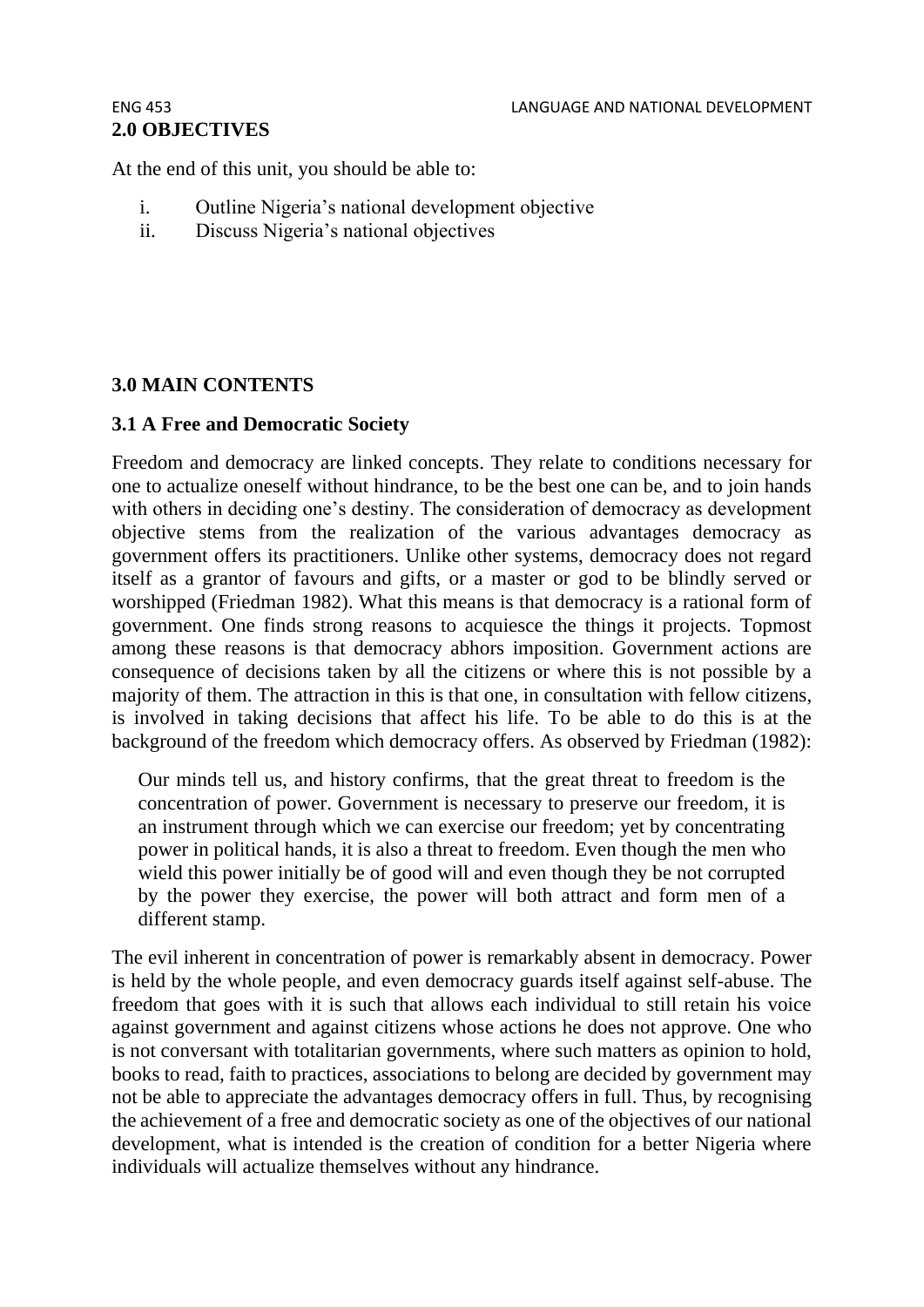Demonstrate your understanding of the relationship between freedom and democracy.

# **3.2 A Just and Egalitarian Society**

A just society is one where justice reigns. One of the most popular conceptions of justice is that by John Rawls (1971). Rawls conceives justice as fairness. This fairness is to be observed more in a nation in a distributive situation. It accounts for equitable distribution of gains, pains, advantages and disadvantages of society. A just society ensures that the societal goods as well as its evils are not borne by a segment of society alone. It also frowns at the enjoyment of any special privilege by a segment of society. What is available must be available to all segments. Justice frowns at nepotism, favoritism and similar practices. It also ensures that a leader does not concentrate the advantages of the power he holds on his own ethnic, tribal or religious group. The ideals of justice are built on the egalitarianism which presupposes the equality of all citizens. Thus if we are all equal, it is right to treat us all, our aspirations, needs, and rights as equal. Thus, a just and egalitarian society is fundamental for the progress of our nations as it imbues in the citizens the confidence that they constitute important parts of the nation.

### **Self-Assessment Exercise**

Discuss the advantages of building a just and egalitarian society.

# **3.3 A Unified, Strong and Self-Reliant Nation**

Nigeria is a diverse country with multiplicity of ethnic groups, language, religion, etc. These factors at times tend to constitute divisive elements in the country. But despite the existence of these factors a united Nigeria is a possibility. This is achievable through emphasizing the things that unite rather than the ones that divide. A unified Nigeria is quite important if all citizens are to co-operate towards building a vibrant, strong and self-reliant nation.

#### **Self-Assessment Exercise**

Describe how we can achieve a strong and united nation.

### **3.4 A Great and Dynamic Economy**

Building a great and dynamic economy is necessary for the satisfaction of the needs of the citizens. Today, Nigerian economy is described as a mono-economy dependent on oil and oil-related businesses. The danger inherent in this is manifest in the inability of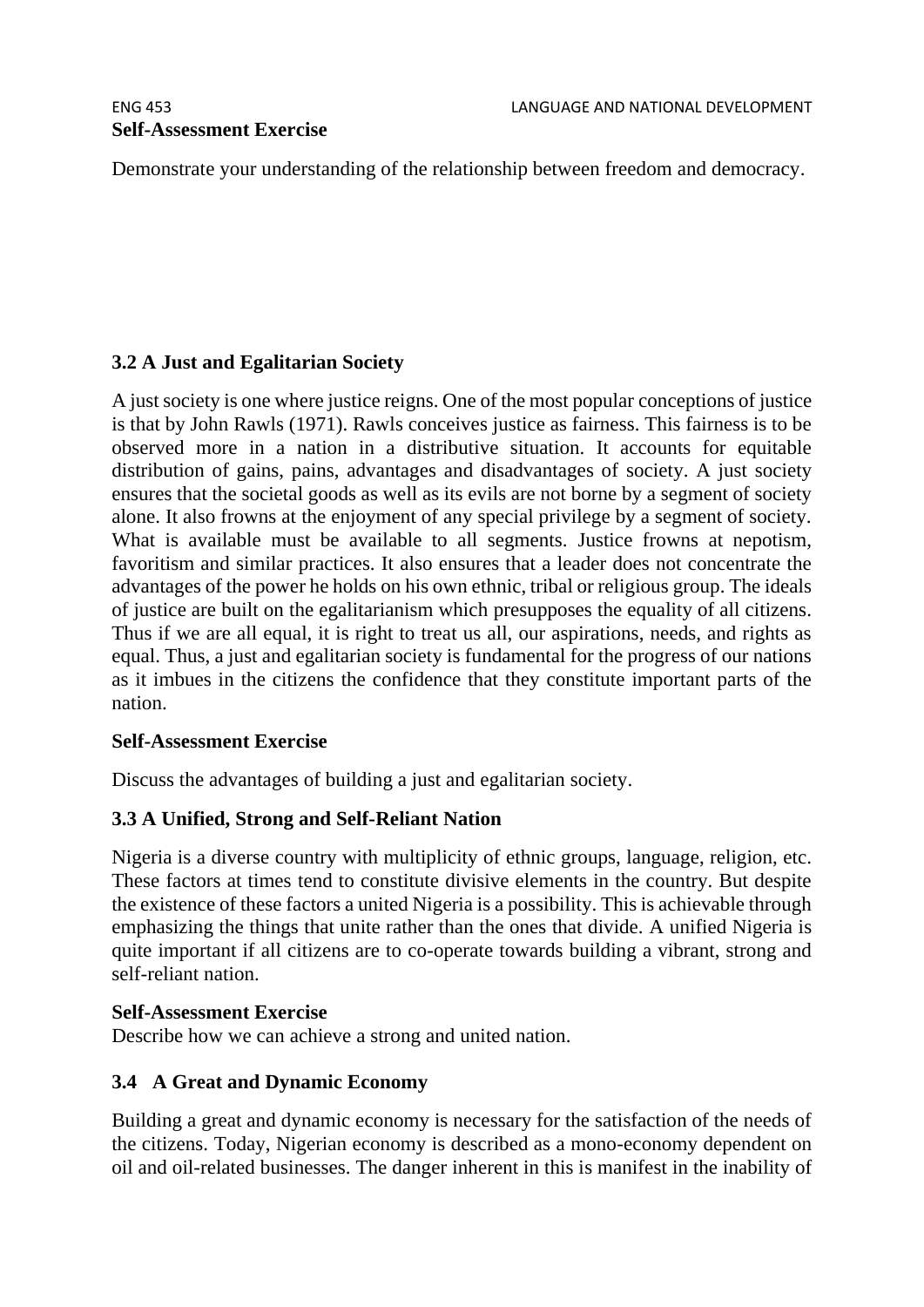ENG 453 LANGUAGE AND NATIONAL DEVELOPMENT the economy to absorb non-oil expert graduates who graduate annually from our universities. It also means that this category of citizens lack the opportunity to contribute their quota towards national development. When the economy is diversified it affords every citizen a space to make contribution towards the development of the nation.

The potentiality of Nigeria to become one of the biggest countries of the world has been well-noted. The country is blessed with abundant human and natural resources. With a population of about 160 million, Nigeria has the population to challenge even the most developed countries in developmental strides. On another note, the abundance of natural resources has not been well-exploited. A number of resources have not been tapped by the country. A good number of those tapped are left in the hands of foreign conglomerates who exploit these resources for the advantages of their own home countries.

# **Self-Assessment Exercise**

What advantage do you think diversifying Nigerian economy will add in our quest for national development?

# **3.5 A Land of Bright Opportunities for All Citizens**

This last objective is dependent on all the objectives that are discussed above. The achievement of these will aid, in no small measure, in providing better and brighter opportunities for all citizens. Obasi (1987) writes that making Nigeria a land of bright opportunities for all citizens is dependent on opening up the social system in order to allow perfect mobility for citizens. This means that no Nigerian should be held down on account of his family background, ethnic origin, economic status, political affiliation, religious profession, and so on. This means that the system is open for everyone who makes effort, and that equal efforts are rewarded equally.

# **Self-Assessment Exercise**

Identify the implication of building a land of bright opportunities for all Nigerians.

# **4.0 CONCLUSION**

Nigeria's national development objectives are a number of targeted goals the country wants to achieve. Achievement of these goals is fundamental in building a prosperous and developed country.

# **5. 0 SUMMARY**

In this unit, you were exposed to Nigeria's development objectives. You also learnt that these objectives include: a free and democratic society, a just and egalitarian society, a unified, strong and self-reliant nation, a great and dynamic economy, a land of bright opportunities for all citizens.

# **6.0 TUTOR-MARKED ASSIGNMENT**

1. List the five Nigerian national development objectives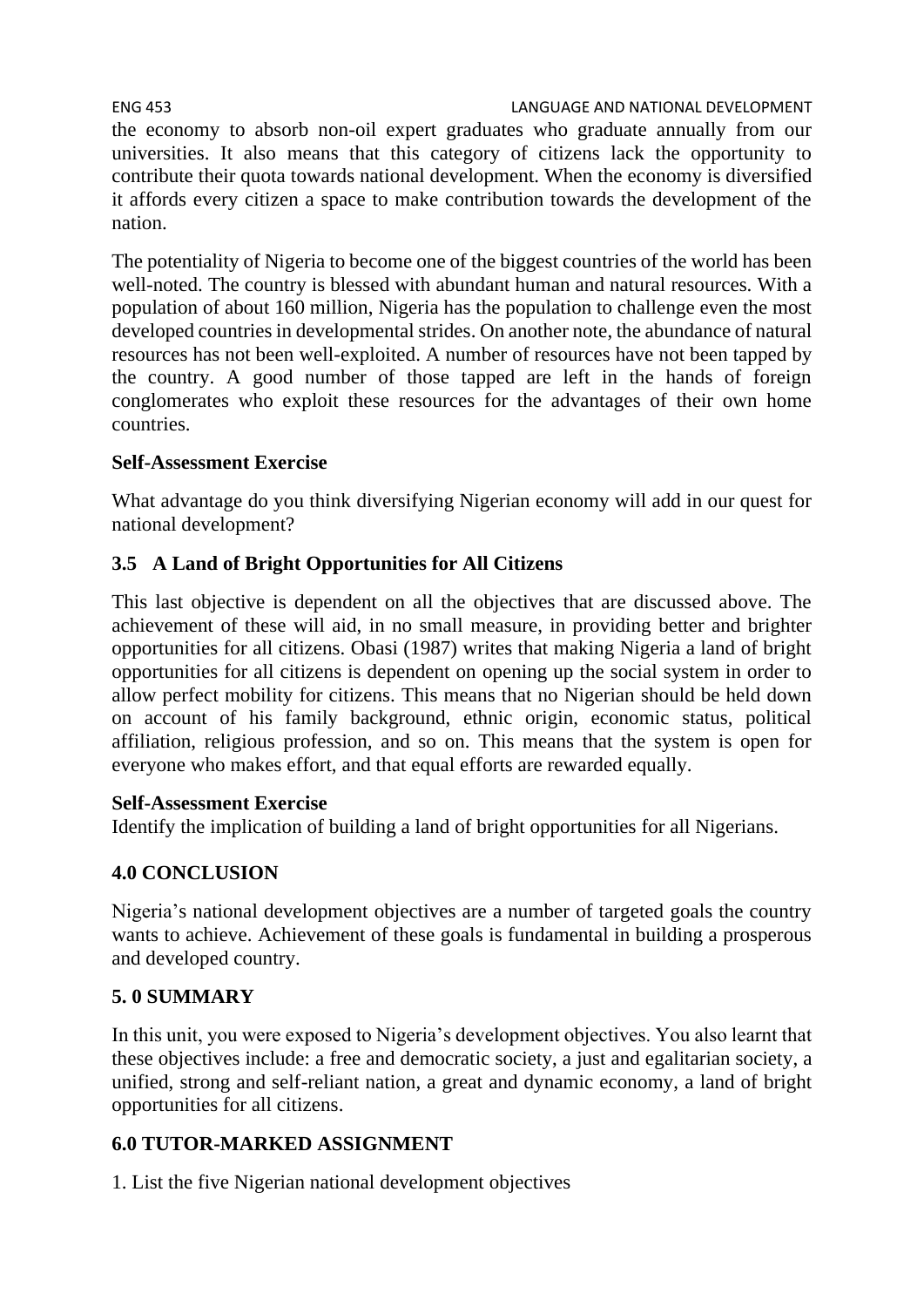2. What advantage do you think diversifying Nigerian economy will add in our quest for national development?

3. Discuss the advantages of building a just and egalitarian society.

### **7.0 REFERENCES/FURTHER READING**

Ake, C. (1996) *Democracy and Development in Africa,* Washington, D.C.: The Brookings Institution.

Anderson, P. J. (1996) *The Global Politics of Power, Justice and Death: An Introduction to International Relations*, London and New York: Routledge

Arendt, H Cited by A. Herzog, (2004) "Political Itineraries and Anarchic Cosmopolitanism in the Thought of Hannah Arendt," *Inquiry,* 47.

Friedman, M (1982) *Capitalism and Freedom,* Chicago: University Press.

Iwe, N.S. (1985). *Christianity and culture in Africa*. Onitsha: University Publishing.

Obasi, E. (1987) *Understanding Education and Society in Nigeria,* Awka: New Era Thinkers.

Rawls, J. (1971) *A Theory of Justice,* (Cambridge, MA: Harvard University Press.

Wellman, C. H. (2003) "Nationalism and Secession," in R. G. Frey and C. H. Wellman (eds.), *A Companion to Applied Ethics,* Malden: Blackwell, pp. 267 – 278.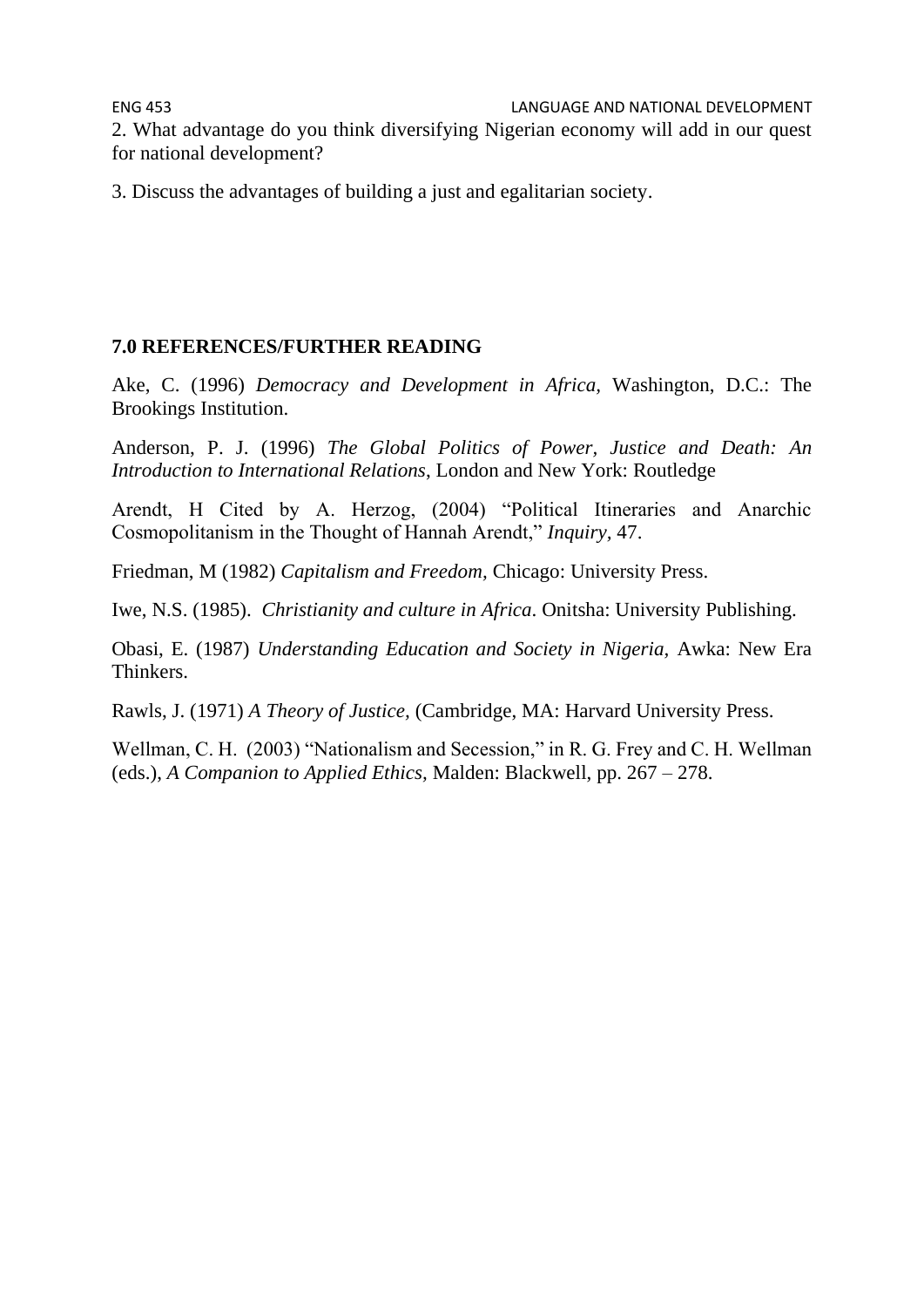# **MODULE 3: LINKING LANGUAGE AND NATIONAL DEVELOPMENT**

Unit 1: Tracing the Paradigms Shifts in National Development

- Unit 2: The Relationship between Language and National Development
- Unit 3: Language and Nigerian National Development Objectives
- Unit 4: Language in a Multicultural Community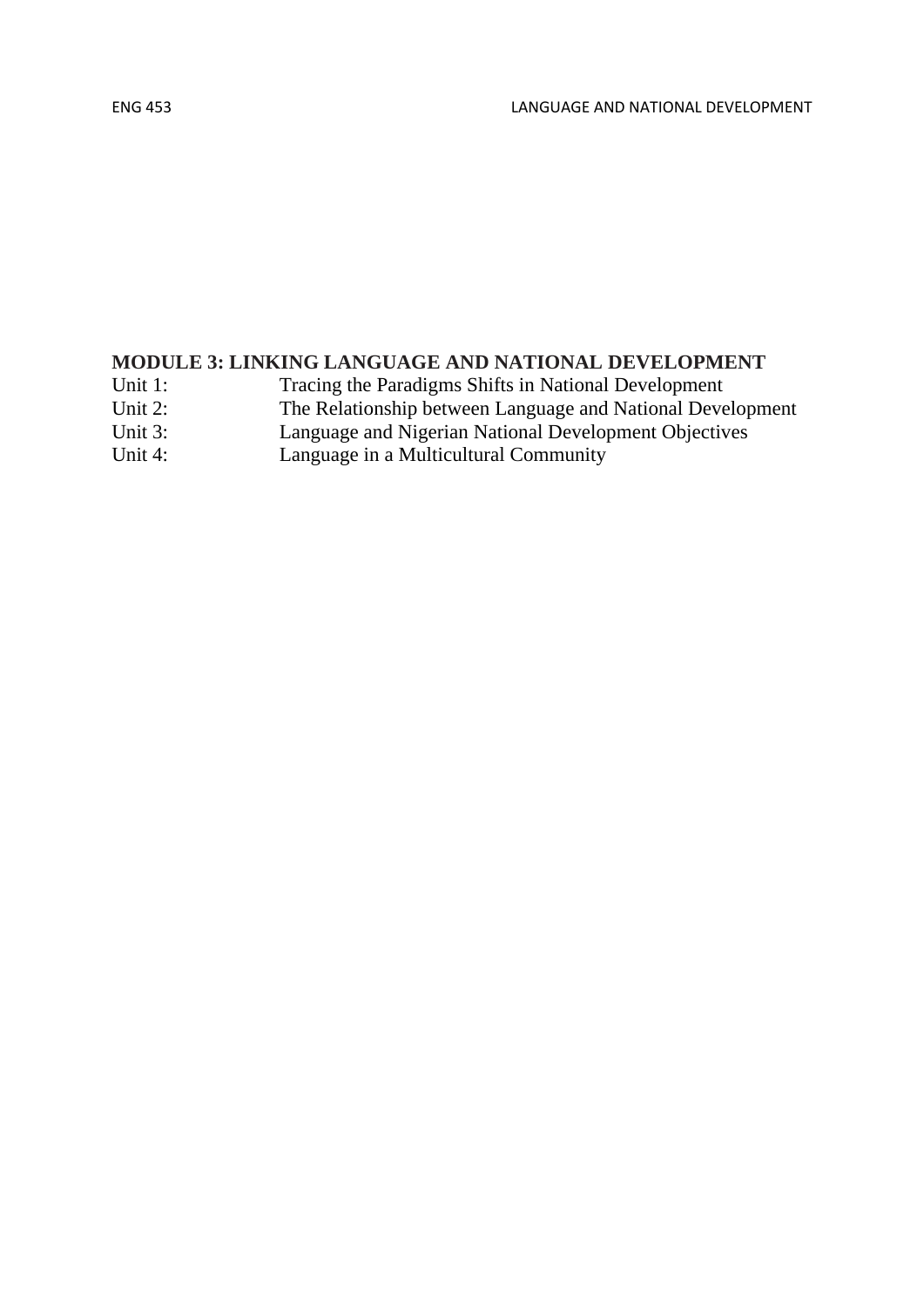## **UNIT 1: TRACING THE PARADIGM SHIFTS IN NATIONAL DEVELOPMENT**

#### **CONTENTS**

1.0 Introduction 2.0Objectives 3.0 Main Content

- 3.1What is Paradigm Shift?
- 3.2The Physical Paradigm
- 3.3The Foreign Aid Paradigm
- 3.4The Human Resources Paradigm
- 3.5Nigeria and Human Resource Development: The Case of Humanistic Disciplines
- 4.0Conclusion
- 5.0 Summary
- 6.0 Tutor-Marked Assignments
- 7.0 References/Further Reading

#### **1.0 INTRODUCTION**

In the previous module, we examined the issue of development. We attempted a comprehensive understanding of development, theories of development, Millenium Development Goals, National Development, and Nigerian development objectives. In this module we shall look at the link between language and development. The first unit of this unit dwells on the paradigm shift in national development. In times past, the idea of language and national development would have sounded completely out of place. However, the fact that we are talking about it is a big recognition that development paradigm shifts from one base to another. Consequently, we identify the movement of national development paradigms from the physical paradigm to the foreign aid paradigm and finally to the human resources paradigm.

#### **2.0 OBJECTIVES**

At the end of this unit, you should be able to: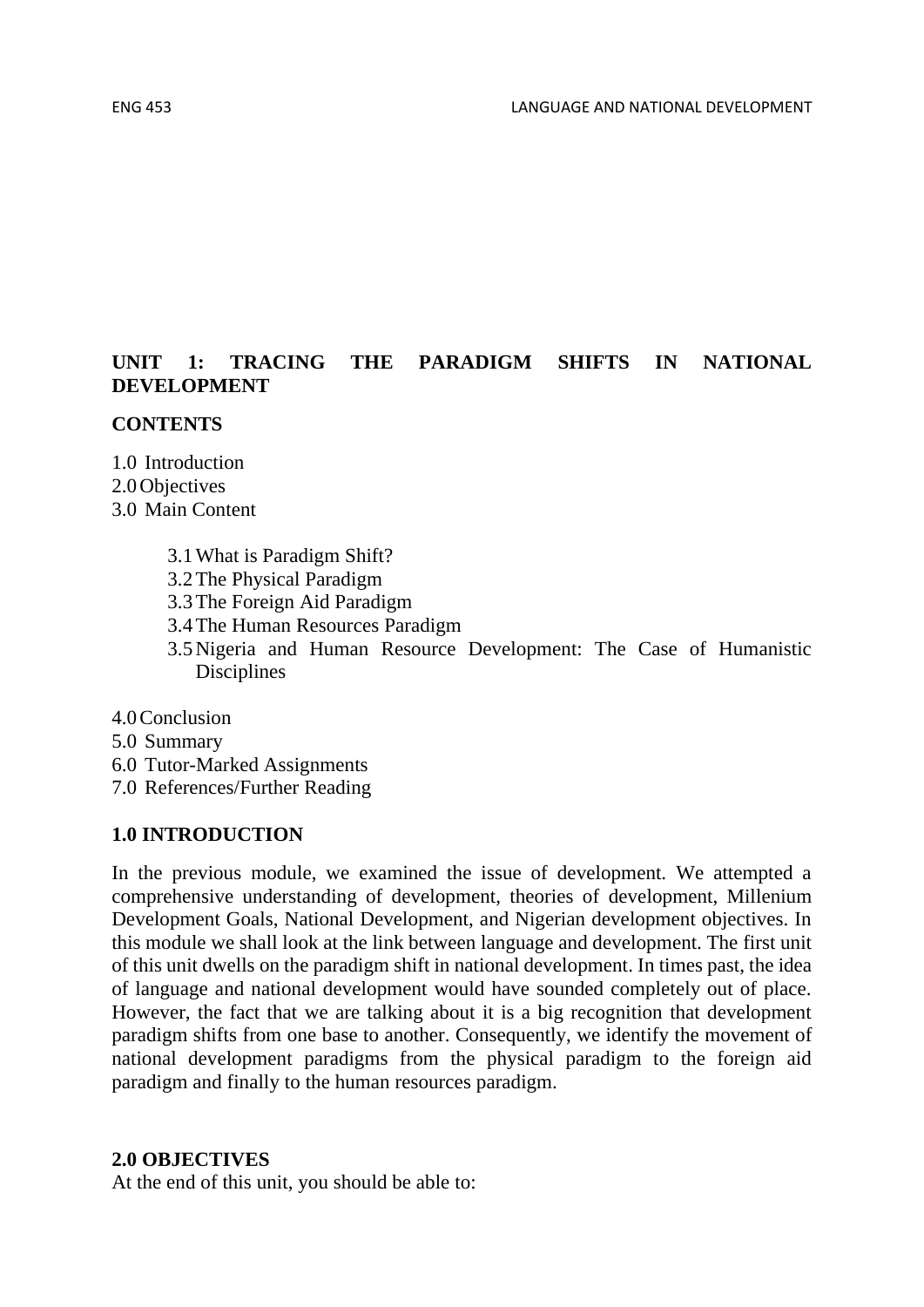- i. Define paradigm shift.
- ii. Trace the paradigm shifts in national development.
- iii. Discuss the various shifts in national development paradigms.

# **MAIN CONTENTS**

# **3.1 What is Paradigm Shift?**

The philosopher, Thomas Kuhn (1962) popularized the idea of paradigm shift in his book, *The Structure of Scientific Revolution*. Kuhn used the concept of paradigm shift to express the path of scientific progress. He holds that advancement in science and knowledge occurs as a result of revolutionary break with a dominant worldview. Thus, Kuhn holds that a paradigm shift takes place when a dominant worldview or assumption is abandoned for a new worldview or assumption. Taking from the above, we define paradigm shift as a change from one way of viewing the world to another. For example, the movement from the Ptolemaic system which upholds the earth as the centre of the universe to the Copernican system which holds that the sun is at the centre of the universe is a paradigm shift.

Kuhn applied the term, specifically, to science and epistemology. However, scholars have since noted that these are not the only fields where paradigm shifts occur. Indeed, they recognise that the same process, as described by Kuhn, takes place in almost all fields of study. Our examination of paradigm shift in national development is done based on this understanding. In what follows we examine the changes that have taken place in the understanding of what constitutes national development.

# **Self-Assessment Exercise**

Define paradigm shift.

# **3.2 The Physical Paradigm**

The physical paradigm in national development emphasizes the role of technology in development. The neoclassic theorists of development like Solow (1956) and Denison (1961) hold that investment in physical structures (technology) is the key to national development. The great advancement of the European societies that took place from 18<sup>th</sup> century is seen as consequence of great achievements in technological innovations. These were periods in which the steam engines, the cotton mills, the automobiles, and so on were invented and mass-produced. These inventions were seen as responsible for the advancement of society where they existed into industrial societies. Compared with societies that existed before it, the industrial society brought into focus a new way of satisfying human needs in large scale. For instance, the possibility of mass-producing goods for a large number of people was for the first time actualized. Besides the mass production, which it made possible, the technology that came with the industrial revolution meant that those nations that have invested heavily in technological productions were far ahead of other societies in taking care of their citizens as the technology also brought with it massive wealth for those nations that have invested in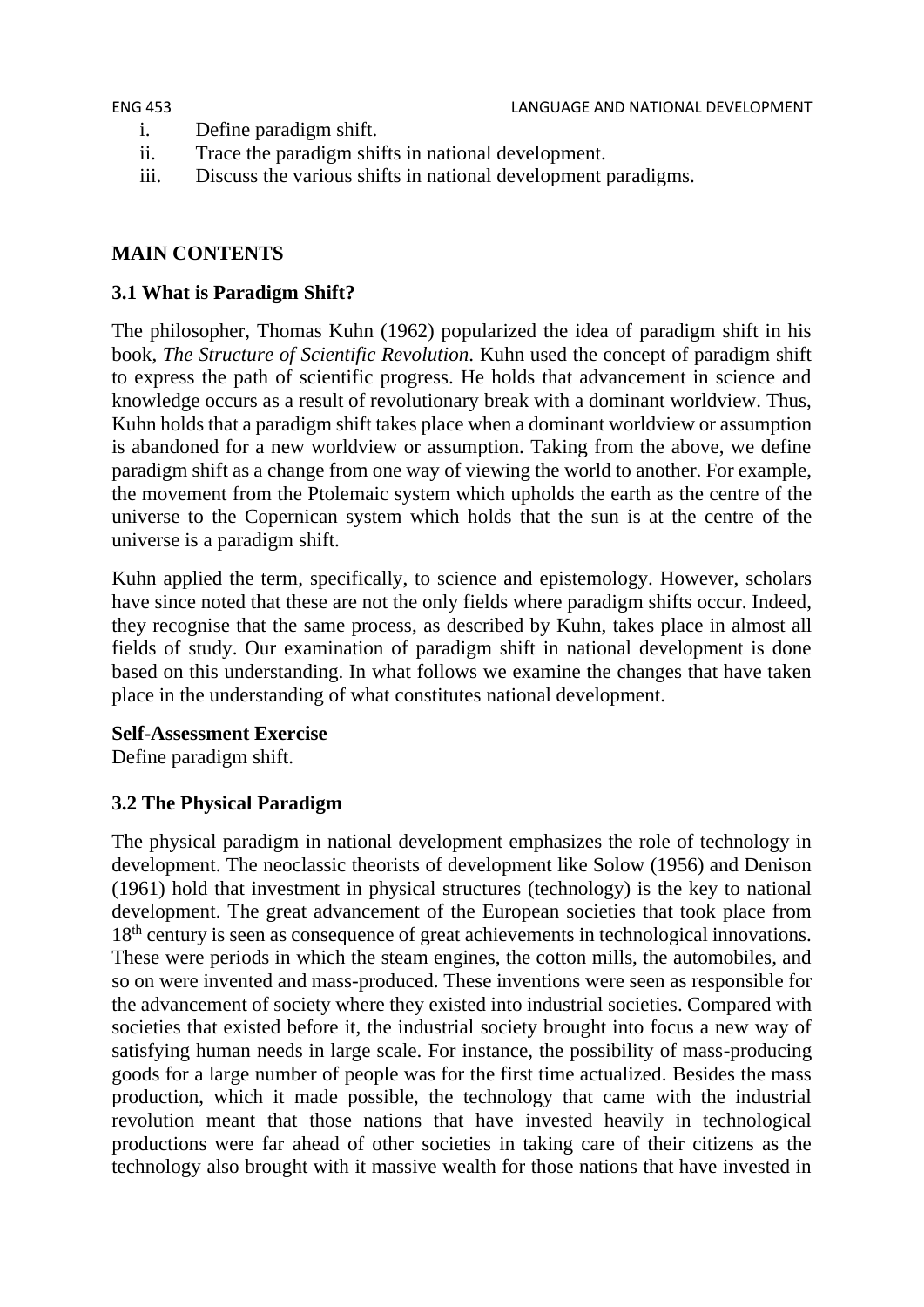#### ENG 453 LANGUAGE AND NATIONAL DEVELOPMENT

it. It also provided employment for a large pool of citizens of nations that have adopted it. The material well-being that accompanied this called the attention of other nations that investment in technology would bring tremendous transformation of their societies and improve the life of citizens. Thus, nations who lack capacity for original productions of technology sought avenues to transfer technology from technologically advanced countries.

The accumulation of physical capital did not better the lives of citizens of those nations who adopted that approach. This discovery led to rethinking of national development paradigm. Obasi (1987) writes that the "level of skepticism was even heightened when the world witnessed the speed and tempo with which the economies of war wrecked countries like Germany, Japan, etc. had recovered the devastating destruction and setbacks due to the second world war." The consequence of this is that technology and its allied products were seen as not being enough to drive national development. Such African countries that bought wholly to it despite massive investment in technology witnessed a massive decline in industrialization. For instance, Ake (2003) writes that:

The growth rate in the manufacturing sector, which was 8.5 percent in 1960-65, declined to 3.6 percent in 1980-81 and to 0.4 percent in 1982-83. The growth rate of the mining sector, which was 18.5 percent in 1965, fell to - 13.2 percent in 1981-82 and to -24.6 percent in 1982-83. In agriculture, the growth rate declined from 1.4 percent in 1960-65 to 0.4 percent in 1982-83. In the food sector, the growth rate declined from 1.6 percent in 1960-65 to 0.2 percent in 1982-83. Food self-sufficiency ratios dropped from 98 percent in the 1960s to 86 percent in 1980.

#### **Self- Assessment Exercise**

Show your understanding of the factors that led to the rise and fall of emphasis on the physical paradigm as the engine of national development.

### **3.3 The Foreign Aid Paradigm**

As captured earlier, the experience of Germany and Japan in recovering from the most devastating destruction of World War II saw development experts attempt to discover what made those countries rise from the pit of destruction to world beaters in less than ten years. A number of reasons were professed for this. Two of these reasons stand out. Firstly, and especially with Germany, the nations were seen as having survived because of the Marshall Plan (a massive capital aid provided to Germany following the World War II years for national reconstruction). Secondly, some researchers feel that these countries' human resources were engine to their recovery.

For reasons unaccounted for, more emphasis was first placed on the foreign aid paradigm. The foreign aid paradigm was built on the understanding that development of the third world countries lies in their partnership with developed countries. Indeed it was felt that this sort of partnership would ensure the developed countries also amend for their imperial activities that impoverished the third world, especially in Africa, Asia and South America. It must be noted that amending for national imperial crimes was not the only factor that drove foreign aid to the developing countries. Another important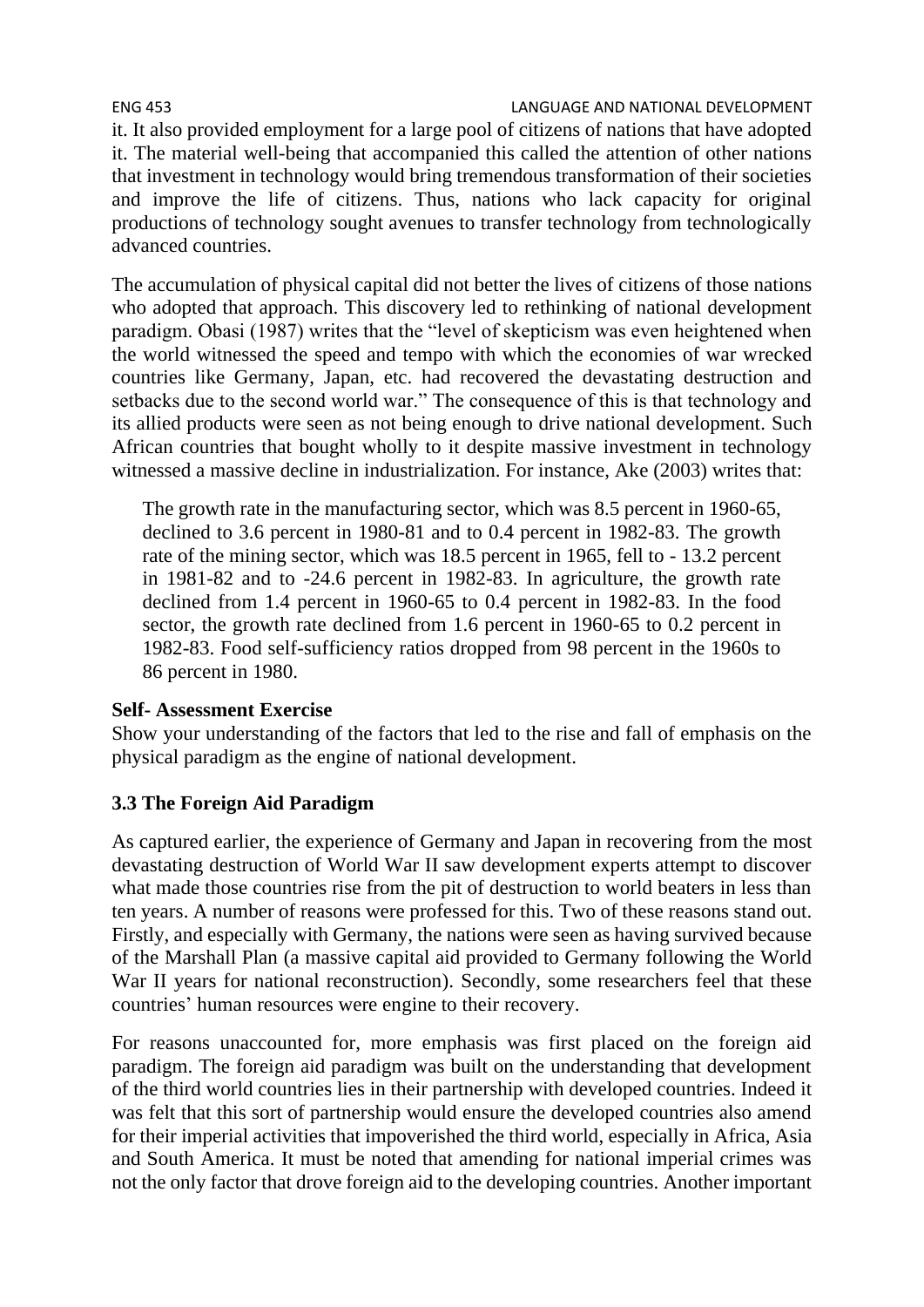ENG 453 LANGUAGE AND NATIONAL DEVELOPMENT factor was the Cold War. Both the Western and Soviet blocs gave massive aids to the third world countries in order to win to their ideological sides.

Generally, the thinking that foreign aids were key to development in developing nations seemed widespread. Thus, as reported by Ake (2003) the World Bank in1989 said that for almost thirty years beginning with 1970 the foreign aid to Africa has increased annually by 7%. What prospered this increase was the thinking that with enough dollars in the hands of the citizens of the third world countries they would be able to invest heavily in economic activities that are life enhancing. Thus, in essence, the aids were targeted at the poor citizens of the undeveloped countries.

But did the aids achieve their targets? The answer is *no*. Three factors are responsible for this. One, most of the aids found themselves in the hands of corrupt politicians and private individuals who converted the aids into their private property. Two, the poor do not live in a place and this makes it difficult to assemble them together and dish out the aids. Third, the poor do not have different taste from that of the rich. Thus, the few who got the aids concentrated on meeting their luxurious tastes instead of investing the aids in a productive venture.

Thus, after about four decades of foreign aids, it is discovered that the undeveloped countries are still poorer. Their GDPs remain the lowest in the world and higher percentage of their citizens live on less than \$1 per day. Maternal and child mortality rates are still very high in the undeveloped countries and they have the highest number of uneducated citizens. This means that the foreign aids paradigm did not achieve the desired national development.

### **Self Assessment Exercise**

List the three factors that influenced the failure of foreign aids national development paradigm.

# **3.4 The Human Resources Paradigm**

The failure of the foreign aid paradigm in bringing about improvement in the living conditions of third world countries called for a rethink. This rethink led to the discovery that the role of foreign aid in the revival of Germany was overemphasized. Scholars then started to look out for a factor that was common both to Germany and Japan. Human capital was identified as something the two nations had in common: a national pool of educated citizens, a conscious and critical masses that could raise important questions at the appropriate time. This led to the conviction that human resources hold the key to national development.

This way the human resources paradigm became the most recent paradigm in national development. It places emphasis on human persons as agents of national development. One of the earliest expressions of this view is that of Harbison (1973) who writes that:

Human resources constitute the ultimate basis for wealth of nations. Capital and natural resources are passive factors of production, human beings are the active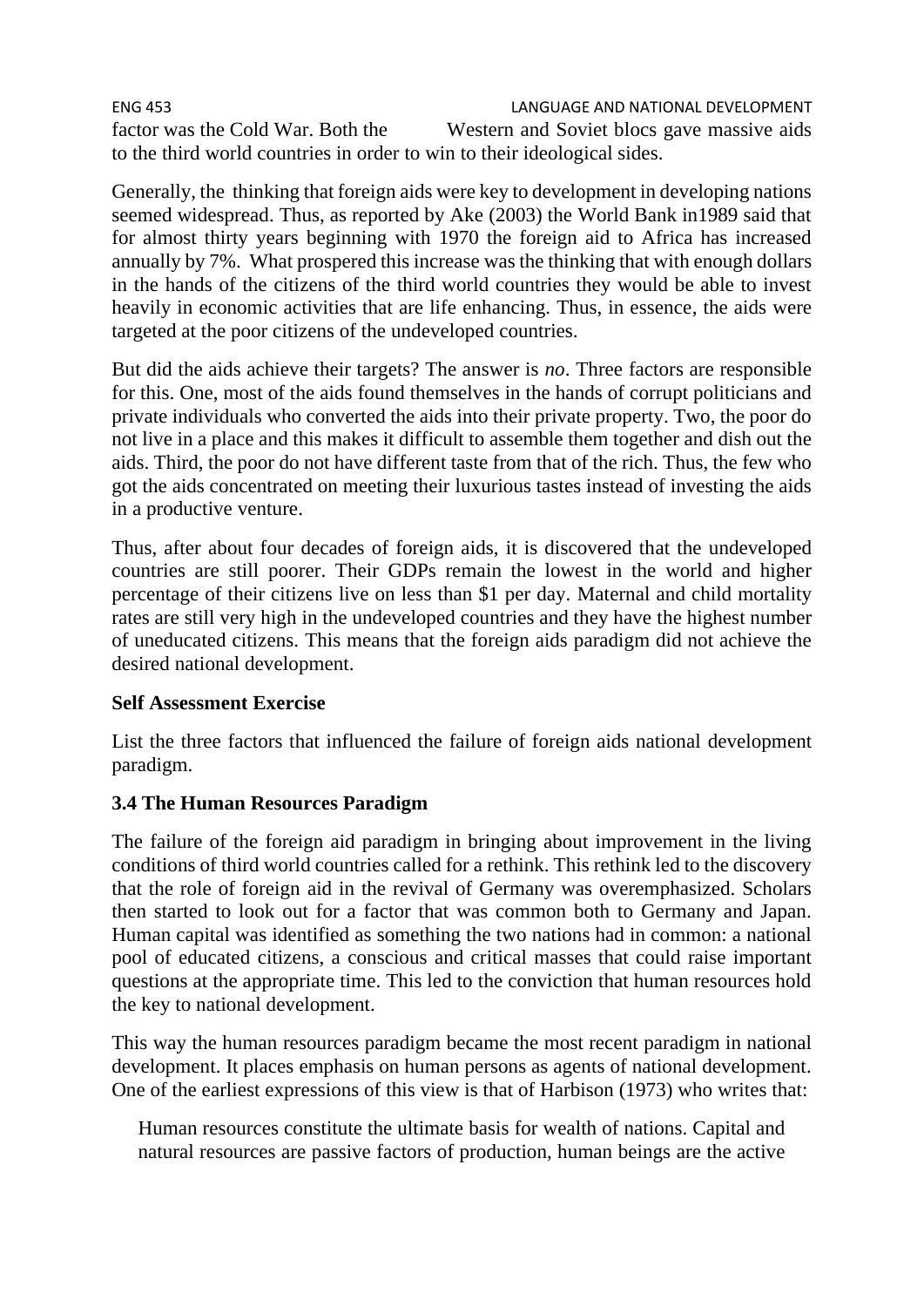ENG 453 LANGUAGE AND NATIONAL DEVELOPMENT

agents who accumulate capitals, exploit natural resources, build social, economic and political organizations, and carry forward national development.

Proponents hold that the gap between the core and periphery nations is the gap between emphasis on human capital. Thus, those western nations who have made great developmental strides are said to have done so on the heels of massive investment on human development. In this regard, Denison (1962) argued that the source of western development is neither economics nor technology but human. He demonstrated further (1985) that the economic growth of the United States between 1929 and 1982 owes 73% of it to human resource development whereas physical capital added 17%, land development added 0%.

Aziz (2003) used the examples of Japan and Germany after World War II to show that national development is propelled by human factors, not economics or physical. He shows that the two nations witnessed massive infrastructural destruction as well as high economic difficulties following World War II but were able to rise above these setbacks as a result of their pre- and post-war investments in human development. He writes thus:

The only resources that these two countries still had were their people. Through effective use, within thirty years, they became competitors of their erstwhile occupiers. Their example shows that human resources play a major part in the process of national development.

Consequently, nations seeking to develop are expected to invest heavily in human capital (Uppal, 2003). This investment as captured by Todaro (1993) and Uppal (2003) involves training in skill acquisition, abilities, health that result from investment on education, on-the-job training programmes and medical care, cultural outlooks, attitudes towards work and desire for self-improvement. It also includes morality, attitude towards corrupt practices, and so on.

Aziz (2003) emphasizes education as the most important way of improving human resources. He draws attention to the educational gap that exists between developed and undeveloped nations. The thinking is that if the undeveloped nations invest on education, the huge population of people within their territories will turn them into world beaters.

### **Self-Assessment Exercise**

Mention two countries whose success is often used as justification of the human resources paradigm.

### **3.5 Nigeria and Human Resource Development: The Case of Humanistic Disciplines**

The current thinking that human resources are the key to national development seems to be bought by our country, Nigeria. This is easily visible in the emphasis placed on education by Nigeria. Though funding remains minimal, teacher-student ratio is poor, and the teacher is poorly remunerated, Nigeria has witnessed a massive increase in the number of schools, primary, secondary and tertiary. This has led to increase in the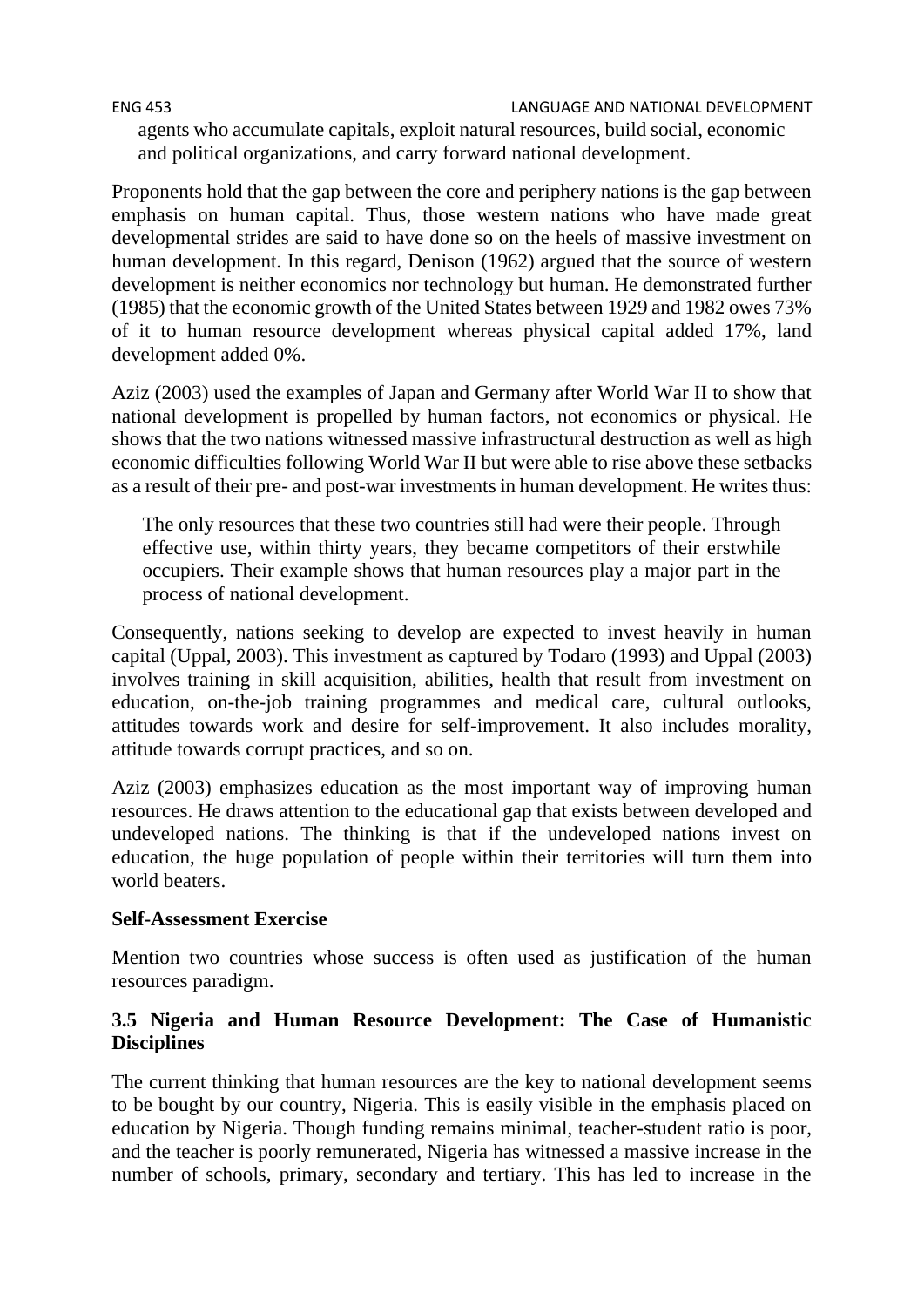ENG 453 LANGUAGE AND NATIONAL DEVELOPMENT number of school leavers and graduates in Nigeria. The basis of comparison between the situation as it is now and as it was in the 1960 at independence does not exist.

Despite the above noted increase and improvement in educational activities, Nigeria still remains one of the undeveloped nations of the world. This seems to be putting a lie to the human resources paradigm as engine for national development. Thus, the question is like this: Why has Nigeria remained a third world country despite improvement in education?

The question takes us back to the basics. The massive investment Nigeria has made on education is focused mainly on the technical disciplines. There is a disproportional emphasis on the physical science, technology and engineering education. The Humanistic disciplines of the Arts and the Social Sciences have been neglected. What this means is that we have concentrated our national efforts more on the production of skilled workers, without impacting in them the humanistic principles.

The dexterity of Nigerian experts in their different fields of endeavours cannot be questioned. But we must go back to inquire about what still keeps our nation backward despite the efforts of its experts. The answer to this lies in the halfhearted advances Nigeria makes towards the humanistic disciplines. These disciplines are better suited for bringing out the critical spirit in the human person. They help to bring out the best in man as agent of development.

### **Self Assessment Exercise**

How do you account for the low attention paid to the the humanistic paradigm in Nigeria?

# **4.0 CONCLUSION**

Development paradigm has shifted emphasis to human resources paradigm. Under this regimen, human resources are seen as the engine that drives national development. We traced all the previous national development paradigms projected in the past and showed the weaknesses that contributed to their inability to drive national development.

### **5.0 SUMMARY**

In this unit, you have learnt the meaning of paradigm shift. You have also studied the various paradigm shifts undergone by national developments. In this light, you were exposed to physical paradigm, foreign aid paradigm, and human resources paradigm. You also learnt the need for investment into the humanistic disciplines.

### **5.0 TUTOR-MARKED ASSIGNMENT**

1. Demonstrate your understanding of the cause of the gap between the developed and the undeveloped countries.

2. Define paradigm shifts.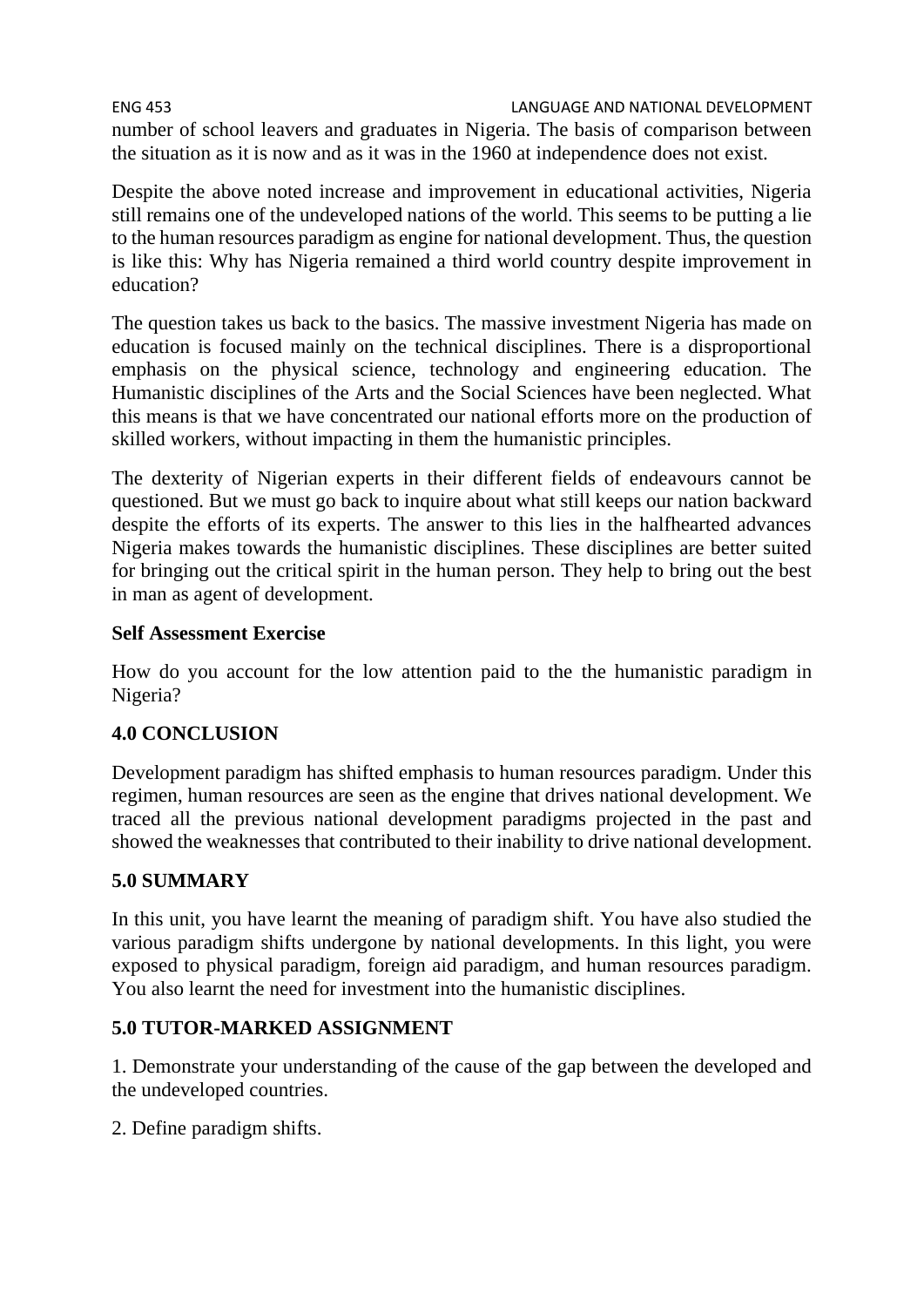3. Describe how low attention paid to the humanistic paradigm affect national development in Nigeria.

#### **7.0 REFERENCES/FURTHER READING**

Ake, C (1996) *Democracy and Development in Africa,* Washington, D.C.: The Brookings Institution.

Edward Denison (1962) *The Source of Economic Growth in the United States* New York: National Bureau on Economic Research.

Edward Denison (1985) *Trends in American Growth 1929-1983,* Washington DC: Brooklins Institution.

Kuhn, Thomas, S., (1996) *The Structure of Scientific Revolutions*, 3rd edn.,The University of Chicago Press, Chicago.

Michael P. Todaro (1989) *Economic Development in the Third World*, 4<sup>th</sup> ed. New York: Longman.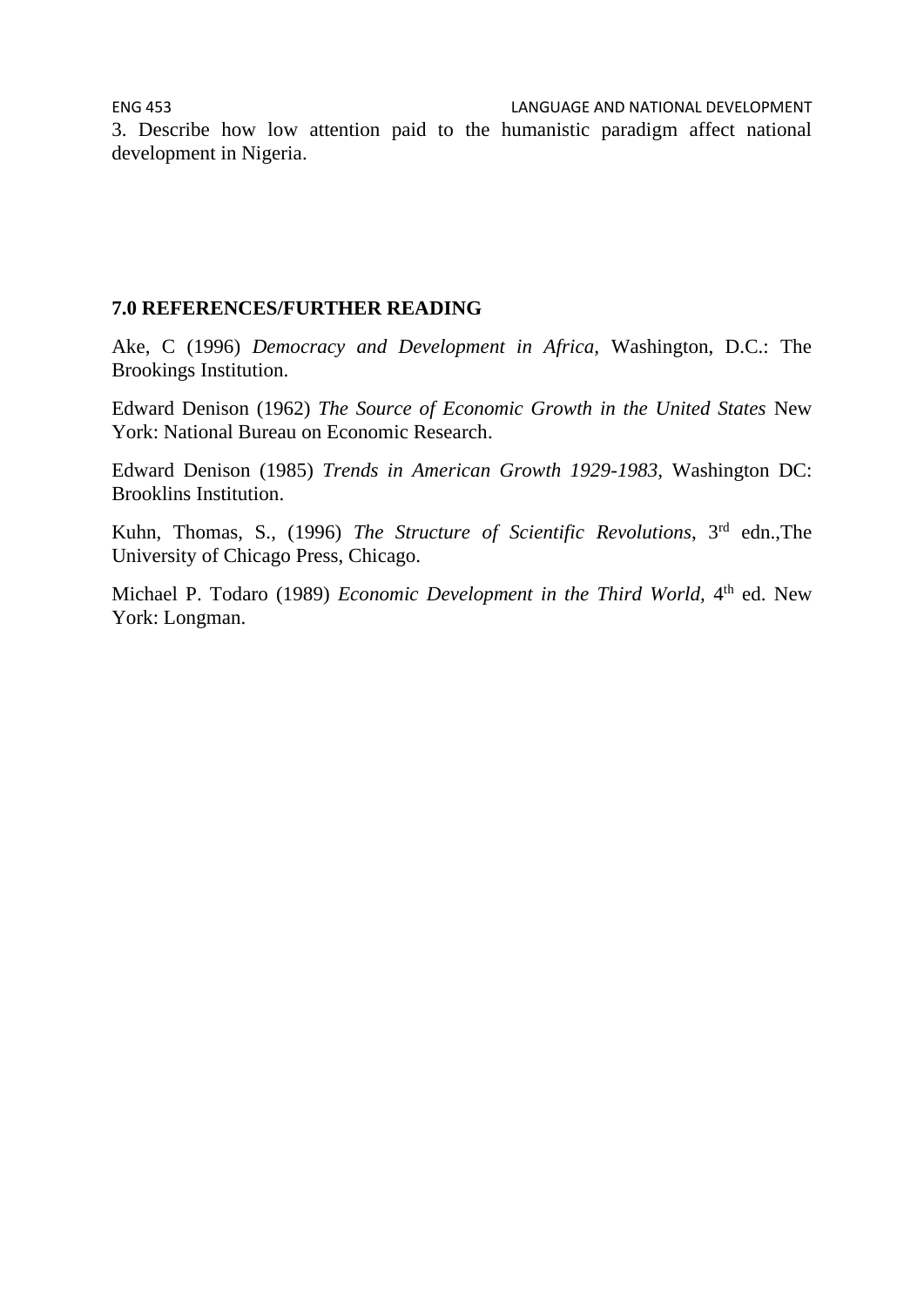## **UNIT 2: THE RELATIONSHIP BETWEEN LANGUAGE AND NATIONAL DEVELOPMENT**

### **CONTENTS**

1.0 Introduction 2.0Objectives 3.0 Main Content

- 3.1Language, Thought and National Development
- 3.2Language as the Tool for Communicating National Development
- 3.3Language as Tool for Documenting National Development
- 4.0Conclusion
- 5.0 Summary
- 6.0 Tutor-Marked Assignments
- 7.0 References/Further Reading

#### **1.0 INTRODUCTION**

In the previous unit we studied the paradigm shift in national development. We also traced the shifts that national development has undergone. In this unit, we shall look at the relationship between language and national development.

#### **2.0 OBJECTIVES**

At the end of this unit, you should be able to:

- i. State the relationship between language, thought and national development.
- ii. Describe how language communicates national development.
- iii. Identify the role of language in documenting national development.

#### **3.0 MAIN CONTENT**

#### **3.1 Language, Thought and National Development**

Languages are said to represent state of affairs other than themselves. This traditional view of languages captures adequately the fact that language is the tool used to bring realities into existence. The human achievements are said to be products of intensive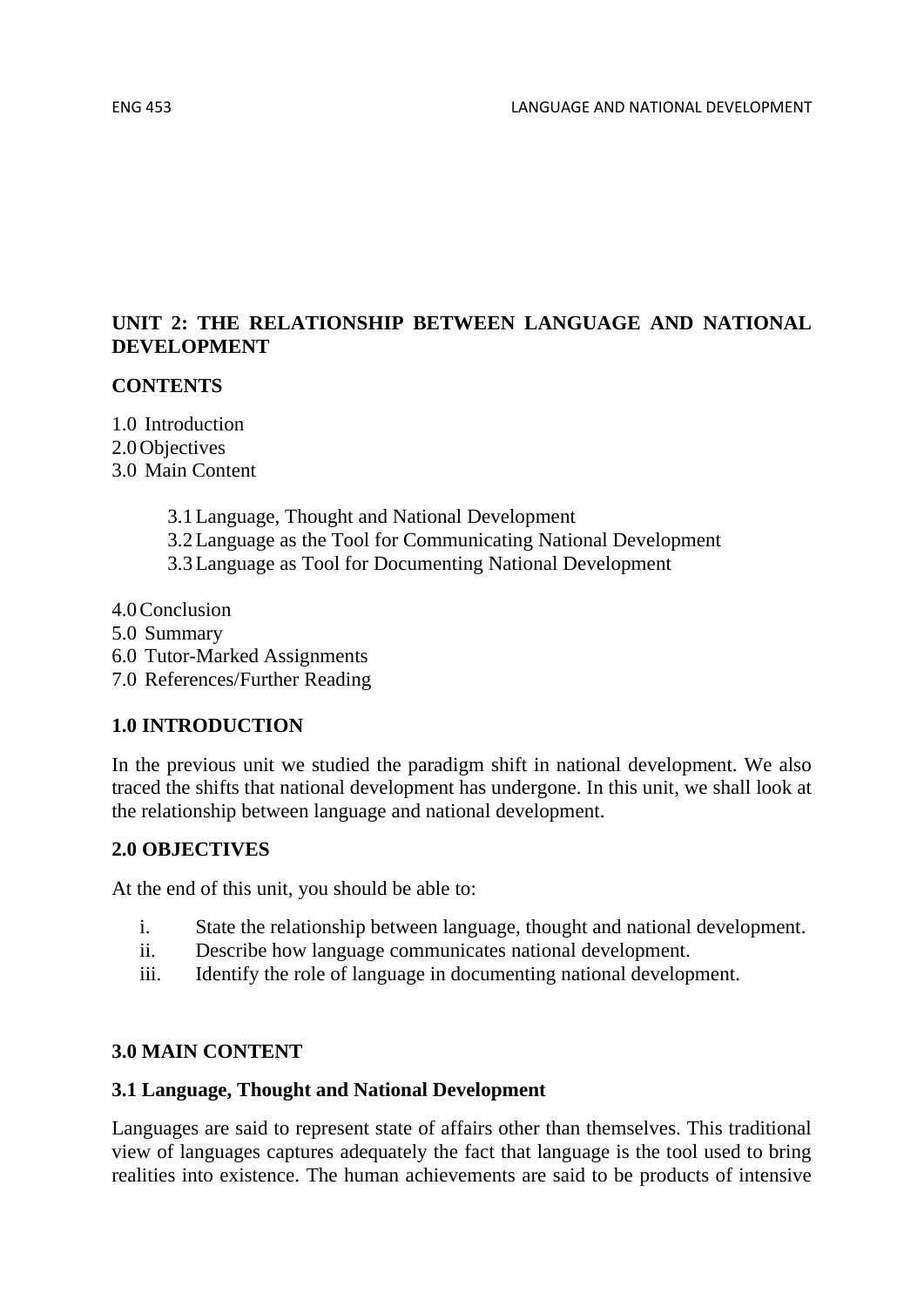thinking and reflections. This at times fails to recognize the role language also plays in thinking. Indeed, language is so central to thinking or thought that no thought is possible where language is absent. We refer to the lower animals as insentient beings, that is, beings that neither think nor feel. The ground for this assumption is the recognition that animals do not talk.

This understanding has led many scholars to conclude that the limits of language are the limits of thought. The implication of this is that human thought is only able to think those things which have only been fashioned by language. We recognize the term, national development as product of human thought. However, following our understanding that no thought is possible without language, national development is at the same time the product of language. Thus, the formulation of the term, national development, is made possible simply because as human beings we have the capacity to use language. This point should stand as the first proof of the relationship between language and national development, where language is seen as giving birth to the term, national development.

Actually, the relationship goes further than just noted. For beyond its capacity to name objects, to call into existence non-existent terms, language also assigns meanings to the products of thought. Thus, the definition of the term, national development, which we gave in Module 2 of this course is made possible simply because we have a language that makes it possible to assign meaning to invented words. To this end, our understanding of national development rests on language, without whose intervention, the term, national development will be an empty sound signifying nothing. The same applies to all the goals of development which we have encountered in this course.

The point being espoused here is that national development is only initiated with the use of language.

### **Self-Assessment Exercise**

Trace the connection between language, thought and national development.

### **3.2 Language as the Tool for Communicating National Development**

National development is not a private property of an individual no matter his position in a country. Thus, not even a president or prime minister of a nation can claim ownership of his nation's national development. An individual or group of them may be responsible for the formulation of what constitutes national development or its objectives for a country. But in so far as these have been appropriated by a nation such objectives ceases to be their personal property. It now belongs to the whole nation.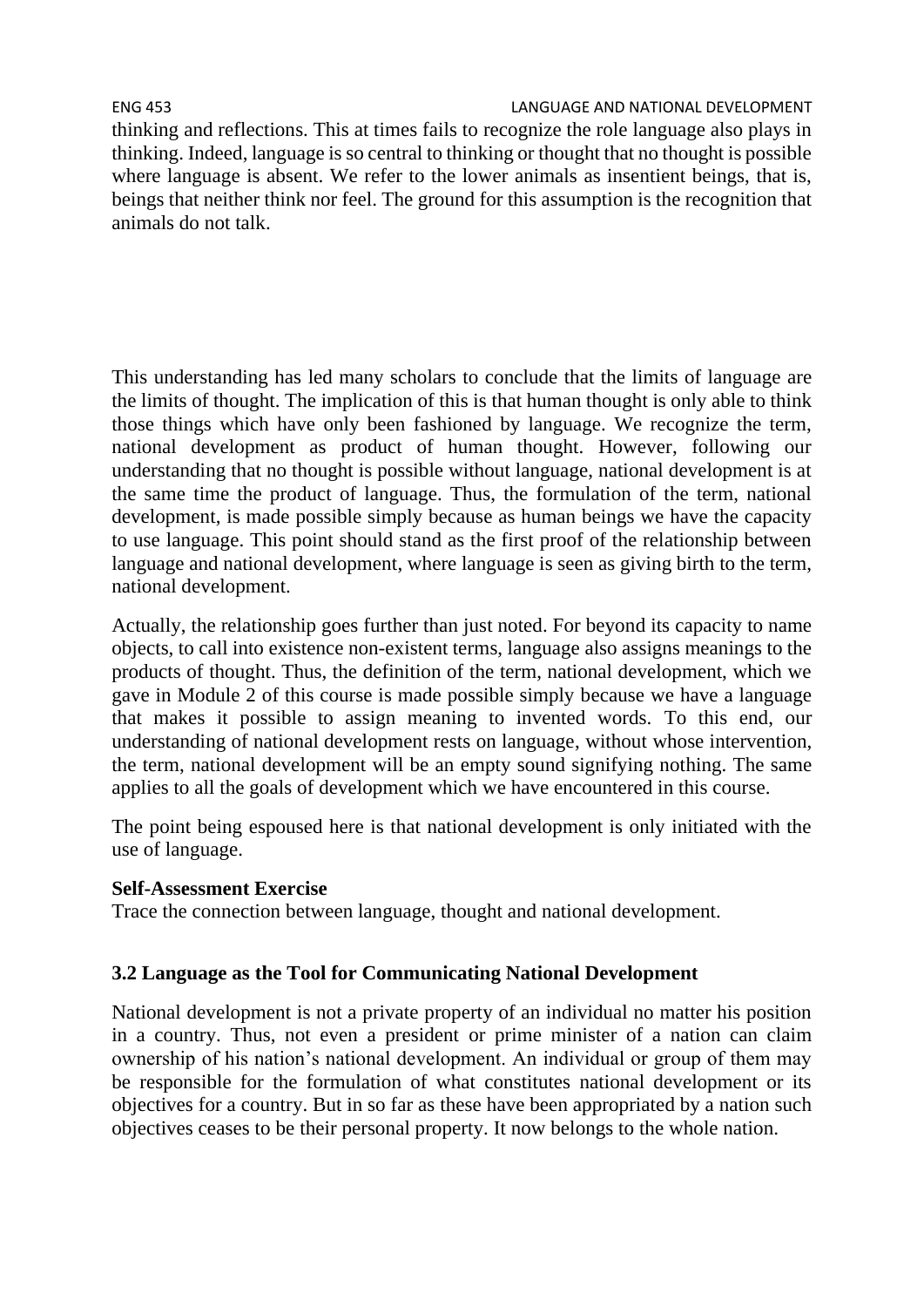ENG 453 LANGUAGE AND NATIONAL DEVELOPMENT How then do we make this national property available to the whole populace? This is where language plays a role. Thus, the communication of national development is made possible only with the instrumentality of language. We communicate to our citizens the objectives we want to achieve in our national development. We use language to advance to them the best possible reasons in support of these objectives, projecting in the best possible manner the advantages which we expect to draw from the national development objectives. Also, we detail for them how the outlined goals should be achieved. Also, when progress is made with reference to the national development objectives it is also communicated to the citizens. All these are majorly done by the use of language.

Also, the process of criticising and assessing of national development are done with the instrumentality of language.

### **Self-Assessment Exercise**

Discuss the role of language in communicating national development.

# **3.3 Language as a Tool for Documenting National Development**

We can never overemphasize the importance of documentation. It is the tool with which we preserve the various human achievements. Preserving these achievements is quite important as it makes them available to future generations. Language stands out as the most important tool for this preservation. Think of the various books that you read whose history stretched from many years ago, your Bible or Quoran for instance. Also think of the many oral stories about past people from your tribe which you have heard. As you think of these remember the various use you have committed them into in the past. That powerful quote from the Bible or Quoran or any other that suited your foul mood, and so on.

Johnson cited in Crystal (2002) points out the role of language in documenting development when he holds that "languages are the pedigree of nations." Crystal emphasizes the word, *pedigree,* and holds that it refers to ancestry, lineage or descent. Thus what each nation has achieved, the mistakes it made as well as external relations it held with other nations are preserved by means of language for posterity to know, use and learn from. Edward and Sienkewicz (1990), in observing the importance of language in documenting national development, quotes Mamadou Kouyate, a Malian griot thus:

We are vessels of speech, we are the repositories which harbor secrets many centuries old… We are memory of mankind; by the spoken word we bring to life the deeds and exploits of kings for younger generations.

The griots are human repository of history. The above passage reckons that they cannot perform their duties without the use of language.

### **Self-Assessment Exercise**

Discuss the role of language in documenting national development.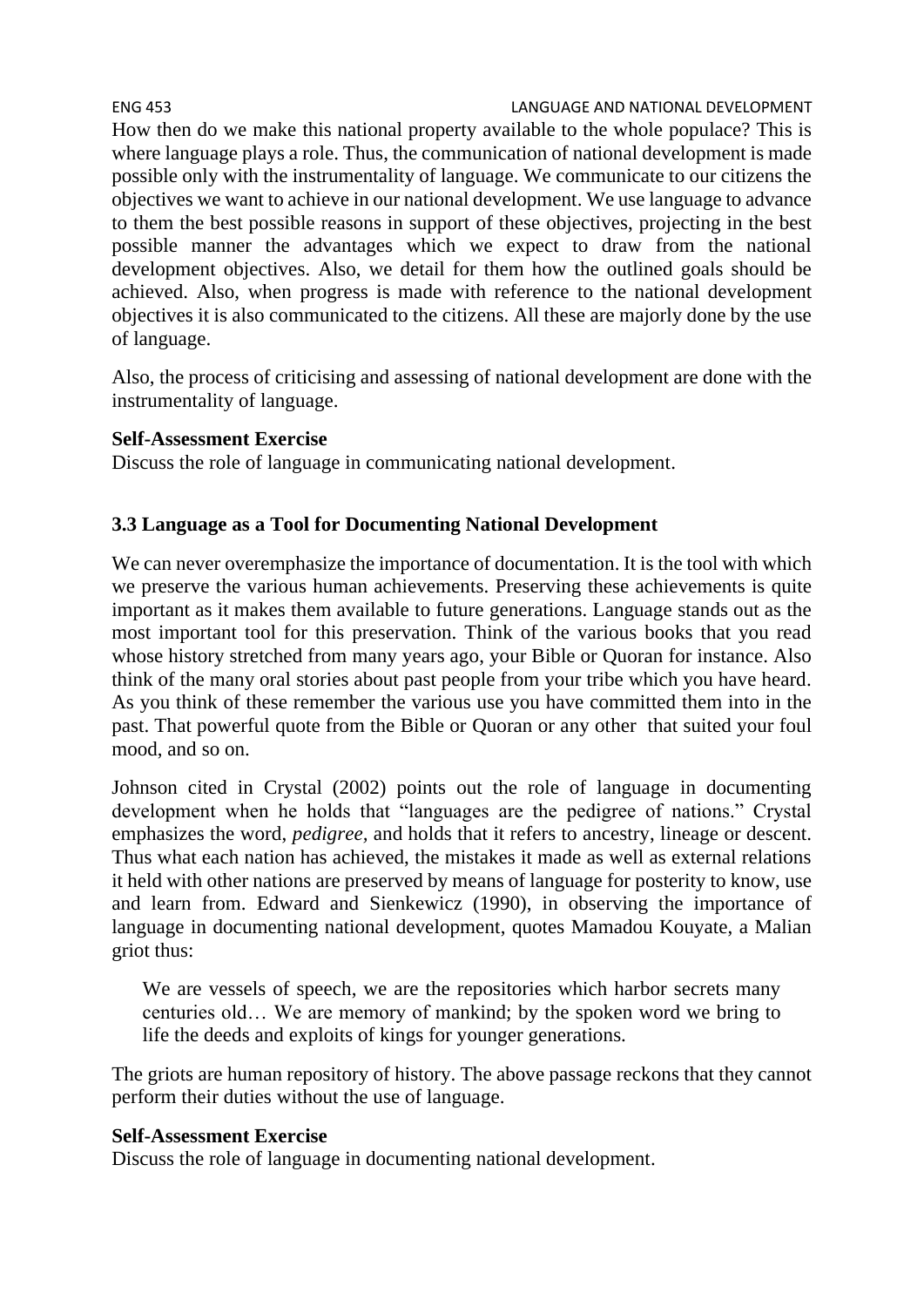# **4.0 CONCLUSION**

Language is an important variable in national development. Indeed, it can be said that development will be completely impossible without the phenomenon of human language. Both the formulation of the term, *national development,* and the articulation of what constitutes it are only possible because there is language to express them.

#### **5.0 SUMMARY**

In this unit, you were exposed to the relationship between language and national development. You learnt that the formulation of national development as a term is only possible because of the phenomenon of language. You also learnt that language is the tool for communicating and documenting national development.

### **6.0 TUTOR-MARKED ASSIGNMENTS**

- 1. Discuss the role of language in documenting national development.
- 2. Discuss the role of language in communicating national development.
- 3. Trace the connection between language, thought and national development.

### **7.0 REFERENCES/FURTHER READING**

Brandom R. B. (1994). *Making It Explicit: Reasoning, Representing, and Discursive Commitment*. Cambridge, MA: Harvard University Press.

Crystal, D. (2002) *Language Death* Cambridge: University Press

Cummins R (1989). *Meaning and Mental Representation*.Cambridge, MA: MIT Press.

Edward, V., and T. J. Sienkewics (1990) *Oral Cultures Past and Present,* Oxford: Blackwell.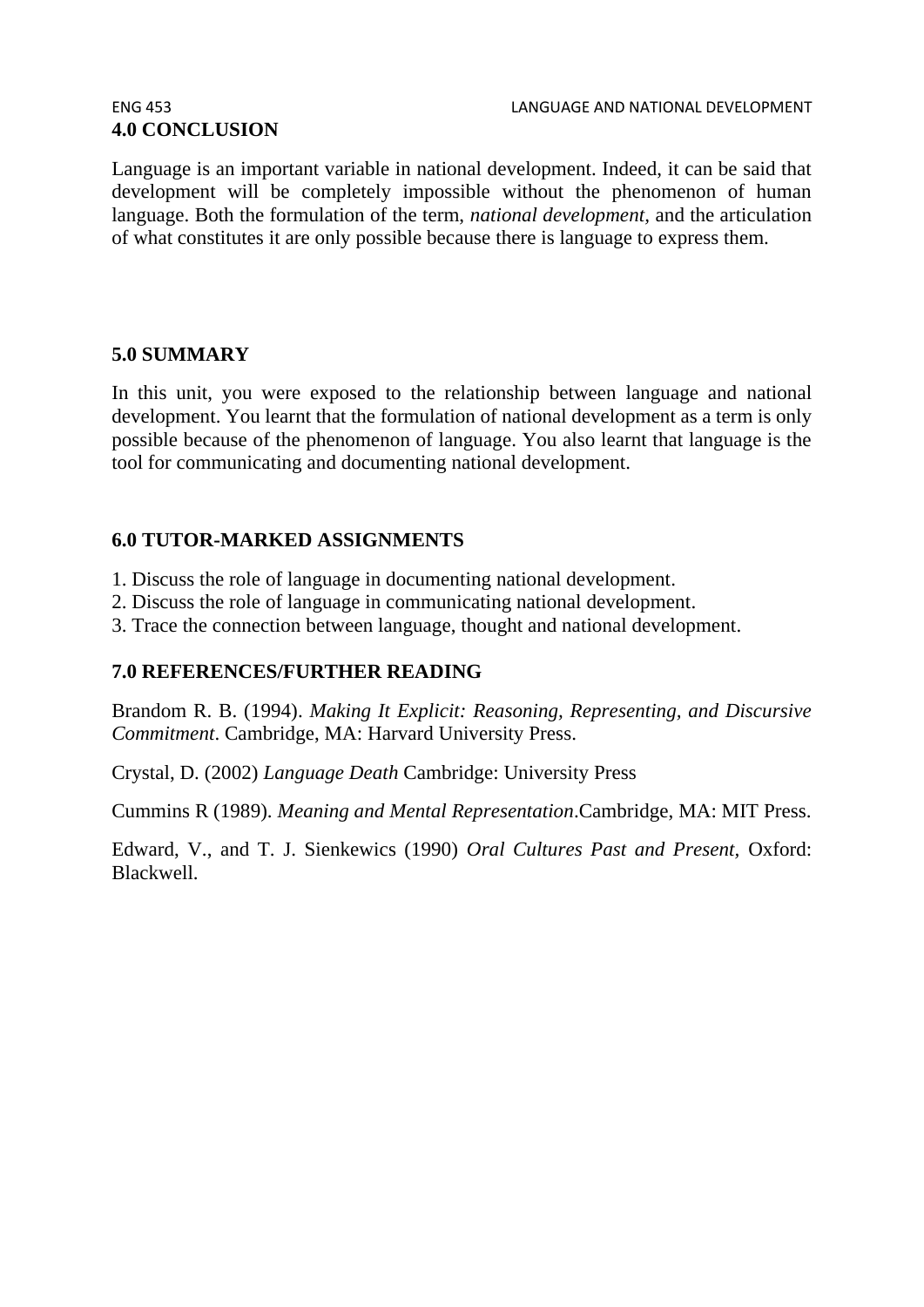# **UNIT 3: LANGUAGE AND NIGERIAN NATIONAL DEVELOPMENT OBJECTIVES**

### **CONTENTS**

1.0 Introduction 2.0Objectives 3.0 Main Content

- 3.1The Role of Language in Building a Free and Democratic Nigeria
- 3.2The Role of Language in Building Egalitarian Nigeria
- 3.3The Role of Language in Building a United, Strong and Self-Reliant Nigeria
- 3.4Language and the Building of a Great and Dynamic Economy
- 4.0Conclusion
- 5.0 Summary
- 6.0 Tutor-Marked Assignments
- 7.0 References/Further Reading

### **1.0 INTRODUCTION**

In the previous unit, we examined the relationship between language and national development. In this unit, we look out for Nigeria's national development objectives and search out the roles language can play in bringing about those objectives.

#### **2.0OBJECTIVES**

At the end of this unit, you should be able to:

- i. Describe the role language plays in ensuring a free and democratic Nigeria.
- ii. Identify the role of language in ensuring national unity.
- iii. Explain the role of language in building egalitarian Nigeria.
- iv. Show the role of llanguage in the Building of a Great and Dynamic Economy.

#### **3.0 MAIN CONTENTS**

#### **3.1 The Role of Language in Building a Free and Democratic Nigeria**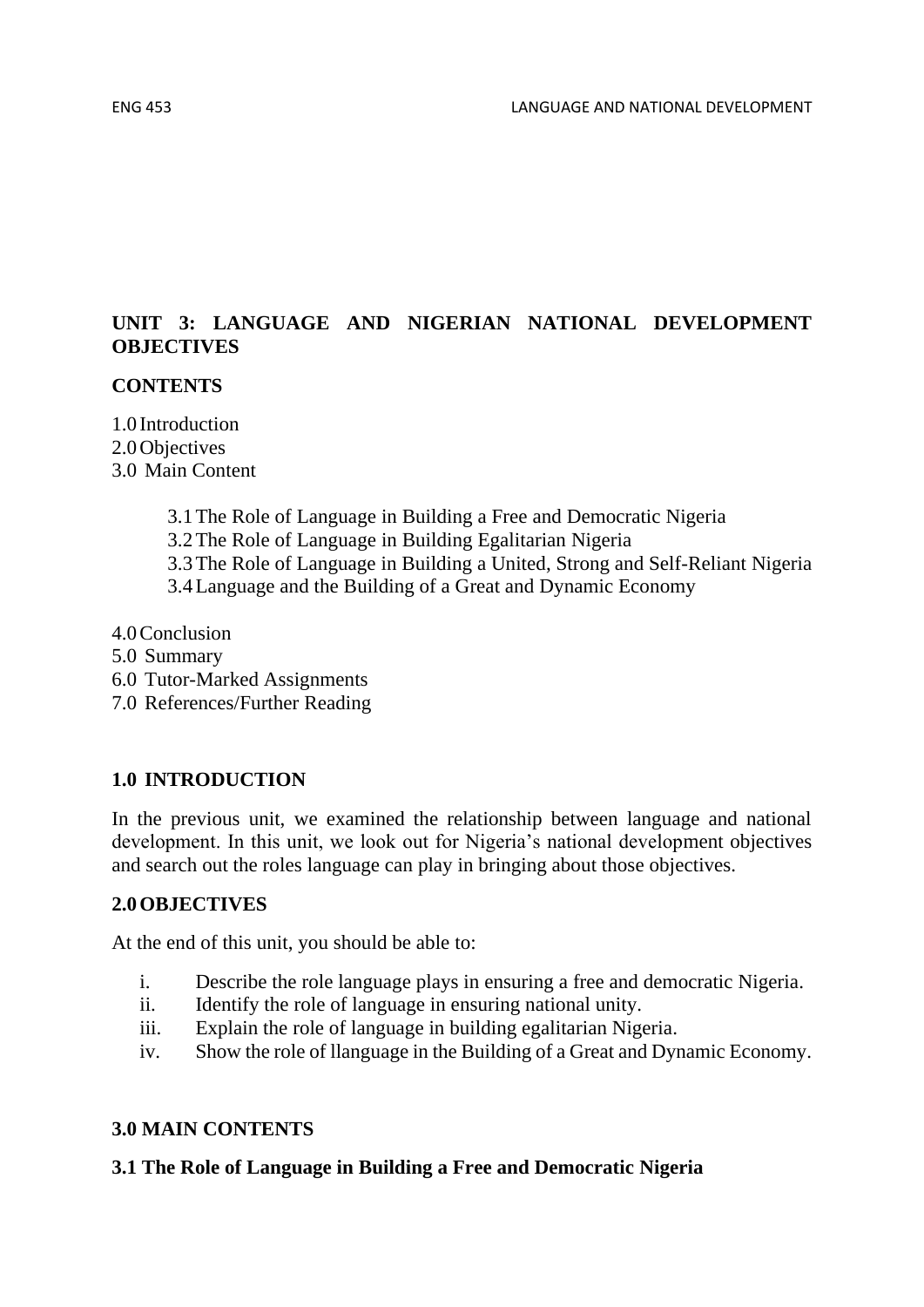ENG 453 LANGUAGE AND NATIONAL DEVELOPMENT The relationship between language and democracy as well as language and free society may not be immediately clear to a casual observer. But the truth is that language is related to both democracy and free society that it can contribute greatly in building a free and democratic society.

First the relationship between democracy and language is visible in the fact that while democracy thrives on aggregating views and demands of diverse people and groups, language serves as the tool of assembling these diverse views. Wieman (1942) argues that the community nature of democracy makes language a condition sine qua non for democracy. Commenting on this, he writes that:

A democracy is a community that is governed by leaders who are ruled by the values which the people express. If the people cannot communicate their values with that fulness and efficacy by which their interests can become the ends sought and conserved by the government, we cannot have a democracy. Our contention is that such communication requires a language potent in the six ways noted. Language is democracy when language carries the full load of a people's most cherished meanings from each to all and back again from all to each.

This means that language is the tool with which the diverse perspectives of individuals and groups, their vital interests of all sorts are communicated to those in power. This makes communication, facilitated in every way by language, a necessity for democracy. And we can easily prove that, most of the times, the difference between political requests acceded to and those not acceded to is the difference between the language used in packaging, presenting, and projecting the requests. This attests to the fact that one who wants to be heard and who seeks to have his needs catered for in a democracy must express so in language, in a beautiful language. This means that words do not command equal respects. One who has coined his presentation with good and beautiful words is more likely to have his requests attended to in a democracy. Experience easily tells us that not all persons are gifted with the ability to use language in a compelling manner. The inability to do so in itself is a stumbling block for one who wants active participation in politics. Such a one, if for instance he is elected to the National Assembly, may not be able to express the needs of his constituency in a coherent and competent manner. This relationship between democracy and language has always been the case even during the ancient period when success in the ancient Greek democracy depended on one's ability to put one's point in excellent language. Wieman (1942) expresses the point well with his view that language is activative. He writes that: "since democracy rests upon persuasion leading to action, it is obviously important that a language be fully ac-tivative." An activative language as used by Wieman here is a type of language that can move people to action.

Thus, since democracy is a government of citizens in union, the active communication of citizens is a sine-qua-non for its survival. The resolution of necessary differences that arise as a consequence of interpersonal differences are made possible by language.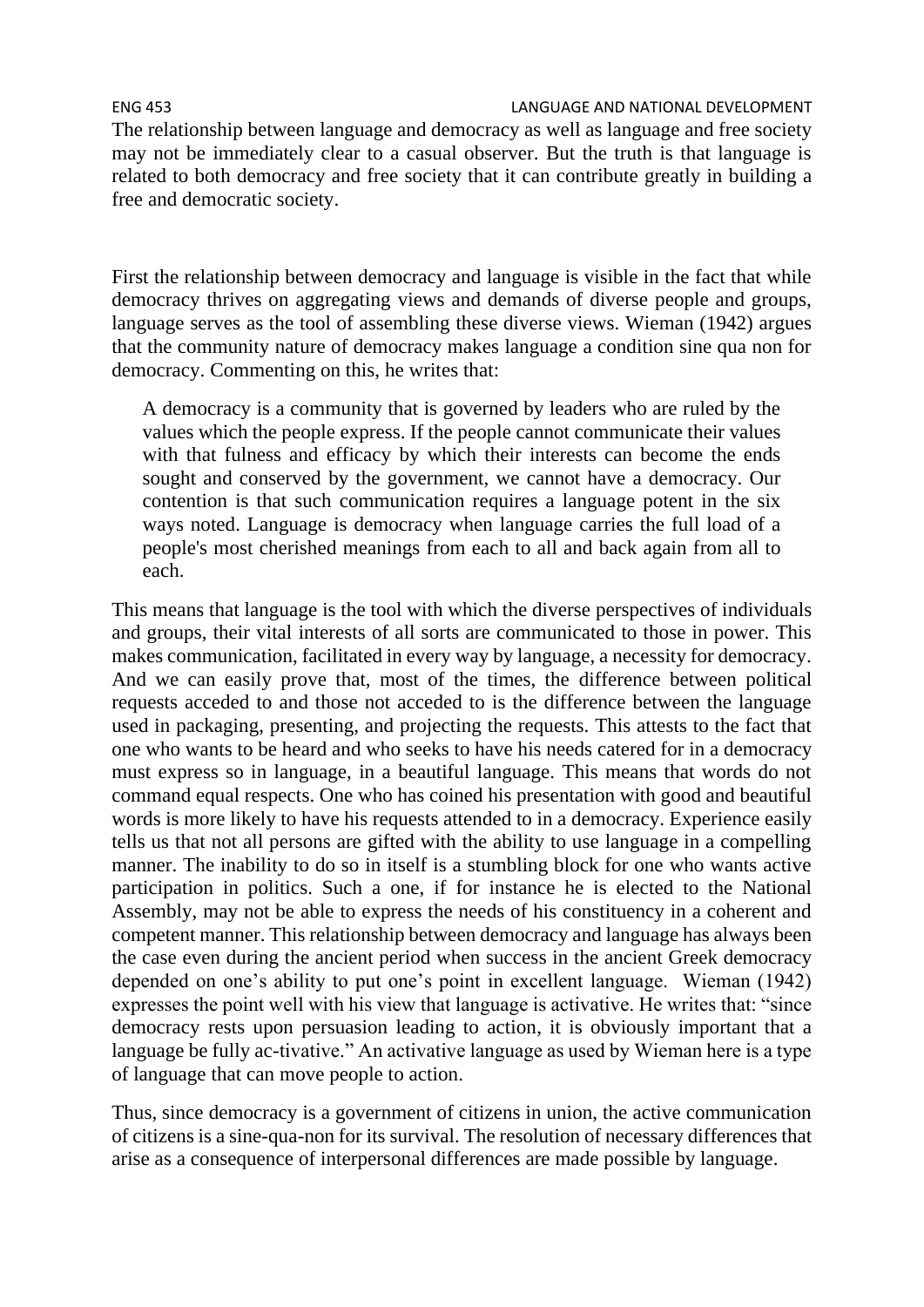Besides its role in helping to build a democratic Nigeria, language can also play a great role in ensuring a Nigeria where the freedom of citizens thrives. Commenting on the role of language in promoting a free society, Wieman (1942) writes that "this is not merely a matter of freedom of speech, press, assemblage, and worship. Such freedom may only magnify confusion and mutual frustration, if the language of expression is not effective in transmitting the real valuings of one group or class to the others involved."

# **Self-Assessment Exercise**

Discuss the relationship between language and democracy

# **3.2 The Role of Language in Building Egalitarian Nigeria**

There is a natural connection between language and equality. This can be seen in the fact that all human beings make use of language and that this use of language makes all human beings equal. Thus, despite the external realities suggesting otherwise, the natural situation is that we are all equal. The natural egalitarianism established by language can serve as impetus for Nigerians to view themselves as equals. This means that people are to be treated equally in the distribution of societal gains and pains. No person is to enjoy any advantage or disadvantage on account of his or her social status, ethnicity, religion, and so on.

# **Self-Assessment Exercise**

Discuss the role of language in building an egalitarian Nigeria.

# **3.3 The Role of Language in Building a United, Strong and Self-Reliant Nigeria**

Nigeria is often presented as a diverse nation. This diversity is manifest in the number of ethnic groups, religion, language and so on that exist in the country. Based on this diversity, some people arrived at the conclusion that Nigeria cannot survive as a united country. Positions like the above have fanned embers of division within the Nigerian polity. However, a closer look at the Nigerian languages reveals that they can be source of unity for the country. The language family trees studied in Module 1 show that most Nigerian languages belong in the same language family. For instance, such languages like Fulani, Igbo, Edo, Yoruba, etc. belong in the same Niger-Congo family of languages. This points to cultural and blood affinity between these groups. Obafemi (2012) comments on this issue thus: "What the above reveals is that most Nigerian languages are inter-related in the final analysis, and they ought really not to provide a basic reason for ethnic fractionalization and disunity."

What the above shows is that language can be exploited in fostering a united Nigeria. When Nigeria is united, when all of its part sees themselves as the same because they take into account their interrelatedness, it will give room for cooperation. This cooperation will in no small measure make the country strong and self reliant.

# **Self-Assessment Exercise**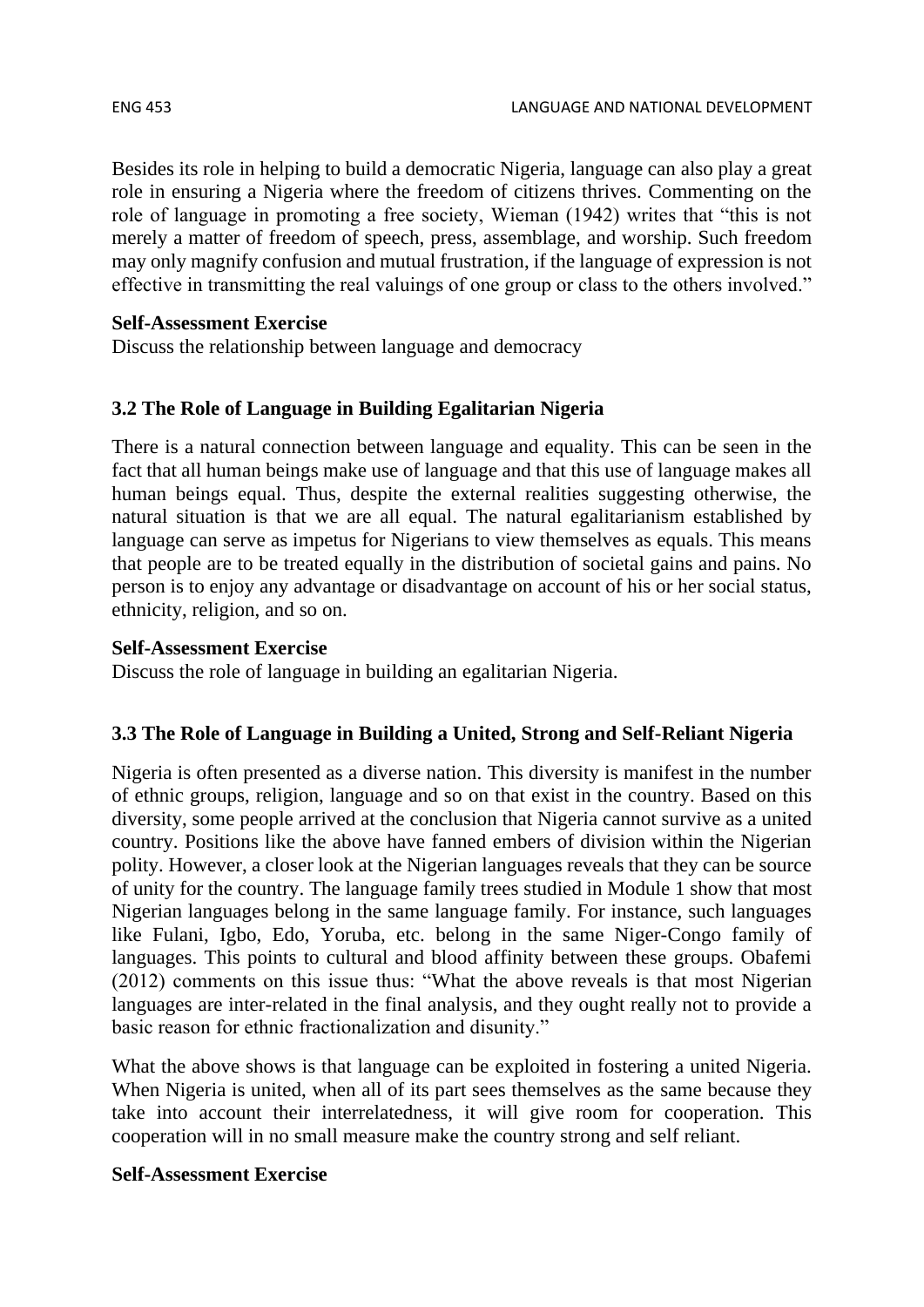ENG 453 LANGUAGE AND NATIONAL DEVELOPMENT Describe how language can engender national unity in Nigeria?

### **3.4 Language and the Building of a Great and Dynamic Economy**

The multiplicity of languages in Nigeria has been conceived by scholars in negative terms. This is only a manifestation of wrong understanding of the role language can play in national development. Indeed, language plays a major role in improving Nigeria's economy and can still play further roles. The multiplicity of languages in Nigeria has served as a source of employment to a good number of Nigerian peoples who serve as teachers of these languages. Also, another group of Nigerians serve as translators in order to mediate communication between different language users. This, equally, has served as means of employment to such people. Thus, developing more Nigerian languages will help in no small measure in diversifying the economy and creating more jobs for a new set of people.

#### **Self-Assessment Exercise**

Demonstrate your understanding the role language plays in building a great and dynamic economy in Nigeria.

#### **4.0 CONCLUSION**

The Nigerian National Development Objectives articulates a number of development initiatives the country intends to pursue. Actualizing those objectives is quite important if the country will move from its status as undeveloped country and join the region of developed countries. In this unit, we have examined the role language can play in actualizing the nation's development objectives.

#### **5.0 SUMMARY**

In this unit, you have learnt that language has important roles to play in the actualization of Nigeria's national development objectives. We examined the national objectives and pointed out the various roles language can play in bringing them into reality. Consequently you learnt that language can play a role in building a free and democratic Nigeria, in building egalitarian Nigeria, in building a united, strong and self-reliant Nigeria, in building a great and dynamic economy.

#### **REFERENCES/FURTHER READING**

Blench, S., (2009), "The Linguistic Geography of Nigeria and Its Implications for Prehistory," Paper presented at the Nigerian Field Symposium on West African Prehistory, HRI, Sheffield, 27 June.

Obafemi, O. (2012) "On Language and National Integration/Development," *Weekly Trust,* 12 May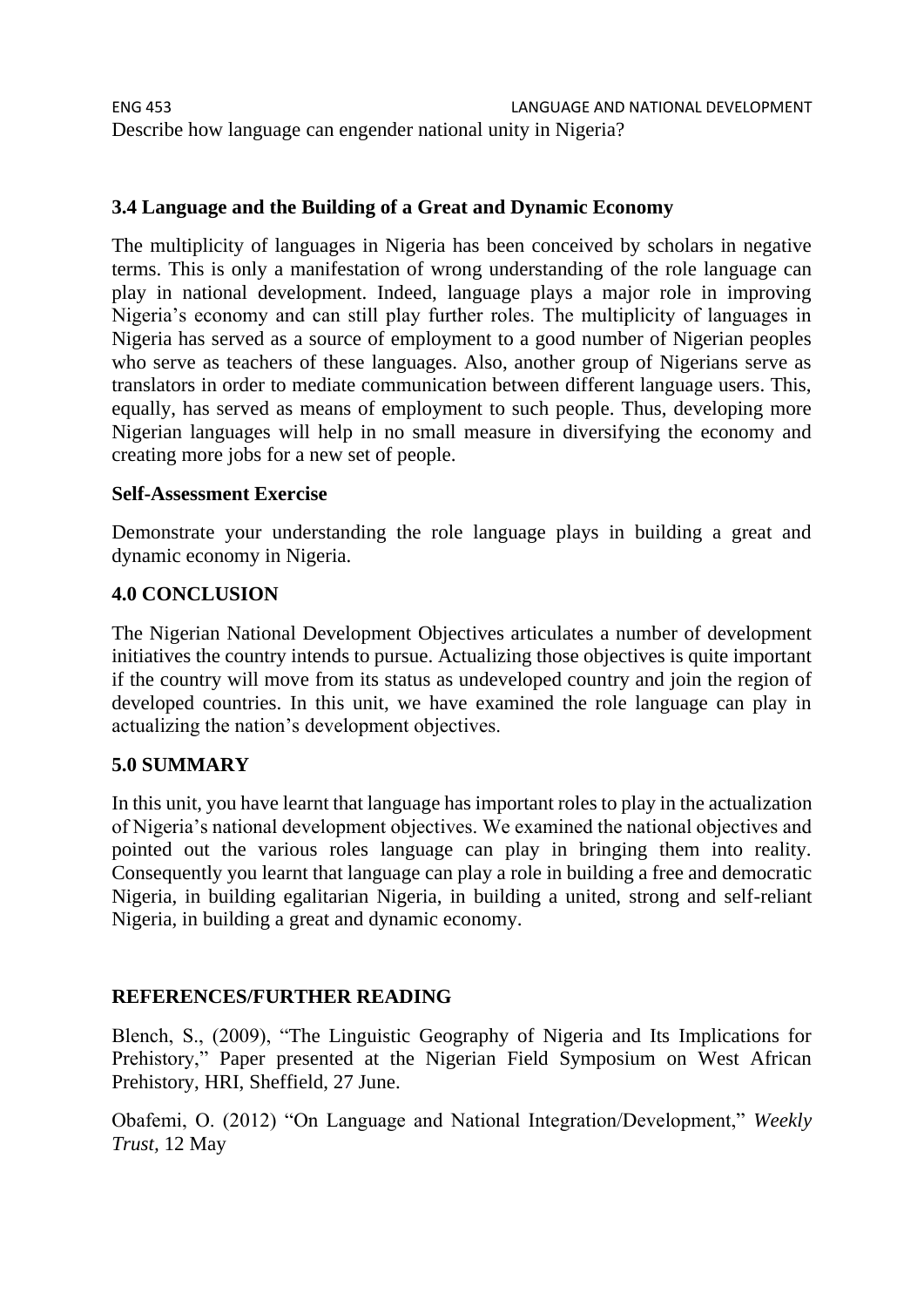ENG 453 LANGUAGE AND NATIONAL DEVELOPMENT Obasi, E. (1987) *Understanding Education and Society in Nigeria,* Awka: New Era Thinkers

Wieman, H., (1942) "Democracy and Language," *Ethics*, Vol. 52, No. 2 pp. 216-221

# **UNIT 4: LANGUAGE IN A MULTICULTURAL COMMUNITY**

# **CONTENTS**

1.0 Introduction 2.0Objectives 3.0Main Content

> 3.1The Community and the Making of Language 3.2The Impossibility of Private Language 3.3 Multicultural Community 3.4Language Use in a Multicultural Community 3.5Multilingualism in a Multicultural Society 3.6Origin of Multilingualism 3.7 Importance of Multilingualism

4.0Conclusion 5.0Summary 6.0Tutor- marked Assignments 7.0References/Further Reading

# **1.0 INTRODUCTION**

In the previous unit we studied the role language can play in the actualization of Nigeria's national objective. In the present unit we shall look at the role the community plays in human language. The interconnection of language and community is expressed in the fact that language is the product of the community, at the same time it is language that makes community life possible. In what follows, you will discover the mutual relationship that exists between language and the community. Besides this, you will be made to understand the use of language in a multicultural society like ours.

# **2.0OBJECTIVES**

At the end of this unit, you should be able to:

- i. Explain relationship between language and community.
- ii. Describe the impossibility of private language.
- iii. Explain how to use language in a multicultural society.
- iv. Articulate the importance of multilingualism.

# **3.0 MAIN CONTENT**

### **3.1 The Community and the Making of Language**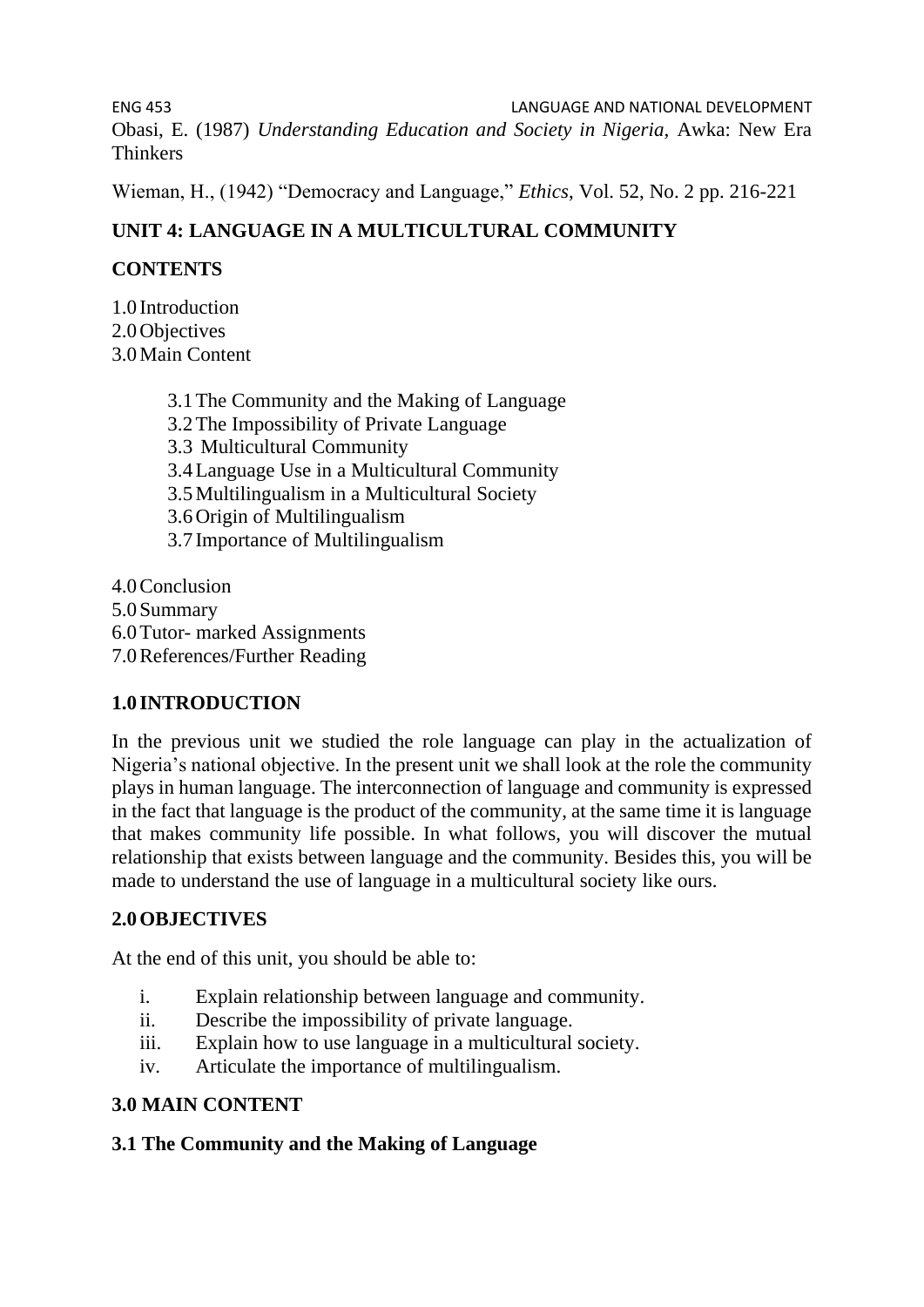ENG 453 LANGUAGE AND NATIONAL DEVELOPMENT Language is a community property. This means that it is the common agreement of community that gives meaning to our sounds, signs and marks. Community as being used here connotes users. Thus, anybody who can speak a language, who can converse meaningfully and coherently in any language is part of the ownership of that language. It is this community of language users that assign every word of a language the meaning it bears. Commenting on the above point, Ewelu (2008) writes that:

Language, as we know, is symbolic and, as such, it is made up of conventional signs whose significations are determined by the common agreement of the users. One comes to understand and use these signs correctly by the training given to one by the community. This same community agreement, the community way of using words and sentences, serves as a criterion for correct and incorrect use.

Besides the fact that the meaning of signs of a language is determined by community, the usage of these signs is also made in a community. What this means is that anyone who makes use of language makes use of it in the presence of others. But you might have witnessed a person conversing with himself and may think that his action invalidates our point. The truth is that such a person presupposes a community. He imagines a hearer in his mind and what you regard as his soliloquy is actually being addressed to this invisible hearer. This understanding follows from our earlier discussion in unit 1 above that language plays communicative function. Thus, the communi(ty) is supposed in the language function of communi(cation). We do not communicate with ourselves. We do so with others.

Another factor that points to the community nature of language is the fact that language learning is done within a community. We have children and adults learning new languages as our example here. They learn the languages they speak simply because others taught them. No person staying on his own, without contact with at least one person speaking a particular language has ever mastered such a language. Consequently, we can also say that it is the community that gives its language to someone in order to integrate him as a member. Were the community to shut itself up from such a member, the language of the community will forever be unavailable to such a person.

### **Self-Assessment Exercise**

Demonstrate your understanding of the role of the community in the making of a language.

### **3.2 The Impossibility of Private Language**

The Austrian linguistic philosopher, Ludwig Wittgenstein, was the first person to make reference to private language. And by private language he means a language whose words are invented by an individual, and these words refer only to what such individual alone knows. No other person can understand such a language except the one who has invented it. (Wittgenstein 1968).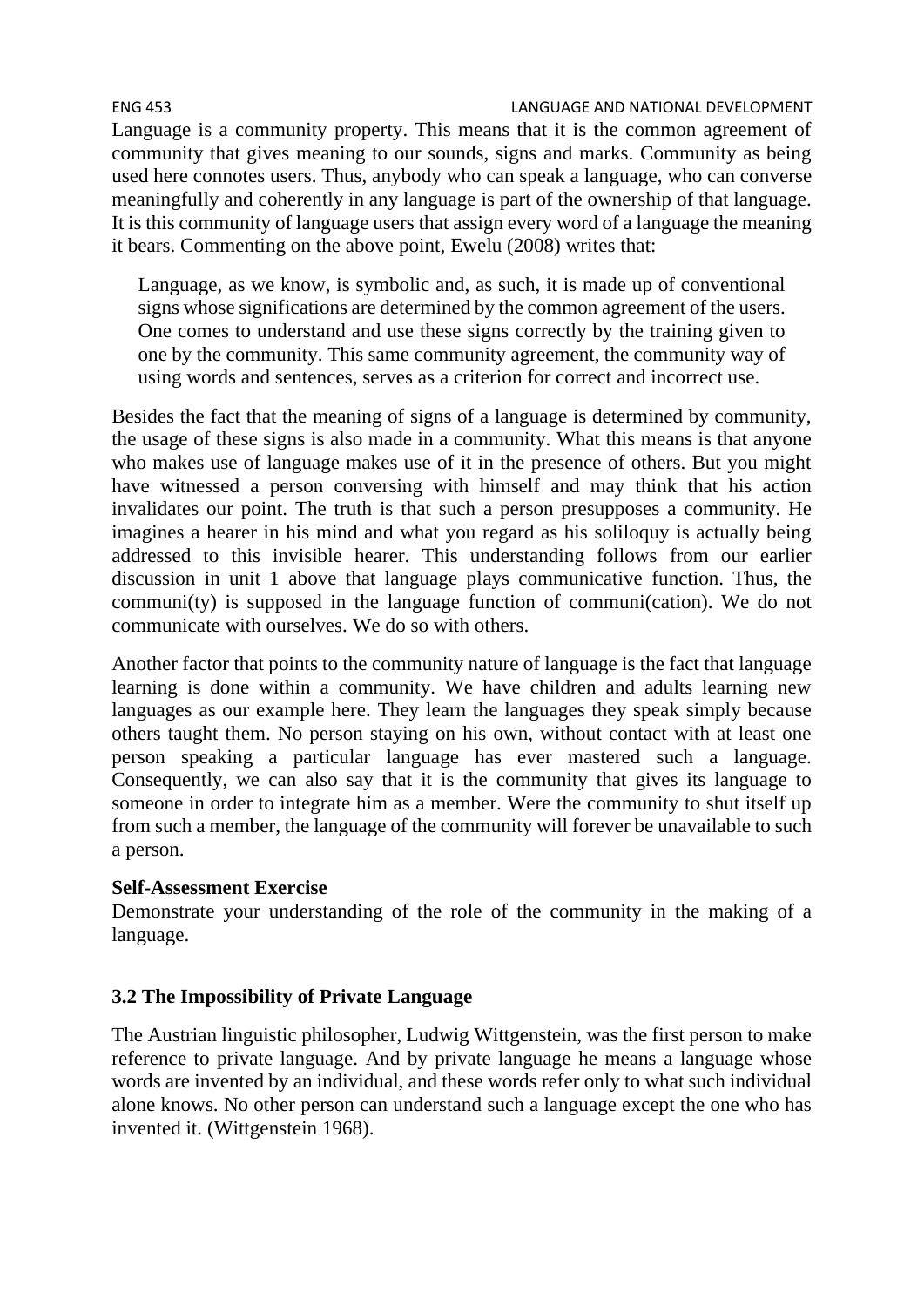ENG 453 LANGUAGE AND NATIONAL DEVELOPMENT We may have witnessed individuals draw up some codes. We may argue that these codes are for their own understanding and that the information which the codes convey is meant only for them. Based on the above, one may be tempted to regard such codes as private language. However, in the definition of *private language* given above, a code does not qualify. This is because, a code can be understood by others when explained to them and the objects about which the codes are made are also known. Also, codes are written in languages already known by others.

The discussion in the paragraph above helps us to understand that there is no such a thing as private language. Indeed, the term private language refers to no known language. This reinforces our argument that language has a public or community character. It cannot be owned by one person alone. Thus, there is no such a thing that is known only to one person in the world. If such a language exists it will fail to meet the most important function of language which is **communication**.

#### **Self-Assessment Exercise**

Define private language.

### **3.3 Multicultural Community**

The term multicultural is self-explanatory. It means many cultures. Thus, a multicultural community is a society where many cultures exist. If we allude to the definition of culture as our way of doing things, a multicultural context is about a society which has many ways of doing things. To explain our point in a simple manner, let us take transportation as an example. Air is a way of travelling, land is another, and sea is also another way of travelling. A society that can travel by air, land and sea can be said to be multicultural. Also, a society where more than one religion exists side by side can also be said to be multicultural.

The depiction above is quite simplistic even though it also captures the meaning of multicultural in its simplest form. In a more academic sense, multicultural refers to the existence of many distinct human groups in a society. The distinctive qualities here are skin colour, language, moral, belief system, ideology, ethnicity and so on. The most visible arena of multicultural is the urban centre. Urbanization opens up a place for people with different backgrounds and cultures. In most cases, these people arrive the urban areas with the cultural practices, ethos and prejudices of the groups they left behind. In a multicultural context, everyone is allowed to practise his culture without let or hindrance. He is also allowed to take from the culture of his neighbour or colleague at work any element that he fancies.

#### **Self-Assessment Exercise**

Discuss the view that the most visible arena of multicultural is the urban centre.

### **3.4 Language Use in a Multicultural Community**

The use of language in a multicultural context is a careful activity. It is mediated with reason and caution as people are passionate with their culture. They see culture as proof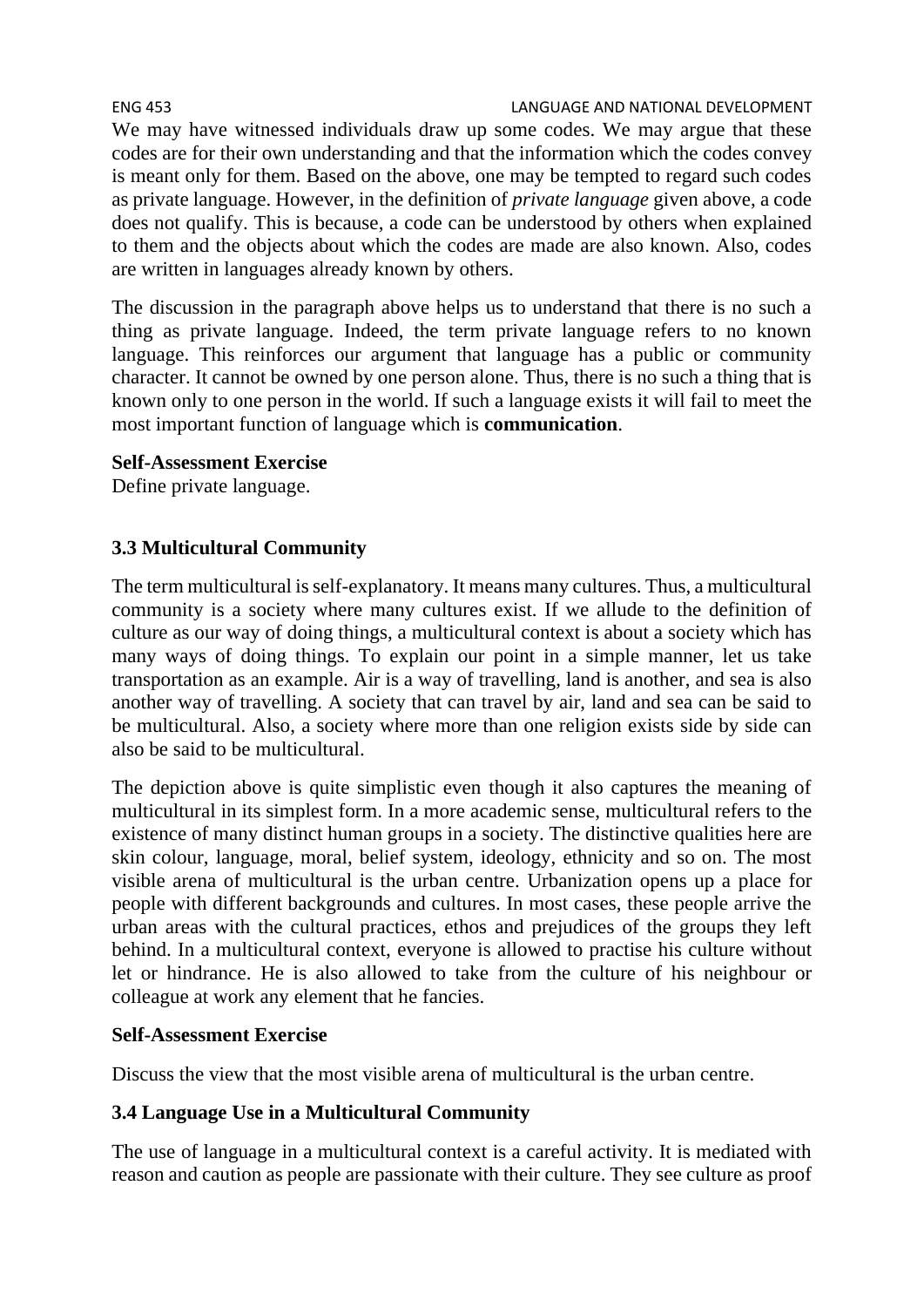ENG 453 LANGUAGE AND NATIONAL DEVELOPMENT of their achievements as human beings. They feel that any denigration of their cultures is tantamount to the denigration of their humanity. Thus, the jealous protection which individuals accord to their cultures exists because they see their cultures as extension of themselves. Thus, to disparage a culture entails disparaging the owners of that culture.

A person who lives in a multicultural society is ever conscious of his use of language. Language use entails what is said and how it is said. It demands that a user of language is conscious of the various meanings words of the same language possess among different cultural groups that make use of the same language in the same society. This consciousness demands respect from the language user. What is required here is the recognition that his own culture and that of others are equal. Taylor (1994) holds that the reason for this respect is the fact that "all human cultures that have animated whole societies over some considerable stretch of time have something important to say to all human beings." This is the basis of the equality being advocated here.

The respect which a language user accords to other cultures does not imply that other cultures should not be criticized when their customs and practices fall below certain expectations. Rather what is called for is respect-in-criticism. This insists that one should not use foul language but should rather be constructive. For instance, one who wants to criticize the old practice of killing twins among certain Nigerian cultures does not begin to call those cultures barbaric. Rather, one should point out the fact that they violate certain human rights.

#### **Self-Assessment Exercise**

Discuss what constitute the proper use of language in a multicultural society.

# **3.5 Multilingualism in a Multicultural Society**

Multilingualism depicts the existence of more than one language in a society. It also captures the ability of an individual to speak more than one language. The first depiction that deals with multiplicity of language within a society is the concern of this section. The problem of multilingualism in a multicultural setting is how to manage the tensions that accompany language contacts. Most of such contacts entail struggle for exclusive domination and supremacy between the languages. Expectedly, the major languages win. But we can as well inquire into what makes such languages major. A combination of factors is responsible. The most prominent of these are population of speakers, power capital invested on the language and politics.

Indeed, multilingualism entails that the languages are encouraged to accommodate one another. Linguists observe that each of the world's about six thousand languages has something peculiar to offer the world. They hold a secret to how people using such language adapted in a harsh environment different from ours. The vocabularies, idioms, and proverbs of such languages are warehouse of information concerning the mechanisms of such adaptation. Thus, to allow such a lie to die as a result of domination by another language means that the world has lost an instrument of understanding the world. Such argument as we just presented is on top whenever multilingualism is urged.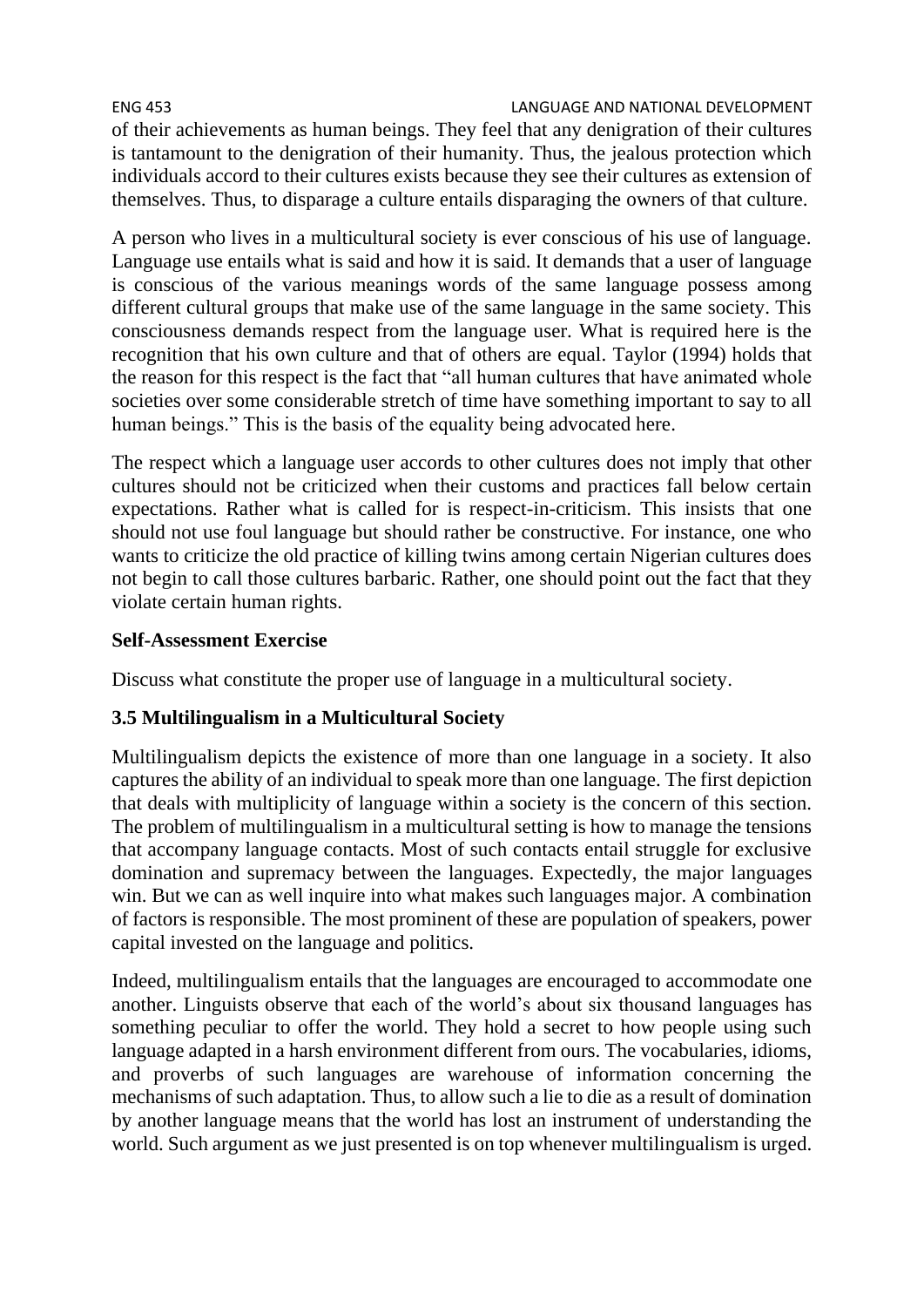ENG 453 LANGUAGE AND NATIONAL DEVELOPMENT However, the problem still remains how to maintain social relation and communication in such an environment of multiplicity of languages. Nations have responded to this question in a variety of ways. While some nations have projected one of the major native languages to the status of lingua franca others have adopted a foreign language to serve such purpose. In Nigeria, the English language plays that role. However, it must be noted that the adoption of the English language is not expected to hinder the progress and development of the other languages. It is advocated that while the English language mediates communication between people from different linguistic backgrounds in Nigeria as well as in official matters, the indigenous languages are to be used in communication involving two people from the same linguistic background. Such advocacy is what ensures variety and the sustenance of multilingualism.

### **Self-Assessment Exercise**

Identify three factors that make a language to assume the position of a major language in a language contact situation.

# **3.6 Origin of Multilingualism**

Researchers have shown interest in tracing the origin of multilingualism. In what follows a number of suggestions put forward to explain the origin of multilingualism are examined. They include the following:

# **3.6.1 Tower of Babel**

The first reference to the origin of multilingualism as recorded in the book of Genesis 1: 11-19 credits the events in the Biblical Tower of Babel as the origin of multilingualism. According to the story:

At one time the whole earth had the same language and vocabulary. As people migrated from the east, they found a valley in the land of Shinar and settled there. They said to each other, "come, let us make oven-fired bricks". They had brick for stone and asphalt for mortar. And they said, "Come let us build ourselves a city and a tower with its top in the sky. Let us make a name for ourselves, otherwise, we will be scattered over the face of the whole earth". Then the Lord came down to look over the city and the tower that the men were building. The Lord said, "If, as one people all having the same language, they have begun to do this, then nothing they plan to do will be impossible for them. Come, let us go down there and confuse their language so that they will not understand one another's speech". So the Lord scattered them from there over the face of the whole earth, and they stopped building the city. Therefore its name is called Babylon, for there the Lord scattered them over the face of the whole earth (The Between Pocket Bible)

This story shows that before long people spoke one language, understood each other and have one common interest. They cooperated among themselves but because God was not happy with them as regards their presumptuousness in erecting the tower, He confiscated their tongue and so linguistic diversity ensued. As a result, their cooperation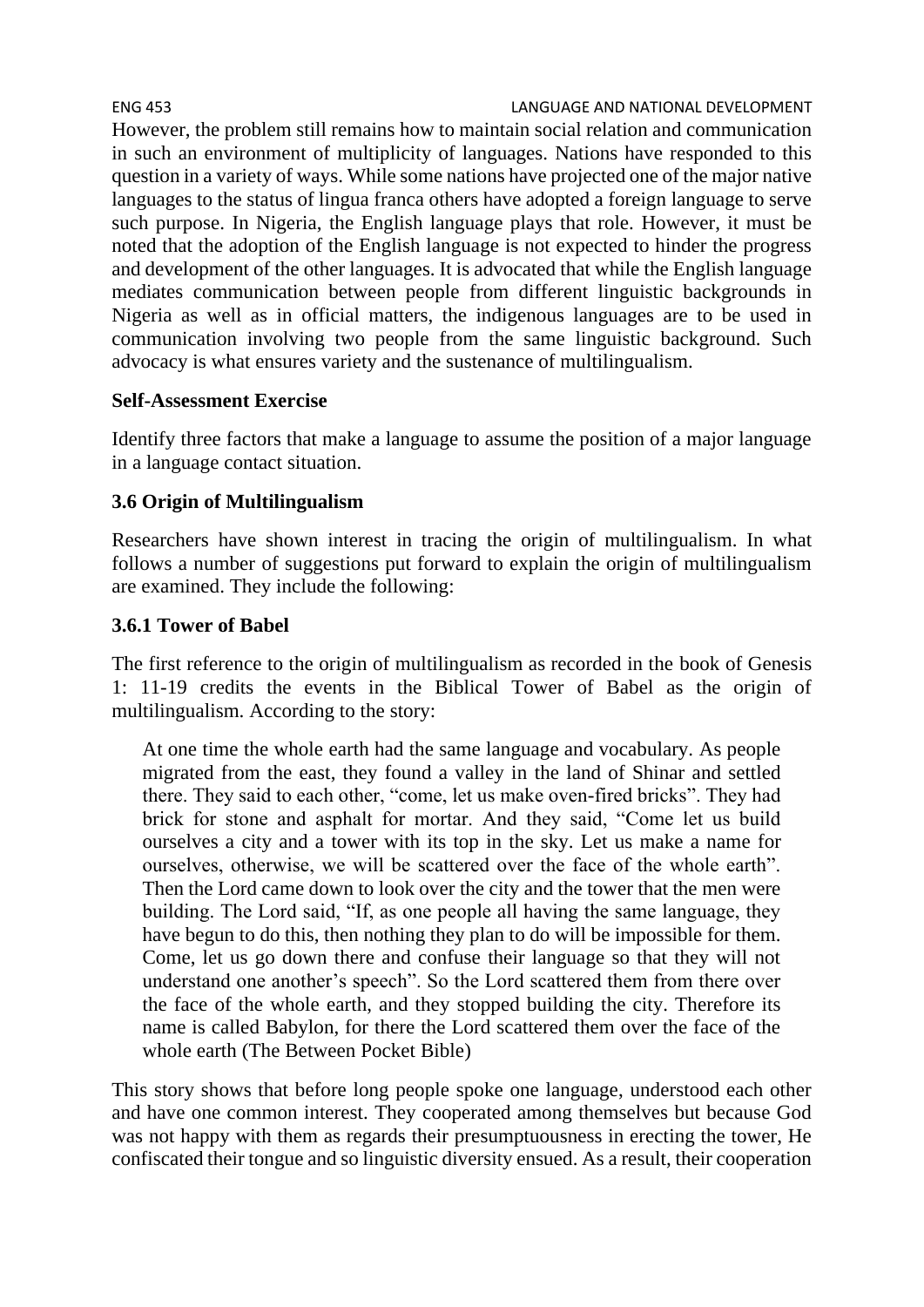ENG 453 LANGUAGE AND NATIONAL DEVELOPMENT ceased and their achievements became null and void. Because they could no longer understand one another, they scattered through all the face of the earth.

## **3.6.2 Political Annexation/Natural Disaster**

This occurs when there is political crisis in a country ranging from seizure of power, military coup and other related problems. People often migrate and resettle in other places due to these problems. As such, they become refugees and have to learn language of their new hosts while still retaining their own. This new development can have an immediate effect on the linguistic situation of the affected groups. On the other hand, natural disaster like famine, volcanic eruption, erosion, etc. can cause a group of people to relocate and find themselves in a new environment. In a press release of 11 September 2012, it was stated that some residents in Anambra, Delta and Kogi residing around the River Niger should relocate for safety as there was going to be an adverse effect of flood on such residents. In this case, when they migrate to a new language environment, they'll be faced with the acquisition of the language of their new environment.

### **3.6.3 Education**

Since education is an access to knowledge, one can learn a new language in order to acquire such knowledge. Typical examples are the use of Latin in the middle ages which was learnt by the educated and influential elites as well as the use of English in the modern era in many countries of the world.

### **Self Assessment Exercise**

Discuss two factors that gave rise to the emergence of multilingualism.

### **3.7 Importance of Multilingualism**

Of what importance is the existence of many languages in a society? There is a strand of literature which posits that multilingualism is of great disadvantage to any society. The tower of Babel story feed this type of position. In the tower of Babel story, multilingualism is seen as a punishment from God. One who toes this line of viewing language will conclude that multilingualism is evil as all punishment is evil as erodes mutual understanding, and peace. Despite such views as the above, multilingualism is quite important in our society. Crystal (2002) adduced a number of reasons for this. They include:

### 1. **Multilingualism Ensures Diversity**

Evolutionsists emphasize the importance of diversity in our world. They view it as "the result of species genetically adapting in order to survive in different environments." (Crystal 2002). Since our environment is highly diversified, Crystal (2002) argues that our ability to survive in the world is due mainly to "our ability to develop diverse cultures which suit all environments." In the same manner, multilingualism provides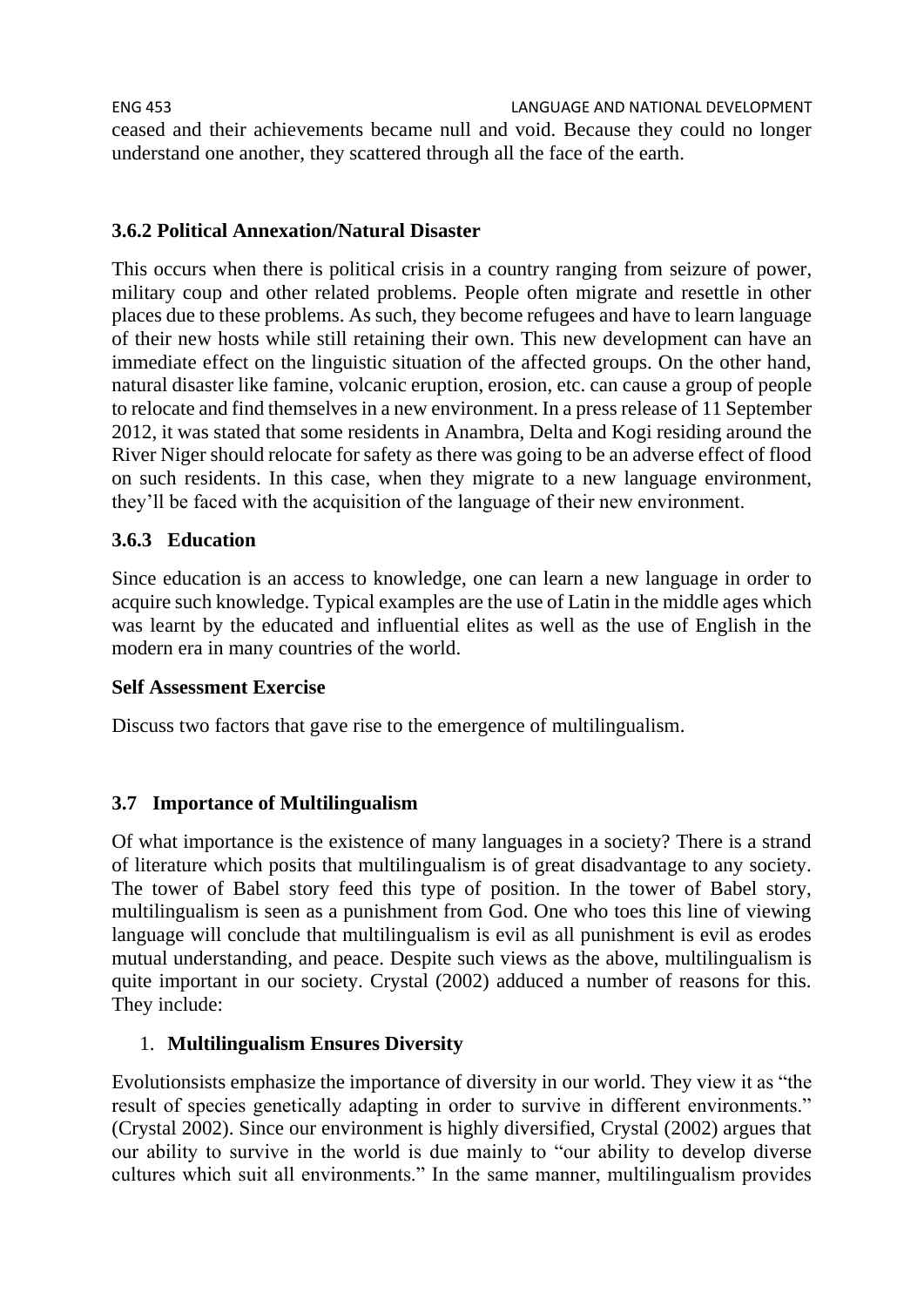ENG 453 LANGUAGE AND NATIONAL DEVELOPMENT insight into the many ways different people of the world were able to adapt to the need of their specific environments. Their language, so to say, emerges as a response to the challenges posed by their specific environments. Following this line of argument, we can see that besides the fact that language is an aspect of non-material culture, the transmission as well as preservation of cultures of the world's diverse environments is made possible only with the use of language. Bernard (1992) supports this point with his argument that "A native language is like a natural resource which cannot be replaced once it is removed from the earth." The same point is expressed in another way by Pound(1960) when he writes that: "The sum of human wisdom is not contained in any one language, and no single language is capable of expressing all forms and degrees of human comprehension."

# **2. Multilingualism Protects Identity**

In our world people assume the identity of the language he speaks. Think of these statements: Chinedu is Igbo; Ebelemi is Ijaw: Boluwatife is Yoruba; Audu is Hausa. In such expressions we identify the named individuals with the language they speak. Once we eliminate multilingualism and adopt one language many people in the world will lose their identity. They will also lose the healthy attachment to a root which propel people to perform great actions.

### **Self-Assessment Exercise**

Multilingualism ensures diversity in a society. Discuss.

# **4.0 CONCLUSION**

Language is a community property. It is produced in a community and sustained in a community through communication. The range of communities where language plays a mediating factor is an enlarged one. A successful language user is expected to learn how to adapt his language to any community he finds himself.

# **5.0 SUMMARY**

In this unit, you learnt that language is a community property. You also learned that it is impossible to have a private language. Equally, you studied about multiculturalism and multilingualism. You were also exposed to how to use language in a multicultural society.

# **6.0 TUTOR-MARKED ASSIGNMENTS**

- 1. Language is a community property. Discuss.
- 2. Define private language?
- 3. List the advantages of multilingualism.
- 4. Define multiculturalism.
- 5. List factors responsible for the emergence of multilingualism.

# **7.0 REFERENCES/ FURTHER READING**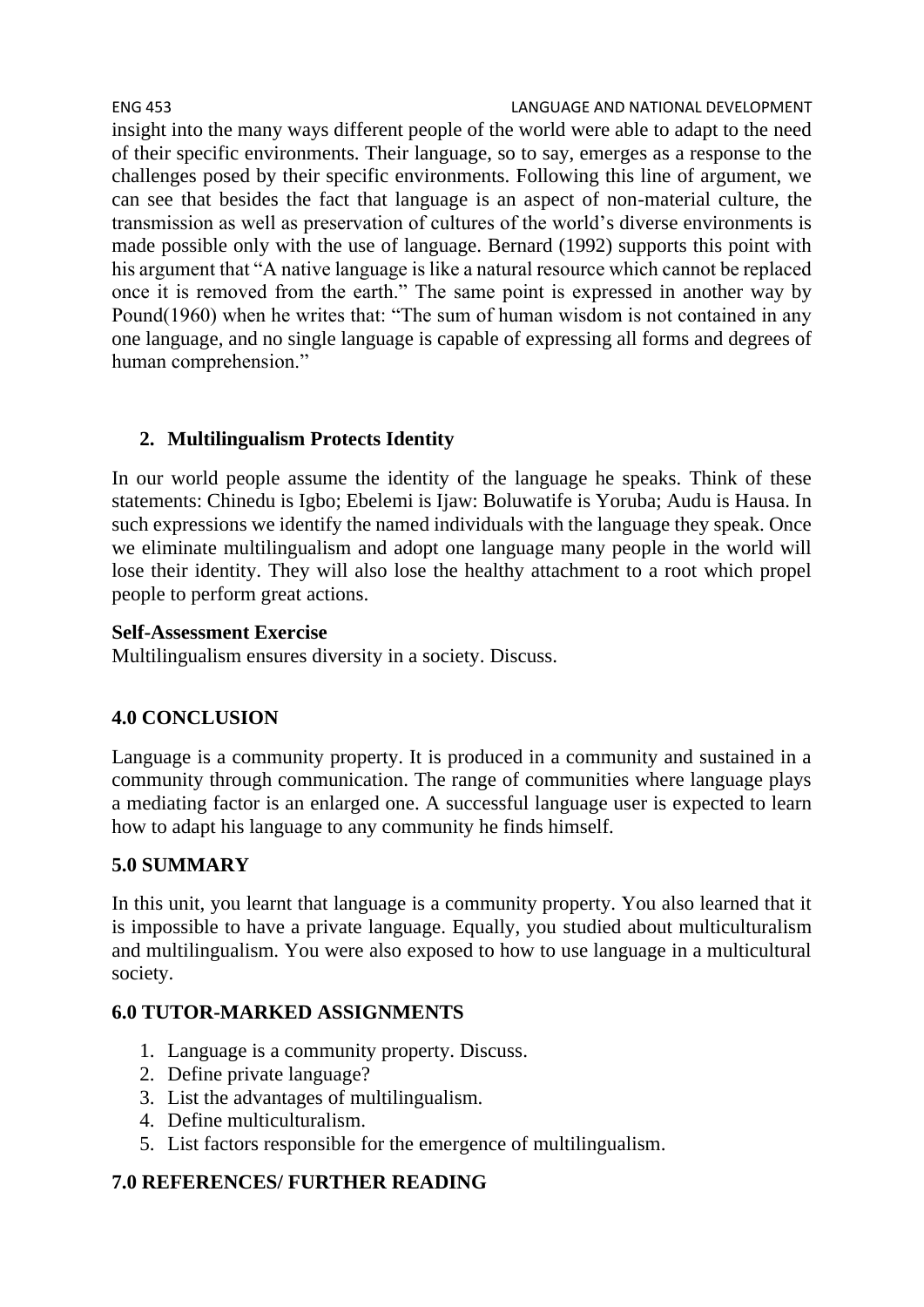ENG 453 LANGUAGE AND NATIONAL DEVELOPMENT Banjo, A (1981) *West African Studies in Modern Language Teaching and Research*. Lagos: National Language Centre, Federal Ministry of Education.

Bamgbose, A., (1995) "English in the Nigerian Environment" in Bamgbose A. et al (eds) *New Englishes: A West African Perspectives,* Ibadan: Mosuro Publishers.

Crystal, D. (2002) *Language Death* Cambridge: University Press.

Pound, E. (1960) *The ABC of Reading,* New York: Laughlin.

### **MODULE 4: ENGLISH LANGUAGE AND NATIONAL DEVELOPMENT**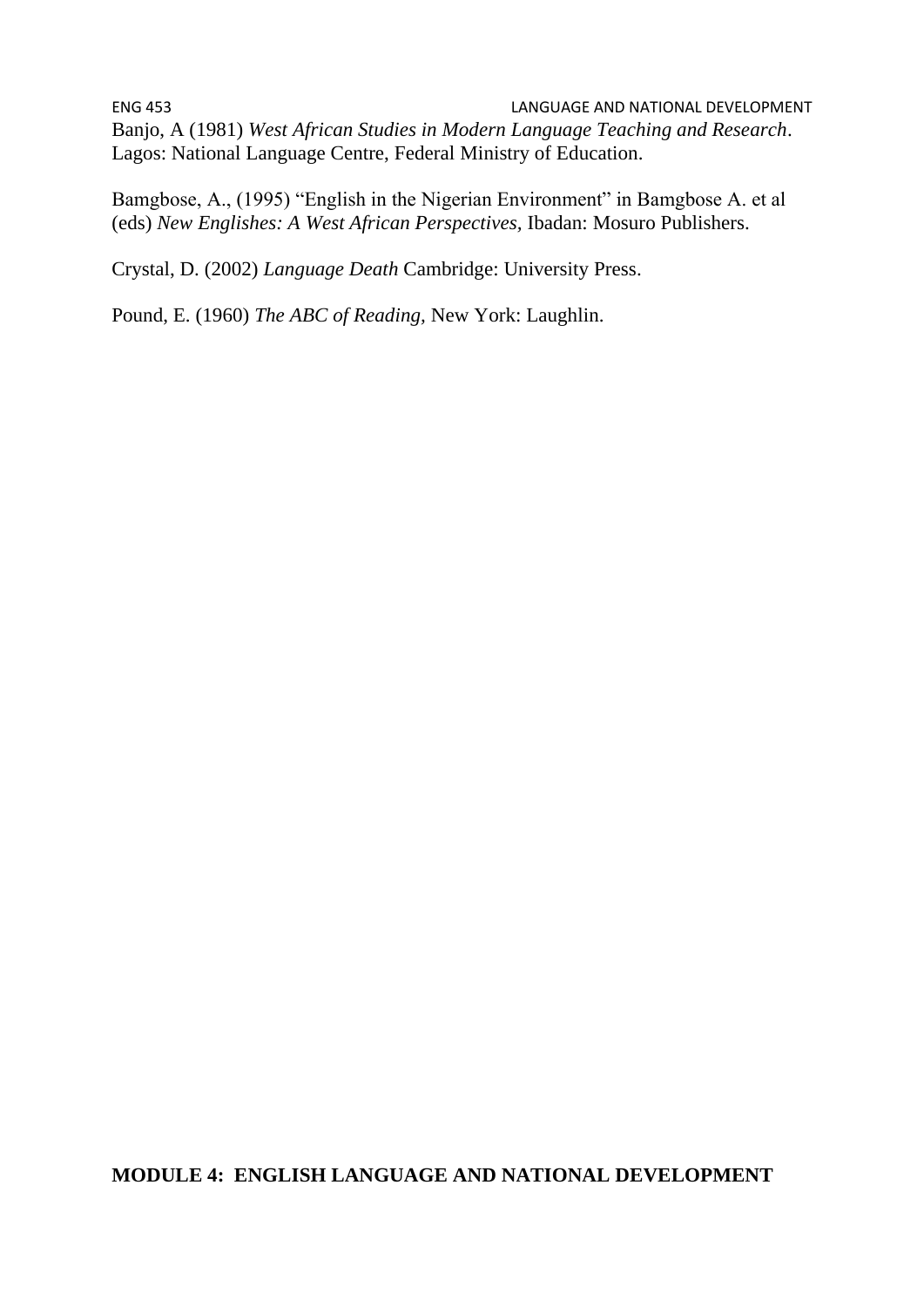| <b>ENG 453</b> | LANGUAGE AND NATIONAL DEVELOPMENT                |
|----------------|--------------------------------------------------|
| Unit $1$ :     | The Status of English Language                   |
| Unit $2$ :     | The Place of English Language in Nigeria         |
| Unit $3$ :     | The Problem of English Language in Nigeria       |
| Unit $4$ :     | <b>English Language and National Development</b> |

# **UNIT 1: THE STATUS OF THE ENGLISH LANGUAGE**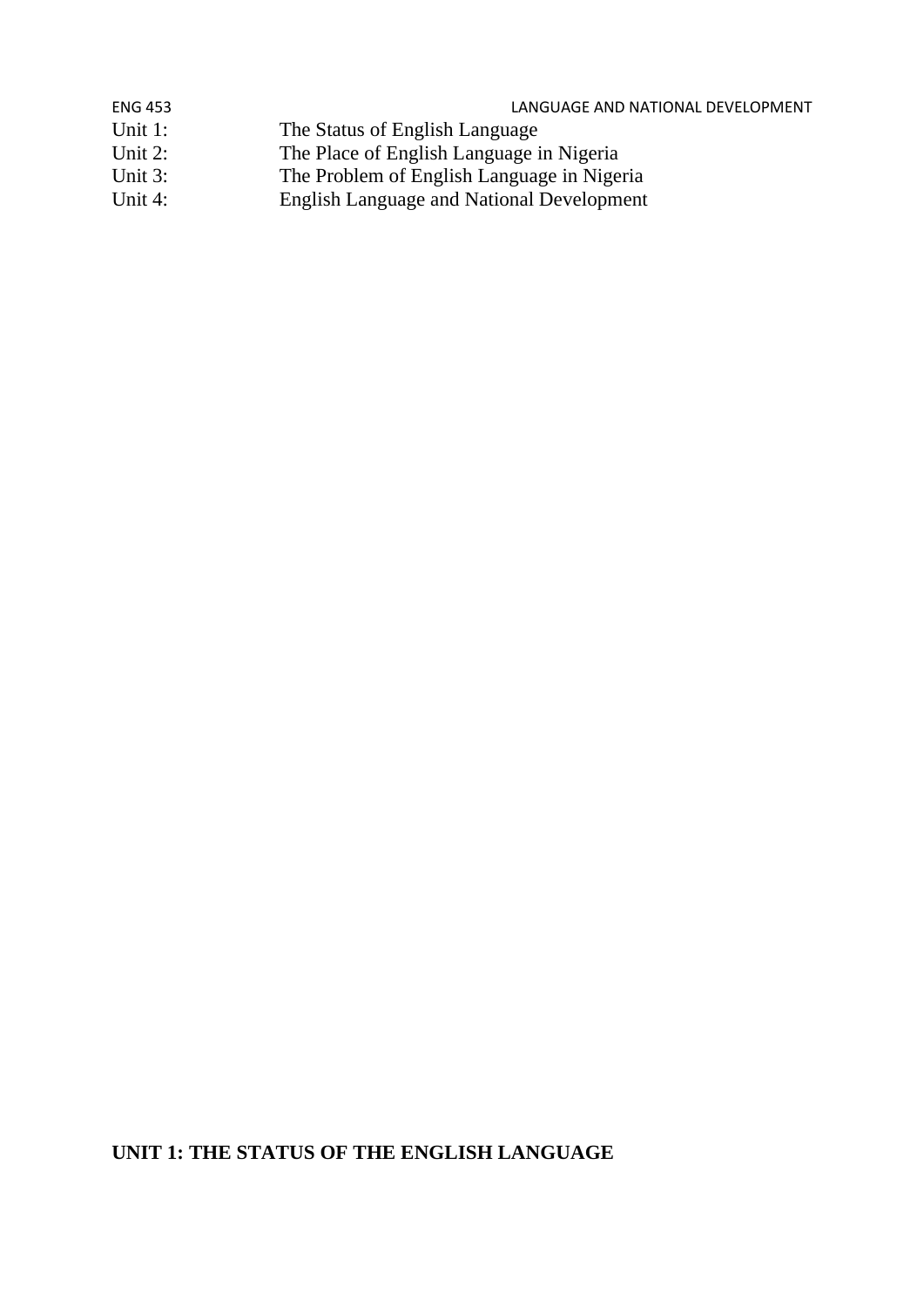# **CONTENTS**

1.0 Introduction 2.0 Objectives 3.0Main Content

> 3.1The Place of the English Language in Nigeria 3.2The Global Nature of the English Language 3.3The Importance of English as a Global Language

4.0Conclusion 5.0Summary 6.0Tutor-Marked Assignment 7.0References/Further Reading

### **1.0 INTRODUCTION**

In the previous module, we studied the link between language and national development. We showed that language can make tremendous contribution to the national development. We also studied how language can play a major role in actualizing Nigeria's national development objectives. In this module, we focus specifically on English language. We examine the role it plays in Nigeria's national development.

### **2.0OBJECTIVES**

At the end of this unit, you should be able to:

- a. Explain why the English language is a global language.
- b. Describe the roles the English language play in Nigeria.
- c. Articulate the importance of the English language in Nigerian education.

# **3.0MAIN CONTENT**

### **3.1 The Place of the English Language in Nigeria**

The role of the English language in a multilingual country, such as Nigeria, cannot be overemphasized. In Nigeria, there are approximately 400 languages. None of these languages as was rightly mentioned was accepted as an official language in the country. But despite the multiplicity of languages in Nigeria today, the English language was received and institutionalized as the language of government, education, commerce, industry, law and administration. There is no doubting the fact that different types of newspapers, radio and television programmes, Nollywood films and the music industry, literacy productions, lectures in higher institutions, court hearings, church sermons, and proceedings conducted in House of Assembly and various offices are virtually done in the English language. There is no Nigerian language that can be subjected to one third of the functions which the English language performs in our national life. It is considered by Bamgbose as the most important legacy from the British to Nigeria. It is a veritable tool for internal and external communication. English is the only language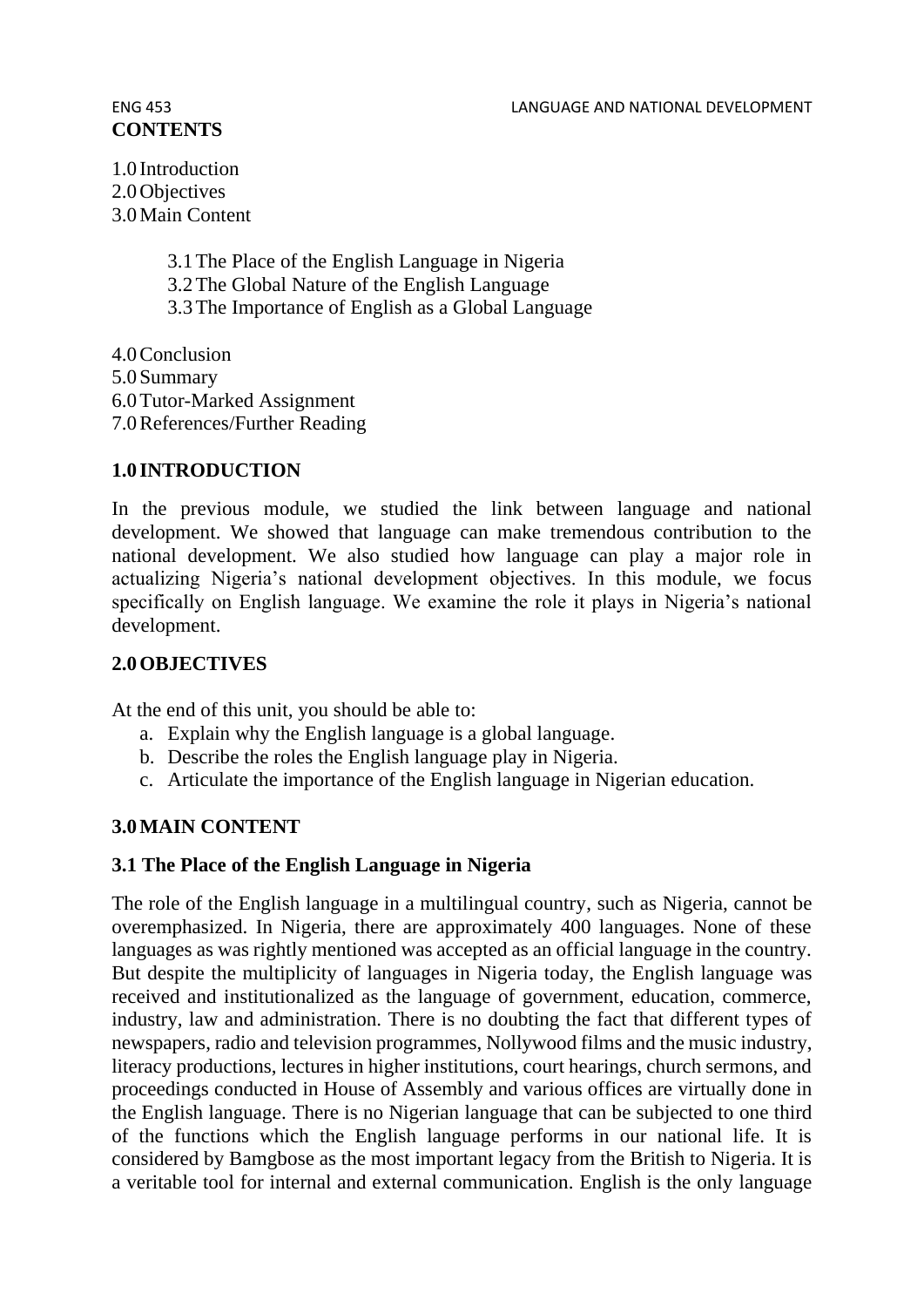ENG 453 LANGUAGE AND NATIONAL DEVELOPMENT that has helped to reduce the linguistic differences of the heterogeneous people that constitute the geopolitical entity called Nigeria.

The English language is pedagogically significant as the language of instruction in virtually the entire school system, from the upper primary to the highest tertiary level. For one to be regarded as an educated Nigerian, some level of proficiency in English is required. In consonance with the afore-mentioned fact, Banjo (1995) maintains that:

If an educated man is defined in Nigeria as one who has at least secondary education, then no Nigerian who speaks no English can be regarded as being educated. The reason for this should be obvious; English is a key subject and the medium of instruction before the end of the primary level.

As a result of the prestige accorded to the English language, everyone strives to be proficient in it in order to survive in our multilingual society. During the preparations for the Miss Nigeria Beauty Pageant, most of the candidates who are not so proficient in the language register for special lesson in English in order to fit in superbly in the competition, which is meant for contestants from different linguistic groups. All the examinations to that effect both oral and written are conducted in English and so a poor knowledge of the language is considered a disadvantage for anyone who does not have some mastery of the language.

# **3.2 The Global Nature of the English Language**

The English language is used by the majority of the populace in the world. While some use it as a first language, others use it as a second or foreign language. Verghese (2007) states that:

Apart from the former British colonies, there are other countries like Japan, Korea, etc. in Asia and some of the European and Latin American countries where English is taught as a second or third language purely out of utilitarian considerations. That is to say, almost, the world over whether as mother tongue or as a foreign language, English is being used in one way or the other. This fact more than any other makes English merit the status of a world language.

One may ask why it is English that has come to occupy this unique position since it is a young language when compared with Chinese, Greek, Japanese or Sanskrit. The reason according to Strevens (1987) is that English was the language used for exploration, trade, conquest and dominion from the  $16<sup>th</sup>$  century. According to him:

There is an element of historical luck about the dominance of the English language: the exploration of Captain Cook and Captain Vancouver, the establishment of trading posts in Africa and the Orient, the colonial and penal settlements in North America and Australia, the profit- dominated grip in India, the infamous triangular slaves-for-molasses-for-manufactured-goods traffic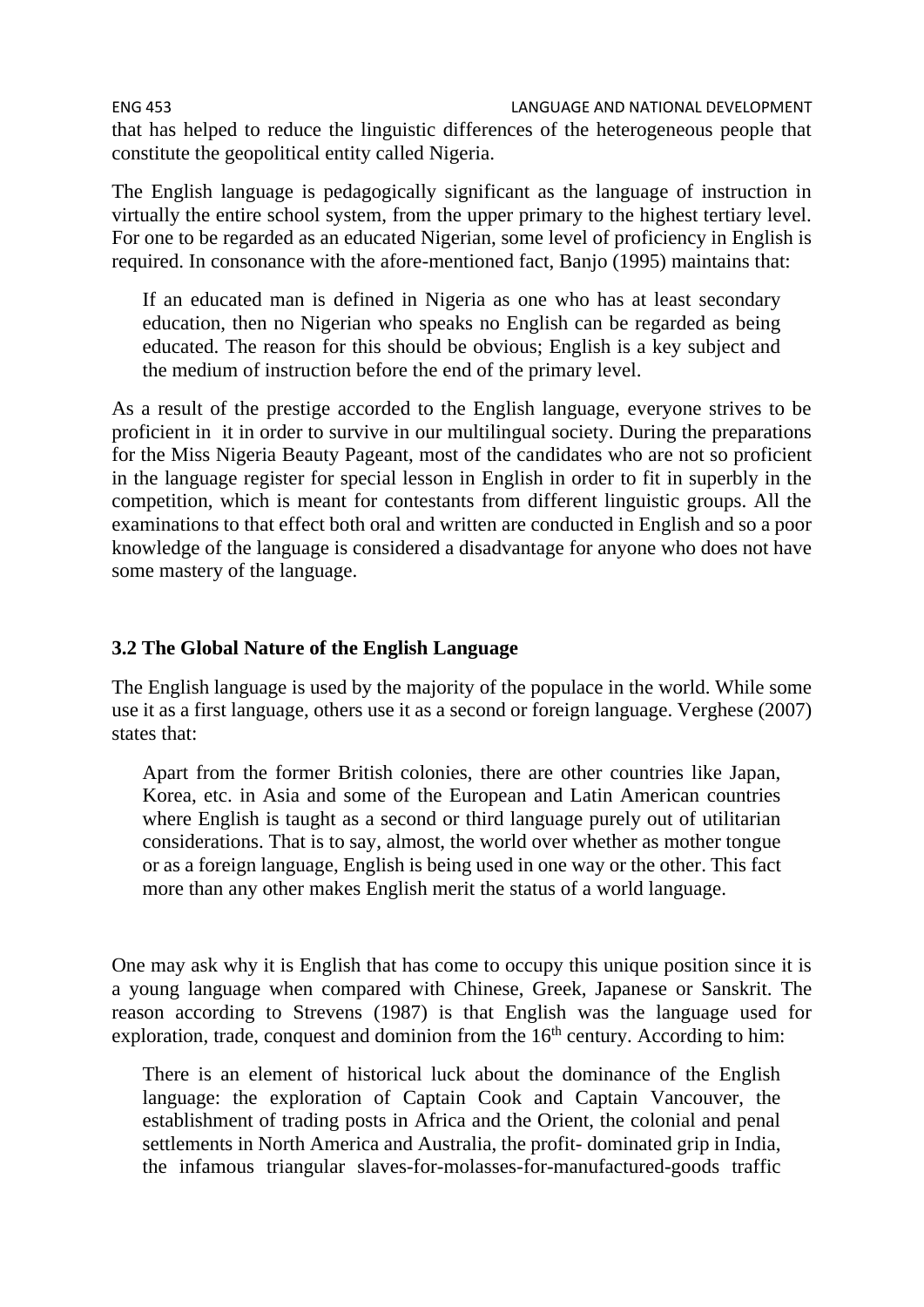between Africa and the Caribbean, and the early stages of the Industrial Revolution.

All these happenings according to research were dominated by people who speak English. Around 1945, Strevens stated that the role and functions of the English language changed from being an instrument of subservience to other, quite different ends, such as "window on the world of science and technology" or as the only language not rejected by one section of population or another. Since then, a number of activities, movements, and subject were carried out predominantly across the world. This is because the English language practically gained strong grounds in various spheres. Strevens recorded that there was an international agreement to adopt English for air traffic control; another which began with the establishment of the United Nations was the use of English in the numerous bodies providing international aid and administration. As the telecommunications revolution developed, English became dominant in the international media, radio and television, magazines and newspapers. The international pop music industry relies on English; so too do space science and computing technology.

As the English language developed globally, it became obvious that using English has nothing to do with one's nationality or with the historical facts of the spread of Englishspeaking colonies. According to Verghese (2007), a very important reason for regarding English as a world language is that the world's knowledge is enshrined in English. It was observed that countries in Asia and Africa which were formerly under the British rule obtained their scientific knowledge and technological know-how from English books. It is undoubtedly the knowledge of English that helps these countries maintain their high level of intellectual and scientific training and achievement. Writing on the place of the English language in India, Verghese reports that one of India's Education Commission has emphatically asserted:

For a successful completion of the first degree course, a student should possess an adequate command of English, be able to express himself with reasonable ease and felicity, understand lectures in it and avail himself of its literature. Therefore, adequate emphasis will have to be laid on its study as a language right from the school stage. English should be the most useful 'library language' in higher education and our most significant window on the world'.

The English language has become dominant in the world not out of imposition but through the realization that it has certain immanent and ingrained advantages. Today, the fact that the majority of the countries of the world make the use of English compulsory is no longer political but scientific and technological. The English language, therefore, is no longer the language of Great Britain only but the language required by the world for greater understanding. It is, thus, the most international of languages.

## **Self Assessment Exercise**

Comment on the place of the English language as a global language.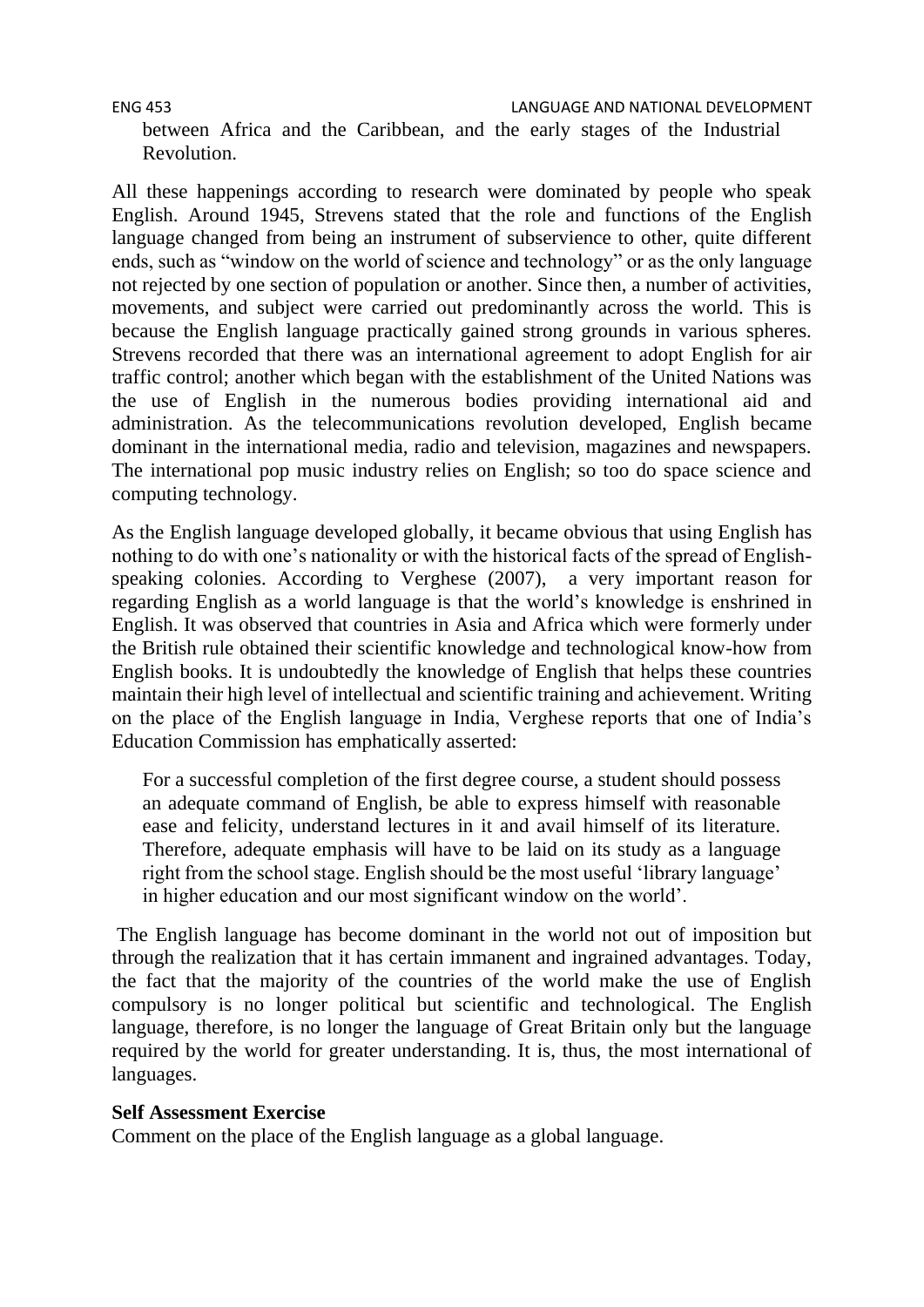## ENG 453 LANGUAGE AND NATIONAL DEVELOPMENT **3.3 The Importance of English as a Global Language**

Since the English language is a dominant language in the world it plays very important roles. According to Smith quoted in Strevens (1987). English is being used as an international language in diplomacy, international trade, and tourism. It is indeed a unifying language. In sports, for example, during the Olympic Games, where the majority of the countries are in attendance, English is used as a medium of communication. Again in the Miss World Beauty Pageant, representatives of the countries where English is not a dominant language are taught some words of English that would enable them communicate effectively to the rest of the world. When one listens to the participants from those countries, one would no doubt conclude that they learnt English for purposes of the competition.

In the international trade, the dominant language is the English language because the majority of the populace speak it; though some speak the debase form of the language. What is important is that communication takes place and they are able to transact their businesses properly.

The English language helped most of the countries to get their freedom and selfgovernment and thus enabled them to fight for the independence of their countries. Commenting on this, Verghese (2007) writes:

In the multilingual context of these countries, English became a unifying force and helped the freedom fighters propagate the ideas of nationalism and self rule. In these counties English still remains a cementing force. For instance, had it not been for the use of the English language, India, multilingual as she is, would have had greater constraints to reckon with to remain a united nation.

In the education sector, English plays a practical role. Most writers in the world pour their thoughts on paper in the English language. The literature written in these countries today according to Verghese constitute what has come to be called *Commonwealth English* Literature as distinguished from English literature and American literature. Teaching and learning in most countries of the world take place in the English language. It is, therefore, the language of education.

From the foregoing importance of the English language, it is germane to emphasize that it has come to be accepted globally as a centralized and unified language.

## **Self Assessment Exercise**

What role does the English language play as a world language? **4.0CONCLUSION**

The English language has been explained as a global language. Different countries of the world use it as their first, second or official languages. It is the language adopted for mainly utilitarian purposes in many countries of the world. As a world language, the English language serves as a unifying force across the globe. Its importance generally cannot be overemphasized.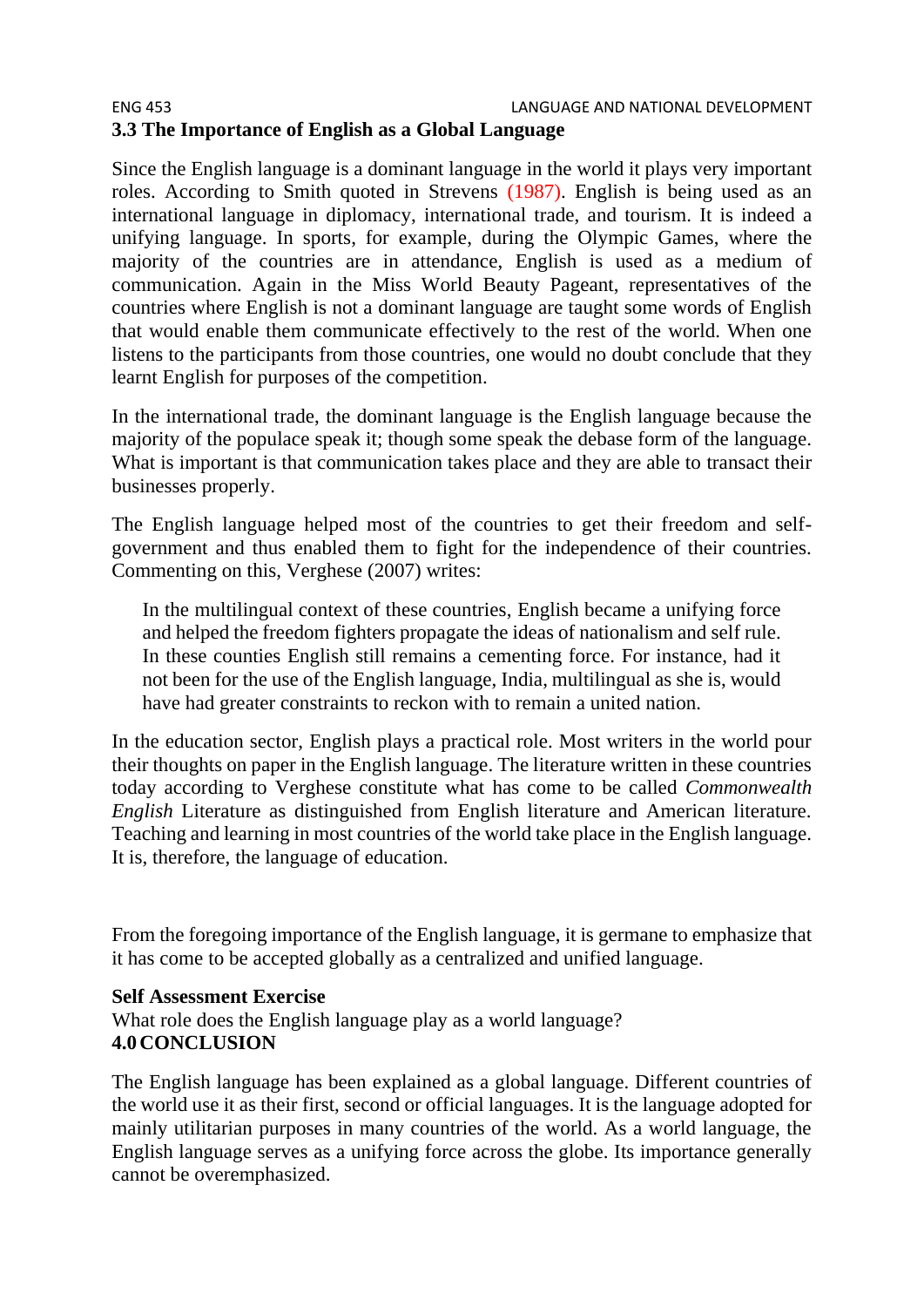# **5.0SUMMARY**

In this unit, the place of the English language as a global language was explored. Its importance was also brought to the limelight. In sum, whenever the world as an entity is mentioned, the English language forms the core means of discussion.

# **6.0TUTOR-MARKED ASSIGNMENT**

- 1. The English language serves as a unifying tool across the globe. Discuss.
- 2. Discuss the importance of the English language as a global language?

# **7.0REFERENCES/FURTHER READING**

Baldeh, F. (2001) *Better English Language Learning and Teaching*. The Gambia: Fulladu Publishers.

Coleman, H. (2010) 'Developing Countries and the English Language: Rhetoric, Risks, Roles and Recommendation' in Coleman Hywel ed. *Dreams and Realities: Developing Countries and the English Language*. British Council.

Eyisi, J. (2006) "Teaching of English in Nigerian Schools: Problems, Effects and Remedies" in *Ogirisi: A New Journal of African Studies, Department of Philosophy, Nnamdi Azikiwe University, Awka*. Vol.2 No. 3.

Strevens, P. (1987) English as an International Language in "English Teaching Forum". Oxford: Pergamon.

Verghese, P. (2007) Teaching English as a Second Language. New Delhi: Sterling Publishers Private Limited.

# **UNIT 2: THE PLACE OF THE ENGLISH LANGUAGE IN NIGERIA**

# **CONTENTS**

1.0 Introduction 2.0Objectives 3.0Main Content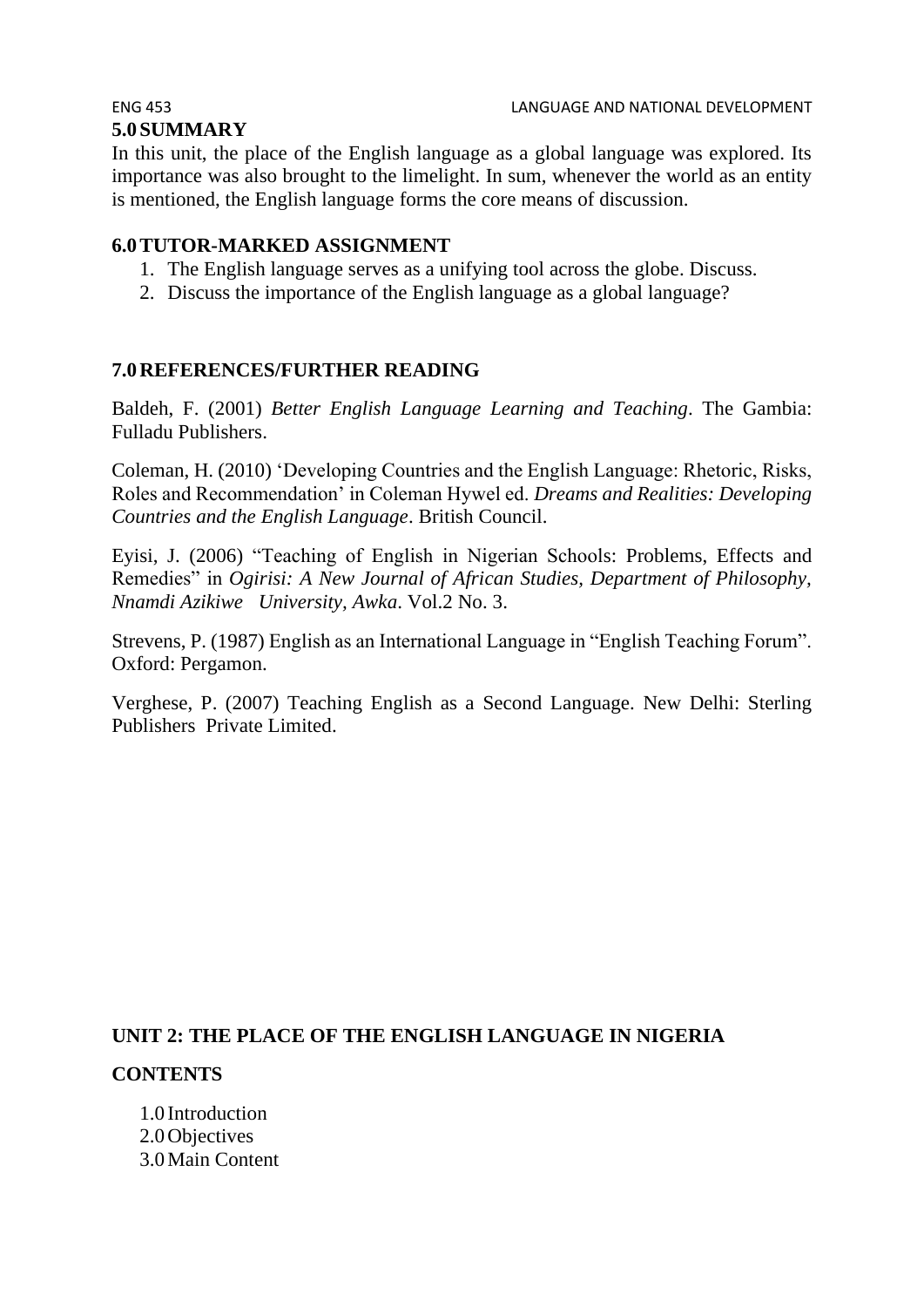3.1History of English in Nigeria

3.2The Influence of the English Language in Nigeria

- 4.0Conclusion 5.0Summary 6.0Tutor-Marked Assignment
- 7.0References/ Further Reading

# **1.0 INTRODUCTION**

In the previous unit we considered the global status of the English language. In this unit, we shall consider its place in Nigeria. Thus, you will discover here that Nigeria is one of the countries colonized by the British whose language is the English language. This language is practically indispensable to academic, economic, socio-political and even cultural progress. The raison d'être of this unit is to portray the stand and salient roles of the English language in Nigeria.

# **2.0 OBJECTIVES**

At the end of this unit, you should be able to:

- i. Explain the status of the English language in Nigeria.
- ii. Discuss the roles of the English language in Nigeria.

# **3.0 MAAIN CONTENT**

# **3.1 History of English in Nigeria**

Research has shown that the English language came in contact with Nigerian languages during the colonial period. Baldeh (2011) recorded that the acceptance of English in the body politics of Nigeria started with it being adopted as a channel of instruction in 1882. The colonial masters needed people who would work as clerical officers, accounting assistants, messengers, interpreters, etc. These people were trained for the job and the language was English. Because the language was a prerequisite for obtaining a whitecollar job, many Nigerians developed interest in learning it. In 1882, 1896, 1918 and 1926 respectively, Education Ordinances and codes were established in order to elevate the English language for public use. This followed the elevation of the certification system as a prerequisite for employment in the public as well as in the private sectors of the Nigerian economy. In parts of the country especially the south, the thirst for education was on the increase. This according to Coleman, quoted in Baldeh (2011), arose out of the belief that "western education, and especially a knowledge of the English language, would equip them with the techniques and skills essential for the improvement of personal status in the emergent economic and social structure. To this end, the result of successful acquisition of certificates started yielding fruits. Those who passed creditably gained employment while those who did not brood over their performances. This, however, was the beginning of the passionate and immeasurable acceptance of the western education, which has today dominated the Nigerian nation.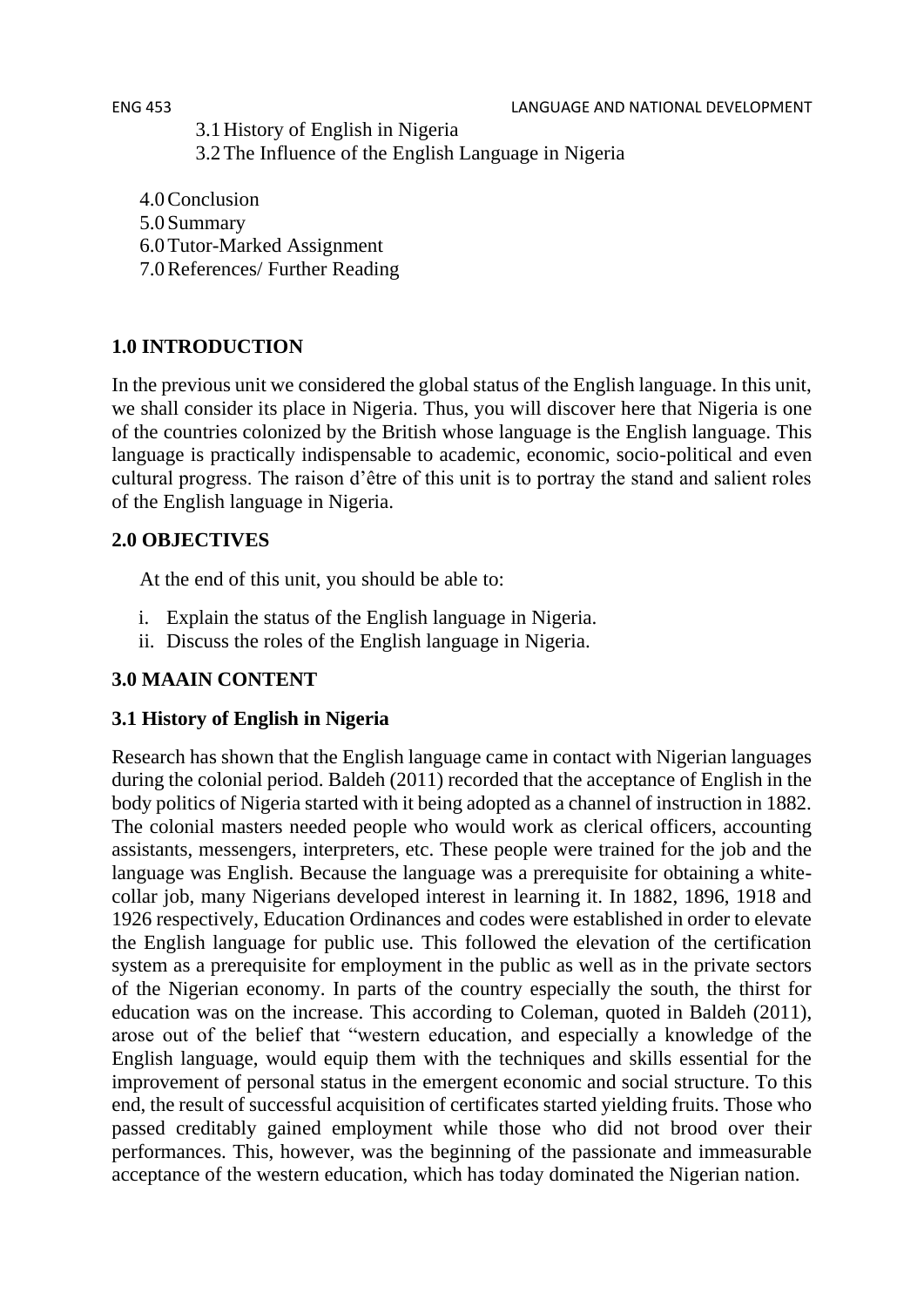The Northerners' acceptance of the English language was so slim. Because they are predominantly Muslims, they measured the English language with western education which they felt was embedded in Christianity. As such, they viewed it with suspicion and did not embrace it. Mazrui, quoted in Baldeh (2011), explained the situation thus:

The partial equation of education with Christianity, coupled with the partial equation of education with the English language, produced a partial equation of Christianity with the English language.

They felt that the British who were Christians stylishly wanted to impose their religion on them through their education. This as rightly put by Baldeh barred the North from involvement in the wave of modernity of which English was the vehicle par excellence. The colonial language was undoubtedly the medium of intellectual uplift, occupational and social advancement and the improvement on national consciousness.

As a result of the enthronement of the English language, the native languages which were referred to as vernacular languages, were relegated to the background. Children who speak it in schools received severe punishment. As such the English language was highly promoted. Every of the activities of the country including that of the government were carried out in English. This, however, made the English language well rooted in the scheme of the country.

# **Self Assessment Exercise**

State why you think the English language became dominant over the Nigerian languages?

# **3.2 The Influence of the English Language in Nigeria**

The English language which occupies an enviable position in Nigeria has influenced it in some significant ways. The influence of this all important language in the country is conspicuous in the following areas:

**Education**: The English language plays conspicuous roles in the Nigerian education system. Whenever education is mentioned, the English language comes to the fore. It is thus indispensable and invaluable measuring the quality, efficiency and effectiveness of our school curricular. The English language is pedagogically expressive as the language of instruction in practically the entire school systems from the upper primary to the highest tertiary level. The National Policy on Education supports this fact by maintaining that 'Government will see to it that the medium of instruction in the primary school is initially the mother tongue or the language of the immediate community and, at a later stage, English.

The growth of the English language in Nigeria is indeed on the increase. This can be seen in the teeming number of young people who register the subject in examinations such as WASC or JAMB as well as undergraduates who undertake GSS 101 (Use of English 1) and GSS 102 (Use of English 11) as compulsory Use of English courses in our universities. To be regarded as an educated Nigerian according to Banjo (1996), some level of proficiency in English is required. He justifies the assertion as follows: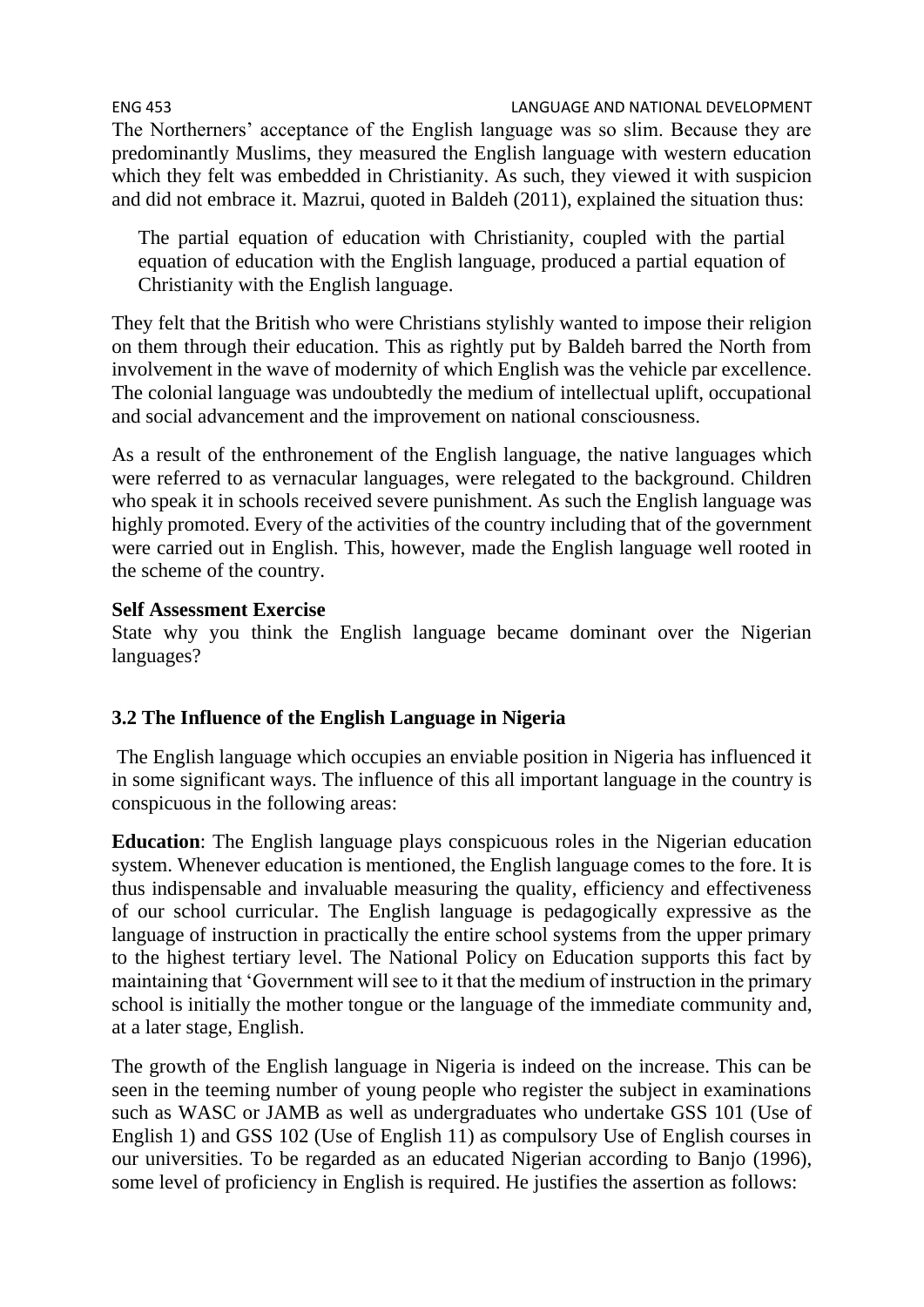If an educated man is defined in Nigeria as one who has at least secondary education, then no Nigerian who speaks no English can be regarded as being educated. The reason for this should be obvious; English is a key subject and the medium of instruction before the end of the primary level.

In all situations in this country, students irrespective of their areas of specialization, take courses in the language. In the West African School Certificate Examination for instance, a poor performance renders the result redundant because one can never gain admission in any university with it, the fact that one performed excellently in other subjects notwithstanding. In Nigerian universities, a student who fails the use of English courses can never graduate unless he re-registers and succeeds in the examinations. The greatest asset of the English language is that it is a good instrument of thought and creativity and students are expected to be very proficient or skilled in both the spoken and written forms. Poor knowledge of the English language is thus a clear indication that one may perform poorly in other subjects because examinations in these subjects are expected to be written in English. The incessant desire by the Nigerian government for effective teaching of the language in our schools is rooted on the belief that western education especially a knowledge of the English language would equip them (Youths) with the techniques and skills essential for improvement of personal status in the emergent economic and social structure (Coleman quoted in Eyisi).

From the foregoing, therefore, it is germane to emphasize that the English language really affected the education sector of the Nigerian education system.

# **Politics**

The political role of the English language in Nigeria started in 1882 when the colonial masters saw the need to train individual to render sensitive and important government services. The English language plays a vital role in the Nigerian body politics. Candidates for political parties for example read their political manifestoes, print their handbills and posters in English. Inability to speak the language automatically makes the candidate to lose his or her mandate. The 1989 constitution in recognition of the vital role of English in the politics of the country, maintains unequivocally that any candidate for election to the National or State Assembly must have a minimum qualification of a secondary school certificate- a certificate that is rendered almost useless in the absence of a credit pass in English.

The English language played a conspicuous role in the fight for Nigerian independence. Various government documents including the constitution of the country are written in English. All the national dailies and political gazettes also appear in English. Without the use of the English language, activities in various government houses in Nigeria would definitely crumble.

# **Sociolinguistics**

In our country Nigeria, there are multiplicities of languages. It is a multi-ethnic, multilingual and multidialectal society. The citizens of the country speak with too many mutually exclusive tongues. In this situation, too many resultant difficulties in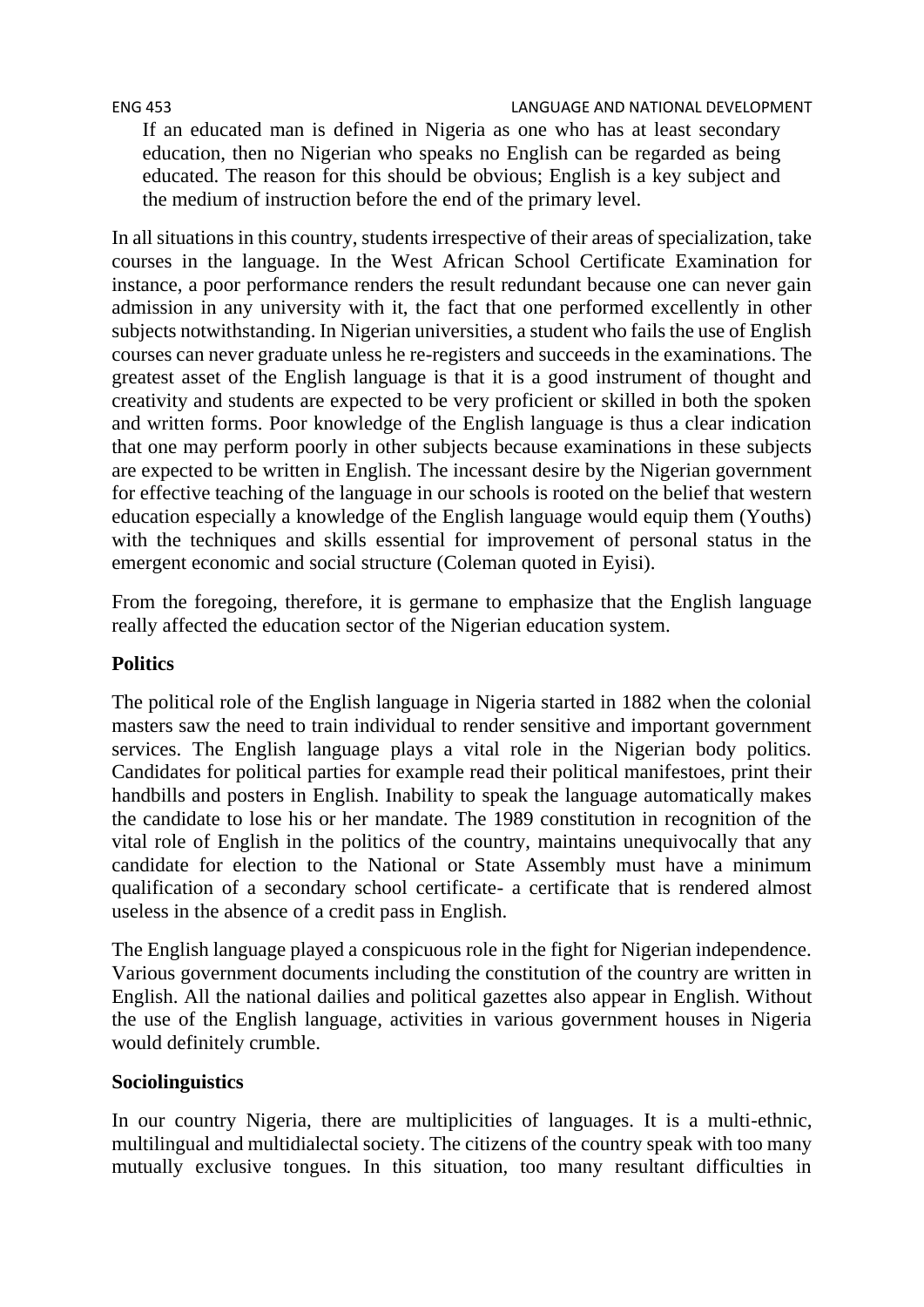ENG 453 LANGUAGE AND NATIONAL DEVELOPMENT communication spring up especially when none of the languages is adopted as a national language. More so, any attempt to accept one of the major languages Igbo, Hausa or Yoruba as national language will dangerously result to ethnic squabble and distrust.

Luckily the introduction and acceptance of the English language as the only official language brought the wrangling controversy to an end. In our country Nigeria today English serves as a language that unifies all the ethnic groups including those with minority languages. It is the only language which any Nigerian from any tribe can use comfortably amidst other tribes. Anyone who could neither speak nor understand the English language will definitely remain uncomfortable when relating to people outside his own ethnic group. Reacting to this, Eyisi (2006) succinctly puts:

No one in the country (Nigeria), doctors, lawyers, teachers, engineers, preachers, drivers, traders, etc. would be able to function effectively without varying levels of communicative competence in English. The reason is that little or no job could be done in the face of so much communication breakdown.

The term 'One Nigeria' is strong today because the English language has come to salvage the problem of linguistic diversity.

# **Mass media and the Legal System**

English is the language of the mass media. The majority of our local and national dailies are printed in the English language. Almost all the programmes aired in the television and radio stations are done in the language. The English language has thus dominated every other language in our media houses. It is the only mode of communication, which could be used to reach the target number of people within a short time and at a very meager expense. The English language is also the language of the legal profession. All the official law proceedings are done in the language. The implication of this is that a successful lawyer must have some mastery of the English language in order to communicate very well. There may be a problem in the law court when the lawyer fails to use the right vocabulary. Confucius quoted in Eyisi (2006) supports this assertion thus:

If the language is not correct, then what is said is not what is meant; if what is said is not what is meant, then what ought to be done remains undone; if this remains undone, morals and arts deteriorate; if morals and arts deteriorate, justice goes astray; if justice goes astray, the people will stand about in helpless confusion. Hence there must be no arbitrariness in what is said. This matters above everything.

This opinion of Confucius points to the fact that whatever is worth doing at all is worth doing well. Lawyers must strive to communicate effectively in the language in order to avoid any form of confusion. Without the English language, most of the cases in our law courts might remain unsettled. So this all important language plays an undisputable role in our legal system.

# **Economic System**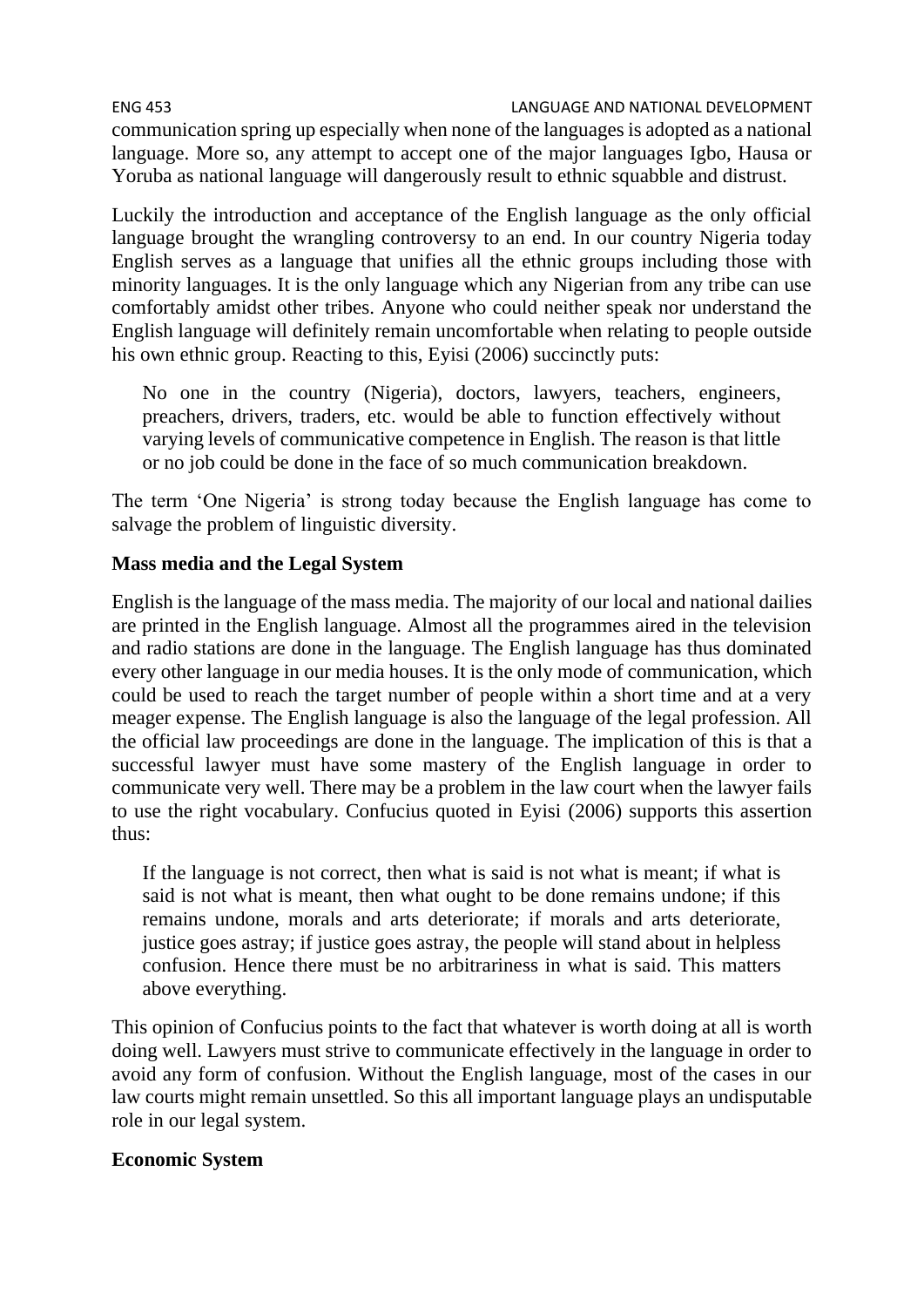ENG 453 LANGUAGE AND NATIONAL DEVELOPMENT The English language also plays salient roles in our economic system. It is the language of official business. Most business transactions are carried out in English. It becomes evident that English is the only language which gives access to the means of realizing effective economic development. Activities/transactions in the Central Bank of Nigeria (CBN) as well as other banks are carried out in the English language. All the economic records of the country are kept in no other language than the English language. The English language, therefore, has a great influence in our economy.

# **Self Assessment Exercise**

Describe the various areas the English language is of importance in Nigeria?

# **4.0 CONCLUSION**

The emergence of the English language in Nigeria and its acceptance as the official language has, undoubtedly, affected the different spheres of the country. The salient roles the English language plays in our country could be seen clearly in education, politics, social interaction, mass media, the law court, and other areas too numerous to mention. The English language is thus the language that unites the populace as an entity.

# **5.0 SUMMARY**

In this unit you have been given an insight into the place and the influence of the English language in our Nigerian environment. It has really brought succour and thus helped to solve the problem of multilingualism in Nigeria.

# **6.0 TUTOR-MARKED ASSIGNMENT**

- 1. Justify the place of the English language in Nigeria.
- 2. Show how the English language affect the Nigerian education system?
- 3. The English language is a language of the legal system- Discuss.

# **7.0 REFERENCES/FURTHER READING**

Baldeh, F. (2011) *Better English Language Learning and Teaching*, Nsukka: Fulladu Publishers.

Coleman, H. (2010). 'Developing Countries and the English Language: Rhetoric, Risks, Roles and Recommendation' in Coleman Hywel ed. *Dreams and Realities: Developing Countries and the English Language*. British Council, 2010.

Eyisi, J. (2006) "Teaching of English in Nigerian Schools: Problems, Effects and Remedies" in *Ogirisi: A New Journal of African Studies, Department of Philosophy, Nnamdi Azikiwe University, Awka*. Vol.2 No. 3.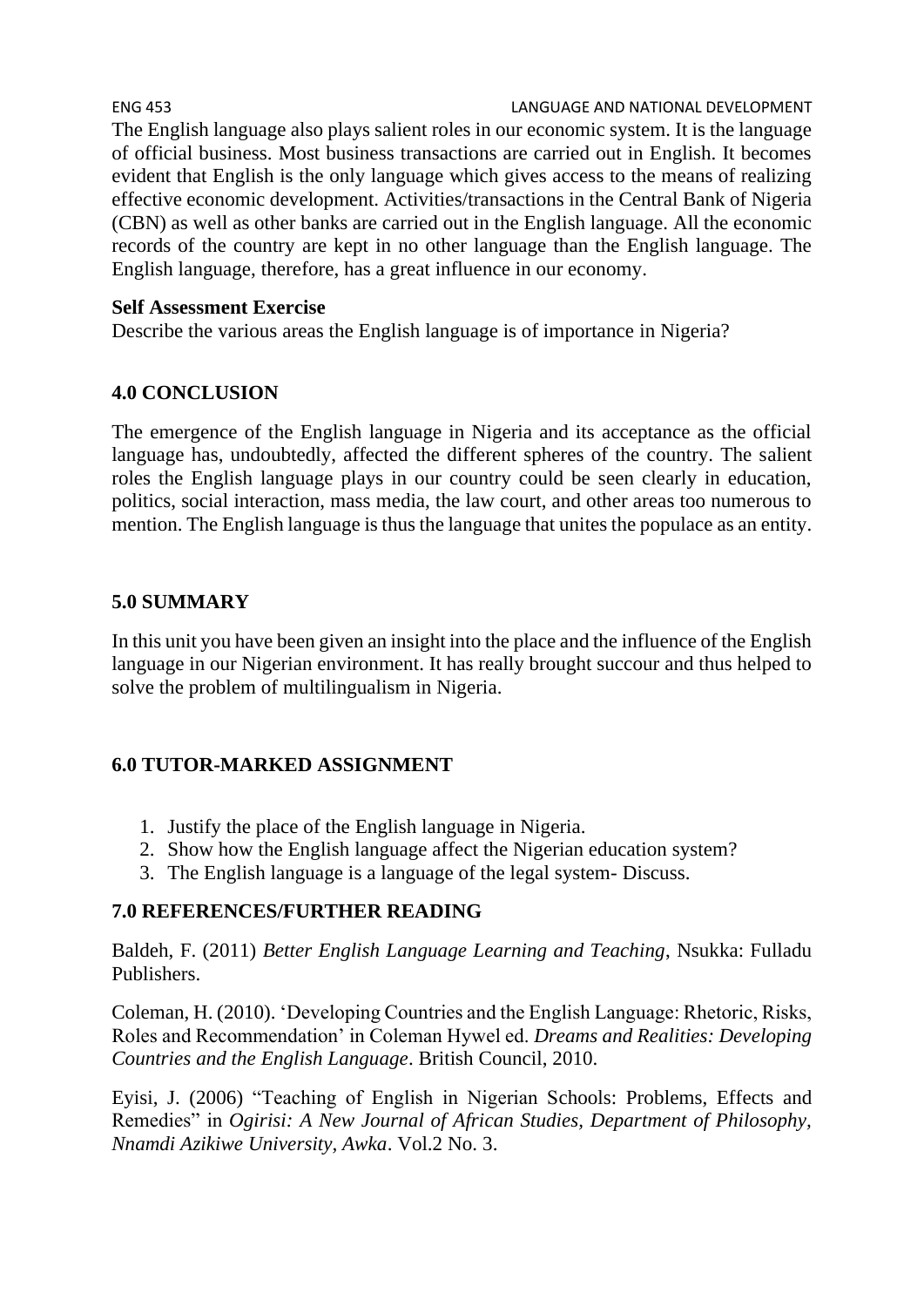# **UNIT 3: PROBLEMS OF THE ENGLISH LANGUAGE IN NIGERIA**

# **CONTENTS**

1.0 Introduction 2.0Objectives 3.0Main Contents

> 3.1 Interlingual Problems 3.2 Intralingual Problems 3.3Environmental Factors 3.4The Teachers' Factors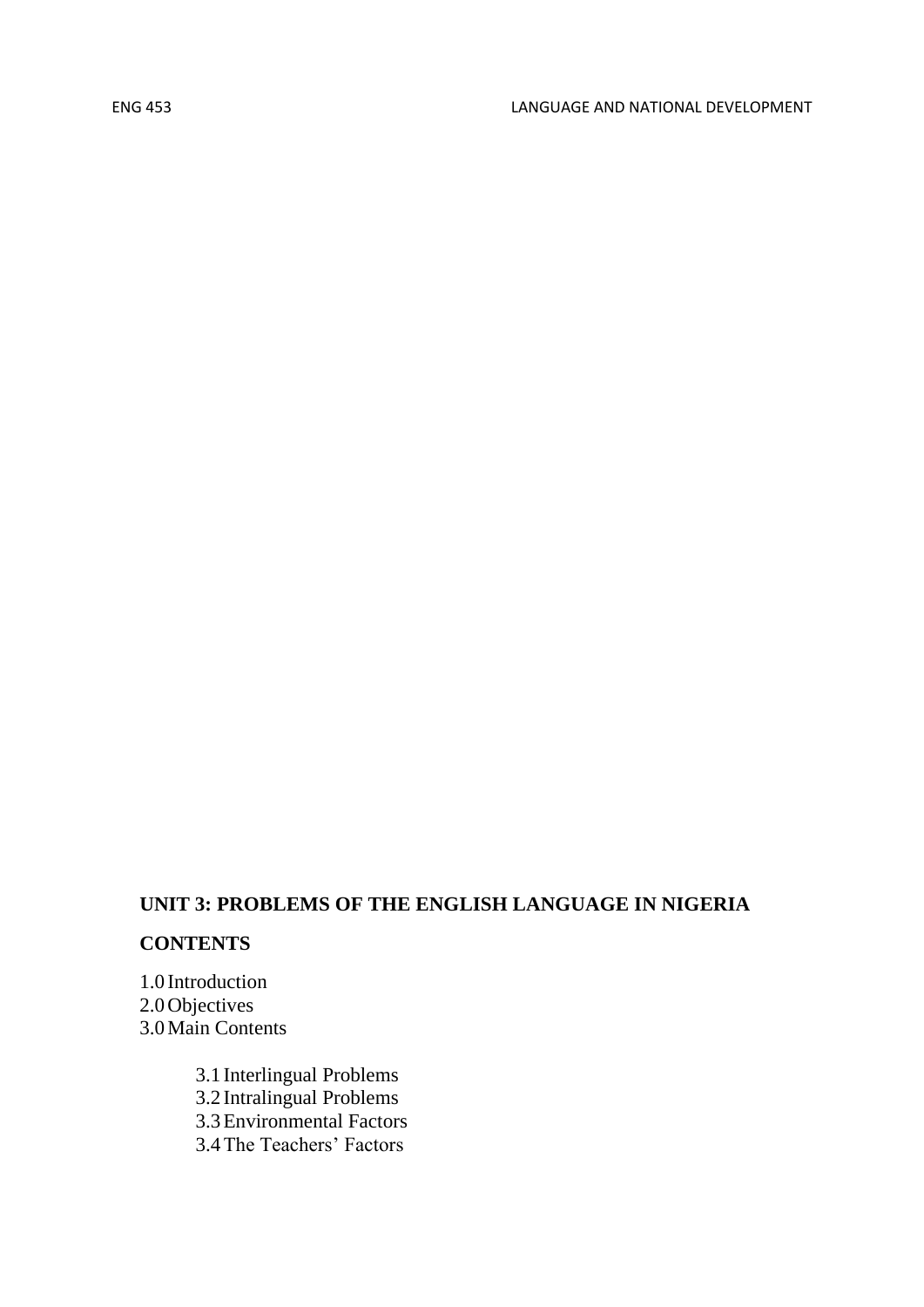4.0Conclusion 5.0Summary 6.0Tutor-Marked Assignment 7.0References/Further Reading

# **1.0 INTRODUCTION**

In the previous unit we studied the place of English language in Nigeria. In this unit, we shall study the problems of the English language in Nigeria. You will learn that the English language is not without some problems. Such problems are associated with the differences between the native language languages and the English language. Because the English language and the native languages are different and do not have the same structure, problems abound as regards its study by the non native speakers. There are problems emanating from the English language itself. For instance there are inconsistencies in the English language spelling, formation of plurals etc. these undoubtedly pose some problems to those who learn it as a second language. Asides these, there are also problems peculiar with the teaching and learning of the language in Nigeria. All these shall be discussed in this unit.

## **2.0OBJECTIVES**

At the end of this unit, you should be able to:

- i. Identify some interlingual problems associated with the English language.
- ii. Explain some intralingual problems present in learning English as a second language.
- iii. Describe other difficulties encountered by learners of English as a second language.

# **3.0MAIN CONTENT**

## **3.1 Interlingual Problems**

Interlingual problems are problems that arise from the interference of the native languages. Every Nigerian learning English as a second language is an expert in speaking at least one language, which is usually the person's mother tongue i.e. the language in which one is most proficient in and of which one is a native speaker. In our country Nigeria, the English language is not a mother tongue. It is learnt rather than acquired.. The foregoing explains why there are interferences from the first language. At the phonetic level, for example, there are some English vowels and consonants which do not exist in Nigerian languages. As such, Nigerian learners of English as a second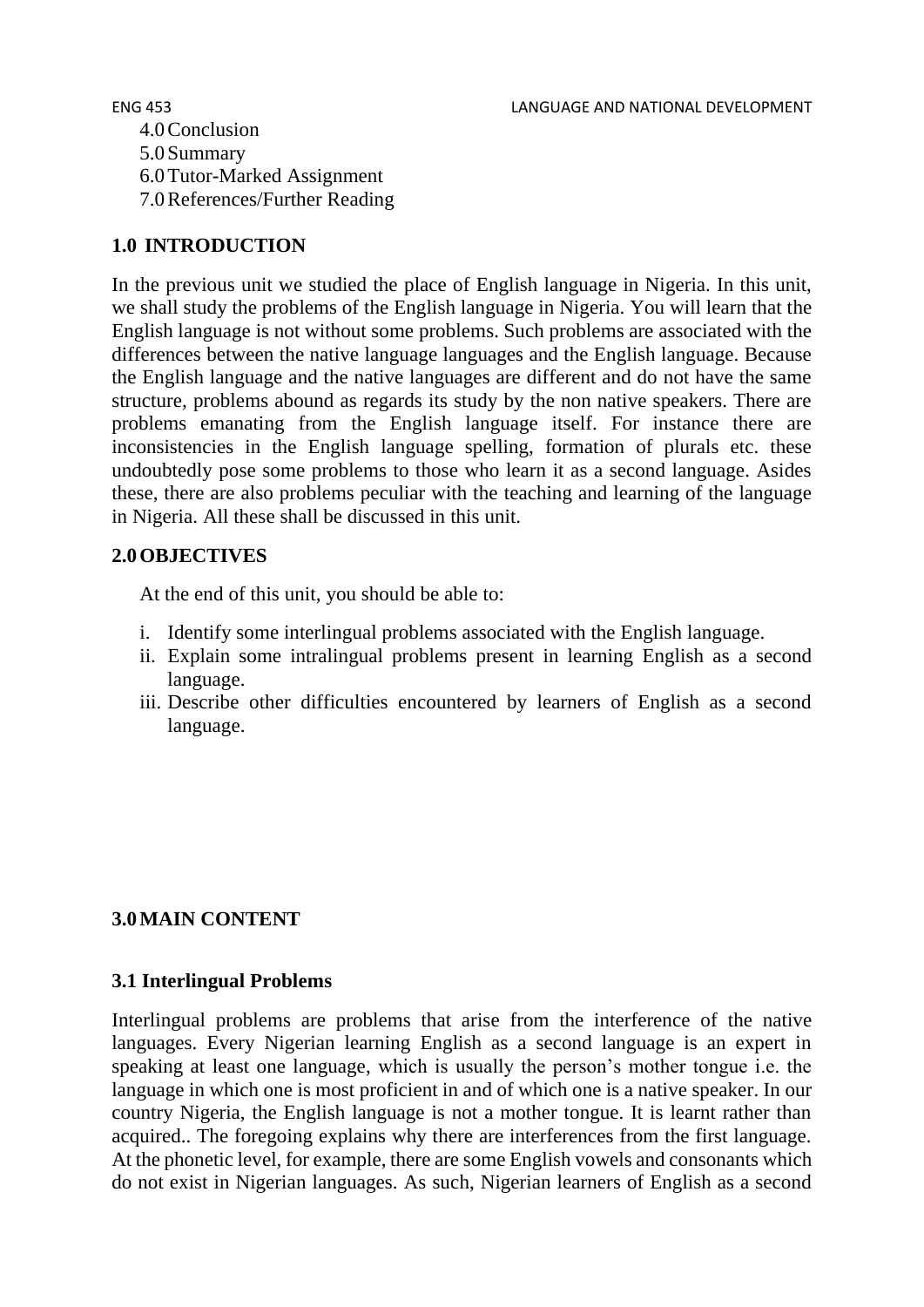#### ENG 453 LANGUAGE AND NATIONAL DEVELOPMENT

language tend to replace such sounds with the ones they have in their own native languages. For instance the vowel  $/\Delta$  does not occur in various native languages in Nigeria. The Igbo and Yoruba natives often realize it as  $/2$  or  $/2$  in words like come, mother, colour, money, butter, cub, tongue, gum, love etc. Hausa natives on the other hand realize the sound as /a/. In pronouncing the above words, they tend to insert either  $/$  $\alpha$ ,  $/$  $\alpha$  or  $/$  $\alpha$  sound in place of the  $/$  $\Lambda/$ .

As a result of mother tongue interference, Nigerian speakers of English as a second language usually substitute the /I/ sound for /e/ so that business becomes /bIznes/ or /bIsnes/ instead of /bIznIs/, language /langwaʤ/ or /langweʤ/ instead of /lӕᵑgwIʤ/, greeted /gri:ted/ or /grited/ instead of /gri:tId/. The consonant sound /p/ poses a problem to Hausa speakers of English due to the nature of the sound system of their mother tongue. They pronounce it as /f/. It is usually common to hear a Hausa person say : 'No froblem' instead of 'No problem'. Also the /h/ sound is rare in Yoruba. According to Jowitt, there is a converse tendency in PNE (Y) sometime to insert a word- initial /h/ when it is not required e.g /hai/ as the pronunciation of eye /aI/. We often hear Yoruba speakers pronounce house as /aus/ instead of /haus/.

Nigerian speakers of English in general especially the less educated ones insert an initial /h/ in words where it should be silent e.g /hͻnͻ/ or /họnọ/ instead of /ɒnƏ/, vehicle is pronounced /vIhIkl/ or /vehIkl/ instead of /vi:kl/. The interdental fricatives /θ/ and /Ҍ/ do not feature at all in Nigerian sound system. As such, the Igbo and Yoruba speakers often realize them as /t/ and /d/ sounds respectively while the Hausa speakers realize them as /s/ and /z/ respectively. Hence we usually hear pronunciations like 'tank you' instead of thank you, 'I gave it to dem' instead of 'I gave it to them', You're a sif' instead of 'You're a thief', 'Za man is here' instead of 'The man is here'. There is usually confusion in the pronunciation of the /l/ and /r/ sounds among some less educated Igbo persons. Sometimes we hear expressions like: 'I want to eat lice' instead of 'I want to eat rice', 'Give me my leceit' instead of 'Give me my receipt' among others.

All these problems as we have earlier mentioned are immanent as a result of the differences between the native languages and the English language. Asides the problem of pronunciation, there are errors in the use of the language by Nigerian users. For instance one hears expressions like: 'He is my tight friend' instead of 'He is my close friend', 'He is not on seat' instead of 'He is not in the office', 'It takes two to tangle' instead of 'It takes two to tango' the list goes on and on. The use of 'sorry' as a word of sympathy addressed to a person who is bereaved, had an accident or suffered one form of injury or the other is often misused among Nigerian users of the English language. According to Jowitt, sympathetic 'sorry' is the conventional translation of what is invariably a one lexeme in mother tongues: Hausa: sanu, Igbo: ndo, Yoruba: pele, Tiv: Msugh, Edo: koyo, etc. In these mother tongues, people use 'sorry' even when they are not responsible for the misfortune. For instance one hears conversations like: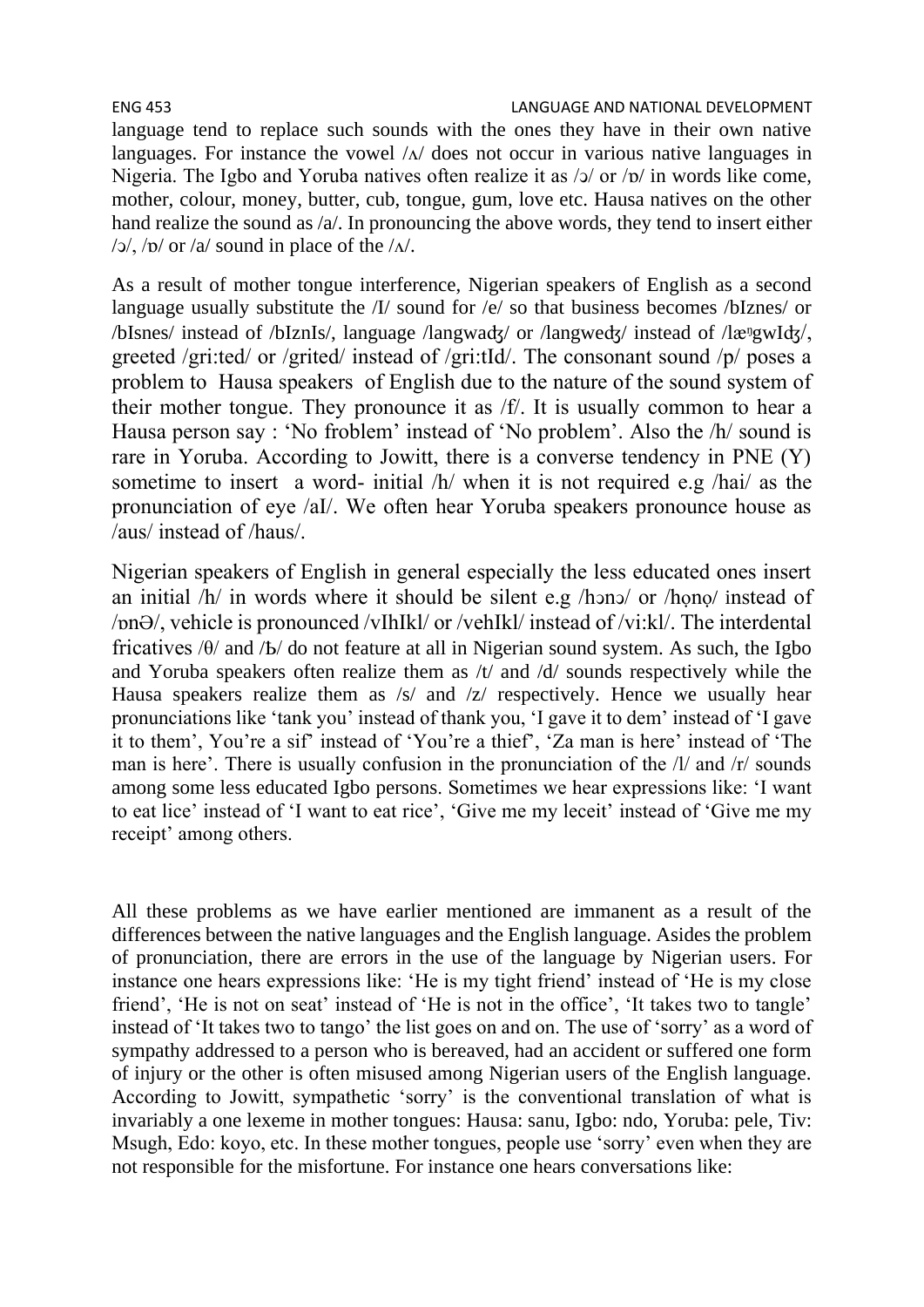A: I've just lost my phone. B: Oh! I'm sorry.

In this context, B's response should be 'Oh! It's a pity' or 'Oh! Accept my sympathy'. The problem here is a case of transliteration. That is transferring what is obtainable in the native languages into the English language.

# **Self-Assessment Exercise**

What are the problems inherent in your use of the English language in your mother tongue?

# **3.2 Intralingual Problems**

Intralingual problems are problems inherent in the English language itself. This problem is more aggravated in a second language situation, such as Nigeria, where the learners study it against the background of their mother tongue in which they have attained a reasonable degree of competence. Learners of English as a second language, however, encounter problems in learning the language as a result of its inconsistencies. In the English language spelling for instance, the fact that one knows the spelling of a word is not a guarantee that one will know its pronunciation. Nigerians encounter problems in spelling because the spelling system in virtually all Nigerian languages are very simple due to the fact that words are spelt exactly the same way as they are pronounced. Consider the following names: *Okeke*, *Adejoke*, *Musa*, *Erefagha*, *Ekaete*, etc. They are pronounced exactly the same way they are written. English names, however, are quite different, for instance in the following English names: Leonard, *Geoffery*, *Josephat*, the 'o' in *Leonard* and *Geoffery* are silent while the 'ph' in *Josephat* is pronounced /f/. The /s/ sound is noticed in '*salt'* but silent in '*isle'*. /b/ is prominent in pronouncing the word '*bicycle'* but it is not noticed in the word '*dumb'*.

In the formation of plural noun, the rule is that  $-s$  or  $-es$  is added to the singular. For instance boy = boys, girl = girls, goat = goats, book = books, table = tables, etc. In the same language, mans as the plural of man is considered wrong. This generates confusion. Also in the formation of past form of the verb, the rule is that –ed is added to the base. For instance cook = cooked, pick = picked etc. But the following drink = drinked, keep  $=$  keeped, eat  $=$  eated, to mention but a few would be seriously frowned at by the native speakers.

The reason behind the difficulties and inconsistencies in the English language grammar and spelling lies in the nature of the language and certain aspects of its history. Many languages like German, Dutch, Teutonic, Greek, and French influenced the English language. As such many thousands of words, which have come into English from these languages have kept the spellings which they had in those languages which are far from the characteristic pattern of the English spelling.

As a result of these inconsistencies guiding the rules of the grammar and spelling system of the English language, learners are bound to encounter serious problems in both spoken and written English.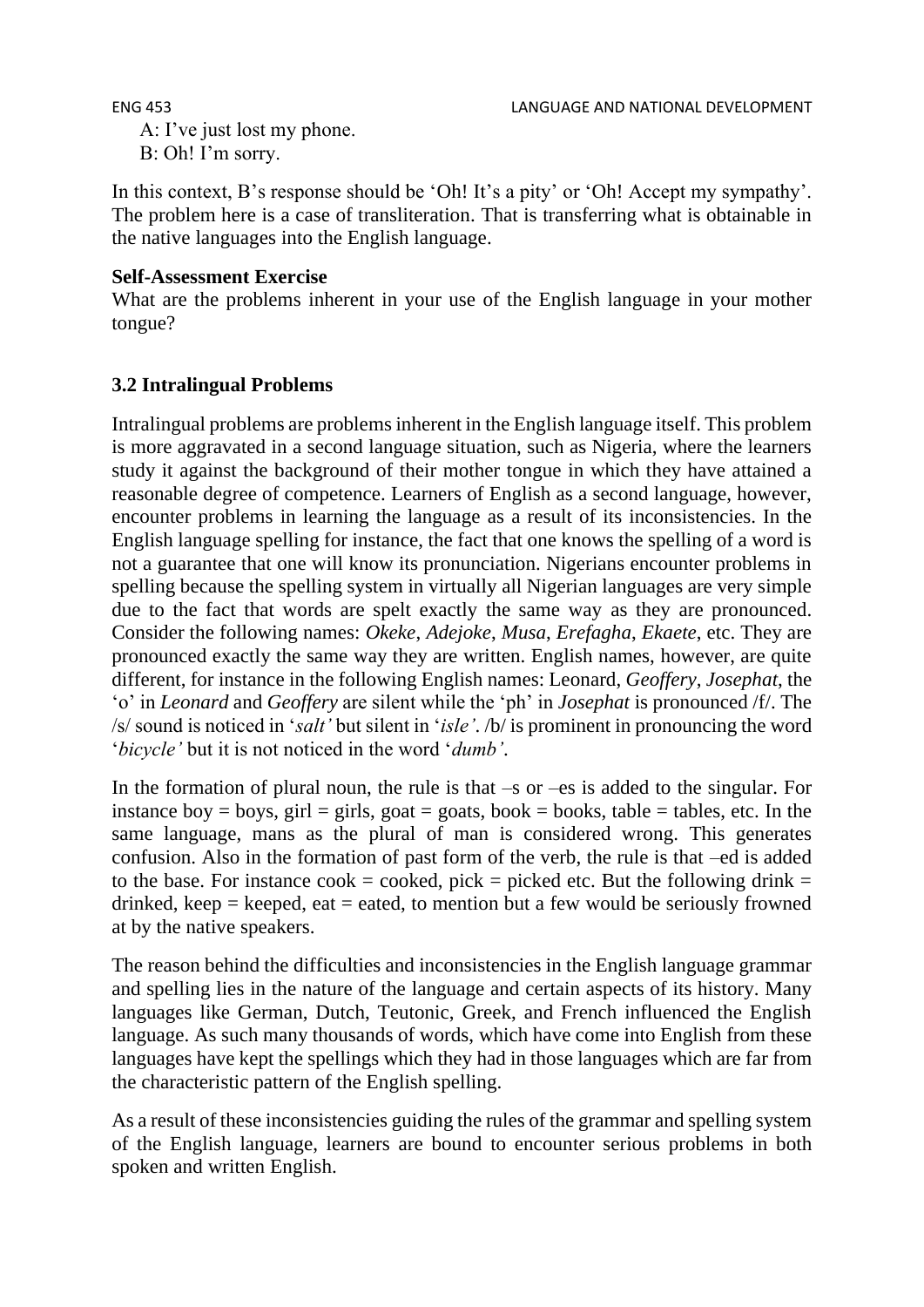# **Self-Assessment Exercise**

Mention some intralingual problems which speakers of English as a second language encounter in the language.

# **3.3 Environmental Factors**

The environment plays salient role in learning English as a second language. If the environment is not conducive enough, students would find it difficult to read and comprehend. Graetz affirmed that the physical environment can affect learners emotionally. Many Nigerian classrooms have leaking roofs, some are too stuffy due to poor ventilation; a good number is situated underneath the tree shades with students/pupils squatting on the floor. In these types of environments, no meaningful learning will take place because there are lots of distractions. As such, the children may direct their attention to different targets in the learning environment they find more interesting.

Besides these, the English language is taught in an environment that is considered inadequate for effectiveness and efficiency; an environment that is filled with common errors often leaves the learner in a state of dilemma about the usages that are considered acceptable and those that are considered unacceptable. Such errors are seen in books of all kinds, radio and television programmes as well as local and national dailies. The resultant effect is that the students usually get confused as to which of the usages to imbibe in their spoken and written language. In this situation, the teacher is expected to perform magic by inculcating the standard English in the learner.

# **Self-Assessment Exercise**

Describe how can the environment can affect the learning of the English language.

# **3.4 The Teachers' Factors**

The personality of the teacher constitutes a very important factor in learning English as a second language. The reason is that the students swallow hook line and sinker whatever information they gain from their teachers. Any attempt to correct such misinformation automatically proves abortive because to them 'the teacher has said it'. In most of our language classrooms teachers unconsciously create a hotbed for fertilization of errors. A situation where a half-baked or an incompetent teacher teaches learners of English as a second language is indeed very dangerous and very disturbing. Such learners will in turn pass it on to their own students and the cycle continues. Folarin (2000) noted that sometime the teacher who is supposed to be in the vanguard in the war against errors is a viable source of errors. He noted that learners' errors become fossilized and entrenched' if the teacher shares the same errors with the students'. The lapse according to him is what has been termed 'pedagogical ineptitude' as the teacher abdicates his responsibilities and learners get into the labyrinth of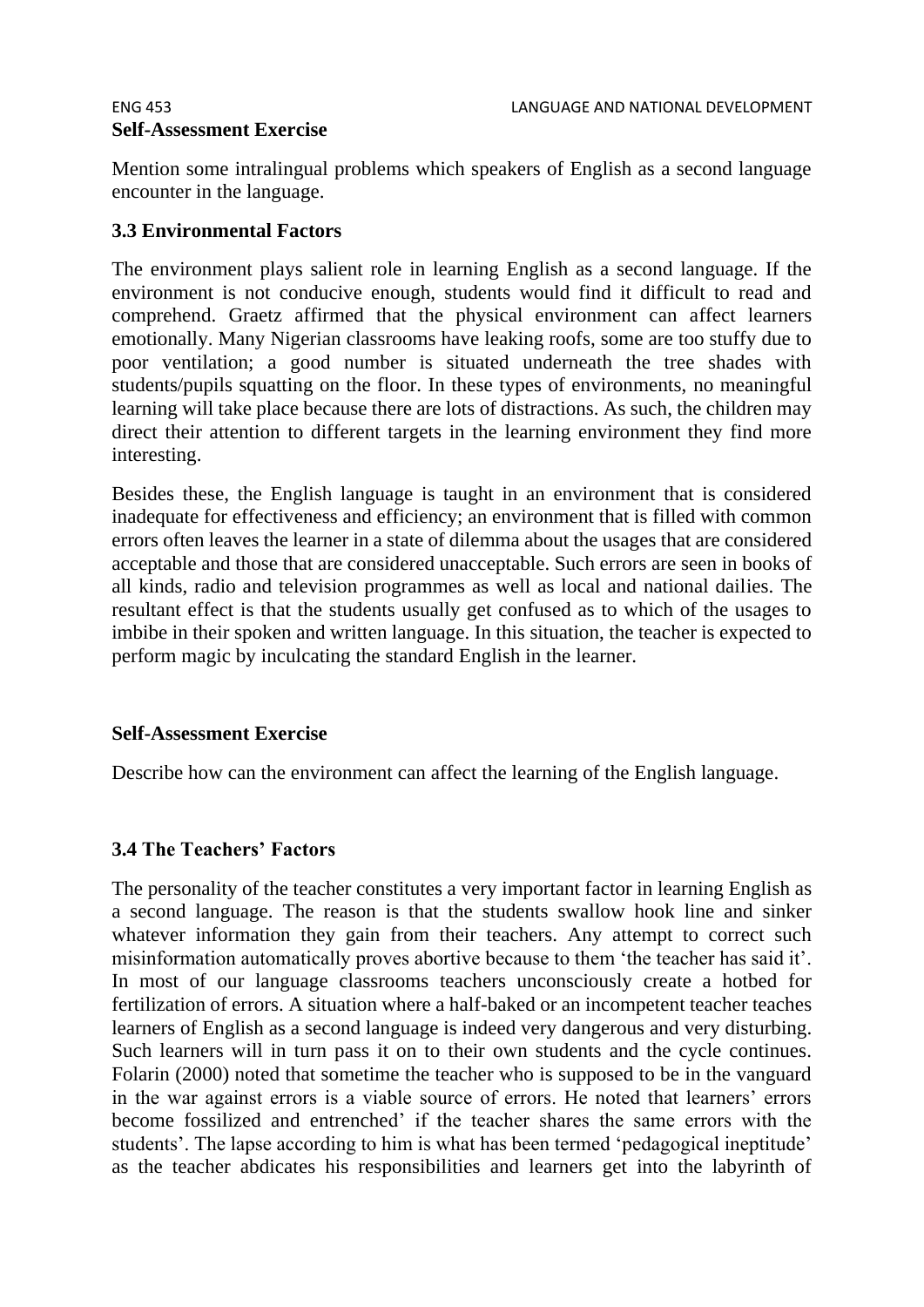confusion and errors. He emphasized that the teacher has to be able to serve as at least a passable model if he is to tackle effectively the problems of errors.

Yankson (1989), in his own view, averred that the role of the English language teacher in the ESL situation is crucial and decisive since most L2 learners of English learn in the classroom where the teacher is the captain and the model. The teacher, therefore, has to be knowledgeable. He maintained that incompetent teachers do not only induce errors, they reinforce them.

Poor participation of teachers in an in-service training constitutes a big problem in learning English as a second language. In the words of Eyisi, in-service education of teachers of English as a second language is a sine qua non for excellent teaching of English in Nigeria. It helps for teachers' professional refurbishment since it offers a golden opportunity for a cross fertilization of ideas about language teaching and learning theories. Sad enough, teachers of English do not put these advantages into consideration. They hardly attend conferences, seminars, workshops, symposia, etc. A few of them who attend do so out of mere routine. They do not present papers because they find it difficult to visit libraries and read professional journals that would widen their horizon in the teaching profession. Whatever benefit a student can gain from the language is dependent on the professional skills of the teachers. Reacting to this, Ukeje (2000) holds that:

If the child is the centre of the educational system, teachers are the hubs of the educational process. For it is upon their number, their education and training, their quality and devotion to duty, their effectiveness and efficiency, their competence, and their productivity depend the effectiveness, the capability, and the possibilities of the entire educational system and enterprise. The realization of the potentialities of organized education system as a veritable instrument for social change and national reconstruction depends largely on the teachers. Excellent educational policies are meaningless unless there are equally excellent teachers to see to their realization.

Since it is the teacher who remains the principal model for the students even with the modern aids available, it behoves him to have a thorough knowledge of the subject matter as well as possess the professional skills needed for imparting the ideal language on their students.

# **4.0 CONCLUSION**

There are problems inherent from teaching and learning the English language in Nigeria. These problems stem from the fact that the English language is studied not as a mother tongue but as a second language. These problems are, however, unavoidable in studying English as a second language. Amidst these problems, teachers are advised to strive to be proficient in order to impart the right knowledge on the students.

# **5.0 SUMMARY**

You have, in this unit, been exposed to the problems emanating from teaching/learning the English language in Nigeria. Such problems are interlingual i.e. interference of the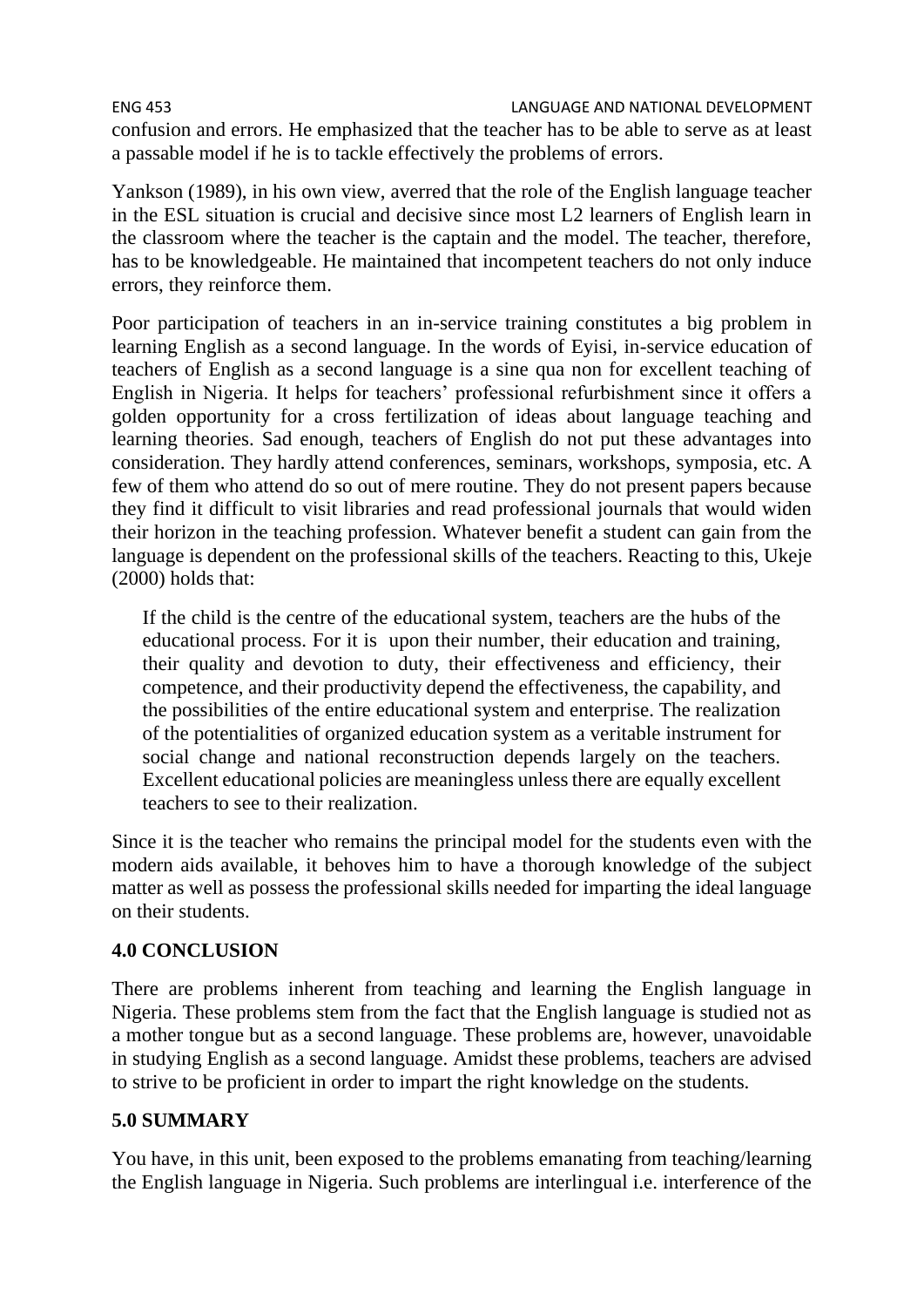ENG 453 LANGUAGE AND NATIONAL DEVELOPMENT mother tongue, intralingual problems accruing from the nature of the English language, environmental factors as well as problems resulting from incompetent and unqualified teachers. Solutions to each of the problems were preferred for better assimilation of the language.

# **6.0 TUTOR-MARKED ASSIGNMENT**

1. Expatiate on the inter- and intra-lingual problems inherent in learning English as a second language.

2. Describe the environmental factors immanent from learning English in Nigeria?

3. Explain how teachers contribute to the problems of learning English in Nigeria.

# **7.0 REFERENCES/FURTHER READING**

Folarin, B. (2000) 'Phono-Graphological Problems in Students' English' in *Journal of Nigerian Students Association.* Vol. 7, Nos 1&2.

Jowitt, D. (1991) Nigerian English Usage: An Introduction. Lagos: Longman Nigeria Plc, 1991.

Ukeje, B. (2000) "Teacher Education in Nigeria: Current Status, 21<sup>st</sup> Century Challenges and Strategies for Improvement, in CTO Akimade et al (eds) Improving Teachers' Education in 21<sup>st</sup> Century Nigeria pp 1-9.

Yankson, K.E. (1989), Better English through Concord for West African Students. Obosi: Pacific Publishers.

# **UNIT 4: THE ENGLISH LANGUAGE AND NATIONAL DEVELOPMENT**

# **CONTENTS**

1.0 Introduction 2.0Objectives 3.0Main Content

> 3.1National Development Revisited 3.2The Place of the English Language in National Development

4.0Conclusion 5.0Summary 6.0Tutor-Marked Assignment 7.0References/Further Reading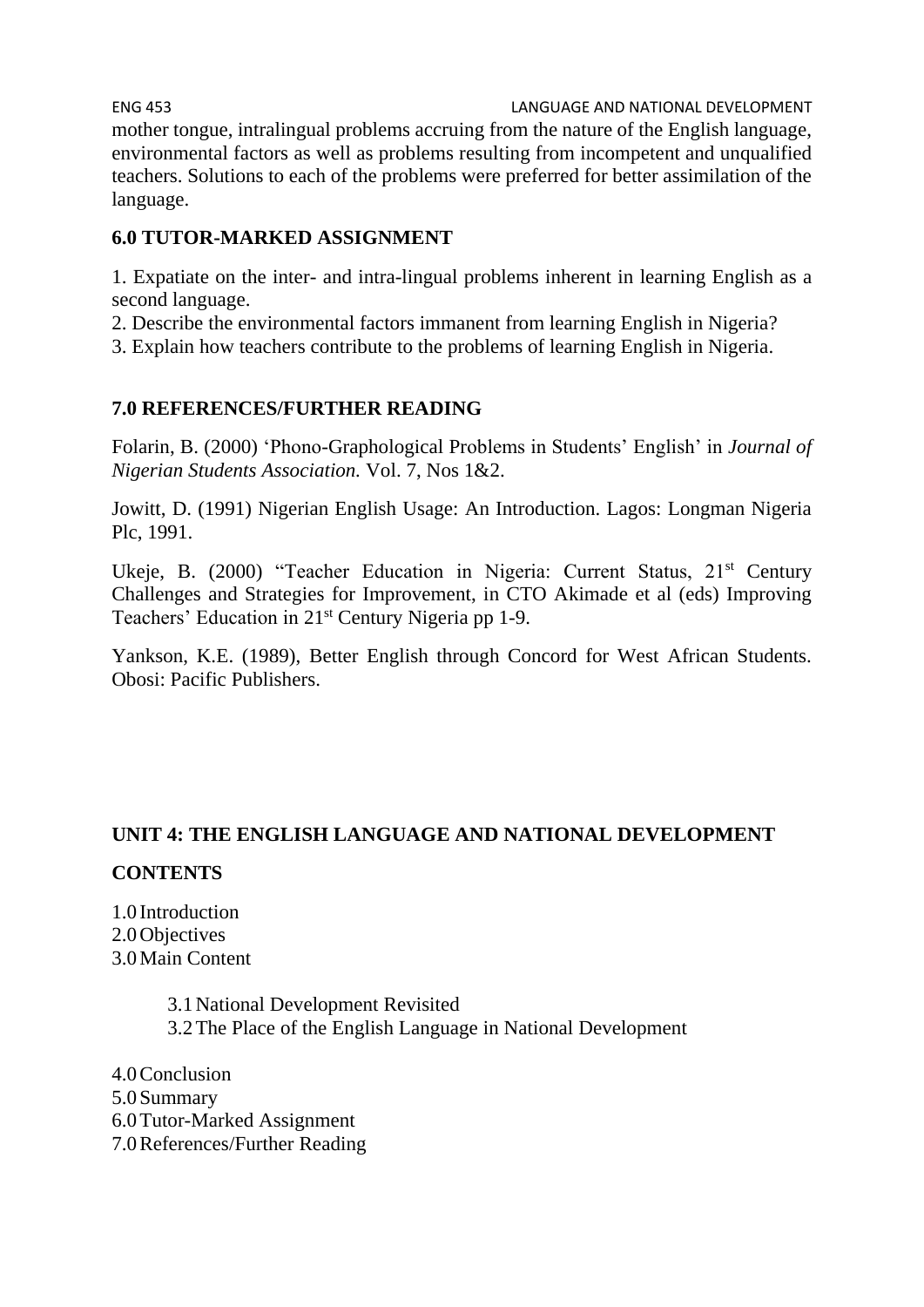# **1.0 INTRODUCTION**

In the previous unit we studied the problems of the English language in Nigeria. In this unit, we shall examine how the English language contributes to national development in Nigeria. You will discover, in the course of the unit, that the knowledge of the English language in Nigeria is practically indispensable for academic, economic, socio-political and cultural process. The English language is a very fascinating issue for social emancipation. Without the English language in Nigeria, national development would be a misnomer. The onus of this unit is to portray the place of the English language in national development. It x-rays the fact that in a country where there is multiplicity of languages, the issue of development would be a fantasy if not for the intervention of the English language.

## **2.0OBJECTIVES**

At the end of this unit, you should be able to:

- a. Recall the meaning of development.
- b. Explain the place of the English language in national development.

# **3.0MAIN CONTENT**

## **3.1 National Development Revisited**

The term national development is a very important phenomenon as regards the existence and well-being of a country. The condition, description and status of any nation is dependent upon the nature of life of its citizen. If a country possesses the highest security missiles but is deficit in some basic amenities like water, electricity, good roads and a good communication network, such a country cannot be said to be developed. More so, in a country where a limited number out of a whole majority is living in opulence while the rest are famished, living from hand to mouth in a squalid and hostile environment, development cannot be said to have taken place.

National development, therefore, entails some positive, quantitative and qualitative change in a society. By this, we mean the process of improving human life. Todero quoted in Eyisi giving credence to the above meaning established three important aspects of development thus: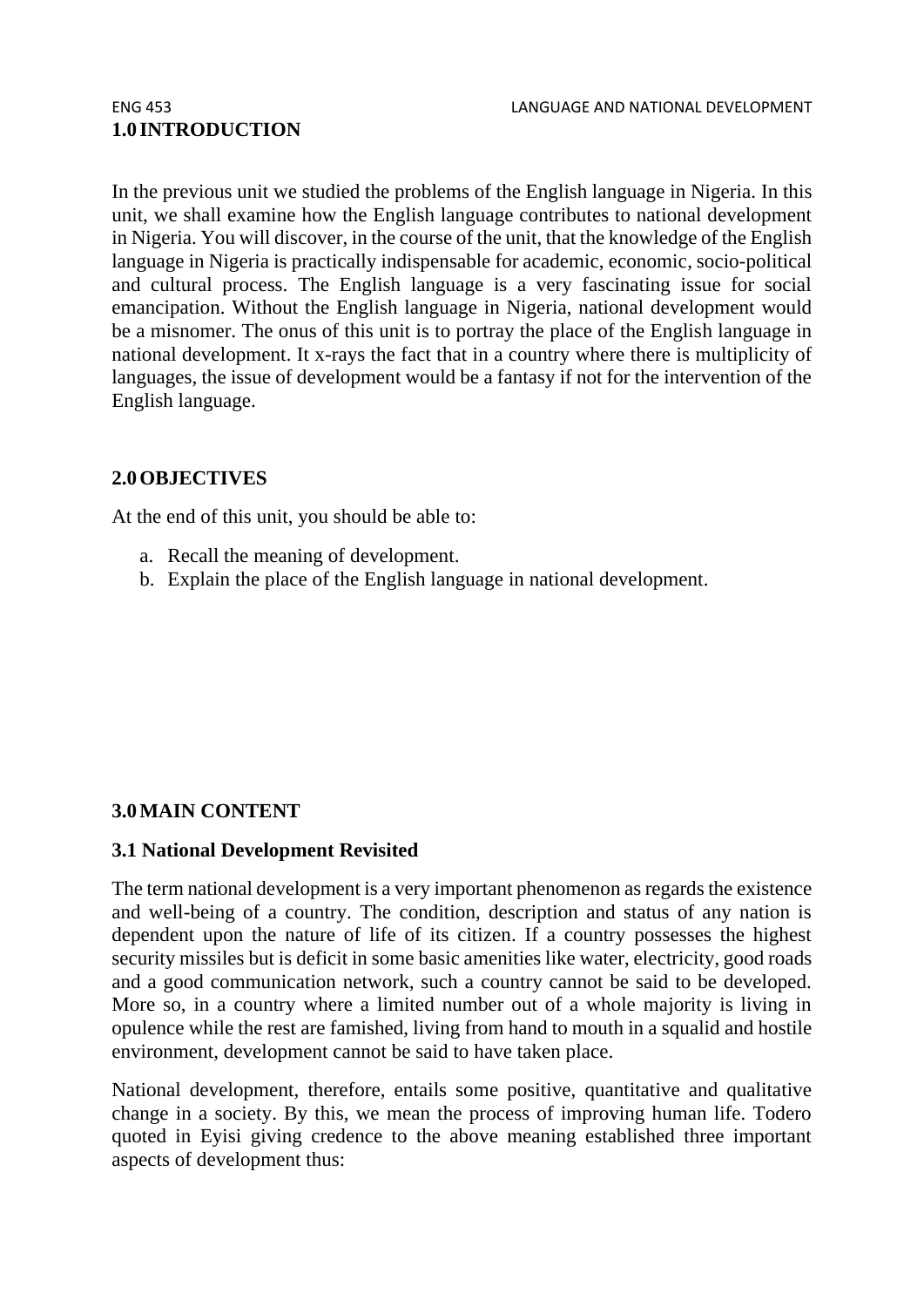## ENG 453 LANGUAGE AND NATIONAL DEVELOPMENT i. Raising people's living levels- their incomes and consumption levels of food, medical services, education etc through relevant economic growth.

- ii. Creating conditions conducive to the growth of people's self-esteem through the establishment of social, political, and economic systems and institutions which promote human dignity and respect.
- iii. Increasing people's freedom to choose by enlarging the range of their choicevariables, for example, by increasing varieties of consumer goods and services.

Rogers, cited by Nduka (2002), in consonance with the above, succinctly defines development as a type of social change in which new ideas are introduced into a social system in order to produce higher per-capita incomes and levels of living through more modern methods and improved social organization. In his own view, Obasi (1987) sees national development as a progressive economic, social and political structure of a society from relatively less complex, less efficient and less desirable forms using the inherent potentialities of that society . This definition means that for a system such as a society to attain development, it must, very importantly, be seen to have a latent capability for development. Thus the development process becomes interchangeable with the realization of the intrinsic capabilities constant and absolute in the entire system. Fletcher quoted in Obasi (1987) observes that

Development can mean the actualization of implicit potentialities, the simplest example being the patterned growth and maturation of a seed, or an initial germ cell, to the full adult form of the individual plant, or animal, or human person. Without stipulating, at this point, anything too weighty or too precise, this can also certainly seem to apply to man and his social situation (7).

Reacting to this, Obasi (1987) maintains that the above assertion suggests that logic of development whether applied to a seed, germ cell or a society implies a sort of unfolding and enlarging of what is already present in a less complex and less efficient form within a system. This, according to him, is the case in the seed that later develops into a tree, the germ cell that later develops into a human person or the egg that hatches and develops into a hen. In these cases, the inherent capacity to become a tree or human person or a hen are all implicit in the respective systems and are actualized in totality over time through the developmental process. The foregoing assertions point to the fact that a country does not just become developed out of the blues. Rather it takes a gradual process.

Elugbe (1990) sees development as the growth of the nation in terms of unity, education, economic well-being, mass participation in government, etc. Looking at the aforementioned definitions, one can conclude that Nigeria has not yet attained the statues of a fully developed nation rather, it is at the verge of doing so. There is, however, the need to foster the paddle of our national development in a more rational and scientific manner through a better understanding of our critical thinking process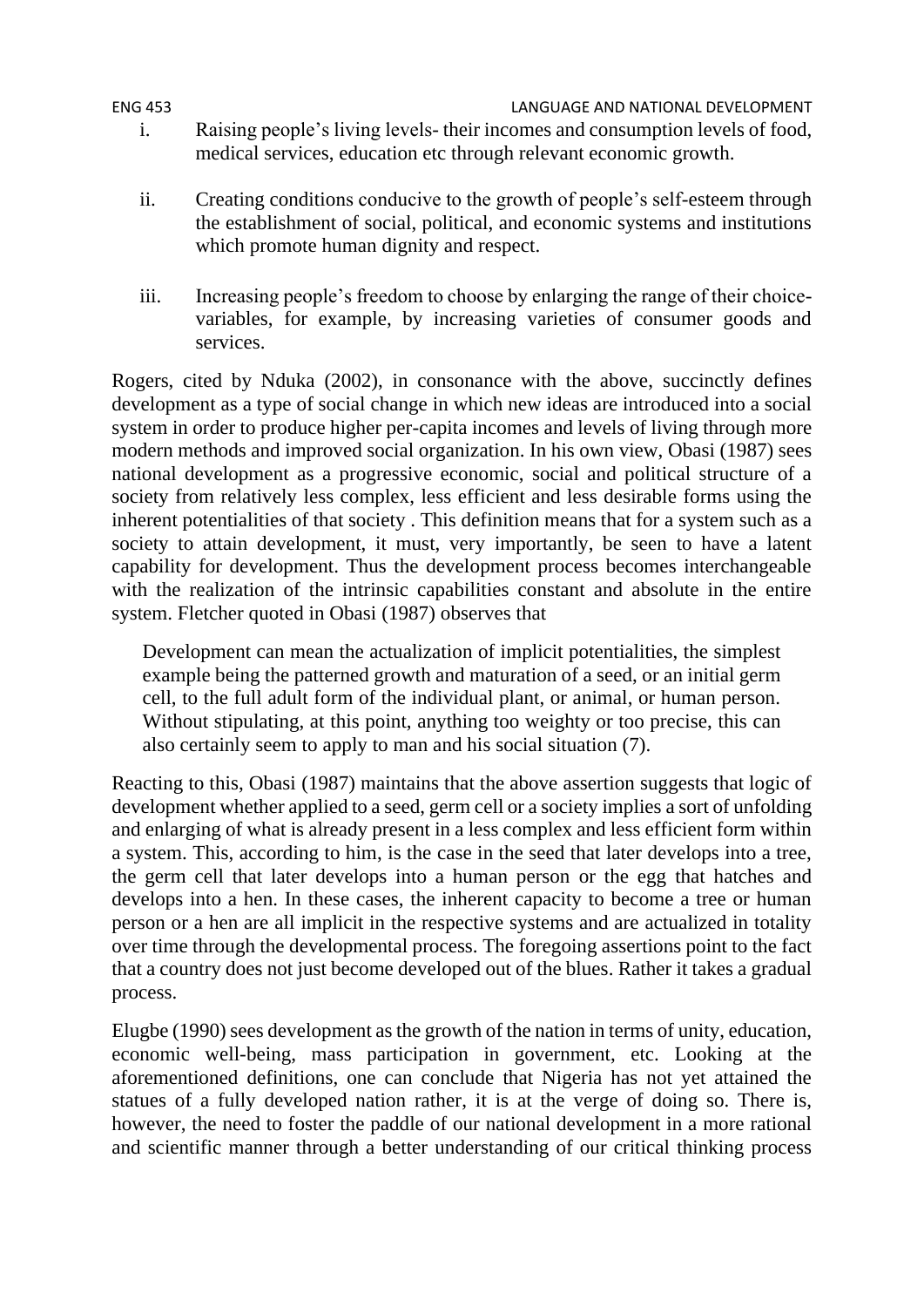ENG 453 LANGUAGE AND NATIONAL DEVELOPMENT through the avenue of effective English language education- the language of construction and implementation of our national development efforts.

# **Self-Assessment Exercise**

Is Nigeria a developed nation? State the reasons for your answer.

# **3.2 The Place of the English Language in National Development**

For a country to be adjudged a developed country there must be traces of development in all ramifications. It is an undisputable fact that development cannot see the light of day without language. In such areas like politics, education, business transactions, administration, and government activities, the use of language comes to the fore. The big question is: 'What language do we need for national development?' The three major languages Igbo, Hausa and Yoruba were adopted as national languages as recorded in the National Policy for Languages in Education. According to the policy, these languages would fulfil the following obligations for national development:

- Inculcate the skills and value systems needed for socialization towards the realization of truly democratic reforms, self reliance, cultural nationalism and national unity.
- Acquire skills and right attitudes that will make Nigeria a highly developed nation.
- Give Nigeria a common national and cultural identity with which the nation is recognized nationally and internationally.
- Promote a greater understanding among groups and increase knowledge of each other. This view is premised on the fact that learning a new language implies learning additional culture. The consequence is cultural tolerance and understanding. This in turn would prepare ground for political, economic and technological development.
- Promotion of religious tolerance. A greater percentage of the devotees of the two 'foreign religions' Islamic and Christian religions are located greatly within the environment of the Igbos, Hausas, and Yorubas. When these languages are used within and outside the school communities to preach, sing, teach, attend crusades and revivals, it would further help in the inculcation of virtues such as patriotism, discipline, fair play, forgiveness and tolerance. A nation rich in these virtues is bound to develop rapidly.

Looking closely at these proposed obligations accorded to the indigenous languages, one would, no doubt, agree to the fact that none could fit in conformably. The English language is thus on a rescue mission in Nigeria. It has really helped a great deal in national development considering its use in various sectors of the country. It is the language used in the National Assembly. The constitutions of the country as well as other important government gazettes are written in no other language but the English language. The president of the federal republic of Nigeria addresses the populace during his presidential speech in no other language but the English language. The English language helps a great deal in both local and foreign trade. Nigerians from different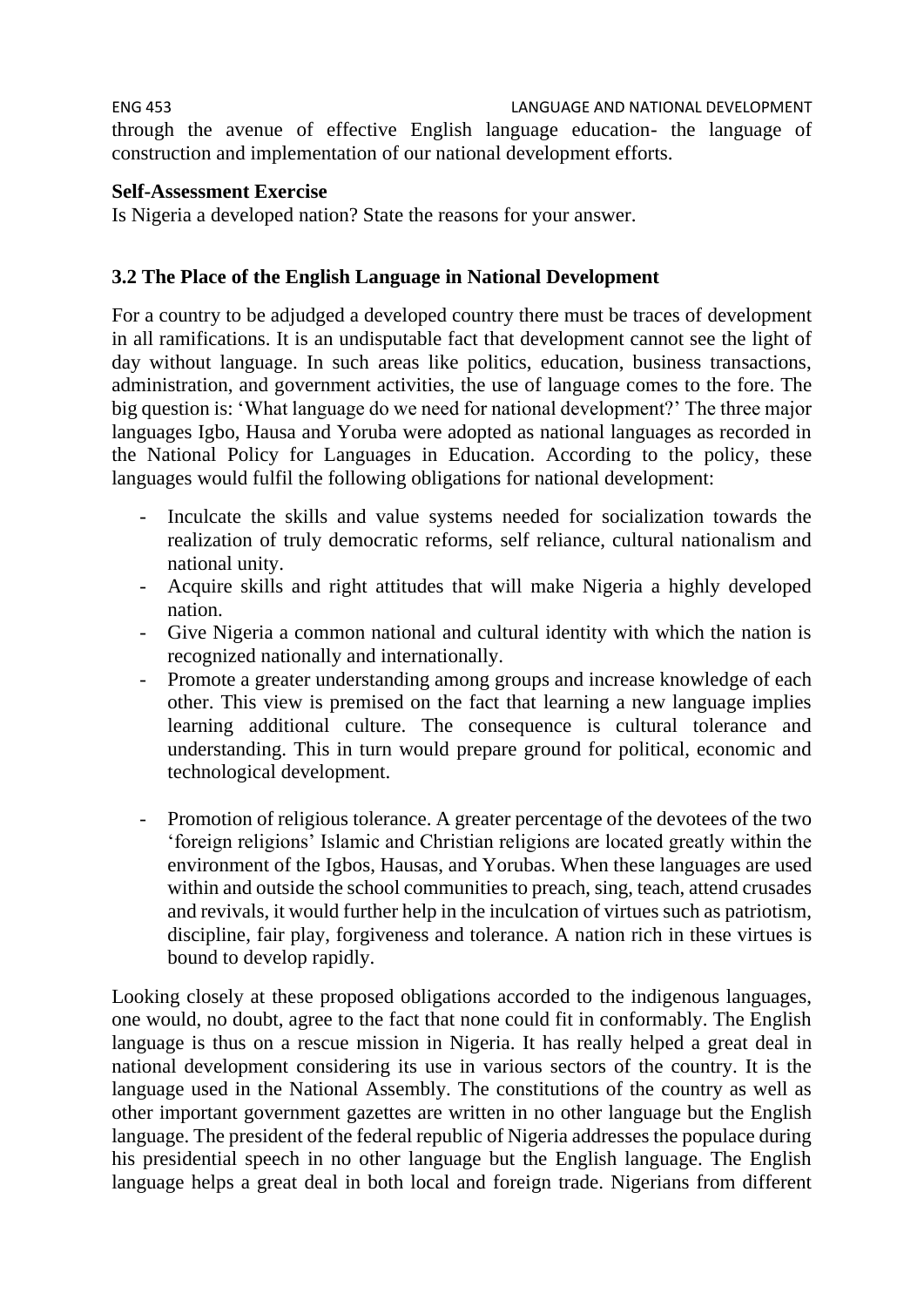tribes enter into mutual agreement as regards buying and selling both nationally and internationally in the English language. Foreigners from other countries also fit in superbly and transact business with the natives not in their own language but in the English language. Such transactions boost the economy and thus foster national development. The media, both electronic and print, disseminate information using the language.

The world today is known as a global village because one gets information about the happenings within and outside the country within the twinkling of an eye. In this era of ICT, all the information assessed through the computer via the internet technology: email, face book, twitter, to go and the likes are all done in the English language. These are traces of development.

In the education sector, the knowledge of the English language is crucial. It is pedagogically important in almost the whole school system from the upper primary to the tertiary level of education. This is obvious as recorded in the National Policy on Education. Government will see to it that the medium of instruction in the primary school is initially the mother tongue or the language of the immediate community and at a later stage English (13). The English language is so important that all the textbooks used in all subjects except the native languages are written in it. This in effect means that for one to be regarded as a learned person, one must have some resonable knowledge of the English language.

The English language is so important that the engineers need it to make proper plan for bridges, roads, houses, and other salient constructions. The doctors need it to prescribe the right drugs on the patients, lawyers rely on its knowledge to pass the right judgement. The president, governors and leaders of different groups address the people on the state of the nation in the language. Teachers, who are the embodiments of knowledge, teach most subjects in the English language.

In our country Nigeria today, the growth of the English language is on the increase. The number of young people who register the subject in examinations such as WASC or JAMB as well as undergraduates who undertake compulsory use of English courses in our universities is alarming. The English language is valued because proficiency in it is seen to be indispensable to participating in and benefitting from modern development in all its forms.

From the foregoing, therefore, it becomes pertinent to affirm that the importance of the English language cannot be overemphasized. In all institutions in this country, students irrespective of their areas of specialization, take courses in the language. Even in the West African School Certificate Examination, a poor performance spells doom no matter how excellently a student performs in other subjects. In the university for instance, a student who fails the Use of English courses cannot graduate unless he reregisters and succeeds in the examinations. The greatest asset of the English language is that it is a good instrument of thought and creativity and students are expected to be proficient or skilled in both spoken and written forms. To be regarded as an educated man in our society today is to have some mastery of the English language. Eyisi (2007) affirms that: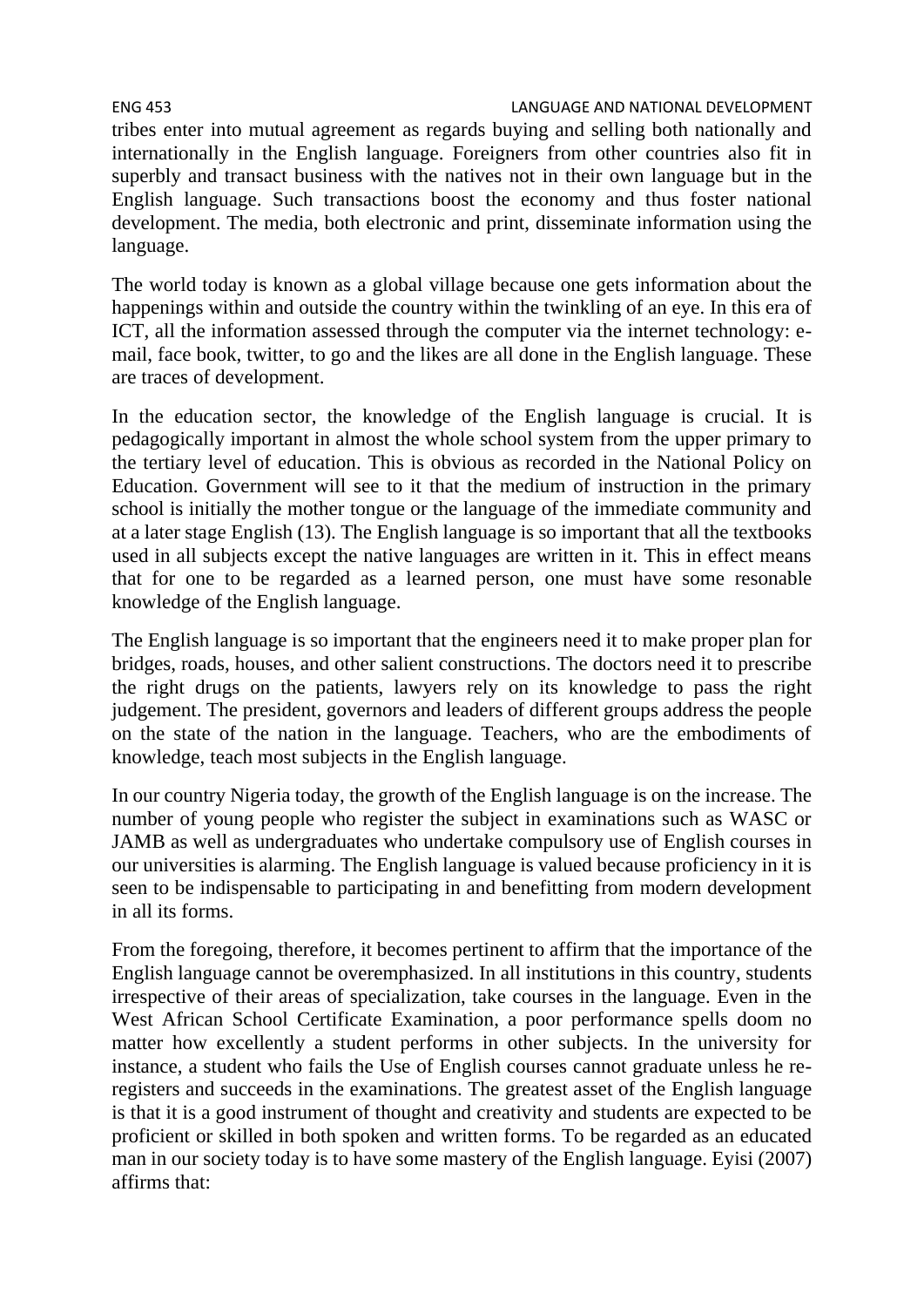#### ENG 453 LANGUAGE AND NATIONAL DEVELOPMENT

English bestows some status to those who speak it fluently. Education in Nigeria is considered synonymous with a good command of the language. It is no longer viewed as a temporarily borrowed language but has been accepted as part of our linguistic property by the majority of Nigerians. We often use it with creativity and ebullience which spring from a confident sense of ownership, the fact that it is not our mother tongue notwithstanding.

There is a saying that 'A nation starved of books suffers from intellectual malnutrition'. Knowledge obtained from books written in the English language actually goes a long way in salvaging the problems of the nation. The fact still remains that Nigerians cannot make out any meaningful input as regards development without any recourse to the utilization of the English language. Afolayan quoted in Ajulo (1989) writes that:

It is true that the language (English) was instrument of the foreign domination. It is equally true, however, that it has been the language of not only the creation of political entity hereby but also that of political, economic unification, and administration. Furthermore, that it is now functioning as the language of Nigeria Nationalism cannot be denied at all.

A close look at the above roles the English language plays in Nigeria shows that it is the only language suitable for achieving national development in Nigeria at the moment.

## **Self-Assessment Exercise 3.2**

Do you think Nigerians can attain the status of a developed nation superbly without the English language? Justify the basis for your answer.

# **4.0 CONCLUSION**

Research has shown that the English language is superior to other indigenous languages in Nigeria as regards achieving national development. It is thus an undisputable fact that the English language appears indispensable in all sectors of the economy. This, however, gives reputable status and a strong background as regards the bedrock of the nation's development.

# **5.0SUMMARY**

In this unit, you have been given an insight into the position which the English language occupies in terms of national development. This shows that Nigeria, as a nation, cannot attain meaningful development without this all important language.

# 6.0 **Tutor-Marked Assignment**

- 1. What do you understand by the term National Development?
- 2. Is Nigeria a developed as a nation? State the reasons for your answer.
- 3. X-ray the place of the English language in achieving national development.